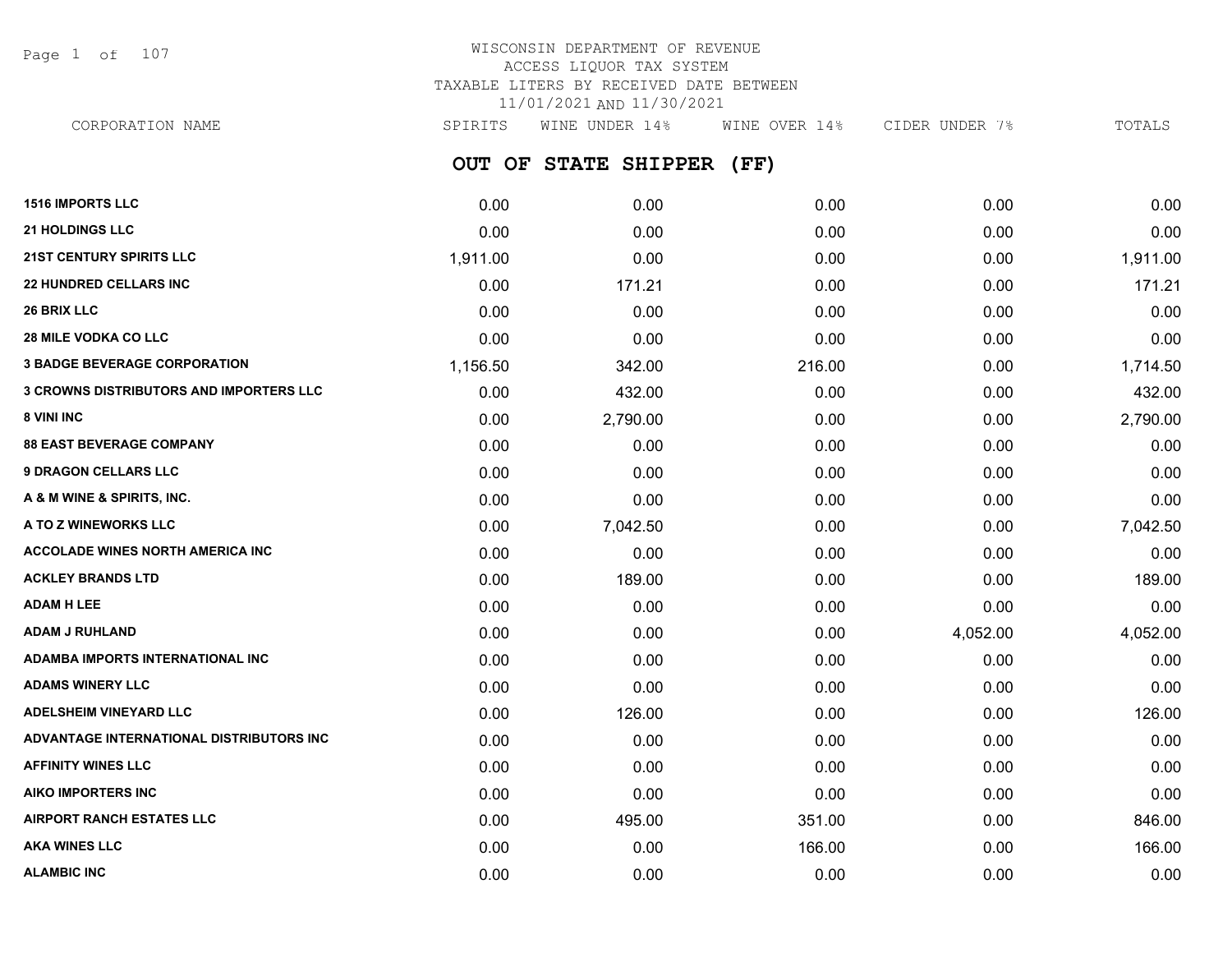Page 2 of 107

| SPIRITS  | WINE UNDER 14% | WINE OVER 14% | CIDER UNDER 7% | TOTALS    |
|----------|----------------|---------------|----------------|-----------|
| 0.00     | 0.00           | 0.00          | 0.00           | 0.00      |
| 0.00     | 0.00           | 0.00          | 0.00           | 0.00      |
| 0.00     | 0.00           | 0.00          | 0.00           | 0.00      |
| 0.00     | 0.00           | 0.00          | 0.00           | 0.00      |
| 0.00     | 0.00           | 0.00          | 0.00           | 0.00      |
| 0.00     | 198.00         | 0.00          | 0.00           | 198.00    |
| 450.00   | 0.00           | 0.00          | 0.00           | 450.00    |
| 0.00     | 0.00           | 18.00         | 0.00           | 18.00     |
| 0.00     | 11.88          | 369.31        | 0.00           | 381.19    |
| 0.00     | 0.00           | 0.00          | 0.00           | 0.00      |
| 0.00     | 0.00           | 0.00          | 0.00           | 0.00      |
| 0.00     | 0.00           | 0.00          | 0.00           | 0.00      |
| 126.00   | 0.00           | 0.00          | 0.00           | 126.00    |
| 0.00     | 11,072.33      | 0.00          | 0.00           | 11,072.33 |
| 0.00     | 0.00           | 0.00          | 0.00           | 0.00      |
| 0.00     | 1.44           | 0.27          | 0.00           | 1.71      |
| 4,009.50 | 0.00           | 0.00          | 0.00           | 4,009.50  |
| 1,890.00 | 0.00           | 0.00          | 0.00           | 1,890.00  |
| 0.00     | 0.00           | 0.00          | 0.00           | 0.00      |
| 0.00     | 220.50         | 0.00          | 0.00           | 220.50    |
| 0.00     | 0.00           | 0.00          | 0.00           | 0.00      |
| 0.00     | 0.00           | 0.00          | 0.00           | 0.00      |
| 0.00     | 0.00           | 0.00          | 0.00           | 0.00      |
| 0.00     | 0.00           | 45.00         | 0.00           | 45.00     |
| 0.00     | 0.00           | 0.00          | 0.00           | 0.00      |
| 0.00     | 45.00          | 135.00        | 0.00           | 180.00    |
| 0.00     | 0.00           | 0.00          | 0.00           | 0.00      |
| 0.00     | 0.00           | 0.00          | 0.00           | 0.00      |
|          |                |               |                |           |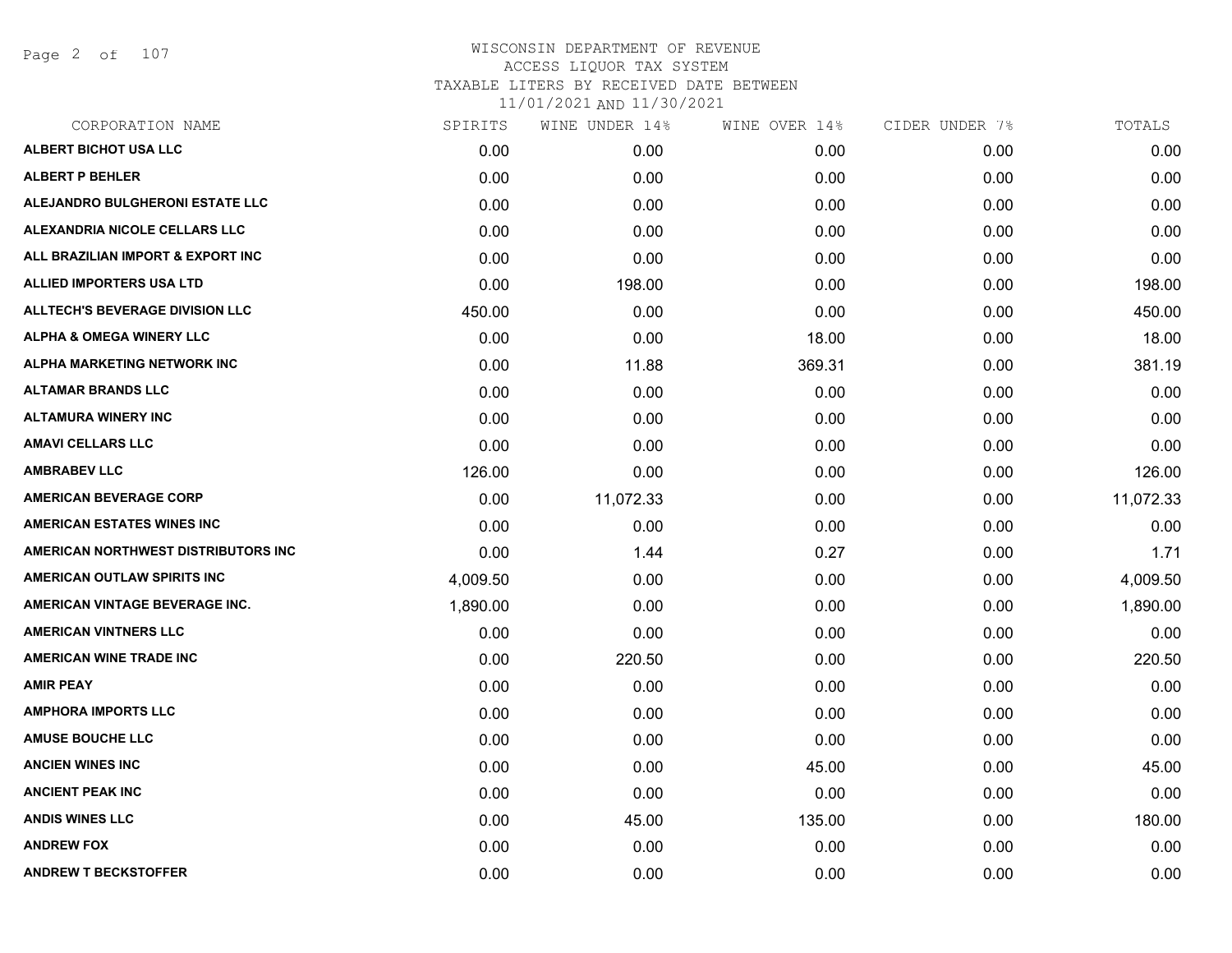Page 3 of 107

#### WISCONSIN DEPARTMENT OF REVENUE ACCESS LIQUOR TAX SYSTEM

TAXABLE LITERS BY RECEIVED DATE BETWEEN

| CORPORATION NAME                                | SPIRITS   | WINE UNDER 14% | WINE OVER 14% | CIDER UNDER 7% | TOTALS    |
|-------------------------------------------------|-----------|----------------|---------------|----------------|-----------|
| <b>ANGELA OSBORNE</b>                           | 0.00      | 0.00           | 0.00          | 0.00           | 0.00      |
| <b>ANHEUSER-BUSCH COMPANIES LLC</b>             | 25,337.29 | 885.00         | 0.00          | 12,386.12      | 38,608.41 |
| <b>ANTHONY G MOLL</b>                           | 0.00      | 0.00           | 0.00          | 0.00           | 0.00      |
| <b>ANTHONY M TRUCHARD</b>                       | 0.00      | 0.00           | 378.00        | 0.00           | 378.00    |
| <b>ANTIPODEAN WINES LLC</b>                     | 0.00      | 0.00           | 0.00          | 0.00           | 0.00      |
| <b>APOLOGUE LLC</b>                             | 29.72     | 0.00           | 0.00          | 0.00           | 29.72     |
| <b>APOSTROPHE BRANDS LLC</b>                    | 378.00    | 0.00           | 0.00          | 0.00           | 378.00    |
| <b>APPELLATION TRADING COMPANY LLC</b>          | 0.00      | 2,016.00       | 504.00        | 0.00           | 2,520.00  |
| <b>APPELLATIONS LP</b>                          | 0.00      | 0.00           | 0.00          | 0.00           | 0.00      |
| AQUILINI BRANDS USA INC.                        | 0.00      | 0.00           | 0.00          | 0.00           | 0.00      |
| <b>ARANO LLC</b>                                | 0.00      | 0.00           | 0.00          | 0.00           | 0.00      |
| <b>ARCHANA A DAVE</b>                           | 0.00      | 18.00          | 0.00          | 0.00           | 18.00     |
| <b>ARCHER ROOSE INC</b>                         | 0.00      | 800.00         | 0.00          | 0.00           | 800.00    |
| <b>AREL GROUP WINE &amp; SPIRITS INC</b>        | 0.00      | 504.00         | 0.00          | 0.00           | 504.00    |
| <b>ARETE WINES LLC</b>                          | 0.00      | 0.00           | 0.00          | 0.00           | 0.00      |
| <b>ARIETTA INC</b>                              | 0.00      | 0.00           | 0.00          | 0.00           | 0.00      |
| <b>ARMSTRONG FAMILY WINERY LLC</b>              | 0.00      | 0.00           | 0.00          | 0.00           | 0.00      |
| <b>ARNOLD ANTON CARLSON</b>                     | 0.00      | 0.00           | 0.00          | 0.00           | 0.00      |
| <b>ARNOT-ROBERTS LLC</b>                        | 0.00      | 0.00           | 0.00          | 0.00           | 0.00      |
| <b>ARPENT LLC</b>                               | 0.00      | 0.00           | 0.00          | 0.00           | 0.00      |
| <b>ARTISANAL DISTILLATES INC.</b>               | 0.00      | 0.00           | 0.00          | 0.00           | 0.00      |
| <b>ARTISANAL IMPORTS INC</b>                    | 0.00      | 0.00           | 0.00          | 0.00           | 0.00      |
| <b>ASSOCIATED BREWING COMPANY</b>               | 0.00      | 0.00           | 0.00          | 0.00           | 0.00      |
| <b>ASV WINES INC</b>                            | 0.00      | 630.00         | 0.00          | 0.00           | 630.00    |
| <b>ATHENEE IMPORTERS &amp; DISTRIBUTORS LTD</b> | 0.00      | 0.00           | 0.00          | 0.00           | 0.00      |
| ATLAS WINE COMPANY LLC                          | 0.00      | 504.00         | 0.00          | 0.00           | 504.00    |
| <b>ATOMIC BRANDS INC</b>                        | 0.00      | 0.00           | 0.00          | 0.00           | 0.00      |
| <b>AUGUST WINE GROUP LLC</b>                    | 0.00      | 0.00           | 0.00          | 0.00           | 0.00      |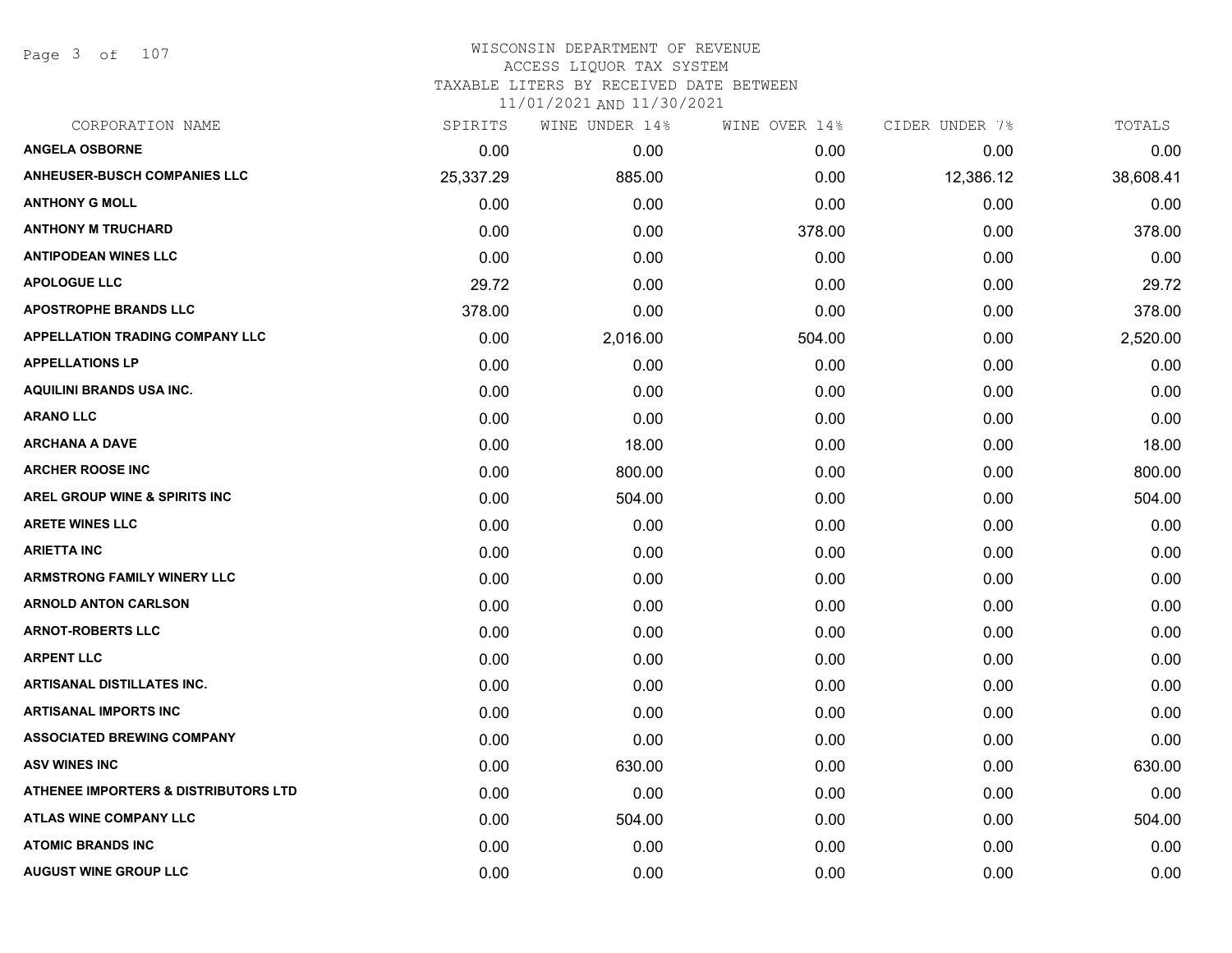#### WISCONSIN DEPARTMENT OF REVENUE ACCESS LIQUOR TAX SYSTEM

TAXABLE LITERS BY RECEIVED DATE BETWEEN

| CORPORATION NAME                           | SPIRITS    | WINE UNDER 14% | WINE OVER 14% | CIDER UNDER 7% | TOTALS     |
|--------------------------------------------|------------|----------------|---------------|----------------|------------|
| <b>AUSTIN VODKA COMPANY LLC</b>            | 0.00       | 0.00           | 0.00          | 0.00           | 0.00       |
| AUSTIN WHISKEY COMPANY, LLC                | 0.00       | 0.00           | 0.00          | 0.00           | 0.00       |
| <b>AUSTRAL WINES LLC</b>                   | 0.00       | 27.00          | 0.00          | 0.00           | 27.00      |
| <b>AV BRANDS INC</b>                       | 0.00       | 166.46         | 0.00          | 0.00           | 166.46     |
| <b>AVA FOOD LABS, INC</b>                  | 12,540.00  | 0.00           | 0.00          | 0.00           | 12,540.00  |
| <b>AVID INC</b>                            | 0.00       | 234.00         | 81.00         | 0.00           | 315.00     |
| AVV WINERY CO LLC                          | 0.00       | 2,430.00       | 49.50         | 0.00           | 2,479.50   |
| <b>AXIOS INC</b>                           | 0.00       | 0.00           | 0.00          | 0.00           | 0.00       |
| <b>AZAR DISTILLING LLC</b>                 | 0.00       | 0.00           | 0.00          | 0.00           | 0.00       |
| <b>AZZURRE SPIRITS CORPORATION</b>         | 0.00       | 0.00           | 0.00          | 0.00           | 0.00       |
| <b>B &amp; I OVERSEAS TRADING INC</b>      | 0.00       | 0.00           | 0.00          | 0.00           | 0.00       |
| <b>B UNITED INTERNATIONAL INC</b>          | 0.00       | 7.17           | 1,086.41      | 9.01           | 1,102.59   |
| <b>B. NEKTAR LLC</b>                       | 0.00       | 0.00           | 0.00          | 0.00           | 0.00       |
| <b>BACARDI U.S.A., INC.</b>                | 236,378.37 | 661.50         | 63.00         | 0.00           | 237,102.87 |
| <b>BACCHUS TECHNOLOGIES LLC</b>            | 0.00       | 504.00         | 0.00          | 0.00           | 504.00     |
| <b>BACIO DIVINO CELLARS LLC</b>            | 0.00       | 0.00           | 0.00          | 0.00           | 0.00       |
| <b>BACKWARDS DISTILLING COMPANY, LLC</b>   | 0.00       | 0.00           | 0.00          | 0.00           | 0.00       |
| <b>BADGER MOUNTAIN INC</b>                 | 0.00       | 1,341.00       | 0.00          | 0.00           | 1,341.00   |
| <b>BALCONES DISTILLING LLC</b>             | 0.00       | 0.00           | 0.00          | 0.00           | 0.00       |
| <b>BALLENTINE VINEYARDS INC</b>            | 0.00       | 0.00           | 0.00          | 0.00           | 0.00       |
| <b>BALTHAZAR REX LLC</b>                   | 0.00       | 0.00           | 0.00          | 0.00           | 0.00       |
| <b>BANFI PRODUCTS CORPORATION</b>          | 22.50      | 6,583.50       | 0.00          | 0.00           | 6,606.00   |
| <b>BANVILLE &amp; JONES WINE MERCHANTS</b> | 0.00       | 967.00         | 81.00         | 0.00           | 1,048.00   |
| <b>BARGETTOS SANTA CRUZ WINERY INC</b>     | 0.00       | 252.00         | 0.00          | 0.00           | 252.00     |
| <b>BARLOW VINEYARDS LLC</b>                | 0.00       | 63.00          | 126.00        | 0.00           | 189.00     |
| <b>BARNARD GRIFFIN INC</b>                 | 0.00       | 0.00           | 0.00          | 0.00           | 0.00       |
| <b>BARNETT VINEYARDS LP</b>                | 0.00       | 0.00           | 0.00          | 0.00           | 0.00       |
| <b>BARON FRANCOIS LTD</b>                  | 0.00       | 0.00           | 0.00          | 0.00           | 0.00       |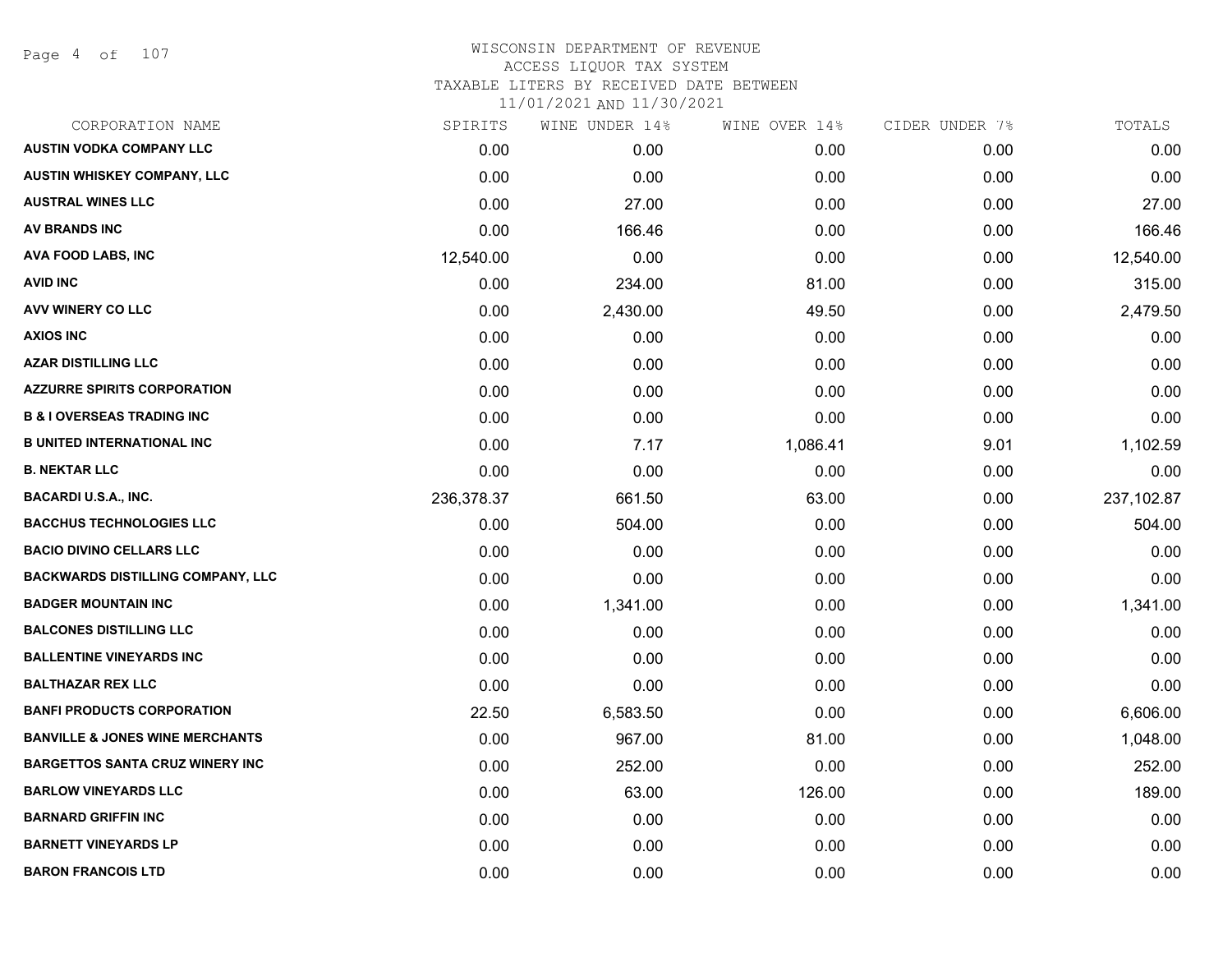Page 5 of 107

#### WISCONSIN DEPARTMENT OF REVENUE ACCESS LIQUOR TAX SYSTEM TAXABLE LITERS BY RECEIVED DATE BETWEEN

| CORPORATION NAME                         | SPIRITS | WINE UNDER 14% | WINE OVER 14% | CIDER UNDER 7% | TOTALS   |
|------------------------------------------|---------|----------------|---------------|----------------|----------|
| <b>BARRA FAMILY WINES, LLC</b>           | 0.00    | 252.00         | 288.00        | 0.00           | 540.00   |
| <b>BATTAGLIA DISTRIBUTING CORP INC</b>   | 0.00    | 28.53          | 0.00          | 0.00           | 28.53    |
| <b>BAUM WINE IMPORTS INC</b>             | 27.00   | 5,294.25       | 531.00        | 0.00           | 5,852.25 |
| <b>BE IN GOOD SPIRITS LLC</b>            | 0.00    | 0.00           | 0.00          | 0.00           | 0.00     |
| <b>BEAUX FRERES LLC</b>                  | 0.00    | 0.00           | 0.00          | 0.00           | 0.00     |
| <b>BEDFORD &amp; GROVE LLC</b>           | 207.00  | 0.00           | 0.00          | 0.00           | 207.00   |
| <b>BEDROCK WINE COMPANY LP</b>           | 0.00    | 0.00           | 0.00          | 0.00           | 0.00     |
| <b>BENDISTILLERY INC</b>                 | 0.00    | 0.00           | 0.00          | 0.00           | 0.00     |
| <b>BENOVIA WINERY LLC</b>                | 0.00    | 0.00           | 0.00          | 0.00           | 0.00     |
| <b>BEPPE &amp; THE ARCHITECT LLC</b>     | 0.00    | 0.00           | 0.00          | 0.00           | 0.00     |
| <b>BERGSTROM WINES LLC</b>               | 0.00    | 45.00          | 0.00          | 0.00           | 45.00    |
| <b>BERNARDUS LLC</b>                     | 0.00    | 0.00           | 0.00          | 0.00           | 0.00     |
| BETHEL HEIGHTS VINEYARD INC              | 0.00    | 0.00           | 0.00          | 0.00           | 0.00     |
| BETTER BRANDS INTERNATIONAL              | 0.00    | 279.00         | 2,016.00      | 0.00           | 2,295.00 |
| <b>BETZ CELLARS LLC</b>                  | 0.00    | 0.00           | 0.00          | 0.00           | 0.00     |
| <b>BEVAN CELLARS, LLC</b>                | 0.00    | 0.00           | 0.00          | 0.00           | 0.00     |
| <b>BEVERAGE INNOVATION CORP</b>          | 0.00    | 0.00           | 0.00          | 0.00           | 0.00     |
| <b>BIAGIO CRU &amp; ESTATE WINES LLC</b> | 0.00    | 0.00           | 0.00          | 0.00           | 0.00     |
| <b>BILTMORE ESTATE WINE COMPANY</b>      | 0.00    | 0.00           | 0.00          | 0.00           | 0.00     |
| <b>BLACK ROCK SPIRITS LLC</b>            | 0.00    | 0.00           | 0.00          | 0.00           | 0.00     |
| <b>BLACKBIRD VINEYARDS LLC</b>           | 0.00    | 0.00           | 126.00        | 0.00           | 126.00   |
| <b>BLAIR VINEYARDS LLC</b>               | 0.00    | 0.00           | 0.00          | 0.00           | 0.00     |
| <b>BLAKE FARMS HARD APPLE CIDER LLC</b>  | 0.00    | 0.00           | 0.00          | 0.00           | 0.00     |
| <b>BLASON LOUIS USA, INC.</b>            | 0.00    | 0.00           | 0.00          | 0.00           | 0.00     |
| <b>BLAUM BROS DISTILLING CO LLC</b>      | 0.00    | 0.00           | 0.00          | 0.00           | 0.00     |
| <b>BLUE RIDGE DISTILLING CO INC</b>      | 0.00    | 0.00           | 0.00          | 0.00           | 0.00     |
| <b>BLUE ROCK VINEYARD LLC</b>            | 0.00    | 0.00           | 0.00          | 0.00           | 0.00     |
| <b>BODEGAS RIOJANAS USA CORPORATION</b>  | 0.00    | 0.00           | 0.00          | 0.00           | 0.00     |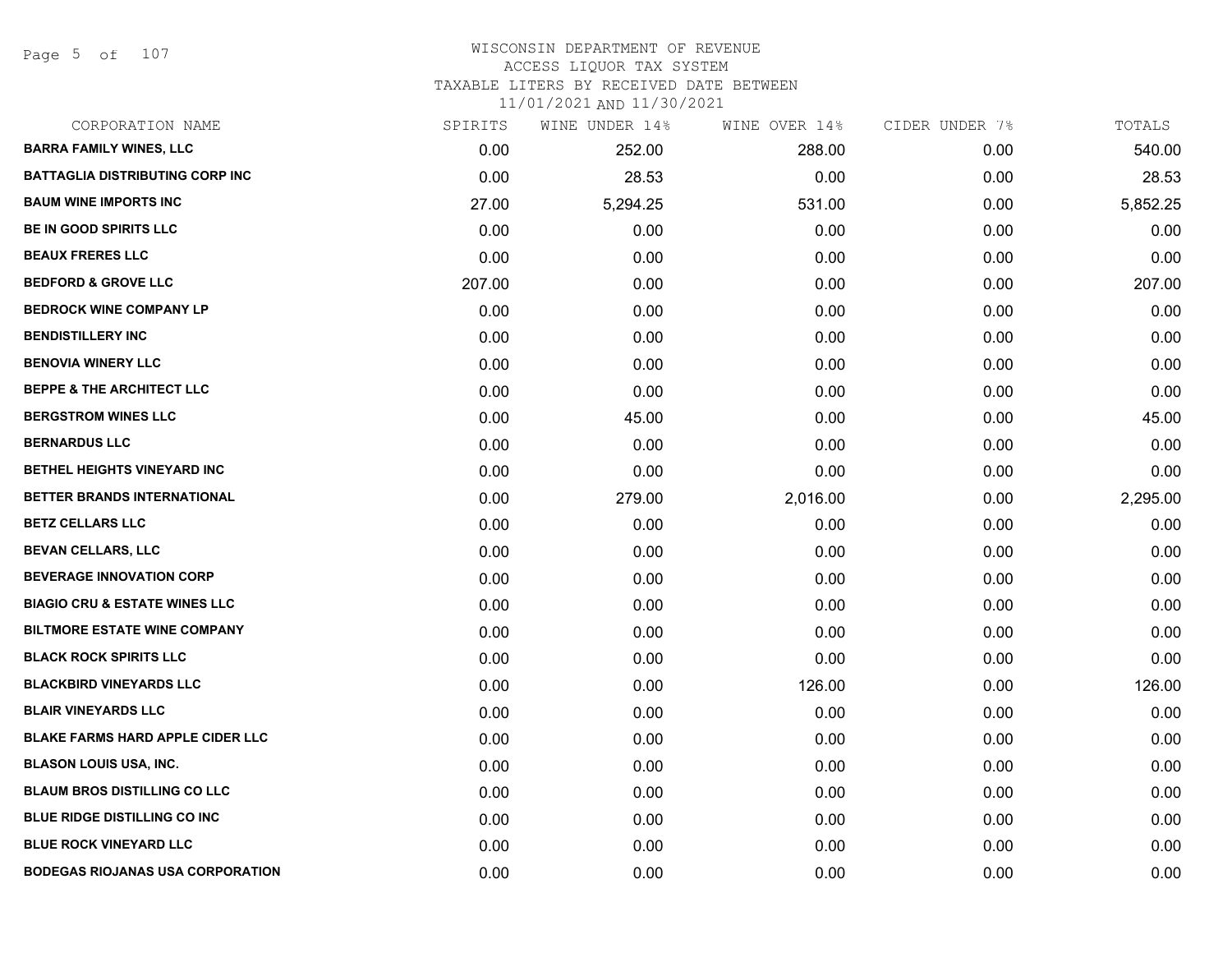Page 6 of 107

# WISCONSIN DEPARTMENT OF REVENUE ACCESS LIQUOR TAX SYSTEM TAXABLE LITERS BY RECEIVED DATE BETWEEN

| CORPORATION NAME                     | SPIRITS    | WINE UNDER 14% | WINE OVER 14% | CIDER UNDER 7% | TOTALS     |
|--------------------------------------|------------|----------------|---------------|----------------|------------|
| <b>BOEGER WINERY INC</b>             | 0.00       | 0.00           | 0.00          | 0.00           | 0.00       |
| <b>BOGLE VINEYARDS INC</b>           | 0.00       | 2,520.00       | 26,130.00     | 0.00           | 28,650.00  |
| <b>BON VIVANT IMPORTS INC</b>        | 0.00       | 0.00           | 0.00          | 0.00           | 0.00       |
| <b>BONANNO VINTNERS LLC</b>          | 0.00       | 126.00         | 126.00        | 0.00           | 252.00     |
| <b>BOOKWALTER WINERY LLC</b>         | 0.00       | 1.00           | 0.00          | 0.00           | 1.00       |
| <b>BOSTON BEER CORPORATION</b>       | 5,876.85   | 0.00           | 0.00          | 86,883.72      | 92,760.57  |
| <b>BOUCHAINE VINEYARDS INC</b>       | 0.00       | 0.00           | 0.00          | 0.00           | 0.00       |
| <b>BOUNDARY BREAKS LLC</b>           | 0.00       | 126.00         | 0.00          | 0.00           | 126.00     |
| <b>BOURGET IMPORTS LLC</b>           | 0.00       | 0.00           | 0.00          | 0.00           | 0.00       |
| <b>BOUTINOT USA INC</b>              | 0.00       | 0.00           | 0.00          | 0.00           | 0.00       |
| <b>BOUTIQUE BEVERAGE CO</b>          | 0.00       | 900.00         | 0.00          | 0.00           | 900.00     |
| <b>BRAIN BREW VENTURES 3.0, INC.</b> | 0.00       | 0.00           | 0.00          | 0.00           | 0.00       |
| <b>BRASSFIELD ESTATE WINERY LLC</b>  | 0.00       | 0.00           | 441.00        | 0.00           | 441.00     |
| <b>BRAZOS WINE IMPORTS LLC</b>       | 0.00       | 801.00         | 126.00        | 0.00           | 927.00     |
| <b>BREWDOG BREWING COMPANY LLC</b>   | 0.00       | 0.00           | 0.00          | 0.00           | 0.00       |
| <b>BRICKELL WINES LLC</b>            | 1,711.80   | 0.00           | 0.00          | 0.00           | 1,711.80   |
| <b>BRIDGEVIEW VINEYARDS INC</b>      | 0.00       | 0.00           | 0.00          | 0.00           | 0.00       |
| <b>BRIGHT CELLARS INC.</b>           | 0.00       | 0.00           | 0.00          | 0.00           | 0.00       |
| <b>BROADBENT SELECTIONS INC</b>      | 0.00       | 426.00         | 54.00         | 0.00           | 480.00     |
| <b>BRONCO WINE COMPANY</b>           | 0.00       | 35,287.33      | 180.00        | 0.00           | 35,467.33  |
| <b>BROVO SPIRITS LLC</b>             | 0.00       | 0.00           | 0.00          | 0.00           | 0.00       |
| <b>BROWN ESTATE VINEYARDS LLC</b>    | 0.00       | 378.00         | 0.00          | 0.00           | 378.00     |
| <b>BROWNE FAMILY WINES LLC</b>       | 0.00       | 0.00           | 0.00          | 0.00           | 0.00       |
| <b>BROWN-FORMAN CORPORATION</b>      | 382,609.65 | 57,986.34      | 0.00          | 0.00           | 440,595.99 |
| <b>BRUTOCAO CELLARS LP</b>           | 0.00       | 0.00           | 0.00          | 0.00           | 0.00       |
| <b>BRYN MAWR VINEYARDS INC</b>       | 0.00       | 31.50          | 0.00          | 0.00           | 31.50      |
| <b>BUCKLER FAMILY VINEYARDS LLC</b>  | 0.00       | 126.00         | 1,606.50      | 0.00           | 1,732.50   |
| <b>BUEHLER VINEYARDS INC</b>         | 0.00       | 126.00         | 1,080.00      | 0.00           | 1,206.00   |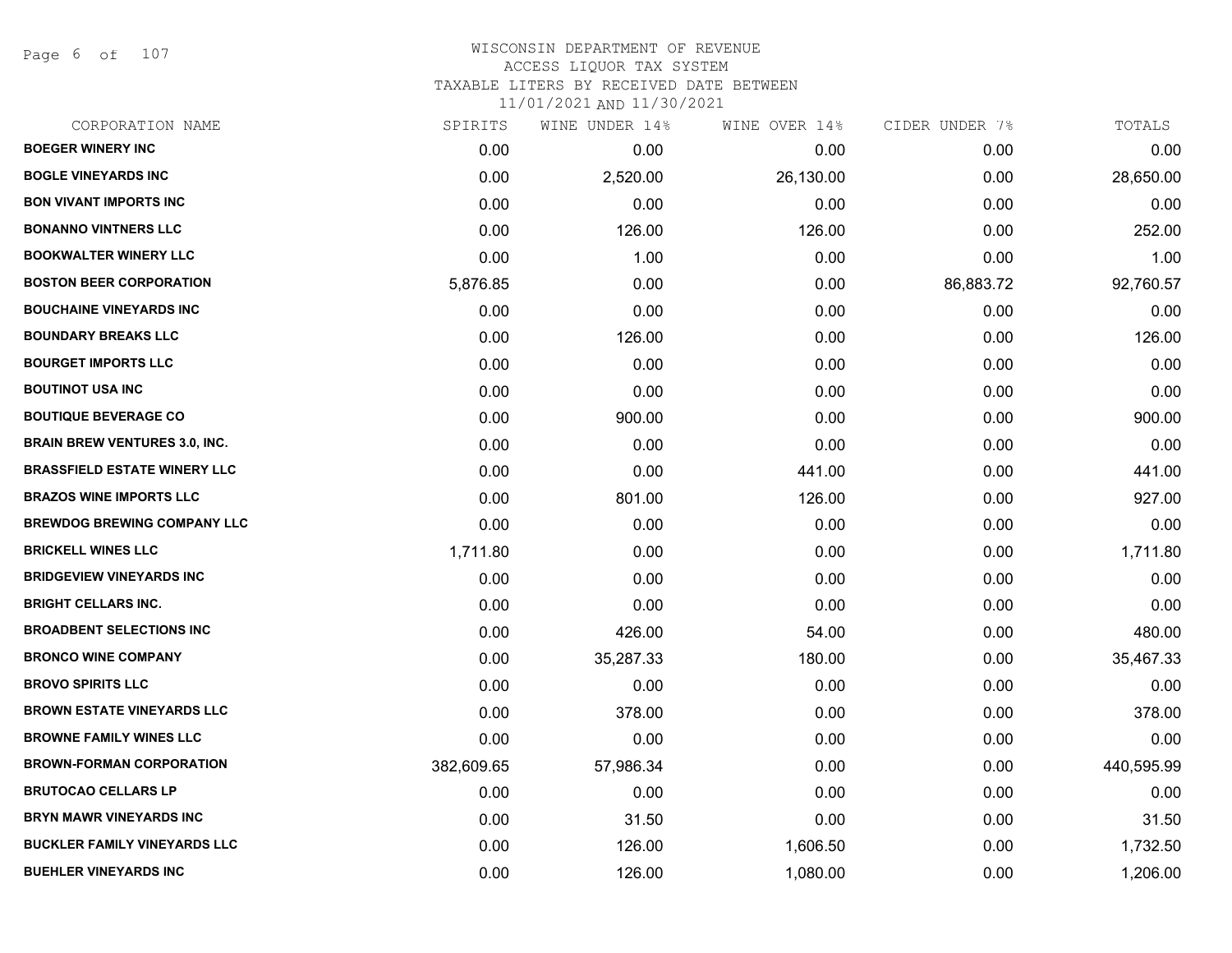#### WISCONSIN DEPARTMENT OF REVENUE ACCESS LIQUOR TAX SYSTEM TAXABLE LITERS BY RECEIVED DATE BETWEEN

| CORPORATION NAME                            | SPIRITS   | WINE UNDER 14% | WINE OVER 14% | CIDER UNDER 7% | TOTALS    |
|---------------------------------------------|-----------|----------------|---------------|----------------|-----------|
| <b>BULLY HILL VINEYARDS INC</b>             | 0.00      | 0.00           | 0.00          | 0.00           | 0.00      |
| <b>BURGESS CELLARS INC</b>                  | 0.00      | 0.00           | 18.00         | 0.00           | 18.00     |
| <b>BURKE &amp; MORRIS SPIRITS LLC</b>       | 900.30    | 0.00           | 0.00          | 0.00           | 900.30    |
| <b>BUZZBALLZ LLC</b>                        | 0.00      | 2,700.00       | 0.00          | 0.00           | 2,700.00  |
| <b>BUZZBOX BEVERAGES INC</b>                | 0.00      | 0.00           | 0.00          | 0.00           | 0.00      |
| <b>BUZZBOX PREMIUM COCKTAILS, INC.</b>      | 0.00      | 0.00           | 0.00          | 0.00           | 0.00      |
| <b>BWSC LLC</b>                             | 0.00      | 2,079.00       | 738.00        | 0.00           | 2,817.00  |
| <b>C &amp; C WINE SERVICES INC</b>          | 0.00      | 0.00           | 0.00          | 0.00           | 0.00      |
| <b>C MONDAVI &amp; FAMILY</b>               | 0.00      | 20,853.00      | 963.00        | 0.00           | 21,816.00 |
| <b>C SQUARED CIDERS LLC</b>                 | 0.00      | 0.00           | 0.00          | 0.00           | 0.00      |
| <b>CABERNET CORP</b>                        | 0.00      | 2,889.00       | 0.00          | 0.00           | 2,889.00  |
| <b>CAIN CELLARS INC</b>                     | 0.00      | 0.00           | 0.00          | 0.00           | 0.00      |
| <b>CAL VIN ENTERPRISES CORPORATION</b>      | 0.00      | 0.00           | 0.00          | 0.00           | 0.00      |
| <b>CALEDONIA SPIRITS INC</b>                | 0.00      | 0.00           | 0.00          | 0.00           | 0.00      |
| <b>CALIFORNIA CIDER COMPANY</b>             | 0.00      | 0.00           | 0.00          | 10,236.15      | 10,236.15 |
| <b>CALIFORNIA FINE WINES LLC</b>            | 0.00      | 0.00           | 0.00          | 0.00           | 0.00      |
| <b>CALIFORNIA VINEYARDS INC</b>             | 0.00      | 0.00           | 0.00          | 0.00           | 0.00      |
| <b>CALIFORNIA WINE WORKS LLC</b>            | 0.00      | 0.00           | 0.00          | 0.00           | 0.00      |
| <b>CALLUNA VINEYARDS LLC</b>                | 0.00      | 0.00           | 0.00          | 0.00           | 0.00      |
| <b>CAMARDA CORP</b>                         | 0.00      | 0.00           | 342.00        | 0.00           | 342.00    |
| <b>CAMARENA IMPORTS LLC</b>                 | 0.00      | 0.00           | 0.00          | 0.00           | 0.00      |
| <b>CAMELOT IMPORTING CO INC</b>             | 0.00      | 0.00           | 0.00          | 0.00           | 0.00      |
| <b>CAMPARI AMERICA LLC</b>                  | 83,061.60 | 90.00          | 324.00        | 0.00           | 83,475.60 |
| <b>CAMPBELL &amp; MCGILL SELECTIONS LLC</b> | 0.00      | 252.00         | 0.00          | 0.00           | 252.00    |
| <b>CAMPEON SPIRITS COMPANY INC</b>          | 0.00      | 0.00           | 0.00          | 0.00           | 0.00      |
| <b>CANNED FUN LLC</b>                       | 0.00      | 0.00           | 0.00          | 0.00           | 0.00      |
| <b>CANNON RIVER WINERY LLC</b>              | 0.00      | 0.00           | 0.00          | 0.00           | 0.00      |
| <b>CAPARONE WINERY LLC</b>                  | 0.00      | 0.00           | 0.00          | 0.00           | 0.00      |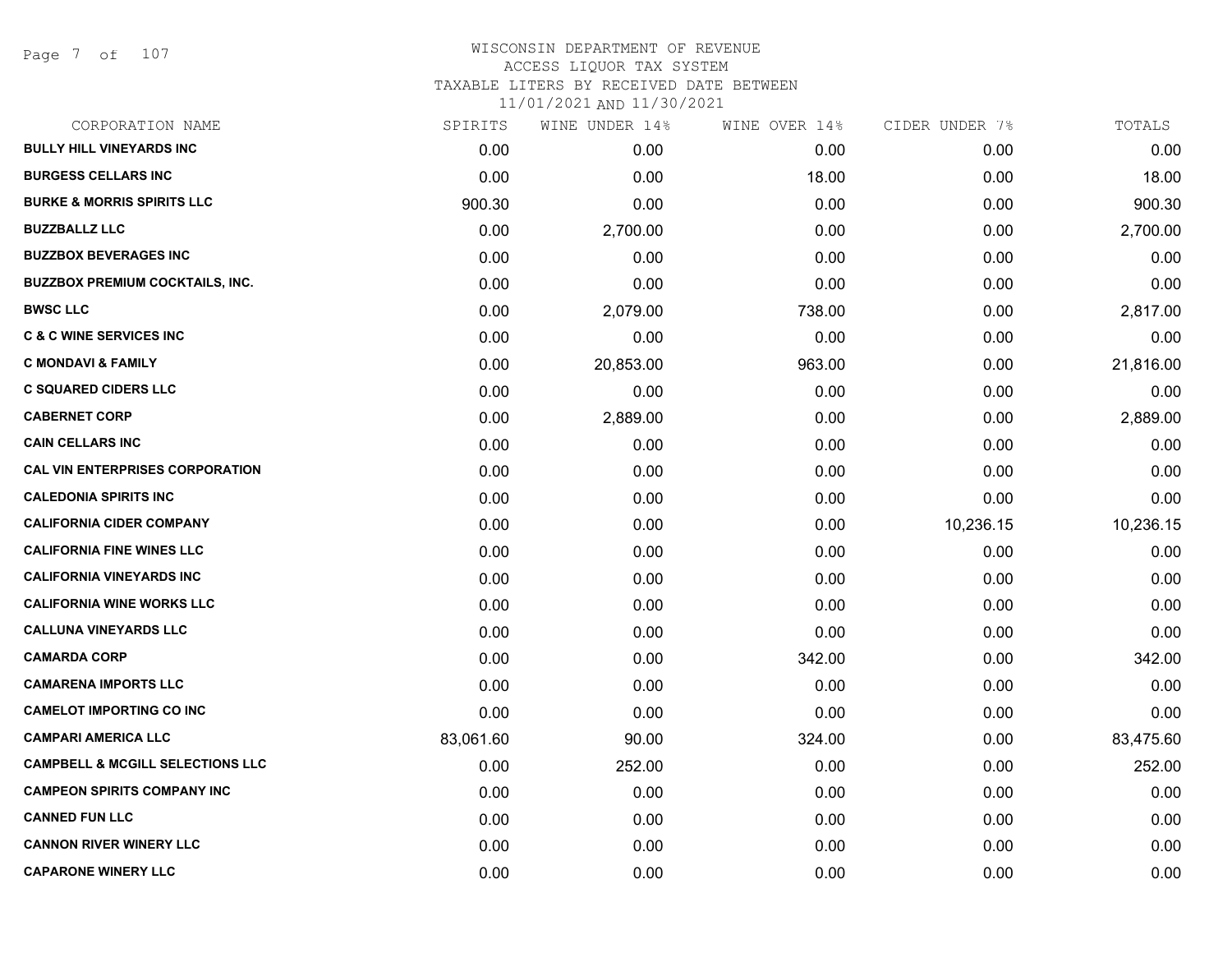Page 8 of 107

#### WISCONSIN DEPARTMENT OF REVENUE ACCESS LIQUOR TAX SYSTEM TAXABLE LITERS BY RECEIVED DATE BETWEEN

| CORPORATION NAME                            | SPIRITS   | WINE UNDER 14% | WINE OVER 14% | CIDER UNDER 7% | TOTALS    |
|---------------------------------------------|-----------|----------------|---------------|----------------|-----------|
| <b>CAPE CLASSICS INC</b>                    | 0.00      | 2,781.00       | 2,016.00      | 0.00           | 4,797.00  |
| <b>CARACCIOLI CELLARS INC</b>               | 0.00      | 108.00         | 90.00         | 0.00           | 198.00    |
| <b>CARDINAL SPIRITS LLC</b>                 | 0.00      | 0.00           | 0.00          | 0.00           | 0.00      |
| <b>CARDINAL WINE GROUP LLC</b>              | 0.00      | 0.00           | 0.00          | 0.00           | 0.00      |
| <b>CARDWELL HILL CELLARS LLC</b>            | 0.00      | 117.00         | 0.00          | 0.00           | 117.00    |
| <b>CARIBBEAN DISTILLERS LLC</b>             | 0.00      | 0.00           | 0.00          | 0.00           | 0.00      |
| <b>CARIBBEAN SPIRITS INC</b>                | 207.00    | 0.00           | 0.00          | 0.00           | 207.00    |
| <b>CARL THOMA</b>                           | 0.00      | 504.00         | 0.00          | 0.00           | 504.00    |
| <b>CARLOS HUBNER-ARTETA</b>                 | 0.00      | 0.00           | 0.00          | 0.00           | 0.00      |
| <b>CARLSON VINEYARDS INC</b>                | 0.00      | 0.00           | 0.00          | 0.00           | 0.00      |
| <b>CAROLINA DISTRIBUTION LLC</b>            | 0.00      | 0.00           | 0.00          | 0.00           | 0.00      |
| <b>CARRIAGE HOUSE IMPORTS, LTD.</b>         | 270.00    | 0.00           | 0.00          | 0.00           | 270.00    |
| <b>CASTIEL ESTATE LLC</b>                   | 0.00      | 0.00           | 0.00          | 0.00           | 0.00      |
| <b>CASTLE BRANDS USA CORP</b>               | 378.00    | 0.00           | 0.00          | 0.00           | 378.00    |
| <b>CASTORO CELLARS</b>                      | 0.00      | 153.00         | 1,323.00      | 0.00           | 1,476.00  |
| <b>CAYMUS VINEYARDS INC</b>                 | 0.00      | 0.00           | 0.00          | 0.00           | 0.00      |
| <b>CEDAR KNOLL VINEYARDS INC</b>            | 0.00      | 0.00           | 0.00          | 0.00           | 0.00      |
| <b>CELEBRATION DISTILLATION CORPORATION</b> | 0.00      | 0.00           | 0.00          | 0.00           | 0.00      |
| <b>CELLIER WINES DISTRIBUTING INC</b>       | 0.00      | 0.00           | 0.00          | 0.00           | 0.00      |
| <b>CHAD J WILTZ</b>                         | 0.00      | 0.00           | 0.00          | 0.00           | 0.00      |
| <b>CHANNING DAUGHTERS WINERY LLC</b>        | 0.00      | 0.00           | 6.00          | 0.00           | 6.00      |
| <b>CHAPPELLET WINERY INC</b>                | 0.00      | 0.00           | 49.50         | 0.00           | 49.50     |
| <b>CHARBAUT AMERICA INC</b>                 | 0.00      | 0.00           | 0.00          | 0.00           | 0.00      |
| <b>CHARLES JACQUIN ET CIE INC</b>           | 20,467.30 | 0.00           | 265.43        | 0.00           | 20,732.73 |
| <b>CHARLES JEFFREY MATTINGLY</b>            | 0.00      | 0.00           | 0.00          | 0.00           | 0.00      |
| <b>CHARLES NEAL SELECTIONS INC</b>          | 0.00      | 265.00         | 0.00          | 0.00           | 265.00    |
| <b>CHARLES REININGER LLC</b>                | 0.00      | 0.00           | 0.00          | 0.00           | 0.00      |
| <b>CHATEAU BARNABY LLC</b>                  | 0.00      | 72.00          | 0.00          | 0.00           | 72.00     |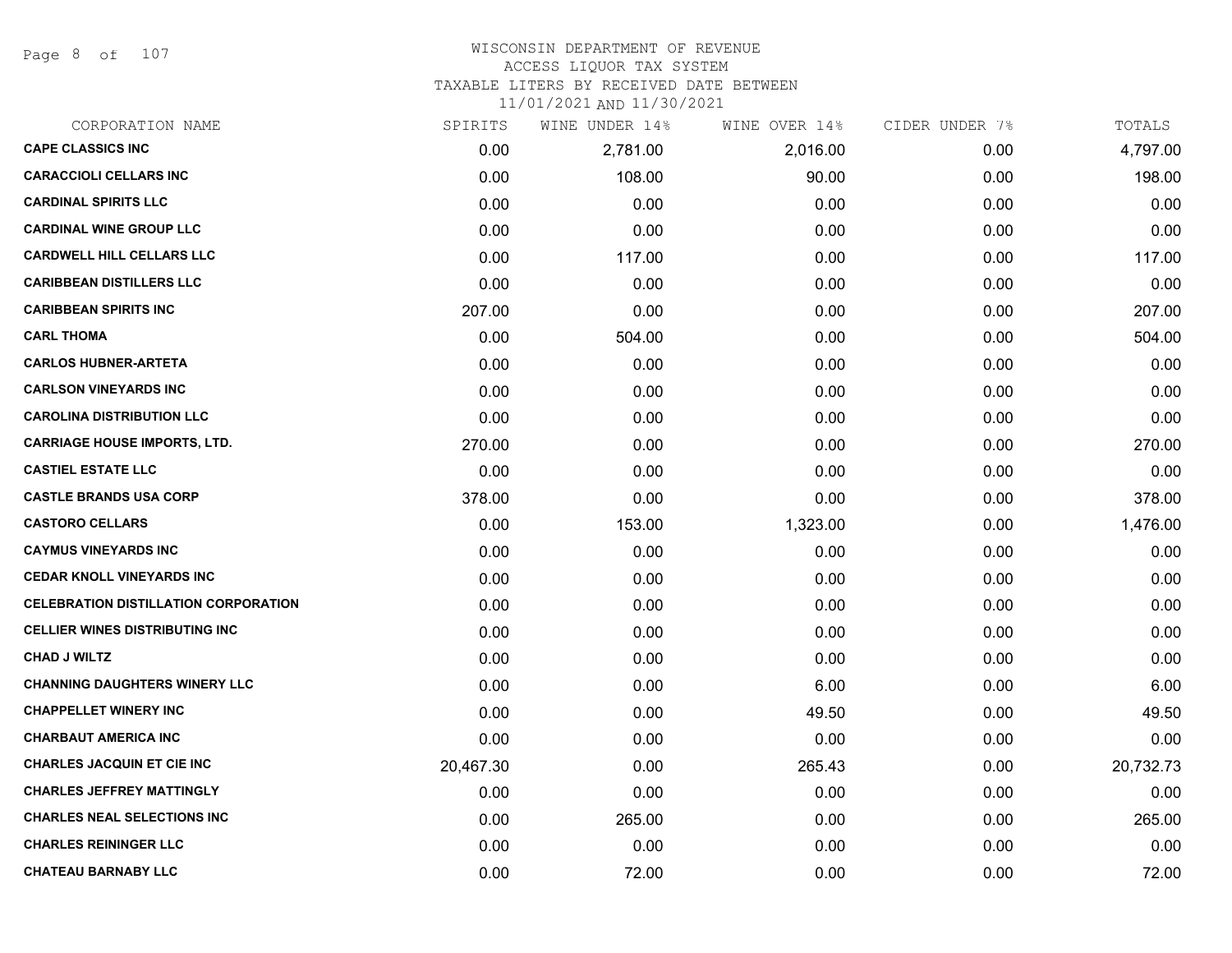Page 9 of 107

# WISCONSIN DEPARTMENT OF REVENUE

#### ACCESS LIQUOR TAX SYSTEM

TAXABLE LITERS BY RECEIVED DATE BETWEEN

| CORPORATION NAME                     | SPIRITS   | WINE UNDER 14% | WINE OVER 14% | CIDER UNDER 7% | TOTALS     |
|--------------------------------------|-----------|----------------|---------------|----------------|------------|
| <b>CHATEAU DIANA LLC</b>             | 0.00      | 22,734.00      | 11,547.00     | 0.00           | 34,281.00  |
| <b>CHATEAU OPERATIONS, LTD.</b>      | 0.00      | 0.00           | 0.00          | 0.00           | 0.00       |
| <b>CHATHAM IMPORTS INC</b>           | 2,200.50  | 288.00         | 114.00        | 0.00           | 2,602.50   |
| <b>CHEHALEM INC</b>                  | 0.00      | 1,719.00       | 0.00          | 0.00           | 1,719.00   |
| CHICAGO DISTILLING COMPANY LLC       | 0.00      | 0.00           | 0.00          | 0.00           | 0.00       |
| <b>CHOYA UMESHU USA INC</b>          | 0.00      | 54.00          | 654.00        | 0.00           | 708.00     |
| <b>CHRISTOPHER F PITTENGER</b>       | 0.00      | 5.25           | 0.00          | 0.00           | 5.25       |
| <b>CHRISTOPHER FIGGINS</b>           | 0.00      | 0.00           | 0.00          | 0.00           | 0.00       |
| <b>CHRISTOPHER J BROCKWAY</b>        | 0.00      | 0.00           | 0.00          | 0.00           | 0.00       |
| <b>CHRISTOPHER MICHAEL WINES LLC</b> | 0.00      | 0.00           | 0.00          | 0.00           | 0.00       |
| <b>CITADEL BEVERAGES, LLC</b>        | 0.00      | 0.00           | 0.00          | 0.00           | 0.00       |
| CIV (USA) INC                        | 0.00      | 1,800.00       | 0.00          | 0.00           | 1,800.00   |
| <b>CLAAR CELLARS LLC</b>             | 0.00      | 0.00           | 0.00          | 0.00           | 0.00       |
| <b>CLASSIC WINES INC</b>             | 0.00      | 234.00         | 0.00          | 0.00           | 234.00     |
| <b>CLENDENENLINDQUIST VINTNERS</b>   | 0.00      | 49.50          | 0.00          | 0.00           | 49.50      |
| <b>CLINE CELLARS INC</b>             | 0.00      | 3,235.50       | 2,835.00      | 0.00           | 6,070.50   |
| <b>CLINE SISTERS IMPORTS LLC</b>     | 0.00      | 67.50          | 0.00          | 0.00           | 67.50      |
| <b>CLOCK SHOP BEVERAGE LLC</b>       | 0.00      | 0.00           | 0.00          | 0.00           | 0.00       |
| <b>CLOS DU VAL WINE CO LTD</b>       | 0.00      | 0.00           | 126.00        | 0.00           | 126.00     |
| <b>CLOS LACHANCE WINES LLC</b>       | 0.00      | 210.00         | 143.00        | 0.00           | 353.00     |
| <b>CNS ENTERPRISES INC</b>           | 0.00      | 0.00           | 0.00          | 0.00           | 0.00       |
| <b>COCKERELL WINE CONSULTING LLC</b> | 0.00      | 0.00           | 0.00          | 0.00           | 0.00       |
| <b>COCKERELL WINE CONSULTING LLC</b> | 0.00      | 0.00           | 0.00          | 0.00           | 0.00       |
| <b>CODY T WRIGHT</b>                 | 0.00      | 0.00           | 0.00          | 0.00           | 0.00       |
| <b>CONSTELLATION BRANDS, INC.</b>    | 43,620.30 | 154,425.91     | 13,202.96     | 0.00           | 211,249.17 |
| <b>COOL HAND VINEYARDS LLC</b>       | 0.00      | 1,008.00       | 0.00          | 0.00           | 1,008.00   |
| <b>COPPER CANE LLC</b>               | 0.00      | 4,297.50       | 7,812.00      | 0.00           | 12,109.50  |
| <b>CORA IMPORTS LTD</b>              | 27.00     | 0.00           | 0.00          | 0.00           | 27.00      |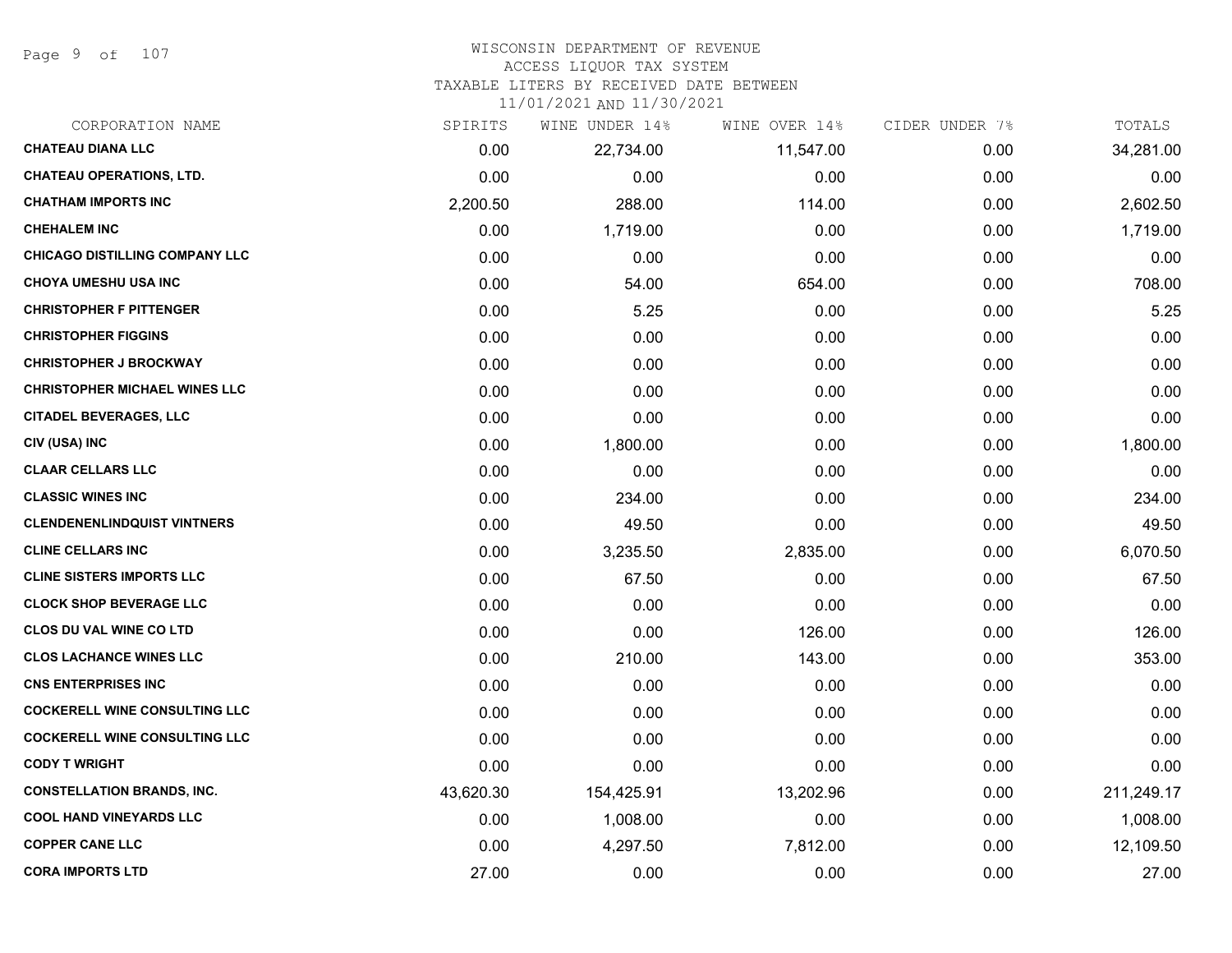#### WISCONSIN DEPARTMENT OF REVENUE ACCESS LIQUOR TAX SYSTEM TAXABLE LITERS BY RECEIVED DATE BETWEEN

| CORPORATION NAME                                   | SPIRITS | WINE UNDER 14% | WINE OVER 14% | CIDER UNDER 7% | TOTALS    |
|----------------------------------------------------|---------|----------------|---------------|----------------|-----------|
| <b>CORBETT VINEYARDS LLC</b>                       | 0.00    | 378.54         | 0.00          | 0.00           | 378.54    |
| <b>CORDELINA WINE COMPANY LLC</b>                  | 0.00    | 0.00           | 0.00          | 0.00           | 0.00      |
| <b>CORK ALLIANCE INC</b>                           | 0.00    | 63.00          | 0.00          | 0.00           | 63.00     |
| <b>CORNERSTONE CELLARS LLC</b>                     | 0.00    | 0.00           | 0.00          | 0.00           | 0.00      |
| <b>CORNERSTONE U.S. WINE IMPORTS INC</b>           | 0.00    | 0.00           | 0.00          | 0.00           | 0.00      |
| <b>CORY J MICHAL</b>                               | 0.00    | 0.00           | 0.00          | 0.00           | 0.00      |
| <b>COUNTRY HERITAGE WINERY &amp; VINEYARD INC.</b> | 0.00    | 283.68         | 0.00          | 0.00           | 283.68    |
| <b>COUNTRY SMOOTH SPIRITS, LLC</b>                 | 0.00    | 0.00           | 0.00          | 0.00           | 0.00      |
| <b>COUP DE FOUDRE LLC</b>                          | 0.00    | 0.00           | 0.00          | 0.00           | 0.00      |
| <b>COURAGEOUS INC</b>                              | 0.00    | 0.00           | 0.00          | 0.00           | 0.00      |
| <b>CRACOVIA BRANDS INC</b>                         | 0.00    | 0.00           | 0.00          | 0.00           | 0.00      |
| <b>CRAFTED ARTISAN MEADERY LLC</b>                 | 0.00    | 915.02         | 0.00          | 0.00           | 915.02    |
| <b>CRAIG S HANDLY</b>                              | 0.00    | 0.00           | 0.00          | 0.00           | 0.00      |
| <b>CREATIVE WINE CONCEPTS INC</b>                  | 0.00    | 0.00           | 0.00          | 0.00           | 0.00      |
| <b>CREW WINE COMPANY LLC</b>                       | 0.00    | 5,993.00       | 504.00        | 0.00           | 6,497.00  |
| <b>CRIBARI VINEYARDS INC</b>                       | 0.00    | 0.00           | 0.00          | 0.00           | 0.00      |
| <b>CRIMSON WINE GROUP LTD</b>                      | 0.00    | 0.00           | 0.00          | 0.00           | 0.00      |
| <b>CRISTOM VINEYARDS INC</b>                       | 0.00    | 0.00           | 0.00          | 0.00           | 0.00      |
| <b>CROWN IMPORTS LLC</b>                           | 0.00    | 66,920.00      | 0.00          | 0.00           | 66,920.00 |
| <b>CROWN POINT WINERY LLC</b>                      | 0.00    | 0.00           | 0.00          | 0.00           | 0.00      |
| <b>CRYSTAL RAIN DISTILLERY INC</b>                 | 0.00    | 0.00           | 0.00          | 0.00           | 0.00      |
| <b>CULT OF 8</b>                                   | 0.00    | 252.00         | 126.00        | 0.00           | 378.00    |
| <b>CUNAT PREMIUM VINEYARDS LLC</b>                 | 0.00    | 0.00           | 0.00          | 0.00           | 0.00      |
| <b>CUSHMAN WINERY CORPORATION</b>                  | 0.00    | 0.00           | 0.00          | 0.00           | 0.00      |
| <b>D &amp; D VINEYARDS INC</b>                     | 0.00    | 198.00         | 0.00          | 0.00           | 198.00    |
| <b>D MYERS LLC</b>                                 | 0.00    | 0.00           | 0.00          | 0.00           | 0.00      |
| <b>D&amp;V INTERNATIONAL INC</b>                   | 0.00    | 0.00           | 0.00          | 0.00           | 0.00      |
| <b>D.G.L. DISTRIBUTORS, INC</b>                    | 0.00    | 0.00           | 0.00          | 0.00           | 0.00      |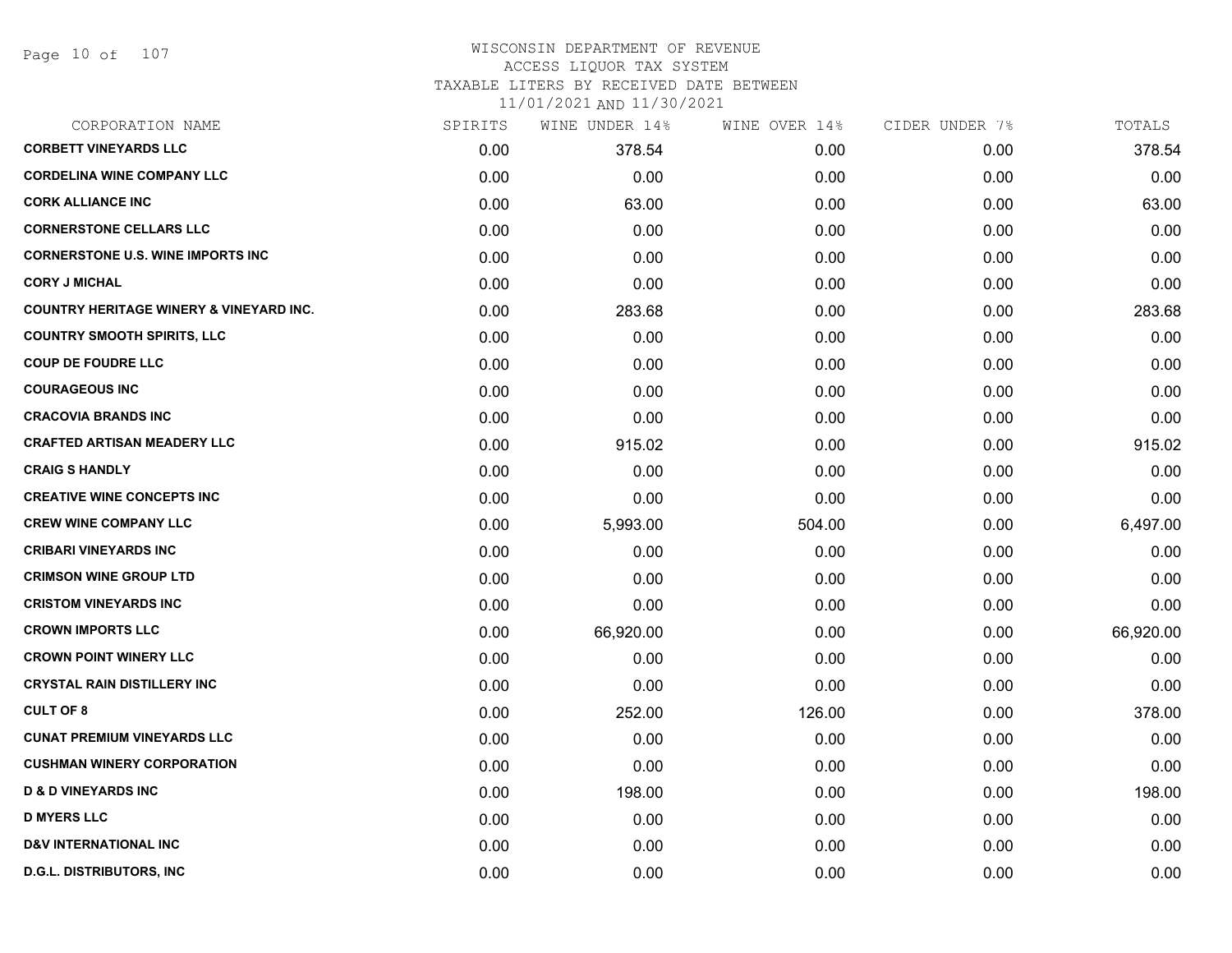Page 11 of 107

## WISCONSIN DEPARTMENT OF REVENUE ACCESS LIQUOR TAX SYSTEM TAXABLE LITERS BY RECEIVED DATE BETWEEN

| CORPORATION NAME                        | SPIRITS  | WINE UNDER 14% | WINE OVER 14% | CIDER UNDER 7% | TOTALS    |
|-----------------------------------------|----------|----------------|---------------|----------------|-----------|
| <b>DAEDALUS CELLARS CO</b>              | 0.00     | 2.25           | 0.00          | 0.00           | 2.25      |
| <b>DAN CAREY</b>                        | 0.00     | 0.00           | 0.00          | 0.00           | 0.00      |
| <b>DANA ESTATES INC</b>                 | 0.00     | 0.00           | 0.00          | 0.00           | 0.00      |
| <b>DANCING COYOTE WINES</b>             | 0.00     | 0.00           | 0.00          | 0.00           | 0.00      |
| <b>DANICA PATRICK</b>                   | 0.00     | 0.00           | 0.00          | 0.00           | 0.00      |
| <b>DANIEL A LASNER</b>                  | 446.55   | 0.00           | 0.00          | 0.00           | 446.55    |
| <b>DANIEL KEEFE IV</b>                  | 0.00     | 0.00           | 252.00        | 0.00           | 252.00    |
| <b>DANIEL SCHOENFELD</b>                | 0.00     | 0.00           | 0.00          | 0.00           | 0.00      |
| <b>DANNY RAKOVIC</b>                    | 60.00    | 0.00           | 0.00          | 0.00           | 60.00     |
| <b>DAOU VINEYARDS LLC</b>               | 0.00     | 63.00          | 3,126.50      | 0.00           | 3,189.50  |
| <b>DAQUINO ITALIAN IMPORTING CO INC</b> | 0.00     | 0.00           | 0.00          | 0.00           | 0.00      |
| <b>DARIOUSH KHALEDI WINERY LLC</b>      | 0.00     | 0.00           | 85.50         | 0.00           | 85.50     |
| <b>DAVID ARTHUR VINEYARDS LLC</b>       | 0.00     | 0.00           | 0.00          | 0.00           | 0.00      |
| <b>DAVID B POTTER</b>                   | 0.00     | 0.00           | 0.00          | 0.00           | 0.00      |
| <b>DAVID BOWLER LLC</b>                 | 0.00     | 0.00           | 0.00          | 0.00           | 0.00      |
| <b>DAVID J ECKERT</b>                   | 0.00     | 0.00           | 0.00          | 0.00           | 0.00      |
| <b>DAVID JAMES LLC</b>                  | 0.00     | 0.00           | 0.00          | 0.00           | 0.00      |
| <b>DAVID L DENNIGMANN</b>               | 0.00     | 0.00           | 0.00          | 0.00           | 0.00      |
| <b>DAVID MEIER</b>                      | 0.00     | 0.00           | 0.00          | 0.00           | 0.00      |
| <b>DAVID N RAYNE</b>                    | 2,153.62 | 28,746.23      | 14,378.03     | 0.00           | 45,277.88 |
| <b>DAVID R BARNES</b>                   | 0.00     | 0.00           | 0.00          | 0.00           | 0.00      |
| <b>DAVIS WINES LLC</b>                  | 0.00     | 0.00           | 0.00          | 0.00           | 0.00      |
| <b>DAVOS BRANDS LLC</b>                 | 1,097.25 | 98.28          | 79.20         | 0.00           | 1,274.73  |
| DAYLIGHT WINE COMPANY LLC               | 0.00     | 0.00           | 333.00        | 0.00           | 333.00    |
| DE MAISON SELECTIONS INC                | 0.00     | 954.00         | 887.25        | 0.00           | 1,841.25  |
| <b>DEANNA BASTIANICH</b>                | 0.00     | 0.00           | 0.00          | 0.00           | 0.00      |
| <b>DECLAN DISTILLERS LLC</b>            | 0.00     | 0.00           | 0.00          | 0.00           | 0.00      |
| <b>DEL RIO VINEYARDS LLC</b>            | 0.00     | 503.99         | 0.00          | 0.00           | 503.99    |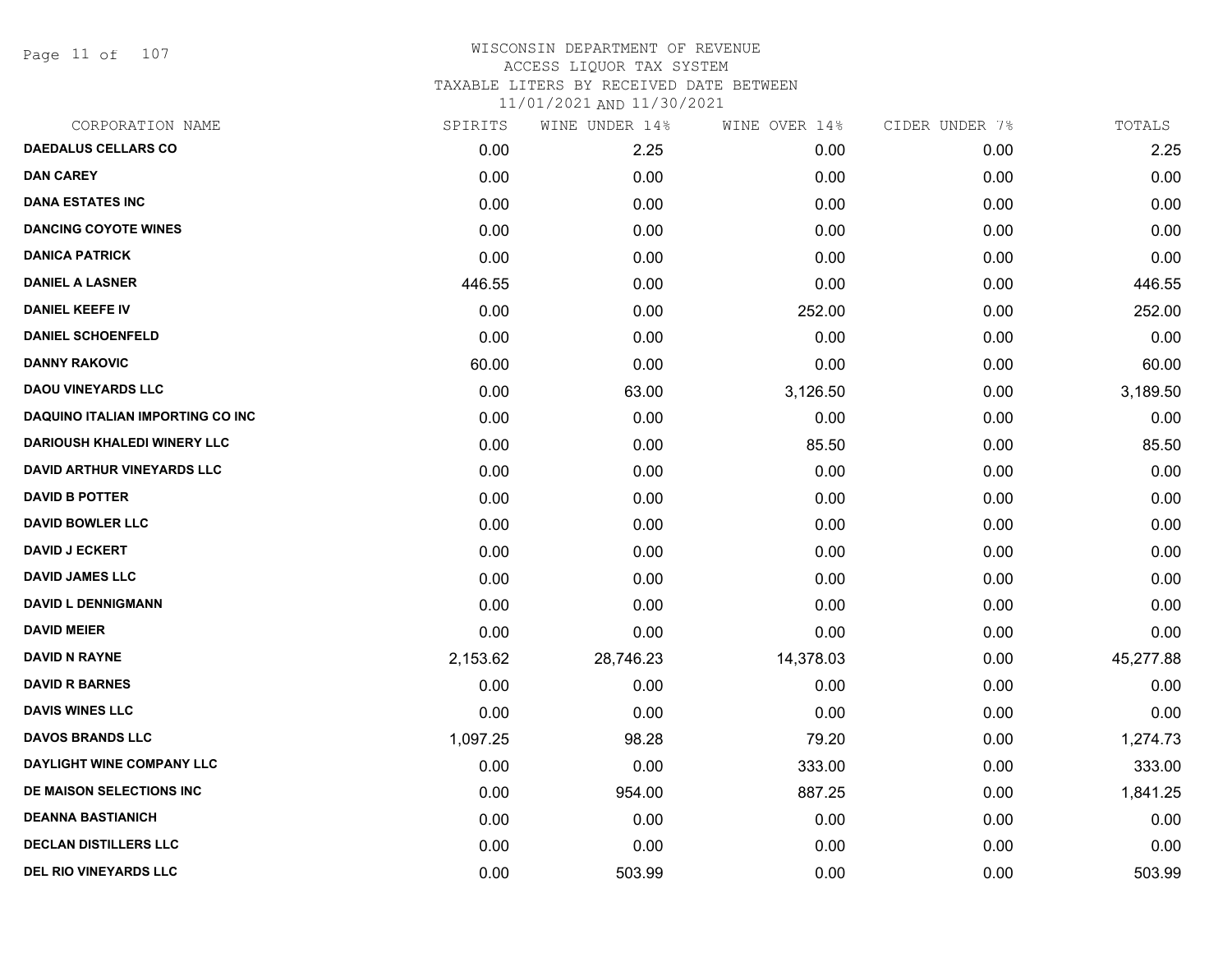Page 12 of 107

#### WISCONSIN DEPARTMENT OF REVENUE ACCESS LIQUOR TAX SYSTEM

TAXABLE LITERS BY RECEIVED DATE BETWEEN

| CORPORATION NAME                                                         | SPIRITS    | WINE UNDER 14% | WINE OVER 14% | CIDER UNDER 7% | TOTALS     |
|--------------------------------------------------------------------------|------------|----------------|---------------|----------------|------------|
| <b>DELEGAT USA INC</b>                                                   | 0.00       | 1,764.00       | 0.00          | 0.00           | 1,764.00   |
| <b>DELICATO VINEYARDS INC</b>                                            | 0.00       | 210,026.16     | 49,153.50     | 0.00           | 259,179.66 |
| <b>DELILLE CELLARS LLC</b>                                               | 0.00       | 0.00           | 0.00          | 0.00           | 0.00       |
| <b>DELUXE WINE &amp; SPIRITS CO</b>                                      | 72.01      | 162.02         | 27.00         | 0.00           | 261.03     |
| <b>DEMERARA DISTILLERS (USA) INC</b>                                     | 0.00       | 0.00           | 0.00          | 0.00           | 0.00       |
| DEMETRIA VINEYARDS AND WINERY LLC                                        | 0.00       | 39.75          | 0.00          | 0.00           | 39.75      |
| <b>DENNIS ROBERT PATTON &amp; ANDREA BETH</b><br><b>SILVERSTEIN</b>      | 0.00       | 0.00           | 0.00          | 0.00           | 0.00       |
| <b>DERRICK C MANCINI</b>                                                 | 0.00       | 0.00           | 0.00          | 0.00           | 0.00       |
| <b>DESTILADOS DE MEXICO LLC</b>                                          | 0.00       | 0.00           | 0.00          | 0.00           | 0.00       |
| <b>DIAGEO AMERICAS, INC.</b>                                             | 580,449.75 | 0.00           | 0.00          | 0.00           | 580,449.75 |
| <b>DIAMOND IMPORTERS INC</b>                                             | 0.00       | 63.00          | 0.00          | 0.00           | 63.00      |
| <b>DISARONNO INTERNATIONAL LLC</b>                                       | 1,114.20   | 0.00           | 0.00          | 0.00           | 1,114.20   |
| <b>DISTILLED RESOURCES INCORPORATED</b>                                  | 0.00       | 0.00           | 0.00          | 0.00           | 0.00       |
| <b>DISTILLERS WAY, LLC</b>                                               | 4,032.00   | 0.00           | 0.00          | 0.00           | 4,032.00   |
| <b>DISTILLERY 291 INC</b>                                                | 0.00       | 0.00           | 0.00          | 0.00           | 0.00       |
| <b>DIVOT ENTERPRISES LLC</b>                                             | 0.00       | 0.00           | 0.00          | 0.00           | 0.00       |
| <b>DMK INCORPORATED</b>                                                  | 0.00       | 0.00           | 0.00          | 0.00           | 0.00       |
| <b>DOMACE VINO LLC</b>                                                   | 0.00       | 0.00           | 0.00          | 0.00           | 0.00       |
| <b>DOMAINE CO.</b>                                                       | 0.00       | 126.00         | 378.00        | 0.00           | 504.00     |
| <b>DOMAINE DE LA TERRE ROUGE LTD</b>                                     | 0.00       | 0.00           | 0.00          | 0.00           | 0.00       |
| DOMAINE DE MARIA SOTER LLC                                               | 0.00       | 0.00           | 0.00          | 0.00           | 0.00       |
| <b>DOMAINE SERENE VINEYARDS &amp; WINERY INC</b>                         | 0.00       | 90.00          | 0.00          | 0.00           | 90.00      |
| <b>DOMAINE ST GEORGE</b>                                                 | 0.00       | 0.00           | 0.00          | 0.00           | 0.00       |
| <b>DON SEBASTIANI &amp; SONS INTERNATIONAL WINE</b><br><b>NEGOCIANTS</b> | 0.00       | 4,284.00       | 1,570.50      | 0.00           | 5,854.50   |
| <b>DONALD ALDRIDGE</b>                                                   | 0.00       | 0.00           | 0.00          | 0.00           | 0.00       |
| DONATI FAMILY VINEYARD, INC                                              | 0.00       | 504.00         | 0.00          | 0.00           | 504.00     |
| <b>DOUBLE DIAMOND DISTILLERY LLC</b>                                     | 171.18     | 0.00           | 0.00          | 0.00           | 171.18     |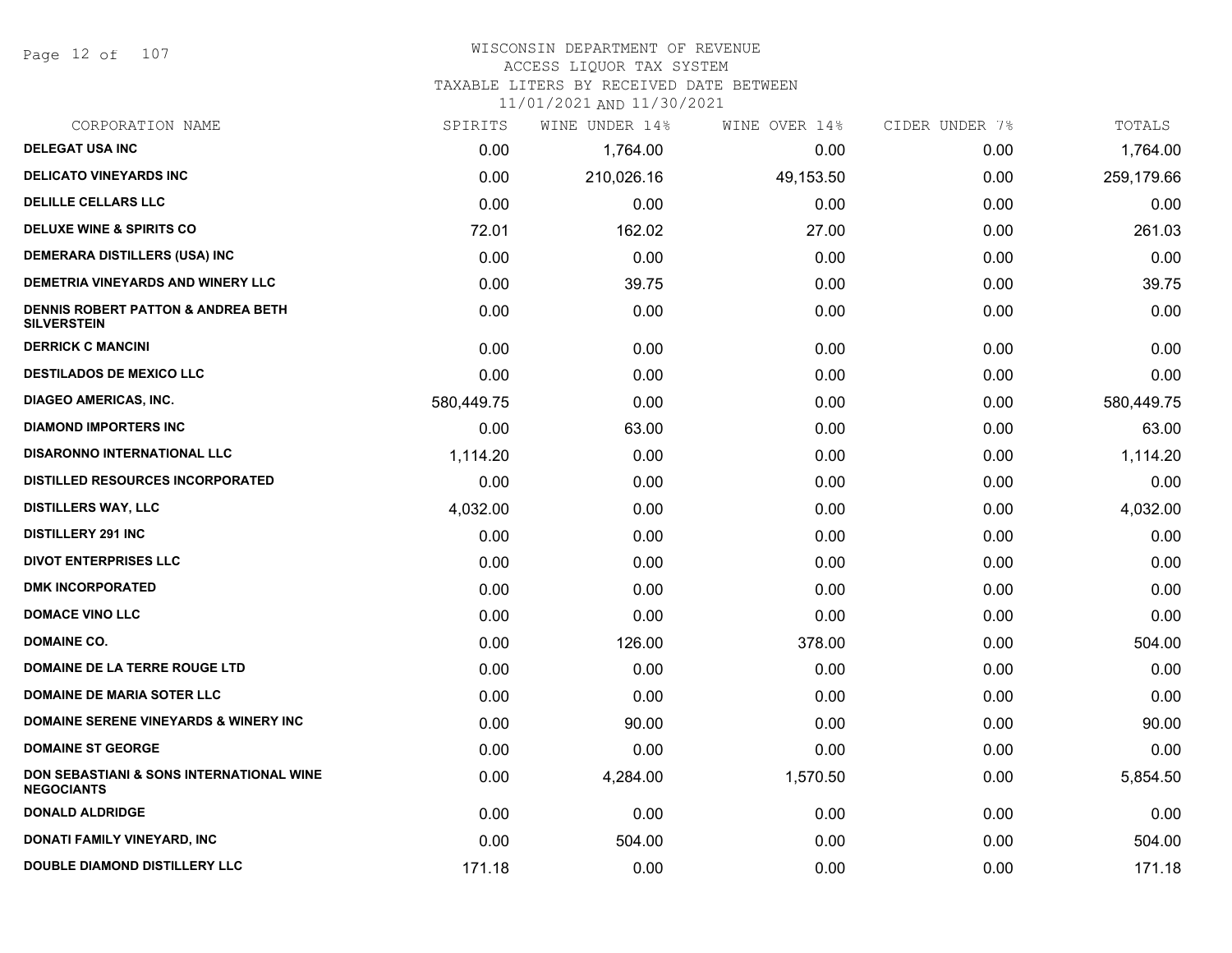Page 13 of 107

| CORPORATION NAME                        | SPIRITS    | WINE UNDER 14% | WINE OVER 14% | CIDER UNDER 7% | TOTALS       |
|-----------------------------------------|------------|----------------|---------------|----------------|--------------|
| <b>DOUBLE DOWN SPIRITS LLC</b>          | 373.50     | 0.00           | 0.00          | 0.00           | 373.50       |
| <b>DOWNEAST CIDER HOUSE, LLC</b>        | 0.00       | 0.00           | 0.00          | 15,226.49      | 15,226.49    |
| <b>DOWNRANGE DISTRIBUTION, INC.</b>     | 0.00       | 0.00           | 0.00          | 0.00           | 0.00         |
| <b>DOYNA LTD</b>                        | 0.00       | 0.00           | 0.00          | 0.00           | 0.00         |
| <b>DRAKE MAKES WINE, INC.</b>           | 0.00       | 0.00           | 0.00          | 0.00           | 0.00         |
| <b>DREW M BLEDSOE</b>                   | 0.00       | 0.00           | 0.00          | 0.00           | 0.00         |
| <b>DREYER WINE LLC</b>                  | 0.00       | 252.00         | 0.00          | 0.00           | 252.00       |
| <b>DREYFUS ASHBY INC</b>                | 0.00       | 2,559.00       | 490.50        | 0.00           | 3,049.50     |
| <b>DRG IMPORTS LLC</b>                  | 0.00       | 0.00           | 0.00          | 0.00           | 0.00         |
| DRUM CIRCLE DISTILLING LLC              | 0.00       | 0.00           | 0.00          | 0.00           | 0.00         |
| DRY CREEK VINEYARD INC                  | 0.00       | 0.00           | 886.50        | 0.00           | 886.50       |
| DRY FLY DISTILLING INC                  | 0.00       | 0.00           | 0.00          | 0.00           | 0.00         |
| <b>DUCKHORN WINE COMPANY</b>            | 0.00       | 31,873.50      | 8,127.00      | 0.00           | 40,000.50    |
| DUGGANS DISTILLERS PRODUCTS CORPORATION | 157.50     | 0.00           | 0.00          | 0.00           | 157.50       |
| <b>DULUTH CIDER LLC</b>                 | 0.00       | 0.00           | 0.00          | 1,385.46       | 1,385.46     |
| <b>DUMOL WINERY LLC</b>                 | 0.00       | 40.50          | 22.50         | 0.00           | 63.00        |
| <b>DUNHAM CELLARS LLC</b>               | 0.00       | 0.00           | 0.00          | 0.00           | 0.00         |
| <b>DUNN VINEYARDS LLC</b>               | 0.00       | 99.00          | 0.00          | 0.00           | 99.00        |
| <b>DUVEL MOORTGAT USA LTD</b>           | 0.00       | 0.00           | 0.00          | 22.50          | 22.50        |
| <b>DV SPIRITS LLC</b>                   | 0.00       | 0.00           | 0.00          | 0.00           | 0.00         |
| <b>E &amp; J GALLO WINERY</b>           | 314,801.91 | 1,323,653.68   | 52,132.49     | 0.00           | 1,690,588.08 |
| <b>EAGLE EYE IMPORTS LLC</b>            | 0.00       | 0.00           | 0.00          | 0.00           | 0.00         |
| <b>EAGLES LANDING WINERY LLC</b>        | 0.00       | 1,626.75       | 0.00          | 0.00           | 1,626.75     |
| <b>EASLEY ENTERPRISES INC.</b>          | 0.00       | 0.00           | 0.00          | 0.00           | 0.00         |
| <b>EASTERN LIQUORS USA INC</b>          | 0.00       | 0.00           | 0.00          | 0.00           | 0.00         |
| <b>EBERLE WINERY LP</b>                 | 0.00       | 0.00           | 0.00          | 0.00           | 0.00         |
| <b>ECLIPSE ASSETS LLC</b>               | 0.00       | 0.00           | 0.00          | 0.00           | 0.00         |
| <b>ECOSUR GROUP LLC</b>                 | 0.00       | 162.00         | 0.00          | 0.00           | 162.00       |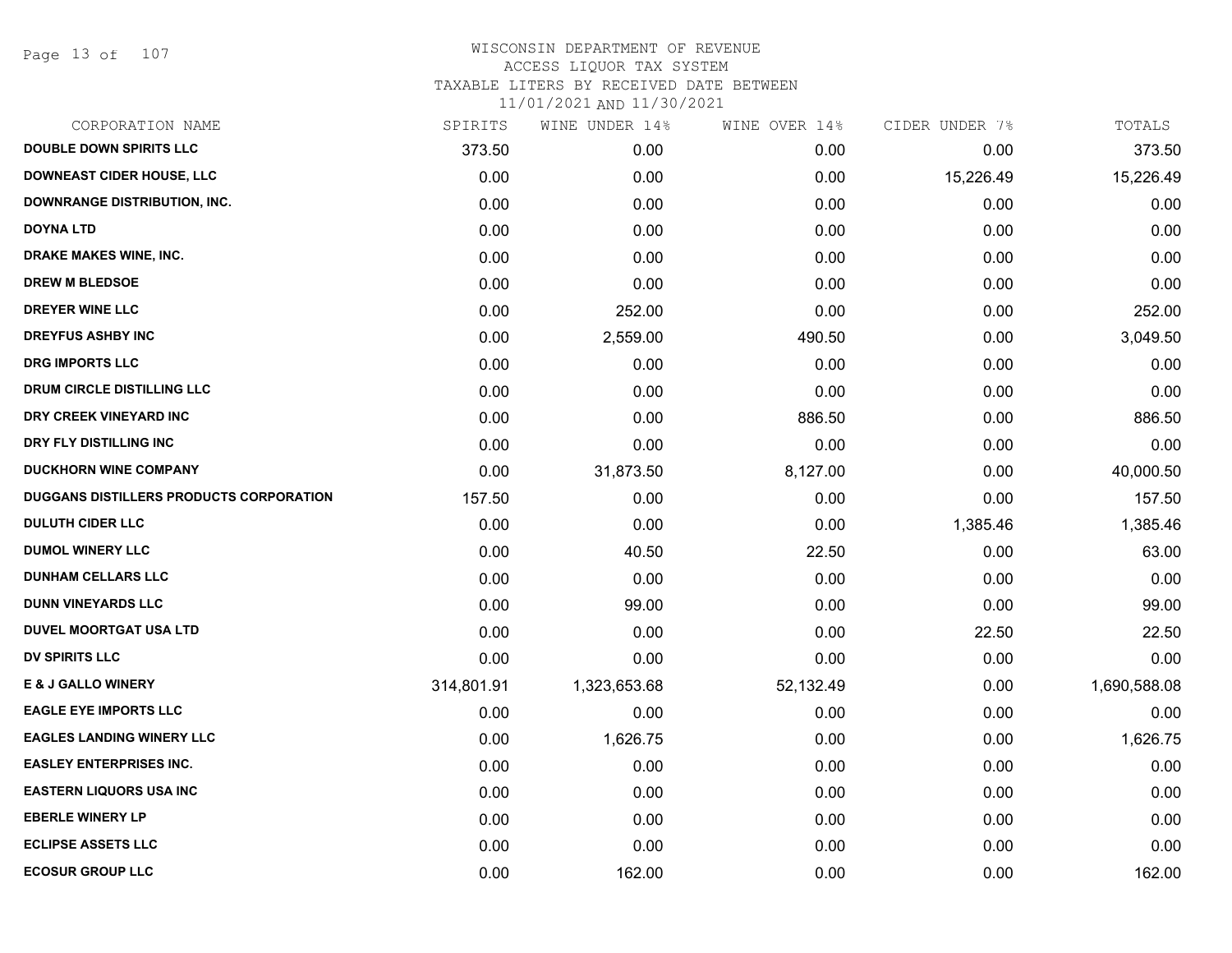Page 14 of 107

#### WISCONSIN DEPARTMENT OF REVENUE ACCESS LIQUOR TAX SYSTEM TAXABLE LITERS BY RECEIVED DATE BETWEEN

| CORPORATION NAME                            | SPIRITS | WINE UNDER 14% | WINE OVER 14% | CIDER UNDER 7% | TOTALS   |
|---------------------------------------------|---------|----------------|---------------|----------------|----------|
| <b>EGGHEAD TOO, LLC</b>                     | 0.00    | 0.00           | 0.00          | 0.00           | 0.00     |
| EHREN JORDAN WINE CELLARS LLC               | 0.00    | 261.00         | 126.00        | 0.00           | 387.00   |
| <b>EIGHT BOTTLES LLC</b>                    | 0.00    | 0.00           | 0.00          | 0.00           | 0.00     |
| ELK COVE VINEYARDS INC                      | 0.00    | 0.00           | 0.00          | 0.00           | 0.00     |
| <b>ELLEN FORREST</b>                        | 0.00    | 0.00           | 0.00          | 0.00           | 0.00     |
| <b>ELV-OREGON LLC</b>                       | 0.00    | 0.00           | 0.00          | 0.00           | 0.00     |
| <b>EMCO CHEMICAL DISTRIBUTORS, INC.</b>     | 0.00    | 0.00           | 0.00          | 0.00           | 0.00     |
| <b>EMILIO GUGLIELMO WINERY INC</b>          | 0.00    | 0.00           | 0.00          | 0.00           | 0.00     |
| <b>EMPSON USA INC</b>                       | 0.00    | 184.32         | 0.00          | 0.00           | 184.32   |
| <b>ENOS VINEYARDS INC</b>                   | 0.00    | 0.00           | 2,268.00      | 0.00           | 2,268.00 |
| <b>ENOTEC IMPORTS INC</b>                   | 0.00    | 549.00         | 126.00        | 0.00           | 675.00   |
| <b>ENOVATION BRANDS INC</b>                 | 0.00    | 603.00         | 0.00          | 0.00           | 603.00   |
| <b>ENTENTE SPIRITS LLC</b>                  | 0.00    | 198.50         | 0.00          | 0.00           | 198.50   |
| <b>EOLA HILLS WINE CELLARS INC</b>          | 0.00    | 1,012.50       | 0.00          | 0.00           | 1,012.50 |
| <b>EPICUREAN WINES LLC</b>                  | 0.00    | 0.00           | 0.00          | 0.00           | 0.00     |
| <b>ERIC FLANAGAN</b>                        | 0.00    | 0.00           | 90.00         | 0.00           | 90.00    |
| <b>ERIC TRUMP WINE MANUFACTURING LLC</b>    | 0.00    | 0.00           | 0.00          | 0.00           | 0.00     |
| <b>ERIK MILLER WINES, INC.</b>              | 0.00    | 0.00           | 0.00          | 0.00           | 0.00     |
| <b>ESSER WINES LLC</b>                      | 0.00    | 0.00           | 0.00          | 0.00           | 0.00     |
| <b>EURO LIQUOR LLC</b>                      | 0.00    | 0.00           | 0.00          | 0.00           | 0.00     |
| <b>EVAKI INC</b>                            | 0.00    | 0.00           | 0.00          | 0.00           | 0.00     |
| <b>EVATON INC</b>                           | 45.00   | 207.00         | 2,631.00      | 0.00           | 2,883.00 |
| EVESHAM WOOD VINEYARD AND WINERY LLC        | 0.00    | 252.00         | 0.00          | 0.00           | 252.00   |
| <b>EXPERIENCE WINES LLC</b>                 | 0.00    | 126.00         | 0.00          | 0.00           | 126.00   |
| <b>FL NAVARRO LIMITED</b>                   | 0.00    | 0.00           | 63.00         | 0.00           | 63.00    |
| <b>F&amp;F FINE WINES INTERNATIONAL INC</b> | 0.00    | 1,702.00       | 9.00          | 0.00           | 1,711.00 |
| F.X. MAGNER SELECTIONS, INC.                | 0.00    | 0.00           | 0.00          | 0.00           | 0.00     |
| <b>FAMILY &amp; FARMERS LLC</b>             | 0.00    | 5,880.00       | 0.00          | 0.00           | 5,880.00 |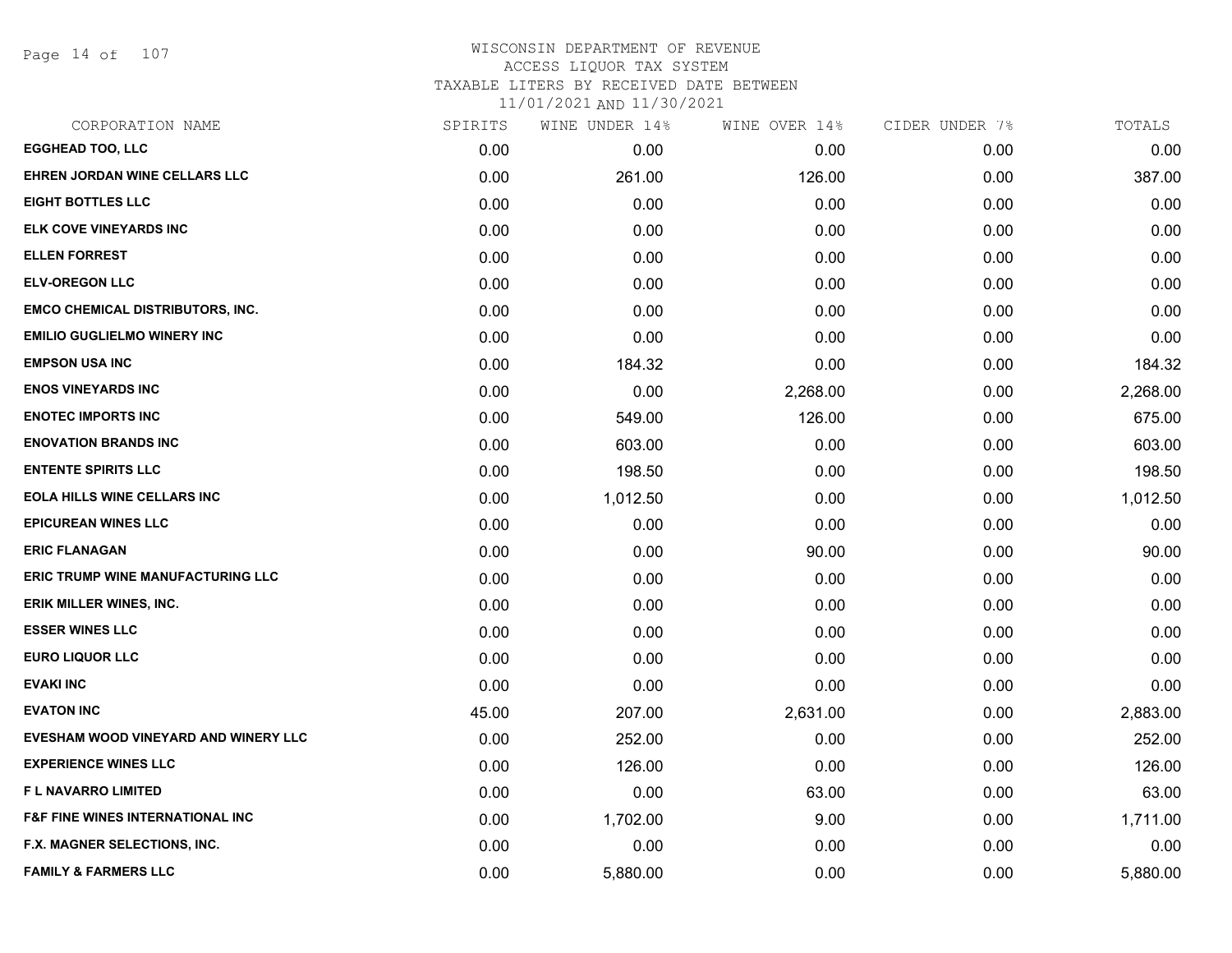Page 15 of 107

# WISCONSIN DEPARTMENT OF REVENUE ACCESS LIQUOR TAX SYSTEM TAXABLE LITERS BY RECEIVED DATE BETWEEN

| CORPORATION NAME                          | SPIRITS    | WINE UNDER 14% | WINE OVER 14% | CIDER UNDER 7% | TOTALS     |
|-------------------------------------------|------------|----------------|---------------|----------------|------------|
| <b>FAMOUS BRANDS LLC</b>                  | 0.00       | 0.00           | 0.00          | 0.00           | 0.00       |
| <b>FANTIS IMPORTS INC</b>                 | 0.00       | 0.00           | 0.00          | 0.00           | 0.00       |
| <b>FAR NORTH SPIRITS INC</b>              | 180.00     | 0.00           | 0.00          | 0.00           | 180.00     |
| <b>FASEL SHENSTONE LLC</b>                | 0.00       | 0.00           | 396.00        | 0.00           | 396.00     |
| FELIX SOLIS AVANTIS USA INC               | 0.00       | 1,080.00       | 0.00          | 0.00           | 1,080.00   |
| <b>FERMENTED SCIENCES II INC</b>          | 0.00       | 0.00           | 0.00          | 0.00           | 0.00       |
| <b>FETZER VINEYARDS</b>                   | 0.00       | 0.00           | 0.00          | 0.00           | 0.00       |
| <b>FIFTH GENERATION INC</b>               | 397,690.80 | 0.00           | 0.00          | 0.00           | 397,690.80 |
| FIFTY FOURTH STREET ENTERPRISES LLC       | 0.00       | 63.00          | 0.00          | 0.00           | 63.00      |
| <b>FINO TEQUILA LLC</b>                   | 474.90     | 0.00           | 0.00          | 0.00           | 474.90     |
| FIOR DI SOLE, LLC                         | 0.00       | 0.00           | 0.00          | 0.00           | 0.00       |
| <b>FIRESTEED CORPORATION</b>              | 0.00       | 0.00           | 0.00          | 0.00           | 0.00       |
| <b>FISHER VINEYARDS</b>                   | 0.00       | 0.00           | 0.00          | 0.00           | 0.00       |
| <b>FITVINE LLC</b>                        | 0.00       | 0.00           | 4,643.83      | 0.00           | 4,643.83   |
| <b>FIVE GRAPES LLC</b>                    | 0.00       | 0.00           | 0.00          | 0.00           | 0.00       |
| FIVE POINTS DISTILLING, LLC               | 0.00       | 0.00           | 0.00          | 0.00           | 0.00       |
| <b>FLORA SPRINGS WINE COMPANY</b>         | 0.00       | 0.00           | 108.00        | 0.00           | 108.00     |
| <b>FLORIDA ORANGE GROVES INC</b>          | 0.00       | 324.00         | 0.00          | 0.00           | 324.00     |
| <b>FN CELLARS LLC</b>                     | 0.00       | 31.50          | 666.00        | 0.00           | 697.50     |
| <b>FOGGY MOUNTAIN SPIRIT COMPANY, LLC</b> | 22.50      | 0.00           | 0.00          | 0.00           | 22.50      |
| <b>FOLEY FAMILY WINES INC</b>             | 27.00      | 7,281.00       | 2,781.00      | 0.00           | 10,089.00  |
| <b>FOLIO WINE COMPANY LLC</b>             | 0.00       | 9,435.00       | 510.75        | 0.00           | 9,945.75   |
| <b>FORIS VINEYARDS WINERY LLC</b>         | 0.00       | 378.00         | 0.00          | 0.00           | 378.00     |
| FORT ROSS VINEYARD & WINERY LLC           | 0.00       | 0.00           | 315.00        | 0.00           | 315.00     |
| <b>FOUR BEARS WINERY LLC</b>              | 0.00       | 0.00           | 0.00          | 0.00           | 0.00       |
| FOUR DAUGHTERS VINEYARD AND WINERY LLC    | 0.00       | 0.00           | 0.00          | 8,963.05       | 8,963.05   |
| <b>FOUR ROSES DISTILLERY LLC</b>          | 3,786.00   | 0.00           | 0.00          | 0.00           | 3,786.00   |
| <b>FOWLES WINE USA INC</b>                | 0.00       | 0.00           | 0.00          | 0.00           | 0.00       |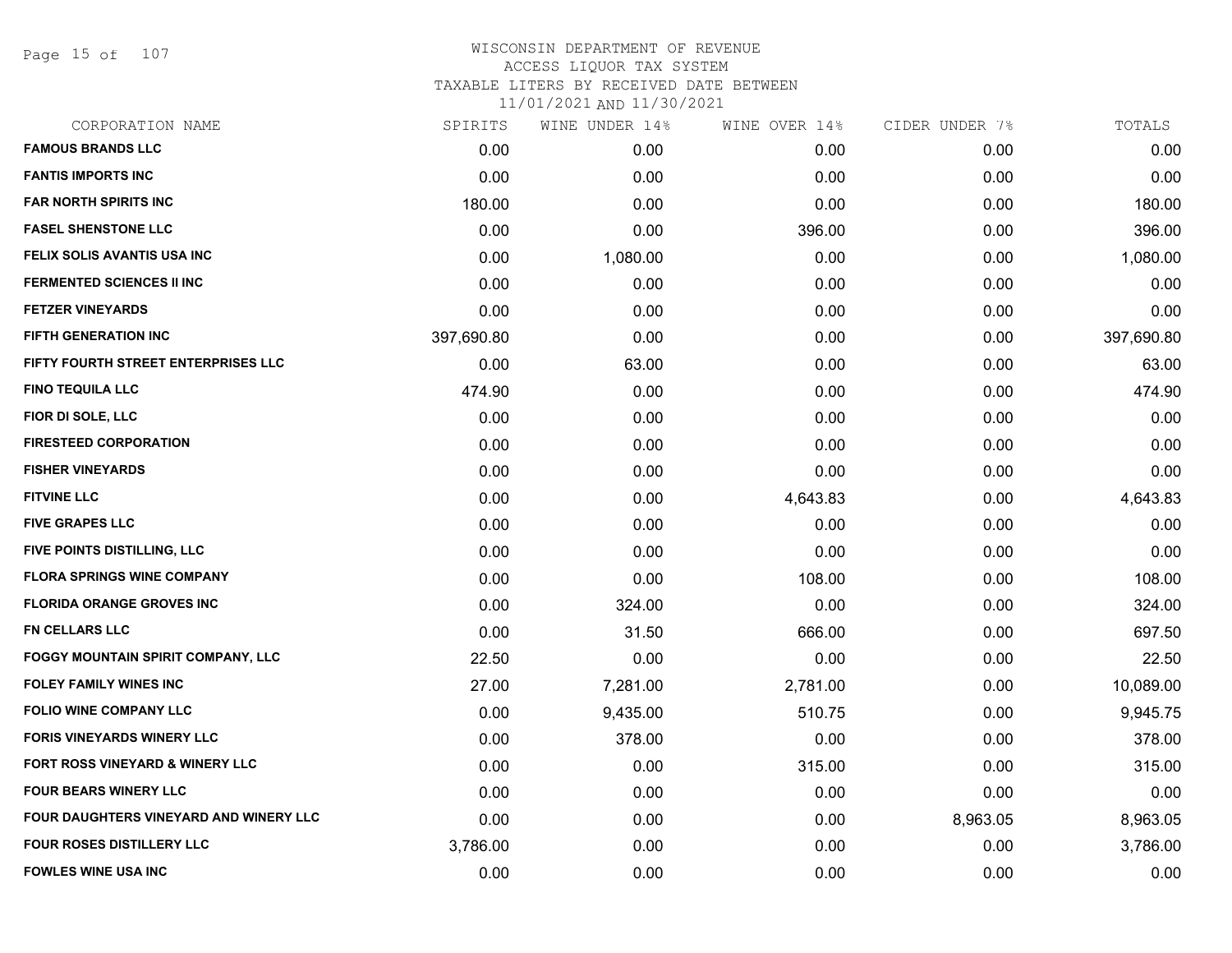Page 16 of 107

#### WISCONSIN DEPARTMENT OF REVENUE ACCESS LIQUOR TAX SYSTEM

TAXABLE LITERS BY RECEIVED DATE BETWEEN

| CORPORATION NAME                                | SPIRITS  | WINE UNDER 14% | WINE OVER 14% | CIDER UNDER 7% | TOTALS   |
|-------------------------------------------------|----------|----------------|---------------|----------------|----------|
| <b>FOXEN VINEYARD INC</b>                       | 0.00     | 153.00         | 0.00          | 0.00           | 153.00   |
| <b>FRANCIS COPPOLA WINERY LLC</b>               | 0.00     | 3,654.00       | 0.00          | 0.00           | 3,654.00 |
| <b>FRANK FAMILY VINEYARDS LLC</b>               | 0.00     | 27.00          | 9.00          | 0.00           | 36.00    |
| <b>FRANK LIN DISTILLERS PRODUCTS LTD</b>        | 1,450.50 | 0.00           | 0.00          | 0.00           | 1,450.50 |
| <b>FRANK R VEZER</b>                            | 0.00     | 0.00           | 0.00          | 0.00           | 0.00     |
| <b>FRED C SCHERRER</b>                          | 0.00     | 0.00           | 0.00          | 0.00           | 0.00     |
| <b>FREDERICK WILDMAN &amp; SONS LTD</b>         | 720.00   | 3,545.91       | 499.50        | 0.00           | 4,765.41 |
| <b>FRESH GRAPES LLC</b>                         | 0.00     | 0.00           | 0.00          | 0.00           | 0.00     |
| <b>FREY VINEYARDS LTD</b>                       | 0.00     | 4,410.00       | 126.00        | 0.00           | 4,536.00 |
| <b>FRITZ CELLARS INC</b>                        | 0.00     | 0.00           | 0.00          | 0.00           | 0.00     |
| <b>FROGS LEAP WINERY</b>                        | 0.00     | 549.00         | 0.00          | 0.00           | 549.00   |
| FRUIT OF THE VINES INC                          | 0.00     | 270.03         | 0.00          | 0.00           | 270.03   |
| FULL THROTTLE SLOON SHINE LLC                   | 648.00   | 0.00           | 0.00          | 0.00           | 648.00   |
| <b>FULLERTON WINES, INC</b>                     | 0.00     | 0.00           | 0.00          | 0.00           | 0.00     |
| <b>FULTON STREET BREWERY LLC</b>                | 0.00     | 0.00           | 0.00          | 0.00           | 0.00     |
| <b>FUTURE PROOF BRANDS LLC</b>                  | 0.00     | 0.00           | 0.00          | 0.00           | 0.00     |
| <b>G K SKAGGS INC</b>                           | 0.00     | 8,982.00       | 0.00          | 0.00           | 8,982.00 |
| G.S.W.C. INC.                                   | 0.00     | 0.00           | 0.00          | 0.00           | 0.00     |
| <b>GALENA AVIATION, LLC</b>                     | 0.00     | 0.00           | 0.00          | 0.00           | 0.00     |
| <b>GAMBA VINEYARDS AND WINERY LLC</b>           | 0.00     | 0.00           | 0.00          | 0.00           | 0.00     |
| <b>GAMBLE FAMILY VINEYARDS LLC</b>              | 0.00     | 0.00           | 0.00          | 0.00           | 0.00     |
| <b>GEORGE BOZIC JR</b>                          | 54.00    | 51.00          | 0.00          | 0.00           | 105.00   |
| <b>GEORGIAN HOUSE OF GREATER WASHINGTON LLC</b> | 0.00     | 0.00           | 0.00          | 0.00           | 0.00     |
| <b>GF WINES LLC</b>                             | 0.00     | 0.00           | 0.00          | 0.00           | 0.00     |
| <b>GH HOLDINGS LP</b>                           | 0.00     | 0.00           | 0.00          | 0.00           | 0.00     |
| <b>GIBSON WINE COMPANY</b>                      | 0.00     | 0.00           | 0.00          | 0.00           | 0.00     |
| <b>GILBERT CELLARS LLC</b>                      | 0.00     | 0.00           | 0.00          | 0.00           | 0.00     |
| <b>GILDARDO PARTIDA LLC</b>                     | 0.00     | 0.00           | 0.00          | 0.00           | 0.00     |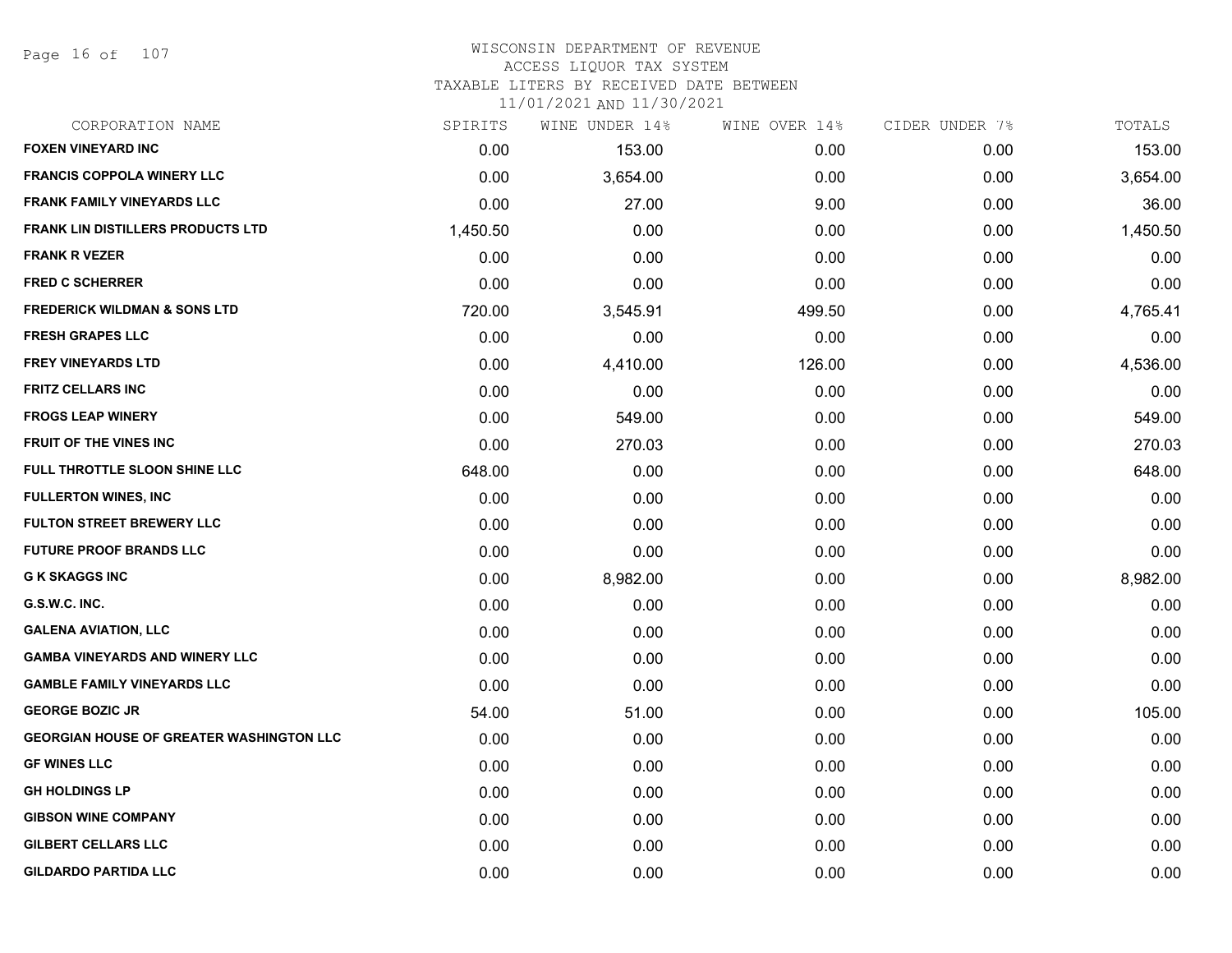Page 17 of 107

| CORPORATION NAME                             | SPIRITS  | WINE UNDER 14% | WINE OVER 14% | CIDER UNDER 7% | TOTALS   |
|----------------------------------------------|----------|----------------|---------------|----------------|----------|
| <b>GLASS REVOLUTION IMPORTS USA LLC</b>      | 0.00     | 0.00           | 0.00          | 0.00           | 0.00     |
| <b>GLOBAL BEVERAGE TEAM, LLC</b>             | 0.00     | 0.00           | 0.00          | 0.00           | 0.00     |
| <b>GLOBAL SPIRITS USA LLC</b>                | 7,459.50 | 0.00           | 0.00          | 0.00           | 7,459.50 |
| <b>GLOBAL VINEYARD IMPORTERS INC</b>         | 0.00     | 0.00           | 0.00          | 0.00           | 0.00     |
| <b>GLUNZ FAMILY WINERY &amp; CELLARS INC</b> | 0.00     | 0.00           | 0.00          | 0.00           | 0.00     |
| <b>GNEKOW FAMILY WINERY LLC</b>              | 0.00     | 0.00           | 0.00          | 0.00           | 0.00     |
| <b>GOAMERICAGO BEVERAGES LLC</b>             | 1,656.00 | 0.00           | 0.00          | 0.00           | 1,656.00 |
| <b>GOLDSCHMIDT VINEYARDS LLC</b>             | 0.00     | 243.00         | 1,143.00      | 0.00           | 1,386.00 |
| <b>GOOSE RIDGE LLC</b>                       | 0.00     | 1,323.00       | 0.00          | 0.00           | 1,323.00 |
| <b>GORDON BROTHERS CELLARS INC</b>           | 0.00     | 0.00           | 0.00          | 0.00           | 0.00     |
| <b>GRAPE EXPECTATIONS, INC</b>               | 0.00     | 567.00         | 0.00          | 0.00           | 567.00   |
| <b>GRAPE VISIONS LLC</b>                     | 0.00     | 0.00           | 0.00          | 0.00           | 0.00     |
| <b>GRAPES &amp; BARLEY LLC</b>               | 0.00     | 0.00           | 0.00          | 0.00           | 0.00     |
| <b>GRAPES OF SPAIN INC</b>                   | 0.00     | 0.00           | 0.00          | 0.00           | 0.00     |
| <b>GRAPESEED WINE FUND LLC</b>               | 0.00     | 0.00           | 0.00          | 0.00           | 0.00     |
| <b>GRATON SPIRITS COMPANY LLC</b>            | 400.50   | 0.00           | 0.00          | 0.00           | 400.50   |
| <b>GRAY DUCK BREWING COMPANY LLC</b>         | 0.00     | 2,554.70       | 0.00          | 0.00           | 2,554.70 |
| <b>GRAY DUCK SPIRITS LLC</b>                 | 4,530.00 | 0.00           | 0.00          | 0.00           | 4,530.00 |
| <b>GREEN BUS PROVISIONS</b>                  | 0.00     | 999.02         | 243.02        | 0.00           | 1,242.04 |
| <b>GREEN RIVER DISTILLING COMPANY LLC</b>    | 0.00     | 0.00           | 0.00          | 0.00           | 0.00     |
| <b>GREENFIELD GLOBAL USA INC</b>             | 0.00     | 0.00           | 0.00          | 0.00           | 0.00     |
| <b>GREG &amp; GREG INC</b>                   | 0.00     | 63.00          | 0.00          | 0.00           | 63.00    |
| <b>GREG &amp; PAM HARRINGTON WINES LLC</b>   | 0.00     | 0.00           | 189.00        | 0.00           | 189.00   |
| <b>GREGORY EDWARD GRAZIANO</b>               | 0.00     | 0.00           | 0.00          | 0.00           | 0.00     |
| <b>GREGORY F BUONOCORE</b>                   | 0.00     | 0.00           | 0.00          | 0.00           | 0.00     |
| <b>GRGICH HILLS CELLAR</b>                   | 0.00     | 0.00           | 475.50        | 0.00           | 475.50   |
| <b>GRIEB OPTIMAL WINECRAFTING LLC</b>        | 0.00     | 0.00           | 0.00          | 0.00           | 0.00     |
| <b>GROTH VINEYARDS &amp; WINERY LLC</b>      | 0.00     | 0.00           | 58.50         | 0.00           | 58.50    |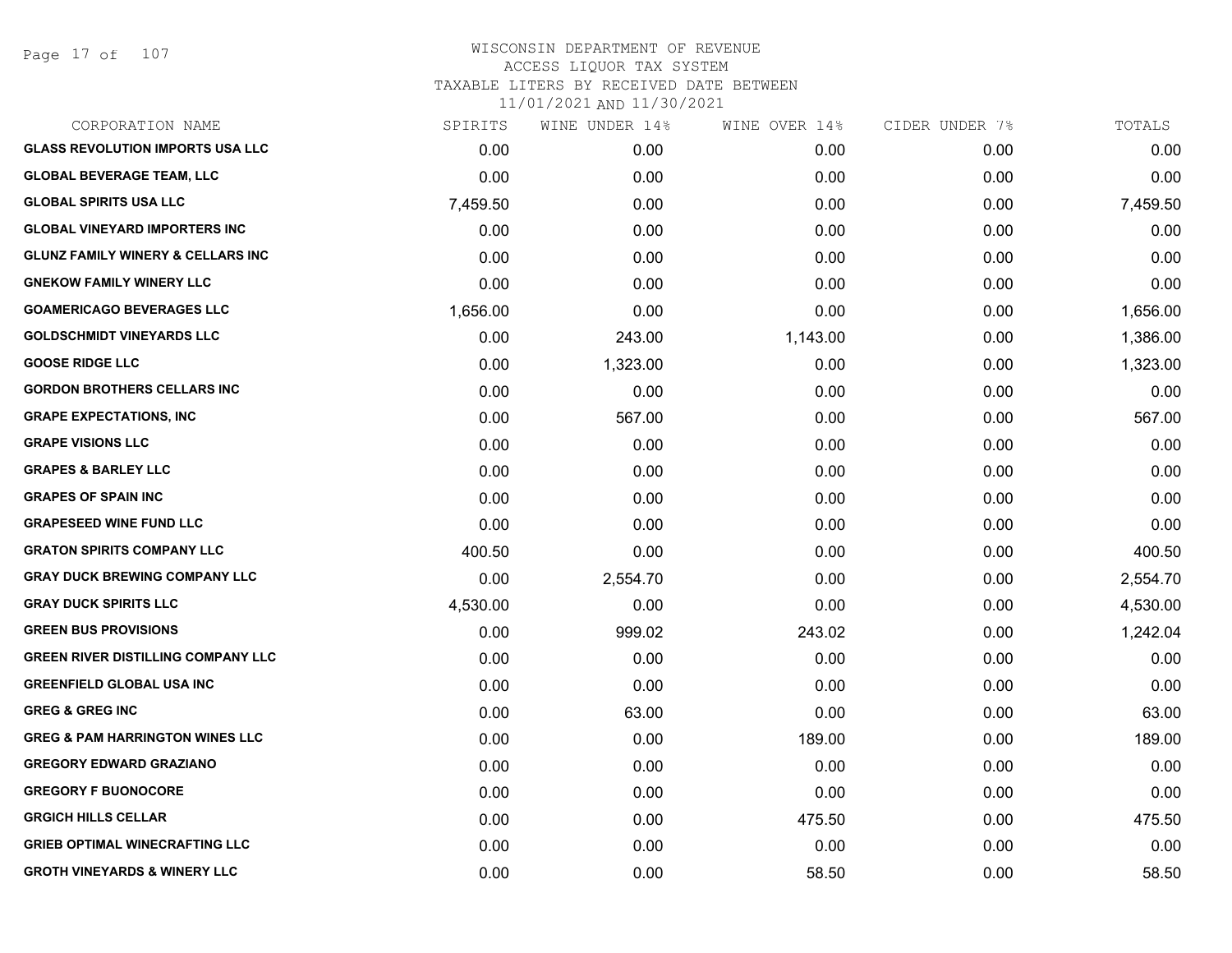### WISCONSIN DEPARTMENT OF REVENUE ACCESS LIQUOR TAX SYSTEM TAXABLE LITERS BY RECEIVED DATE BETWEEN

| CORPORATION NAME                  | SPIRITS    | WINE UNDER 14% | WINE OVER 14% | CIDER UNDER 7% | TOTALS     |
|-----------------------------------|------------|----------------|---------------|----------------|------------|
| <b>GROUNDED WINE PROJECT LLC</b>  | 0.00       | 0.00           | 0.00          | 0.00           | 0.00       |
| <b>GUARACHI WINE PARTNERS INC</b> | 0.00       | 378.00         | 927.00        | 0.00           | 1,305.00   |
| <b>GUILLAUME LACHETEAU</b>        | 0.00       | 0.00           | 0.00          | 0.00           | 0.00       |
| <b>H ERIK ZETTERSTROM</b>         | 0.00       | 783.00         | 0.00          | 0.00           | 783.00     |
| <b>HAAS BROTHERS INC</b>          | 0.00       | 0.00           | 0.00          | 0.00           | 0.00       |
| <b>HAHN ESTATE</b>                | 0.00       | 0.00           | 0.00          | 0.00           | 0.00       |
| <b>HALBY MARKETING INC</b>        | 0.00       | 1,797.00       | 0.00          | 0.00           | 1,797.00   |
| <b>HALCYON SYNDICATE LTD LLC</b>  | 0.00       | 0.00           | 0.00          | 0.00           | 0.00       |
| <b>HALL WINES LLC</b>             | 0.00       | 0.00           | 0.00          | 0.00           | 0.00       |
| <b>HAMEL FAMILY WINES LLC</b>     | 0.00       | 0.00           | 0.00          | 0.00           | 0.00       |
| HAND PICKED SELECTIONS INC        | 0.00       | 0.00           | 0.00          | 0.00           | 0.00       |
| <b>HANSJOERG WYSS</b>             | 0.00       | 0.00           | 18.00         | 0.00           | 18.00      |
| <b>HARLAN ESTATE WINERY INC</b>   | 0.00       | 0.00           | 0.00          | 0.00           | 0.00       |
| <b>HARRIS &amp; HARRIS</b>        | 0.00       | 0.00           | 45.00         | 0.00           | 45.00      |
| <b>HAWAII SEA SPIRITS LLC</b>     | 0.00       | 0.00           | 0.00          | 0.00           | 0.00       |
| HDD LLC                           | 0.00       | 0.00           | 0.00          | 0.00           | 0.00       |
| <b>HEARTLAND DISTILLERS LLC</b>   | 0.00       | 0.00           | 0.00          | 0.00           | 0.00       |
| <b>HEAVEN HILL SALES CO.</b>      | 160,229.55 | 0.00           | 972.00        | 0.00           | 161,201.55 |
| <b>HEAVENLY SPIRITS LLC</b>       | 0.00       | 0.00           | 0.00          | 0.00           | 0.00       |
| <b>HEINEKEN USA INCORPORATED</b>  | 0.00       | 0.00           | 0.00          | 0.00           | 0.00       |
| <b>HEITZ WINE CELLARS</b>         | 0.00       | 45.00          | 112.50        | 0.00           | 157.50     |
| <b>HEMINGWAY RUM COMPANY LLC</b>  | 828.00     | 0.00           | 0.00          | 0.00           | 828.00     |
| HEMISPHERE WINE COMPANY INC       | 0.00       | 0.00           | 0.00          | 0.00           | 0.00       |
| <b>HEMISPHERES LLC</b>            | 0.00       | 0.00           | 0.00          | 0.00           | 0.00       |
| <b>HENRIOT INC</b>                | 0.00       | 391.50         | 0.00          | 0.00           | 391.50     |
| <b>HENRY BELMONTE</b>             | 0.00       | 94.50          | 0.00          | 0.00           | 94.50      |
| <b>HENRY CORNELL</b>              | 0.00       | 0.00           | 0.00          | 0.00           | 0.00       |
| <b>HENRY L LAW</b>                | 0.00       | 0.00           | 0.00          | 0.00           | 0.00       |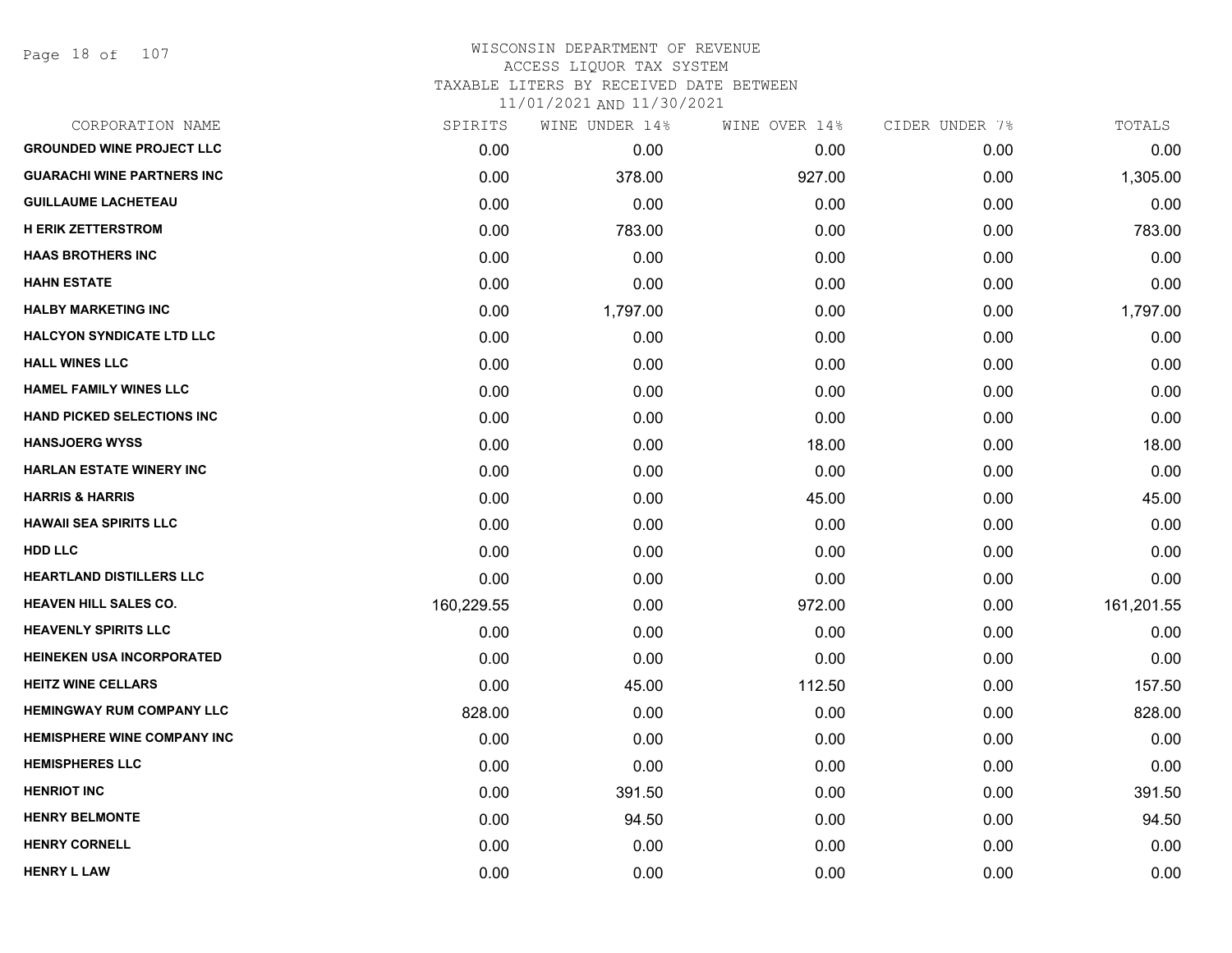Page 19 of 107

# WISCONSIN DEPARTMENT OF REVENUE ACCESS LIQUOR TAX SYSTEM TAXABLE LITERS BY RECEIVED DATE BETWEEN

| CORPORATION NAME                       | SPIRITS  | WINE UNDER 14% | WINE OVER 14% | CIDER UNDER 7% | TOTALS   |
|----------------------------------------|----------|----------------|---------------|----------------|----------|
| HENRY STEELE IMPORTS LLC               | 0.00     | 0.00           | 0.00          | 0.00           | 0.00     |
| <b>HERITAGE DISTILLING COMPANY INC</b> | 0.00     | 0.00           | 0.00          | 0.00           | 0.00     |
| <b>HERITAGE WINE CELLARS LTD</b>       | 0.00     | 2,160.02       | 0.00          | 0.00           | 2,160.02 |
| <b>HERMAN STORY WINES INC</b>          | 0.00     | 0.00           | 0.00          | 0.00           | 0.00     |
| <b>HERON WINES INC</b>                 | 0.00     | 0.00           | 0.00          | 0.00           | 0.00     |
| <b>HIDALGO IMPORTS LLC</b>             | 0.00     | 0.00           | 0.00          | 0.00           | 0.00     |
| <b>HIDDEN RIDGE VINEYARD LLC</b>       | 0.00     | 0.00           | 0.00          | 0.00           | 0.00     |
| <b>HILL ESTATES INC</b>                | 0.00     | 0.00           | 0.00          | 0.00           | 0.00     |
| <b>HIRSCH WINERY LLC</b>               | 0.00     | 0.00           | 0.00          | 0.00           | 0.00     |
| <b>HONEYWOOD INC</b>                   | 0.00     | 0.00           | 0.00          | 0.00           | 0.00     |
| HONIG VINEYARD AND WINERY LLC          | 0.00     | 135.00         | 211.50        | 0.00           | 346.50   |
| <b>HOOD RIVER DISTILLERS INC</b>       | 3,886.50 | 0.00           | 0.00          | 0.00           | 3,886.50 |
| <b>HOPE WINE LLC</b>                   | 0.00     | 0.00           | 0.00          | 0.00           | 0.00     |
| <b>HORSE &amp; PLOW INC,</b>           | 0.00     | 0.00           | 0.00          | 0.00           | 0.00     |
| <b>HOTALING &amp; CO., LLC</b>         | 0.00     | 0.00           | 0.00          | 0.00           | 0.00     |
| <b>HOTEL TANGO DISTILLERY</b>          | 150.00   | 0.00           | 0.00          | 0.00           | 150.00   |
| <b>HOURGLASS WINE COMPANY INC</b>      | 0.00     | 0.00           | 450.00        | 0.00           | 450.00   |
| <b>HPS EPICUREAN</b>                   | 0.00     | 0.00           | 0.00          | 0.00           | 0.00     |
| <b>HUBER ORCHARDS INC</b>              | 785.25   | 0.00           | 0.00          | 0.00           | 785.25   |
| <b>HUDSON WINE BROKERS LLC</b>         | 0.00     | 0.00           | 0.00          | 0.00           | 0.00     |
| <b>HUNEEUS WINES HOLDCO LLC</b>        | 0.00     | 94.50          | 756.00        | 0.00           | 850.50   |
| <b>HUSCH VINEYARDS INC</b>             | 0.00     | 261.00         | 0.00          | 0.00           | 261.00   |
| <b>HYATT FARM PARTNERSHIP</b>          | 0.00     | 0.00           | 302.68        | 0.00           | 302.68   |
| IAN BRAND                              | 0.00     | 0.00           | 0.00          | 0.00           | 0.00     |
| <b>IDA GRAVES, LLC</b>                 | 0.00     | 0.00           | 0.00          | 0.00           | 0.00     |
| <b>IDEAL WINE &amp; SPIRITS CO INC</b> | 0.00     | 0.00           | 0.00          | 0.00           | 0.00     |
| <b>IDLEWILD WINES, INC.</b>            | 0.00     | 0.00           | 0.00          | 0.00           | 0.00     |
| <b>ILLAHE VINEYARDS AND WINERY INC</b> | 0.00     | 0.00           | 0.00          | 0.00           | 0.00     |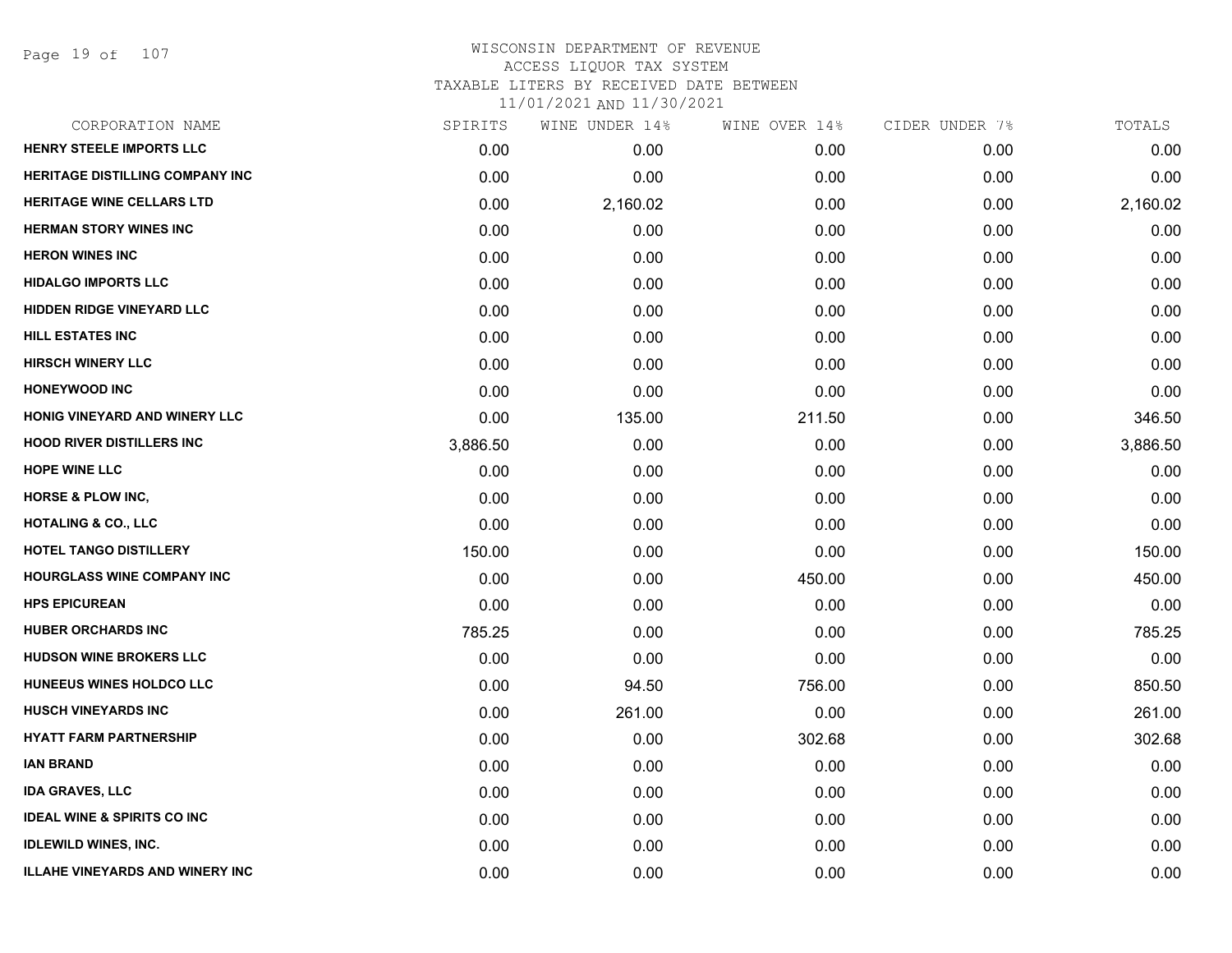Page 20 of 107

| CORPORATION NAME                                  | SPIRITS   | WINE UNDER 14% | WINE OVER 14% | CIDER UNDER 7% | TOTALS    |
|---------------------------------------------------|-----------|----------------|---------------|----------------|-----------|
| <b>ILLYRIAN IMPORT INC</b>                        | 0.00      | 0.00           | 0.00          | 0.00           | 0.00      |
| <b>IMPEX BEVERAGES INC</b>                        | 114.10    | 0.00           | 0.00          | 0.00           | 114.10    |
| IN AGAVE WE TRUST LLC                             | 52.00     | 0.00           | 0.00          | 0.00           | 52.00     |
| <b>INDIGENOUS SELECTIONS LLC</b>                  | 0.00      | 459.00         | 0.00          | 0.00           | 459.00    |
| <b>INDIGO WINE GROUP LLC</b>                      | 0.00      | 981.00         | 0.00          | 0.00           | 981.00    |
| <b>INFINIUM SPIRITS INC.</b>                      | 38,816.55 | 0.00           | 0.00          | 0.00           | 38,816.55 |
| <b>INNO VINO INTERNATIONAL INC</b>                | 0.00      | 0.00           | 0.00          | 0.00           | 0.00      |
| <b>INNOTRI LIMITED LLC</b>                        | 0.00      | 0.00           | 696.90        | 0.00           | 696.90    |
| <b>INTERACTIONS &amp; TRANSACTIONS, INC.</b>      | 0.00      | 0.00           | 0.00          | 0.00           | 0.00      |
| <b>INTERNATIONAL DISTILLERS &amp; VINTERS LTD</b> | 0.00      | 0.00           | 0.00          | 0.00           | 0.00      |
| <b>INTERNATIONAL VINES INC</b>                    | 0.00      | 441.00         | 0.00          | 0.00           | 441.00    |
| <b>INTERTRADE USA COMPANY</b>                     | 0.00      | 180.00         | 0.00          | 0.00           | 180.00    |
| <b>INVESTOR'S OF AMERICA LP</b>                   | 0.00      | 0.00           | 0.00          | 0.00           | 0.00      |
| <b>INVOER EKKE LLC</b>                            | 0.00      | 0.00           | 0.00          | 0.00           | 0.00      |
| <b>IRON FISH DISTILLERY LLC</b>                   | 630.00    | 0.00           | 0.00          | 0.00           | 630.00    |
| <b>IRON HORSE VINEYARDS LP</b>                    | 0.00      | 0.00           | 0.00          | 0.00           | 0.00      |
| <b>J K WILLIAMS DISTILLING LLC</b>                | 585.00    | 0.00           | 0.00          | 0.00           | 585.00    |
| <b>J LOHR WINERY CORP</b>                         | 0.00      | 18,504.00      | 378.00        | 0.00           | 18,882.00 |
| <b>J PEDRONCELLI WINERY</b>                       | 0.00      | 0.00           | 315.00        | 0.00           | 315.00    |
| <b>J WILLETT COMPANIES</b>                        | 0.00      | 126.00         | 0.00          | 0.00           | 126.00    |
| <b>JACK POUST &amp; COMPANY INC</b>               | 0.00      | 198.00         | 27.00         | 0.00           | 225.00    |
| JACKSON FAMILY ENTERPRISES INC                    | 0.00      | 27,024.75      | 12,707.25     | 0.00           | 39,732.00 |
| <b>JACUZZI FAMILY VINEYARDS LLC</b>               | 0.00      | 0.00           | 0.00          | 0.00           | 0.00      |
| <b>JAM CELLARS INC</b>                            | 0.00      | 0.00           | 20,370.00     | 0.00           | 20,370.00 |
| <b>JAMES L LAMBERT</b>                            | 0.00      | 0.00           | 0.00          | 0.00           | 0.00      |
| <b>JAMES MORONEY INC</b>                          | 0.00      | 0.00           | 0.00          | 0.00           | 0.00      |
| JAPAN PRESTIGE SAKE INTERNATIONAL INC             | 0.00      | 0.00           | 0.00          | 0.00           | 0.00      |
| <b>JARVIS</b>                                     | 0.00      | 0.00           | 9.00          | 0.00           | 9.00      |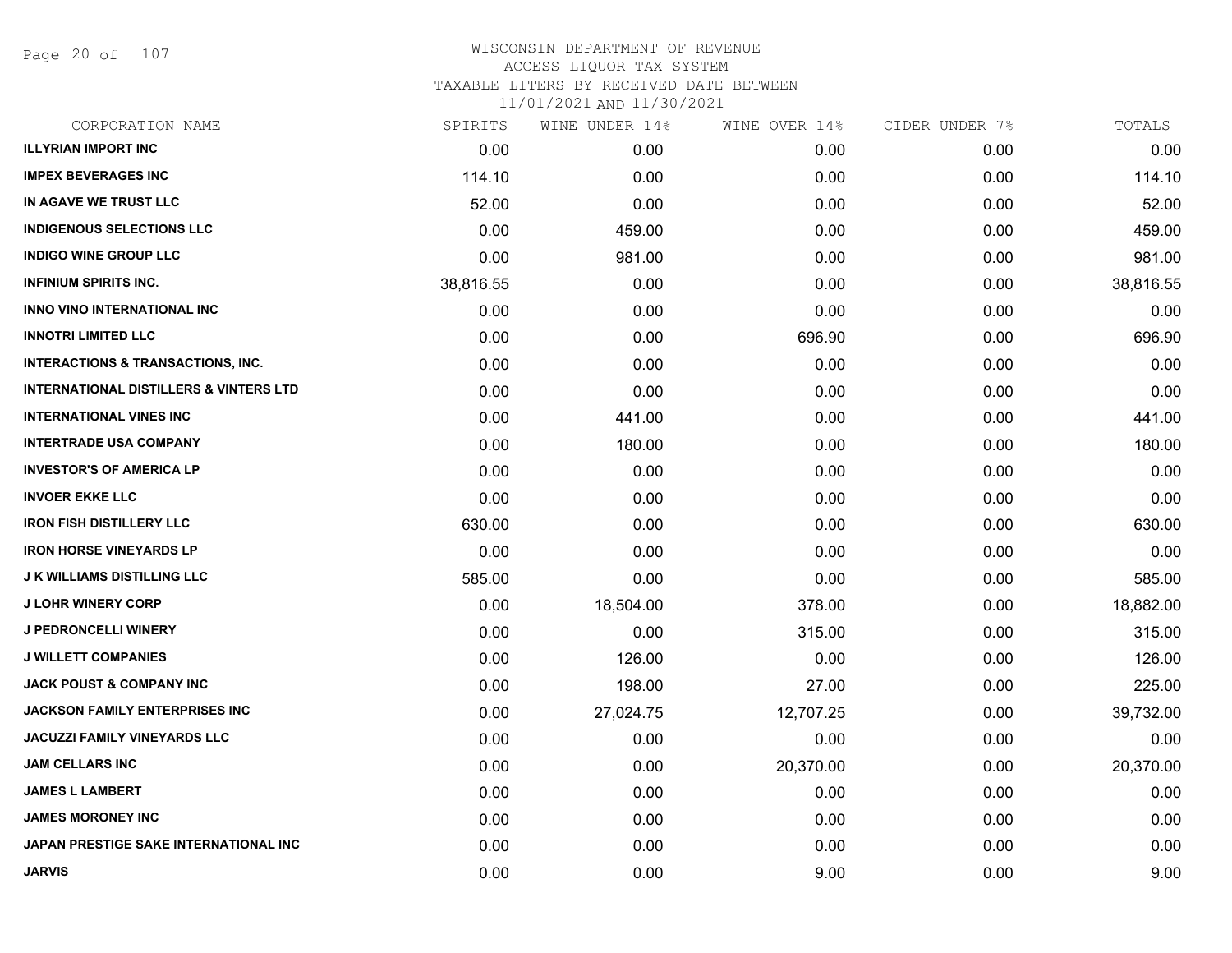Page 21 of 107

#### WISCONSIN DEPARTMENT OF REVENUE ACCESS LIQUOR TAX SYSTEM

TAXABLE LITERS BY RECEIVED DATE BETWEEN

| CORPORATION NAME                         | SPIRITS    | WINE UNDER 14% | WINE OVER 14% | CIDER UNDER 7% | TOTALS     |
|------------------------------------------|------------|----------------|---------------|----------------|------------|
| <b>JASON DRISCOLL</b>                    | 0.00       | 0.00           | 0.00          | 0.00           | 0.00       |
| <b>JAX VINEYARDS LLC</b>                 | 0.00       | 0.00           | 83.22         | 0.00           | 83.22      |
| <b>JAY MIDWEST INC</b>                   | 474.00     | 261.00         | 0.00          | 0.00           | 735.00     |
| <b>JC CELLARS INC</b>                    | 0.00       | 0.00           | 0.00          | 0.00           | 0.00       |
| JDSO, INC.                               | 21,265.92  | 0.00           | 0.00          | 0.00           | 21,265.92  |
| JEAN CLAUDE BOISSET WINES USA INC        | 0.00       | 7,830.00       | 3,645.00      | 0.00           | 11,475.00  |
| <b>JEFF QUINT</b>                        | 0.00       | 0.00           | 0.00          | 0.00           | 0.00       |
| <b>JEM BEVERAGE COMPANY</b>              | 2,097.00   | 0.00           | 0.00          | 0.00           | 2,097.00   |
| <b>JENNY R ANDERSON</b>                  | 0.00       | 0.00           | 0.00          | 0.00           | 0.00       |
| JERSEY ARTISAN DISTILLING INC            | 0.00       | 0.00           | 0.00          | 0.00           | 0.00       |
| <b>JFC INTERNATIONAL INC</b>             | 0.00       | 3,070.34       | 3,590.85      | 0.00           | 6,661.19   |
| <b>JIM BEAM BRANDS CO</b>                | 696,023.80 | 135.00         | 0.00          | 0.00           | 696,158.80 |
| <b>J-NH WINE GROUP LLC</b>               | 0.00       | 0.00           | 0.00          | 0.00           | 0.00       |
| JOHAN VINEYARDS LLC                      | 0.00       | 1,350.00       | 0.00          | 0.00           | 1,350.00   |
| <b>JOHN A KRUGER</b>                     | 0.00       | 0.00           | 0.00          | 0.00           | 0.00       |
| JOHN ANTHONY VINEYARDS LLC               | 0.00       | 0.00           | 0.00          | 0.00           | 0.00       |
| <b>JOHN C BAKER</b>                      | 0.00       | 0.00           | 0.00          | 0.00           | 0.00       |
| <b>JOHN H OWOC</b>                       | 0.00       | 0.00           | 0.00          | 0.00           | 0.00       |
| <b>JOHN R LUCAS</b>                      | 0.00       | 0.00           | 0.00          | 0.00           | 0.00       |
| <b>JOSE PASTOR</b>                       | 0.00       | 288.00         | 216.00        | 0.00           | 504.00     |
| <b>JOSEPH DEHNER</b>                     | 0.00       | 0.00           | 0.00          | 0.00           | 0.00       |
| JOSEPH PHELPS VINEYARDS LLC              | 0.00       | 0.00           | 0.00          | 0.00           | 0.00       |
| <b>JOSEPH VICTORI WINES, INC.</b>        | 0.00       | 1,521.00       | 0.00          | 0.00           | 1,521.00   |
| <b>JOSU GALDOS</b>                       | 0.00       | 504.00         | 0.00          | 0.00           | 504.00     |
| <b>JULIO GOMEZ REJON</b>                 | 0.00       | 0.00           | 0.00          | 0.00           | 0.00       |
| <b>JUSTIN VINEYARDS &amp; WINERY LLC</b> | 0.00       | 45.00          | 616.50        | 0.00           | 661.50     |
| <b>JVS WINES IMPORTS IL CORP</b>         | 0.00       | 0.00           | 0.00          | 0.00           | 0.00       |
| <b>JVW CORPORATION</b>                   | 0.00       | 99.00          | 0.00          | 0.00           | 99.00      |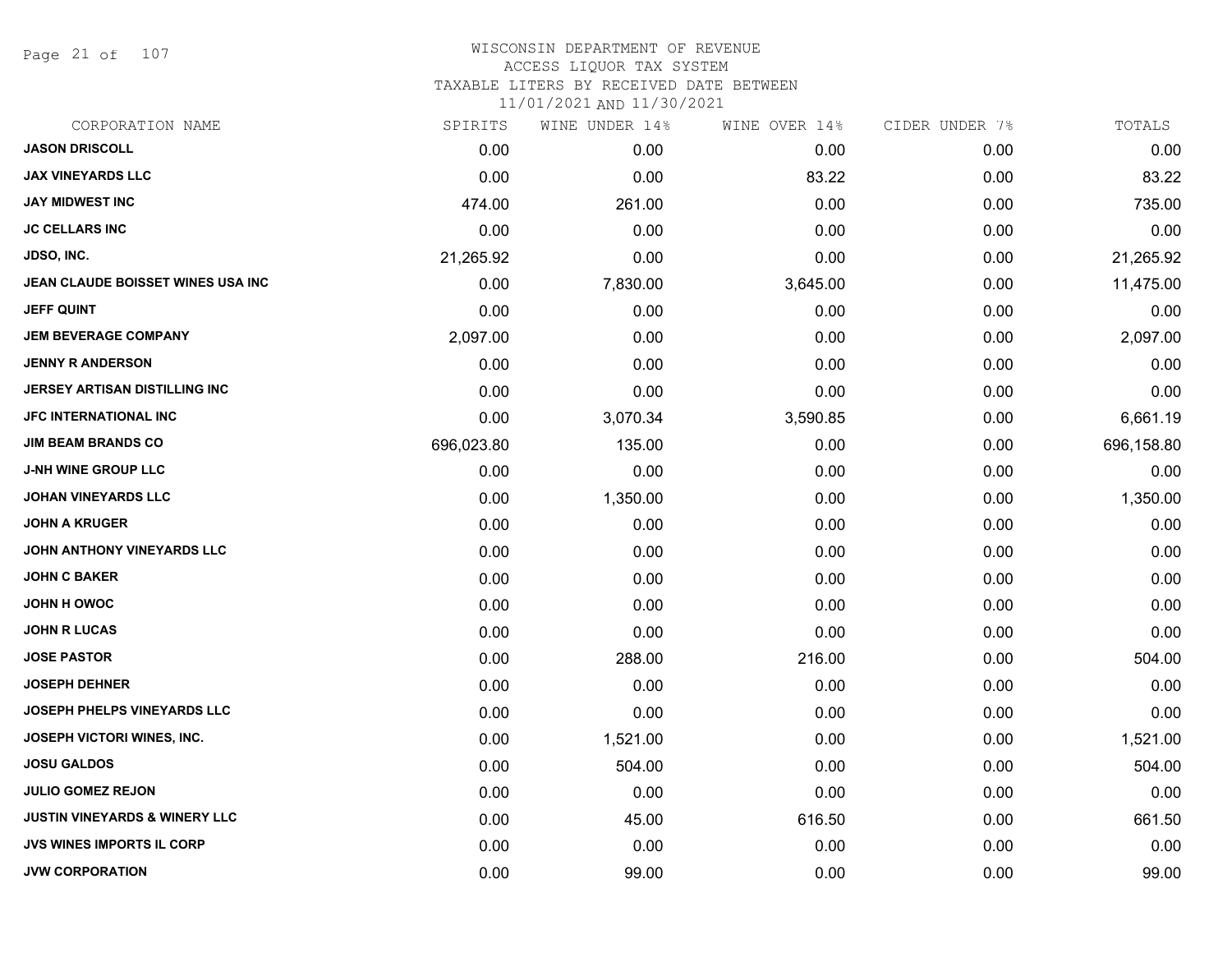Page 22 of 107

# WISCONSIN DEPARTMENT OF REVENUE ACCESS LIQUOR TAX SYSTEM

TAXABLE LITERS BY RECEIVED DATE BETWEEN

| CORPORATION NAME                       | SPIRITS | WINE UNDER 14% | WINE OVER 14% | CIDER UNDER 7% | TOTALS   |
|----------------------------------------|---------|----------------|---------------|----------------|----------|
| <b>JZ WINE COMPANY</b>                 | 0.00    | 189.00         | 0.00          | 0.00           | 189.00   |
| <b>K VINTNERS LLC</b>                  | 0.00    | 2,160.00       | 324.00        | 0.00           | 2,484.00 |
| <b>KAITRIN N COOPER</b>                | 0.00    | 0.00           | 0.00          | 0.00           | 0.00     |
| <b>KALIN CELLARS INC</b>               | 0.00    | 0.00           | 0.00          | 0.00           | 0.00     |
| <b>KAMEN WINES LLC</b>                 | 0.00    | 0.00           | 0.00          | 0.00           | 0.00     |
| <b>KEEPER'S QUEST INC</b>              | 142.50  | 0.00           | 0.00          | 0.00           | 142.50   |
| <b>KEITH M PALMER</b>                  | 0.00    | 0.00           | 0.00          | 0.00           | 0.00     |
| <b>KEN WRIGHT CELLARS CO</b>           | 0.00    | 0.00           | 0.00          | 0.00           | 0.00     |
| <b>KENNETH S LIKITPRAKONG</b>          | 0.00    | 606.00         | 0.00          | 0.00           | 606.00   |
| <b>KENT HUMPHREY</b>                   | 0.00    | 0.00           | 252.00        | 0.00           | 252.00   |
| <b>KENT RASMUSSEN WINERY</b>           | 0.00    | 0.00           | 0.00          | 0.00           | 0.00     |
| <b>KENTUCKY BOURBON DISTILLERS LTD</b> | 934.50  | 0.00           | 0.00          | 0.00           | 934.50   |
| <b>KERMIT LYNCH WINE MERCHANTS</b>     | 120.00  | 625.50         | 259.50        | 0.00           | 1,005.00 |
| <b>KERWIN ESTATE LLC</b>               | 0.00    | 0.00           | 0.00          | 0.00           | 0.00     |
| <b>KIMBERTON WINES LLC</b>             | 0.00    | 0.00           | 0.00          | 0.00           | 0.00     |
| KINDRED SPIRITS NORTH AMERICA INC      | 0.00    | 0.00           | 0.00          | 0.00           | 0.00     |
| KINDRED VINES IMPORT CO LLC            | 0.00    | 533.40         | 126.00        | 0.00           | 659.40   |
| <b>KING ESTATE WINERY LP</b>           | 0.00    | 0.00           | 0.00          | 0.00           | 0.00     |
| <b>KING SPIRITS, LLC</b>               | 450.00  | 0.00           | 0.00          | 0.00           | 450.00   |
| KINGS COUNTY DISTILLERY LLC            | 85.50   | 0.00           | 0.00          | 0.00           | 85.50    |
| <b>KIONA VINEYARDS LLC</b>             | 0.00    | 0.00           | 0.00          | 0.00           | 0.00     |
| KISMET WINE, INC.                      | 0.00    | 0.00           | 0.00          | 0.00           | 0.00     |
| <b>KISTLER VINEYARDS, LLC</b>          | 0.00    | 0.00           | 0.00          | 0.00           | 0.00     |
| <b>KITFOX VINEYARDS LLC</b>            | 0.00    | 0.00           | 0.00          | 0.00           | 0.00     |
| <b>KLEIN FOODS INC</b>                 | 0.00    | 0.00           | 0.00          | 0.00           | 0.00     |
| <b>KLIN SPIRITS LLC</b>                | 0.00    | 0.00           | 0.00          | 0.00           | 0.00     |
| <b>KLINKER BRICK WINERY INC</b>        | 0.00    | 0.00           | 0.00          | 0.00           | 0.00     |
| <b>KNIGHTS BRIDGE WINERY LLC</b>       | 0.00    | 0.00           | 0.00          | 0.00           | 0.00     |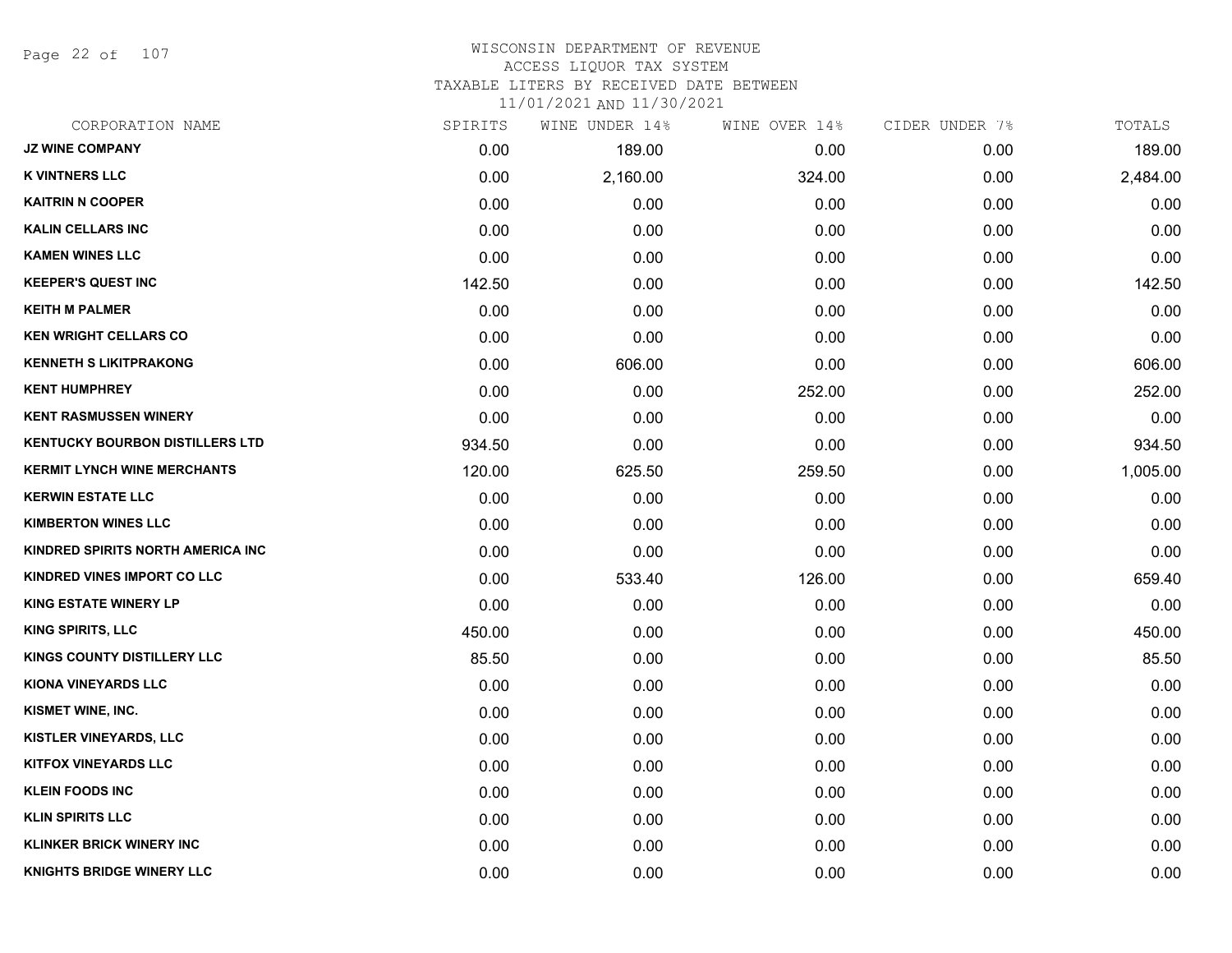Page 23 of 107

### WISCONSIN DEPARTMENT OF REVENUE ACCESS LIQUOR TAX SYSTEM

TAXABLE LITERS BY RECEIVED DATE BETWEEN

| CORPORATION NAME                                     | SPIRITS  | WINE UNDER 14% | WINE OVER 14% | CIDER UNDER 7% | TOTALS    |
|------------------------------------------------------|----------|----------------|---------------|----------------|-----------|
| <b>KOBRAND CORPORATION</b>                           | 153.00   | 11,727.00      | 8,817.00      | 0.00           | 20,697.00 |
| <b>KOJIMA &amp; INTERNATIONAL ASSOCIATES INC.</b>    | 0.00     | 0.00           | 0.00          | 0.00           | 0.00      |
| <b>KOLOA RUM CORP</b>                                | 0.00     | 0.00           | 0.00          | 0.00           | 0.00      |
| <b>KONGSGAARD WINE LLC</b>                           | 0.00     | 0.00           | 0.00          | 0.00           | 0.00      |
| <b>KONSTANTIN D FRANK &amp; SONS</b>                 | 0.00     | 0.00           | 0.00          | 0.00           | 0.00      |
| <b>KOPRI INC</b>                                     | 0.00     | 171.00         | 0.00          | 0.00           | 171.00    |
| <b>KORE WINE COMPANY, LLC</b>                        | 0.00     | 0.00           | 0.00          | 0.00           | 0.00      |
| <b>KOVAL INC</b>                                     | 238.50   | 0.00           | 0.00          | 0.00           | 238.50    |
| <b>KOZUBA &amp; SONS DISTILLERY INC</b>              | 0.00     | 0.00           | 0.00          | 0.00           | 0.00      |
| <b>KRUPP BROTHERS LLC</b>                            | 0.00     | 0.00           | 0.00          | 0.00           | 0.00      |
| <b>KYSELA PERE ET FILS LTD</b>                       | 0.00     | 892.50         | 297.00        | 0.00           | 1,189.50  |
| L C WINE                                             | 0.00     | 0.00           | 0.00          | 0.00           | 0.00      |
| L. MAWBY, LLC                                        | 0.00     | 49.93          | 0.00          | 0.00           | 49.93     |
| <b>L18 HOLDINGS, INC.</b>                            | 0.00     | 0.00           | 0.00          | 0.00           | 0.00      |
| <b>LADERA WINERY LLC</b>                             | 0.00     | 0.00           | 0.00          | 0.00           | 0.00      |
| <b>LAIL VINEYARDS LLC</b>                            | 0.00     | 0.00           | 18.00         | 0.00           | 18.00     |
| <b>LAIRD &amp; COMPANY</b>                           | 1,438.04 | 44.97          | 0.00          | 0.00           | 1,483.01  |
| <b>LAIRD FAMILY ESTATE LLC</b>                       | 0.00     | 0.00           | 0.00          | 0.00           | 0.00      |
| <b>LAKE COUNTRY LIBARE DISTILLING LLC</b>            | 0.00     | 0.00           | 0.00          | 0.00           | 0.00      |
| <b>LANGDON SHIVERICK INC</b>                         | 0.00     | 9.00           | 0.00          | 0.00           | 9.00      |
| <b>LANGE WINERY LLC</b>                              | 0.00     | 54.00          | 0.00          | 0.00           | 54.00     |
| <b>LATITUDE BEVERAGE COMPANY</b>                     | 0.00     | 0.00           | 0.00          | 0.00           | 0.00      |
| <b>LAUREATE IMPORTS &amp; MARKETING COMPANY, INC</b> | 0.00     | 0.00           | 0.00          | 0.00           | 0.00      |
| <b>LAVA SPRINGS INC</b>                              | 0.00     | 0.00           | 0.00          | 0.00           | 0.00      |
| <b>LAWER FAMILY WINERY INC</b>                       | 0.00     | 0.00           | 0.00          | 0.00           | 0.00      |
| <b>LAWLESS DISTILLING COMPANY LLC</b>                | 0.00     | 0.00           | 0.00          | 0.00           | 0.00      |
| <b>LCF WINE COMPANY LLC</b>                          | 0.00     | 378.00         | 630.00        | 0.00           | 1,008.00  |
| LE CEP II INC                                        | 0.00     | 0.00           | 0.00          | 0.00           | 0.00      |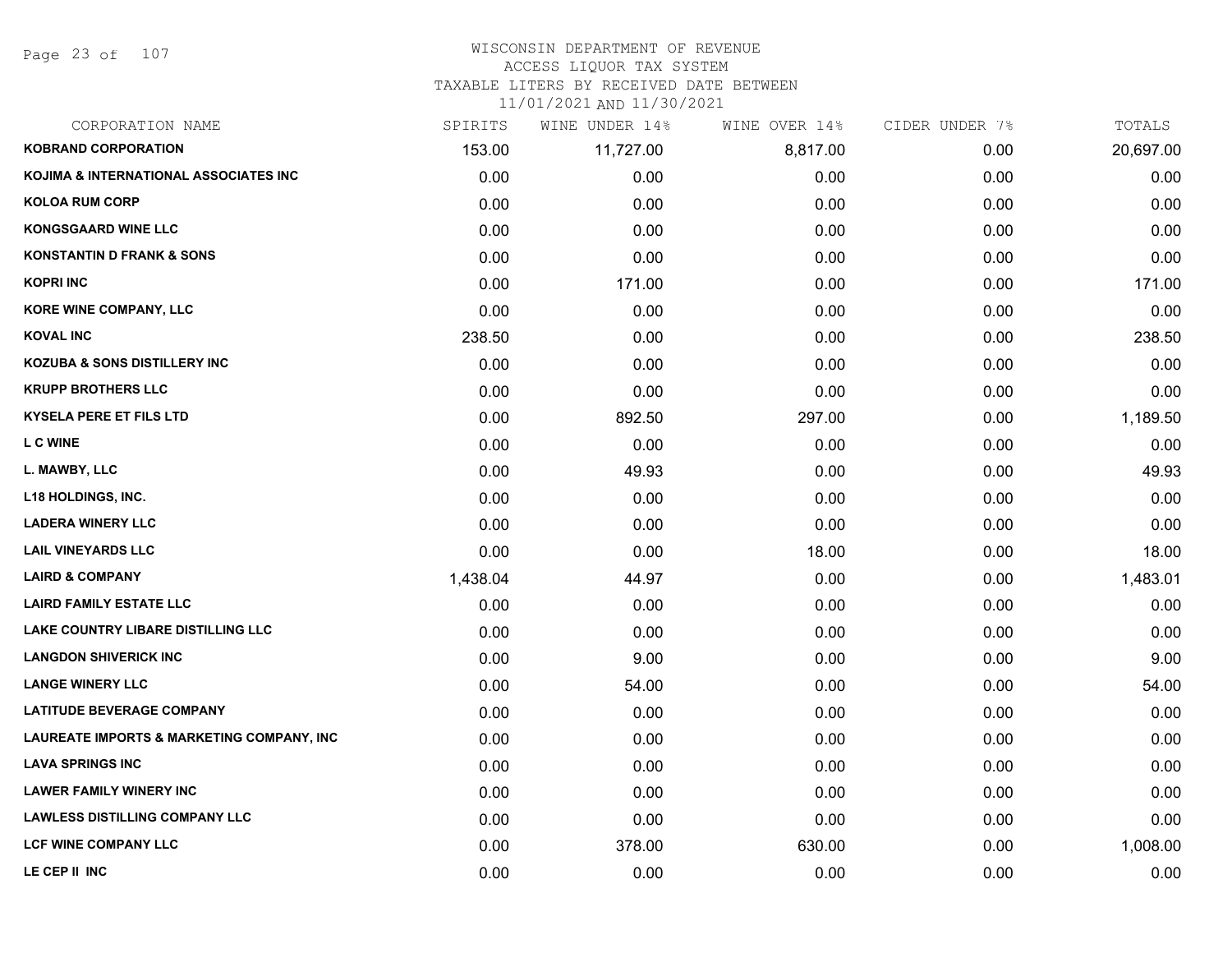Page 24 of 107

| CORPORATION NAME                         | SPIRITS   | WINE UNDER 14% | WINE OVER 14% | CIDER UNDER 7% | TOTALS    |
|------------------------------------------|-----------|----------------|---------------|----------------|-----------|
| LE GRAND COURTAGE LLC                    | 0.00      | 0.00           | 0.00          | 0.00           | 0.00      |
| LE VIGNE WINERY INC                      | 0.00      | 0.00           | 0.00          | 0.00           | 0.00      |
| LEELANAU WINE CELLARS, LTD.              | 0.00      | 0.00           | 0.00          | 0.00           | 0.00      |
| <b>LEFGROUP</b>                          | 0.00      | 0.00           | 0.00          | 0.00           | 0.00      |
| LEFT COAST CELLARS LLC                   | 0.00      | 0.00           | 0.00          | 0.00           | 0.00      |
| <b>LEMELSON WINERY LLC</b>               | 0.00      | 252.00         | 0.00          | 0.00           | 252.00    |
| <b>LEONARD KREUSCH INC</b>               | 0.00      | 502.18         | 0.00          | 0.00           | 502.18    |
| <b>LEONARDINI FAMILY WINERY LLC</b>      | 0.00      | 0.00           | 504.00        | 0.00           | 504.00    |
| <b>LEONETTI CELLAR LLC</b>               | 0.00      | 0.00           | 0.00          | 0.00           | 0.00      |
| LES CHENEAUX DISTILLERS, INC.            | 0.00      | 0.00           | 0.00          | 0.00           | 0.00      |
| <b>LES LUNES WINE LLC</b>                | 0.00      | 0.00           | 0.00          | 0.00           | 0.00      |
| <b>LEVECKE CORPORATION</b>               | 35,437.50 | 0.00           | 0.00          | 0.00           | 35,437.50 |
| <b>LIDESTRI BEVERAGES LLC</b>            | 270.00    | 0.00           | 0.00          | 0.00           | 270.00    |
| <b>LIMERICK LANE CELLARS INC</b>         | 0.00      | 0.00           | 0.00          | 0.00           | 0.00      |
| LINCOLN SQUARE WINE COMPANY LLC          | 0.00      | 0.00           | 0.00          | 0.00           | 0.00      |
| LINGUA FRANCA-LS VINEYARDS HOLDINGS, LLC | 0.00      | 69.75          | 0.00          | 0.00           | 69.75     |
| <b>LINKS DRINKS LLC</b>                  | 0.00      | 0.00           | 0.00          | 0.00           | 0.00      |
| <b>LIOCO WINE COMPANY LLC</b>            | 0.00      | 0.00           | 378.00        | 0.00           | 378.00    |
| <b>LION NATHAN USA INC</b>               | 0.00      | 1,521.00       | 711.00        | 0.00           | 2,232.00  |
| <b>LISA CHASE</b>                        | 0.00      | 0.00           | 0.00          | 0.00           | 0.00      |
| <b>LISA LISA INCORPORATED</b>            | 0.00      | 0.00           | 0.00          | 0.00           | 0.00      |
| <b>LISA MARLOW</b>                       | 0.00      | 0.00           | 0.00          | 0.00           | 0.00      |
| <b>LIVING FOODS. LLC</b>                 | 0.00      | 0.00           | 0.00          | 0.00           | 0.00      |
| <b>LLOYD CELLARS INC</b>                 | 0.00      | 0.00           | 0.00          | 0.00           | 0.00      |
| <b>LMR WINE ESTATES LLC</b>              | 0.00      | 1,089.00       | 0.00          | 0.00           | 1,089.00  |
| <b>LOCAL DISTILLING INC</b>              | 1,260.00  | 0.00           | 0.00          | 0.00           | 1,260.00  |
| <b>LOEST &amp; MCNAMEE INC</b>           | 0.00      | 540.00         | 0.00          | 0.00           | 540.00    |
| <b>LOMBARDI WINES LLC</b>                | 0.00      | 0.00           | 0.00          | 0.00           | 0.00      |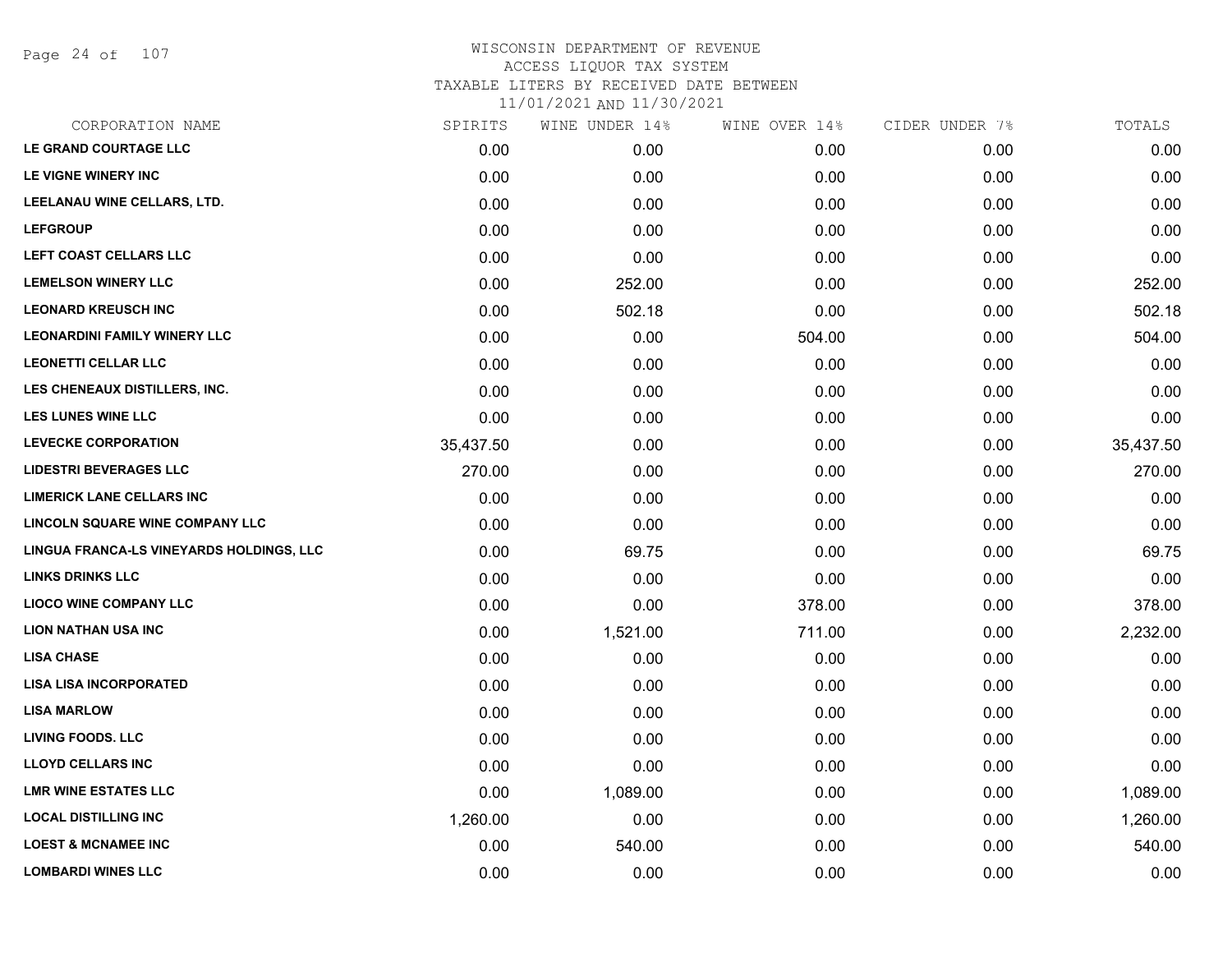Page 25 of 107

| CORPORATION NAME                              | SPIRITS    | WINE UNDER 14% | WINE OVER 14% | CIDER UNDER 7% | TOTALS     |
|-----------------------------------------------|------------|----------------|---------------|----------------|------------|
| <b>LONE STAR DISTILLERY LLC</b>               | 0.00       | 0.00           | 0.00          | 0.00           | 0.00       |
| <b>LONG SHADOWS VINTNERS LLC</b>              | 0.00       | 0.00           | 166.50        | 0.00           | 166.50     |
| <b>LONZ WINERY INC</b>                        | 0.00       | 0.00           | 0.00          | 0.00           | 0.00       |
| <b>LOOSEN BROS USA LTD</b>                    | 0.00       | 0.00           | 0.00          | 0.00           | 0.00       |
| <b>LORING WINE COMPANY LLC</b>                | 0.00       | 0.00           | 0.00          | 0.00           | 0.00       |
| <b>LOST GENERATION LLC</b>                    | 0.00       | 0.00           | 0.00          | 0.00           | 0.00       |
| <b>LOUIS GLUNZ BEER INC</b>                   | 0.00       | 0.00           | 0.00          | 156.00         | 156.00     |
| <b>LOUIS LATOUR INC</b>                       | 0.00       | 369.00         | 0.00          | 0.00           | 369.00     |
| <b>LOWDEN SCHOOLHOUSE CORPORATION</b>         | 0.00       | 0.00           | 0.00          | 0.00           | 0.00       |
| <b>LUNEAU USA INC</b>                         | 0.00       | 3,984.00       | 180.00        | 0.00           | 4,164.00   |
| <b>LUXCO INC</b>                              | 196,245.20 | 576.00         | 0.00          | 0.00           | 196,821.20 |
| <b>LYNFRED WINERY INC</b>                     | 0.00       | 0.00           | 0.00          | 0.00           | 0.00       |
| <b>LYNMAR WINERY LLC</b>                      | 0.00       | 0.00           | 0.00          | 0.00           | 0.00       |
| <b>M.A.C. WINES, LLC</b>                      | 0.00       | 0.00           | 360.00        | 0.00           | 360.00     |
| <b>MACH FLYNT INC</b>                         | 5,544.00   | 122,226.00     | 1,179.00      | 0.00           | 128,949.00 |
| <b>MACK &amp; SCHUHLE INC</b>                 | 0.00       | 25,689.00      | 0.00          | 0.00           | 25,689.00  |
| <b>MADSON WINES LLC</b>                       | 0.00       | 313.49         | 0.00          | 0.00           | 313.49     |
| <b>MAISONS MARQUES &amp; DOMAINES USA INC</b> | 0.00       | 1,107.00       | 1,026.00      | 0.00           | 2,133.00   |
| <b>MAMMOTH DISTILLING LLC</b>                 | 0.00       | 0.00           | 0.00          | 0.00           | 0.00       |
| <b>MANCAN WINE LLC</b>                        | 0.00       | 0.00           | 0.00          | 0.00           | 0.00       |
| <b>MANO'S INC</b>                             | 0.00       | 0.00           | 0.00          | 0.00           | 0.00       |
| <b>MARA INTERNATIONAL GROUP</b>               | 0.00       | 0.00           | 0.00          | 0.00           | 0.00       |
| <b>MARC P HUJIK</b>                           | 0.00       | 0.00           | 0.00          | 0.00           | 0.00       |
| <b>MARCI PALATELLA</b>                        | 0.00       | 0.00           | 0.00          | 0.00           | 0.00       |
| <b>MARGERUM WINE COMPANY INC</b>              | 0.00       | 0.00           | 0.00          | 0.00           | 0.00       |
| <b>MARIETTA CELLARS INC</b>                   | 0.00       | 0.00           | 0.00          | 0.00           | 0.00       |
| <b>MARIMAR TORRES ESTATE CORPORATION</b>      | 0.00       | 189.00         | 441.00        | 0.00           | 630.00     |
| <b>MARIPOSA WINE COMPANY LLC</b>              | 0.00       | 0.00           | 0.00          | 0.00           | 0.00       |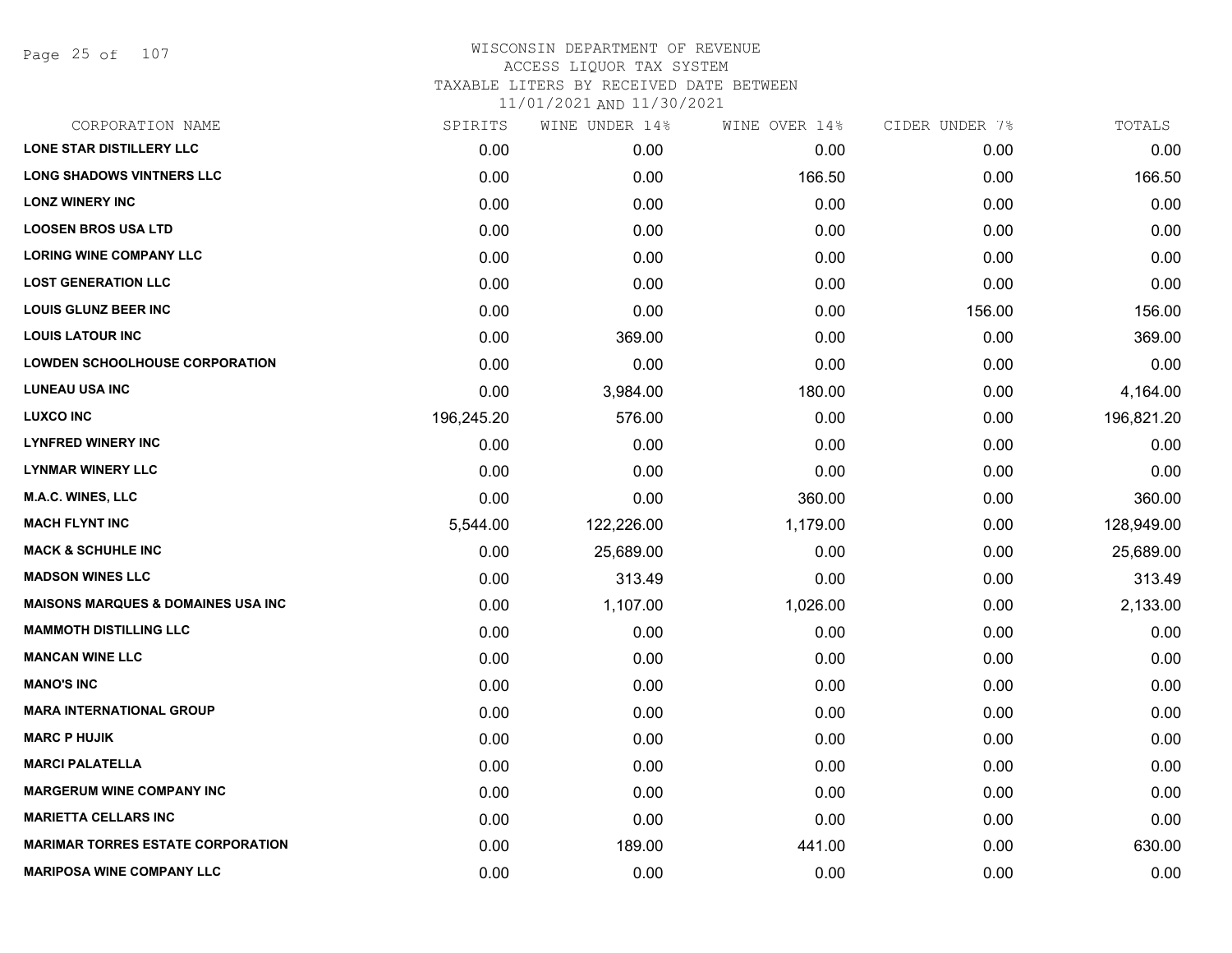Page 26 of 107

|           | WINE UNDER 14% |        |               | TOTALS         |
|-----------|----------------|--------|---------------|----------------|
| 0.00      | 0.00           | 0.00   | 0.00          | 0.00           |
| 0.00      | 0.00           | 0.00   | 0.00          | 0.00           |
| 0.00      | 0.00           | 0.00   | 0.00          | 0.00           |
| 0.00      | 0.00           | 0.00   | 0.00          | 0.00           |
| 0.00      | 0.00           | 0.00   | 0.00          | 0.00           |
| 0.00      | 0.00           | 0.00   | 0.00          | 0.00           |
| 0.00      | 0.00           | 0.00   | 0.00          | 0.00           |
| 0.00      | 0.00           | 63.00  | 0.00          | 63.00          |
| 0.00      | 0.00           | 0.00   | 0.00          | 0.00           |
| 1,248.60  | 1,260.00       | 0.00   | 0.00          | 2,508.60       |
| 0.00      | 1,523.25       | 0.00   | 0.00          | 1,523.25       |
| 0.00      | 1,813.50       | 372.00 | 0.00          | 2,185.50       |
| 1,142.10  | 0.00           | 0.00   | 0.00          | 1,142.10       |
| 0.00      | 601.50         | 0.00   | 0.00          | 601.50         |
| 0.00      | 0.00           | 0.00   | 0.00          | 0.00           |
| 0.00      | 0.00           | 0.00   | 0.00          | 0.00           |
| 0.00      | 0.00           | 0.00   | 0.00          | 0.00           |
| 0.00      | 0.00           | 0.00   | 0.00          | 0.00           |
| 0.00      | 0.00           | 0.00   | 0.00          | 0.00           |
| 0.00      | 0.00           | 0.00   | 0.00          | 0.00           |
| 0.00      | 0.00           | 0.00   | 0.00          | 0.00           |
| 0.00      | 0.00           | 0.00   | 0.00          | 0.00           |
| 0.00      | 0.00           | 0.00   | 0.00          | 0.00           |
| 23,755.20 | 0.00           | 0.00   | 0.00          | 23,755.20      |
| 0.00      | 612.00         | 0.00   | 0.00          | 612.00         |
| 0.00      | 0.00           | 0.00   | 0.00          | 0.00           |
| 0.00      | 0.00           | 0.00   | 3,039.68      | 3,039.68       |
| 0.00      | 0.00           | 0.00   | 0.00          | 0.00           |
|           | SPIRITS        |        | WINE OVER 14% | CIDER UNDER 7% |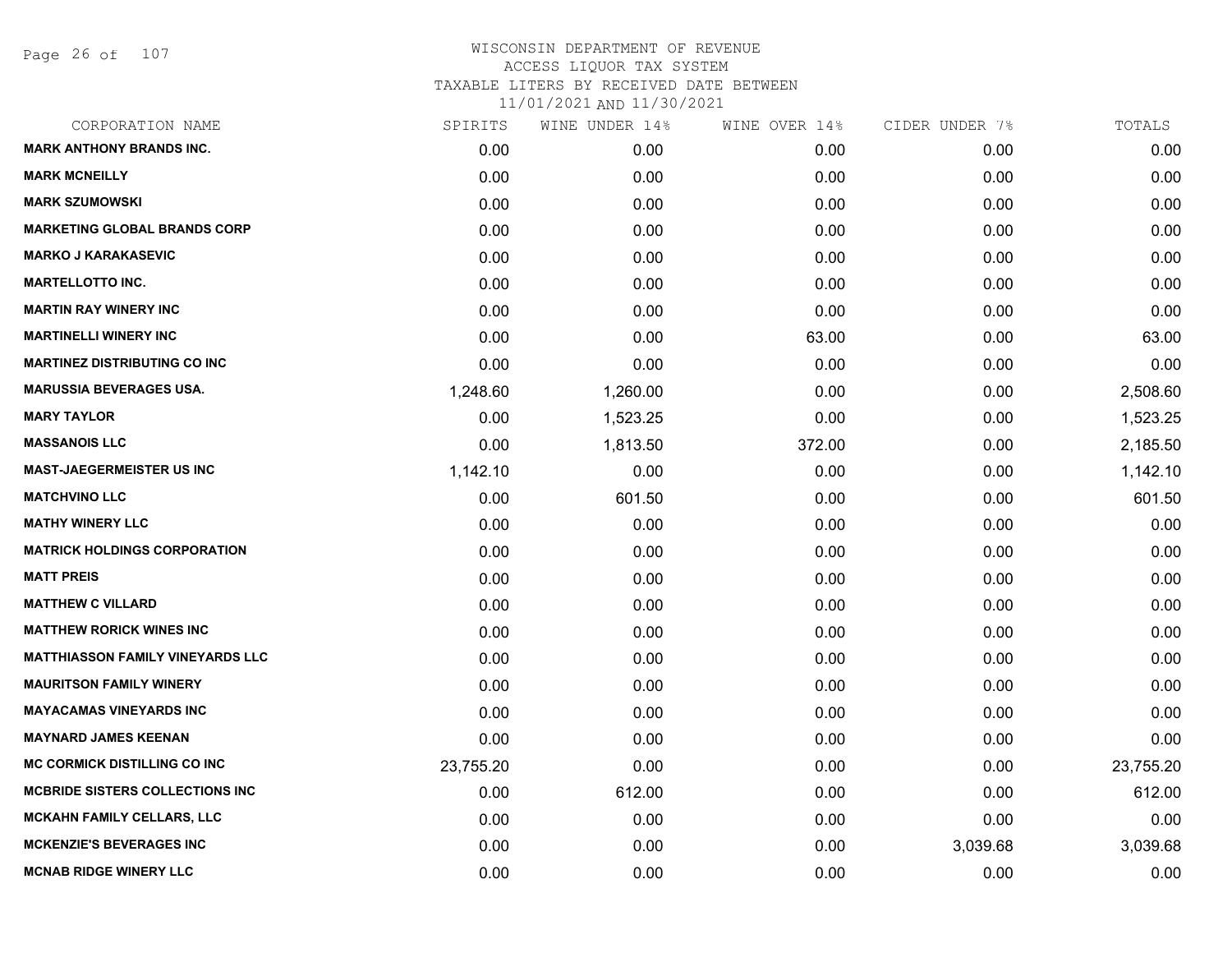Page 27 of 107

## WISCONSIN DEPARTMENT OF REVENUE ACCESS LIQUOR TAX SYSTEM TAXABLE LITERS BY RECEIVED DATE BETWEEN

| CORPORATION NAME                   | SPIRITS   | WINE UNDER 14% | WINE OVER 14% | CIDER UNDER 7% | TOTALS    |
|------------------------------------|-----------|----------------|---------------|----------------|-----------|
| <b>MEDCO ATLANTIC INC</b>          | 0.00      | 0.00           | 0.00          | 0.00           | 0.00      |
| <b>MEIERS WINE CELLARS INC</b>     | 0.00      | 315.00         | 54.00         | 0.00           | 369.00    |
| <b>MENDOCINO WINE GROUP LLC</b>    | 0.00      | 0.00           | 0.00          | 0.00           | 0.00      |
| <b>MERCER WINE ESTATES LLC</b>     | 0.00      | 0.00           | 0.00          | 0.00           | 0.00      |
| <b>MERCHANT DU VIN CORPORATION</b> | 0.00      | 0.00           | 0.00          | 0.00           | 0.00      |
| <b>METAMORPHOSIS WINES LLC</b>     | 0.00      | 0.00           | 0.00          | 0.00           | 0.00      |
| <b>METEOR VINEYARD LLC</b>         | 0.00      | 0.00           | 8.92          | 0.00           | 8.92      |
| <b>METIER LLC</b>                  | 0.00      | 0.00           | 0.00          | 0.00           | 0.00      |
| <b>METTLER WINES LLC</b>           | 0.00      | 0.00           | 189.00        | 0.00           | 189.00    |
| <b>MEV CORPORATION</b>             | 0.00      | 126.00         | 0.00          | 0.00           | 126.00    |
| <b>MEXCOR INC</b>                  | 4,945.50  | 0.00           | 0.00          | 0.00           | 4,945.50  |
| <b>MEYER CELLARS LLC</b>           | 0.00      | 0.00           | 0.00          | 0.00           | 0.00      |
| <b>MHW LTD</b>                     | 61,509.44 | 11,498.44      | 3,492.75      | 0.00           | 76,500.63 |
| <b>MICHAEL BELLO</b>               | 0.00      | 0.00           | 0.00          | 0.00           | 0.00      |
| <b>MICHAEL HOUGH</b>               | 0.00      | 1,584.00       | 1,179.00      | 0.00           | 2,763.00  |
| <b>MICHAEL KUSH</b>                | 0.00      | 0.00           | 0.00          | 0.00           | 0.00      |
| <b>MICHAEL SKURNIK WINES INC</b>   | 0.00      | 2,298.00       | 0.00          | 0.00           | 2,298.00  |
| <b>MICHEAL DASHE</b>               | 0.00      | 0.00           | 0.00          | 0.00           | 0.00      |
| <b>MIDDLE WEST SPIRITS</b>         | 0.00      | 0.00           | 0.00          | 0.00           | 0.00      |
| <b>MIDNIGHT CELLARS INC</b>        | 0.00      | 0.00           | 0.00          | 0.00           | 0.00      |
| <b>MID-OAK DISTILLERY INC</b>      | 0.00      | 0.00           | 0.00          | 0.00           | 0.00      |
| <b>MIGNANELLI WINERY LLC</b>       | 0.00      | 0.00           | 0.00          | 0.00           | 0.00      |
| <b>MILBRANDT FAMILY WINES LLC</b>  | 0.00      | 0.00           | 0.00          | 0.00           | 0.00      |
| MILK AND HONEY, LLC                | 0.00      | 0.00           | 0.00          | 0.00           | 0.00      |
| MILLER FAMILY WINE COMPANY LLC     | 0.00      | 240.75         | 31.50         | 0.00           | 272.25    |
| <b>MILLER SQUARED INC</b>          | 0.00      | 0.00           | 0.00          | 0.00           | 0.00      |
| <b>MILTONS DISTRIBUTING CO INC</b> | 0.00      | 1,397.99       | 90.00         | 0.00           | 1,487.99  |
| <b>MINER FAMILY WINERY LLC</b>     | 0.00      | 0.00           | 0.00          | 0.00           | 0.00      |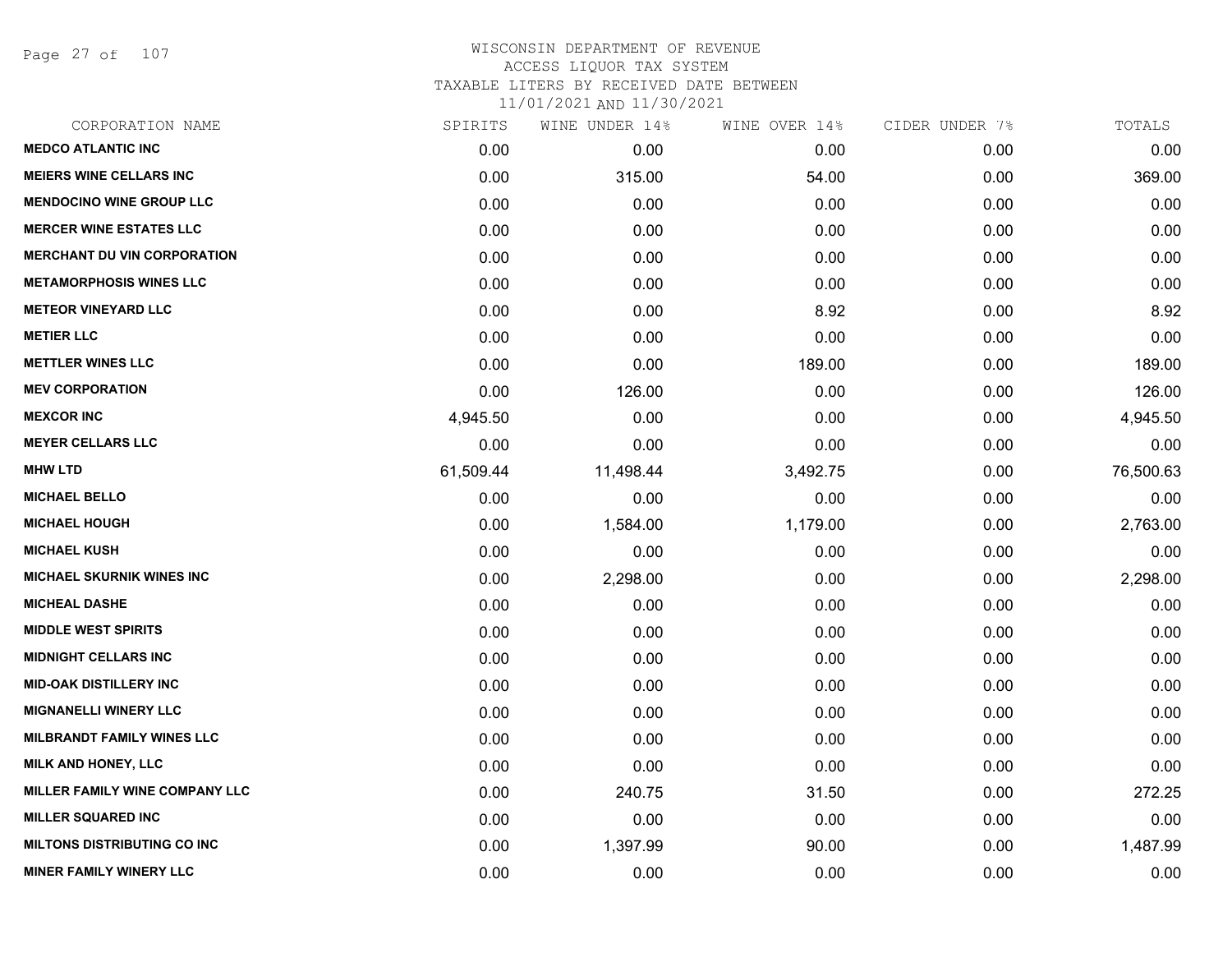Page 28 of 107

#### WISCONSIN DEPARTMENT OF REVENUE ACCESS LIQUOR TAX SYSTEM TAXABLE LITERS BY RECEIVED DATE BETWEEN

| CORPORATION NAME                                  | SPIRITS   | WINE UNDER 14% | WINE OVER 14% | CIDER UNDER 7% | TOTALS    |
|---------------------------------------------------|-----------|----------------|---------------|----------------|-----------|
| <b>MINNESOTAS FINEST FERMENTED PRODUCTS</b>       | 0.00      | 0.00           | 0.00          | 0.00           | 0.00      |
| <b>MIONETTO USA INC</b>                           | 0.00      | 589.42         | 0.00          | 0.00           | 589.42    |
| <b>MIRACLE IMPORTING AND DISTRIBUTION LLC</b>     | 0.00      | 0.00           | 0.00          | 0.00           | 0.00      |
| <b>MIRAMONT ESTATE VINEYARDS &amp; WINERY INC</b> | 0.00      | 0.00           | 0.00          | 0.00           | 0.00      |
| <b>MIRASOL WINE LLC</b>                           | 0.00      | 0.00           | 243.00        | 0.00           | 243.00    |
| <b>MIROSLAV IVANOV TCHOLAKOV</b>                  | 0.00      | 0.00           | 0.00          | 0.00           | 0.00      |
| <b>MISA IMPORTS INC</b>                           | 27,036.00 | 17,090.99      | 4,289.25      | 0.00           | 48,416.24 |
| <b>MISSISSIPPI RIVER DISTILLING COMPANY</b>       | 868.50    | 0.00           | 0.00          | 0.00           | 868.50    |
| <b>MISTARR WINE IMPORTERS</b>                     | 0.00      | 0.00           | 0.00          | 0.00           | 0.00      |
| <b>MODERN DEVELOPMENT COMPANY</b>                 | 0.00      | 0.00           | 0.00          | 0.00           | 0.00      |
| <b>MODERN SPIRITS LLC</b>                         | 0.00      | 0.00           | 0.00          | 0.00           | 0.00      |
| <b>MOET HENNESSY USA, INC.</b>                    | 45,356.00 | 4,284.00       | 396.00        | 15,313.50      | 65,349.50 |
| <b>MOLINA ENTERPRISES, INC</b>                    | 0.00      | 0.00           | 0.00          | 0.00           | 0.00      |
| <b>MOLLYDOOKER INTERNATIONAL LLC</b>              | 0.00      | 0.00           | 1,039.50      | 0.00           | 1,039.50  |
| <b>MOLLY'S WINERY INC</b>                         | 0.00      | 0.00           | 0.00          | 0.00           | 0.00      |
| <b>MOLSON COORS BEVERAGE COMPANY USA LLC</b>      | 10,655.10 | 5.96           | 0.00          | 0.00           | 10,661.06 |
| <b>MONICA NOGUES</b>                              | 0.00      | 585.00         | 18.00         | 0.00           | 603.00    |
| <b>MONIKA ELLING</b>                              | 0.00      | 0.00           | 0.00          | 0.00           | 0.00      |
| <b>MONSIEUR TOUTON SELECTION LTD / ORIGIN USA</b> | 0.00      | 0.00           | 0.00          | 0.00           | 0.00      |
| <b>MONTCALM WINE IMPORTERS LTD</b>                | 24.00     | 342.00         | 0.00          | 0.00           | 366.00    |
| <b>MONTE CRISTO BLOCK IV LLC</b>                  | 0.00      | 0.00           | 0.00          | 0.00           | 0.00      |
| <b>MONTEREY WINE COMPANY LLC</b>                  | 0.00      | 1,008.00       | 0.00          | 0.00           | 1,008.00  |
| <b>MONTICELLO CELLARS INC</b>                     | 0.00      | 0.00           | 0.00          | 0.00           | 0.00      |
| <b>MOONLIGHT MEADERY LLC</b>                      | 0.00      | 0.00           | 0.00          | 0.00           | 0.00      |
| <b>MORE THAN GRAPES, LLC</b>                      | 0.00      | 789.00         | 108.75        | 0.00           | 897.75    |
| <b>MORGAN WINERY INC</b>                          | 0.00      | 252.00         | 0.00          | 0.00           | 252.00    |
| <b>MOUNT VEEDER FARMS LLC</b>                     | 0.00      | 0.00           | 18.00         | 0.00           | 18.00     |
| <b>MOUNTAIN VIEW VINTNERS LLC</b>                 | 0.00      | 0.00           | 0.00          | 0.00           | 0.00      |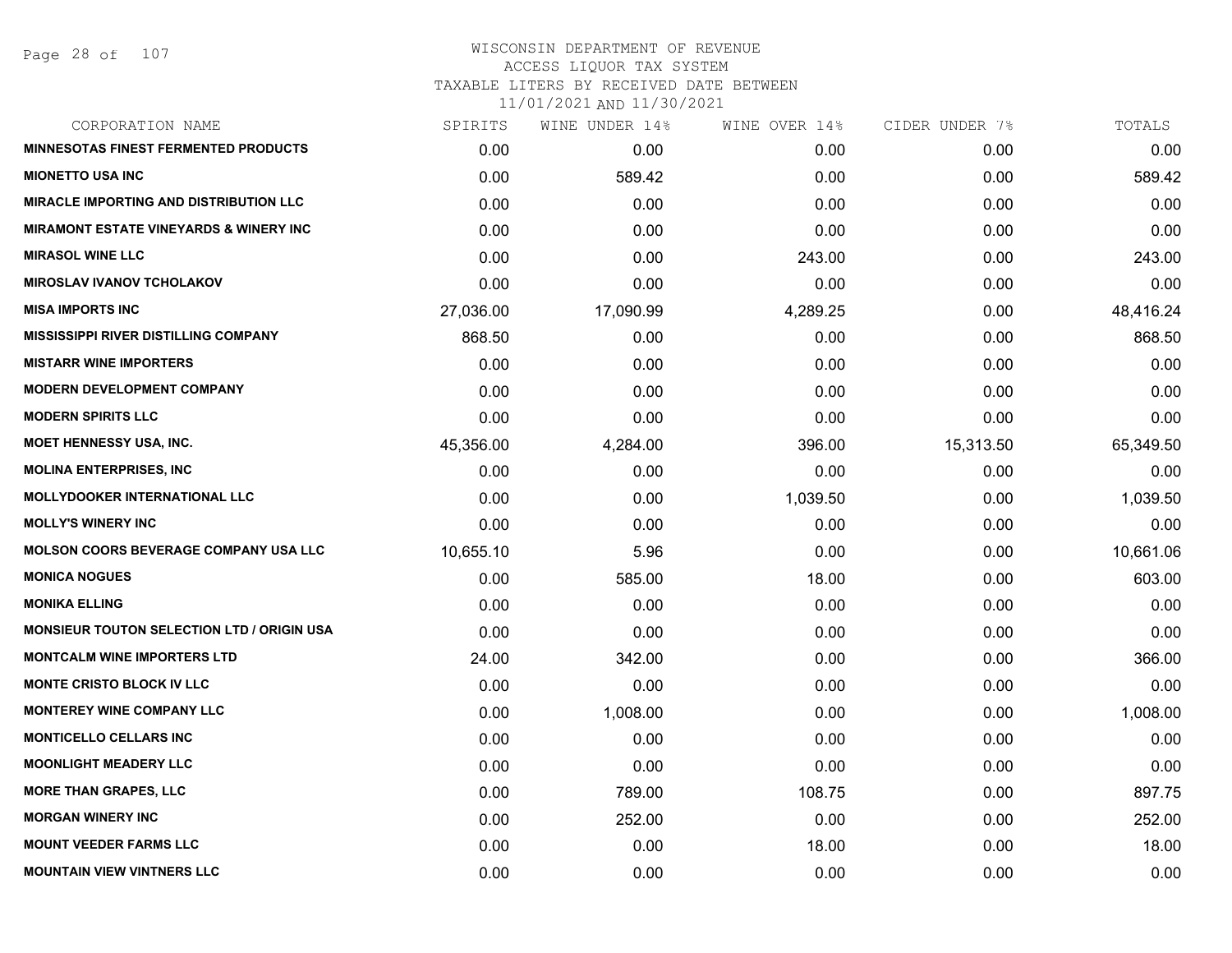Page 29 of 107

#### WISCONSIN DEPARTMENT OF REVENUE ACCESS LIQUOR TAX SYSTEM TAXABLE LITERS BY RECEIVED DATE BETWEEN

| CORPORATION NAME                                                            | SPIRITS  | WINE UNDER 14% | WINE OVER 14% | CIDER UNDER 7% | TOTALS    |
|-----------------------------------------------------------------------------|----------|----------------|---------------|----------------|-----------|
| <b>MPL BRANDS NV INC</b>                                                    | 0.00     | 4,104.00       | 0.00          | 0.00           | 4,104.00  |
| <b>MR WINE</b>                                                              | 297.00   | 0.00           | 0.00          | 0.00           | 297.00    |
| <b>MS WALKER INC</b>                                                        | 5,206.50 | 0.00           | 0.00          | 0.00           | 5,206.50  |
| MUTUAL WHOLESALE LIQUOR INC                                                 | 0.00     | 0.00           | 0.00          | 0.00           | 0.00      |
| <b>NAPA VALLEY SPECIALTY WINES INC</b>                                      | 0.00     | 1,098.00       | 531.00        | 0.00           | 1,629.00  |
| NATIONAL CONSUMER CREDIT GUARANTEE<br><b>ASSOCIATION OF CONNECTICUT INC</b> | 336.00   | 0.00           | 0.00          | 0.00           | 336.00    |
| <b>NATURAL SELECTIONS 357 LLC</b>                                           | 0.00     | 0.00           | 90.00         | 0.00           | 90.00     |
| <b>NATUREL WEST CORP</b>                                                    | 0.00     | 0.00           | 0.00          | 0.00           | 0.00      |
| <b>NBI ACQUISITION LLC</b>                                                  | 0.00     | 828.00         | 252.00        | 0.00           | 1,080.00  |
| <b>NDC SYSTEMS LP</b>                                                       | 3,282.00 | 39,405.00      | 7,737.00      | 0.00           | 50,424.00 |
| <b>NESTOR IMPORTS INC</b>                                                   | 0.00     | 171.00         | 171.00        | 0.00           | 342.00    |
| <b>NEVADA DISTILLING CO LLC</b>                                             | 0.00     | 0.00           | 0.00          | 0.00           | 0.00      |
| <b>NEW HOLLAND BREWING CO LLC</b>                                           | 0.00     | 0.00           | 0.00          | 0.00           | 0.00      |
| <b>NEW MEXICO WINERIES INC.</b>                                             | 0.00     | 1,188.00       | 0.00          | 0.00           | 1,188.00  |
| <b>NEW PARROTT &amp; CO</b>                                                 | 0.00     | 5,800.50       | 801.00        | 0.00           | 6,601.50  |
| <b>NEW VAVIN INC</b>                                                        | 0.00     | 0.00           | 0.00          | 0.00           | 0.00      |
| <b>NEW VINELAND LLC</b>                                                     | 0.00     | 0.00           | 0.00          | 0.00           | 0.00      |
| <b>NEW YORK MUTUAL TRADING CO INC</b>                                       | 0.00     | 0.00           | 60.48         | 0.00           | 60.48     |
| <b>NEXUS BRANDS LLC</b>                                                     | 0.00     | 0.00           | 0.00          | 0.00           | 0.00      |
| NIEBAUM-COPPOLA ESTATE WINERY LP                                            | 0.00     | 13.50          | 121.50        | 0.00           | 135.00    |
| <b>NINER WINE ESTATES LLC</b>                                               | 0.00     | 0.00           | 0.00          | 0.00           | 0.00      |
| <b>NLV TEQUILA BOTTLING LLC</b>                                             | 0.00     | 0.00           | 0.00          | 0.00           | 0.00      |
| <b>NOLET SPIRITS USA INC</b>                                                | 0.00     | 0.00           | 0.00          | 0.00           | 0.00      |
| <b>NORMAN LEE WILLIAMS</b>                                                  | 0.00     | 0.00           | 0.00          | 0.00           | 0.00      |
| <b>NORTH SHORE DISTILLERY LLC</b>                                           | 0.00     | 0.00           | 0.00          | 0.00           | 0.00      |
| <b>NORTHERN EMPIRE LLC</b>                                                  | 0.00     | 0.00           | 0.00          | 0.00           | 0.00      |
| <b>NOVA WINES, INC.</b>                                                     | 0.00     | 0.00           | 0.00          | 0.00           | 0.00      |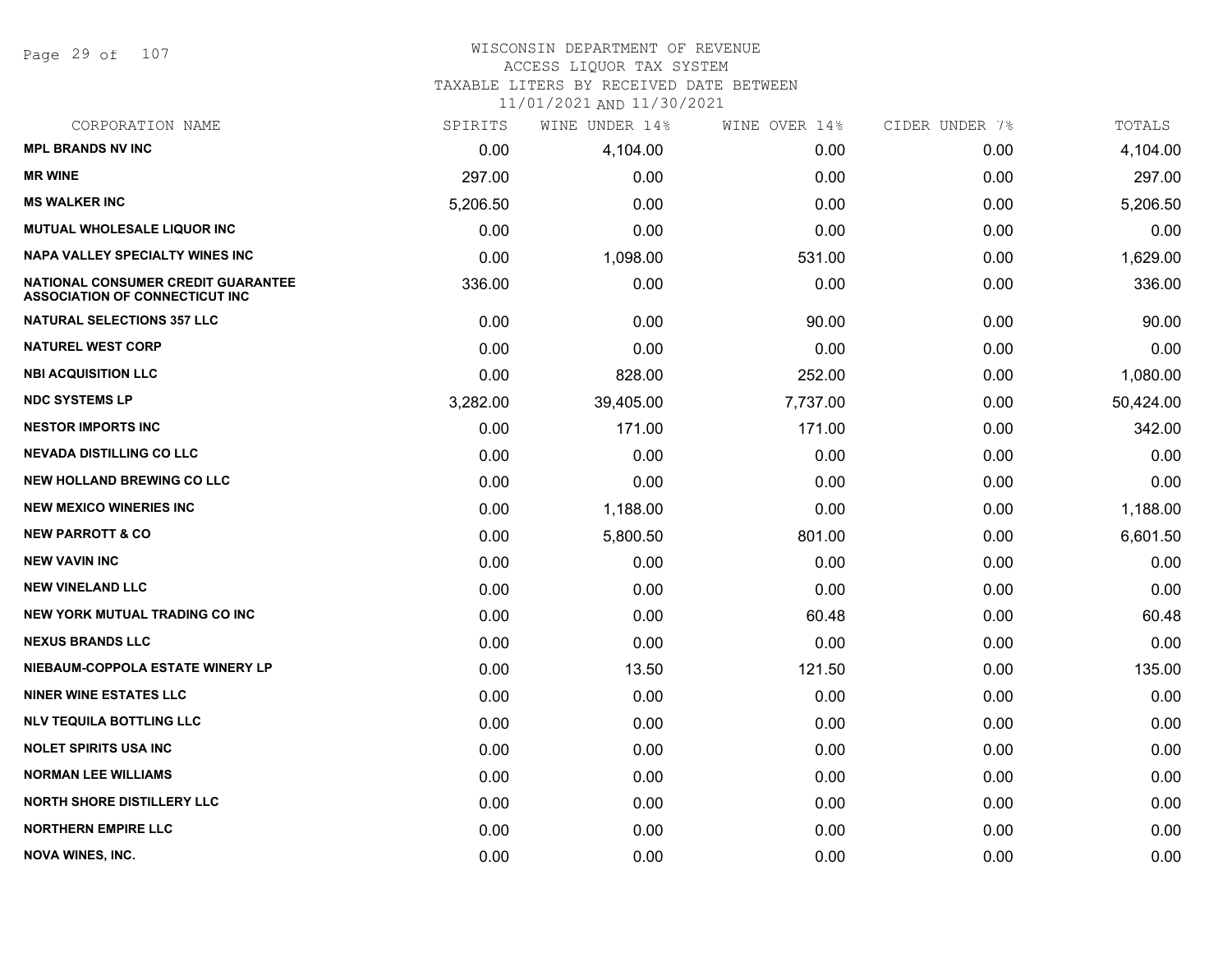Page 30 of 107

#### WISCONSIN DEPARTMENT OF REVENUE ACCESS LIQUOR TAX SYSTEM TAXABLE LITERS BY RECEIVED DATE BETWEEN

| CORPORATION NAME                       | SPIRITS   | WINE UNDER 14% | WINE OVER 14% | CIDER UNDER 7% | TOTALS    |
|----------------------------------------|-----------|----------------|---------------|----------------|-----------|
| <b>NV AWG LTD</b>                      | 0.00      | 0.00           | 0.00          | 0.00           | 0.00      |
| <b>NW WINE COMPANY LLC</b>             | 0.00      | 0.00           | 0.00          | 0.00           | 0.00      |
| <b>OAK RIDGE WINERY LLC</b>            | 0.00      | 1,890.00       | 0.00          | 0.00           | 1,890.00  |
| <b>OLD BRIDGE CELLARS</b>              | 0.00      | 243.00         | 63.00         | 0.00           | 306.00    |
| OLD DOMINICK DISTILLERY LLC            | 153.00    | 0.00           | 0.00          | 0.00           | 153.00    |
| OLD ELK HOLDINGS LLC                   | 0.00      | 0.00           | 0.00          | 0.00           | 0.00      |
| <b>OLD SALEM SPIRITS INC</b>           | 0.00      | 0.00           | 0.00          | 0.00           | 0.00      |
| OLE SMOKY DISTILLERY LLC               | 40,524.43 | 0.00           | 0.00          | 0.00           | 40,524.43 |
| <b>OLIVER WINE COMPANY INC</b>         | 0.00      | 0.00           | 0.00          | 0.00           | 0.00      |
| ONE TRUE VINE LLC                      | 0.00      | 0.00           | 0.00          | 0.00           | 0.00      |
| <b>ONE87 WINE AND COCKTAILS, LLC</b>   | 0.00      | 0.00           | 0.00          | 0.00           | 0.00      |
| O'NEILL BEVERAGES CO LLC               | 1,386.00  | 405.00         | 0.00          | 0.00           | 1,791.00  |
| <b>OPAL WEST WINES, LLC</b>            | 0.00      | 0.00           | 0.00          | 0.00           | 0.00      |
| <b>OPICI IMPORT COMPANY</b>            | 0.00      | 0.00           | 0.00          | 0.00           | 0.00      |
| <b>OPOLO WINES LP</b>                  | 0.00      | 0.00           | 0.00          | 0.00           | 0.00      |
| OPUS ONE WINERY LLC                    | 0.00      | 0.00           | 0.00          | 0.00           | 0.00      |
| ORCA PROPERTIES LLC                    | 0.00      | 0.00           | 0.00          | 0.00           | 0.00      |
| <b>OREGON BREWING COMPANY INC</b>      | 425.86    | 0.00           | 0.00          | 0.00           | 425.86    |
| ORVINO IMPORTS & DISTRIBUTING INC      | 0.00      | 0.00           | 0.00          | 0.00           | 0.00      |
| <b>O'SHAUGHNESSY DEL OSO LLC</b>       | 0.00      | 0.00           | 45.00         | 0.00           | 45.00     |
| <b>OVUM WINES LLC</b>                  | 0.00      | 0.00           | 0.00          | 0.00           | 0.00      |
| <b>PABST HOLDINGS LLC</b>              | 0.00      | 0.00           | 0.00          | 0.00           | 0.00      |
| PACIFIC EDGE MARKETING GROUP INC       | 498.00    | 0.00           | 0.00          | 0.00           | 498.00    |
| PACIFIC INTERNATIONAL LIQUOR INC       | 0.00      | 41.76          | 95.40         | 0.00           | 137.16    |
| <b>PACIFIC WINE &amp; SPIRITS, LLC</b> | 401.25    | 214.50         | 12.50         | 0.00           | 628.25    |
| <b>PALI WINE COMPANY LP</b>            | 0.00      | 0.00           | 0.00          | 0.00           | 0.00      |
| PALM BAY INTERNATIONAL INC             | 561.00    | 4,055.35       | 873.00        | 0.00           | 5,489.35  |
| PALMATEER CONSULTING LLC               | 0.00      | 0.00           | 0.00          | 0.00           | 0.00      |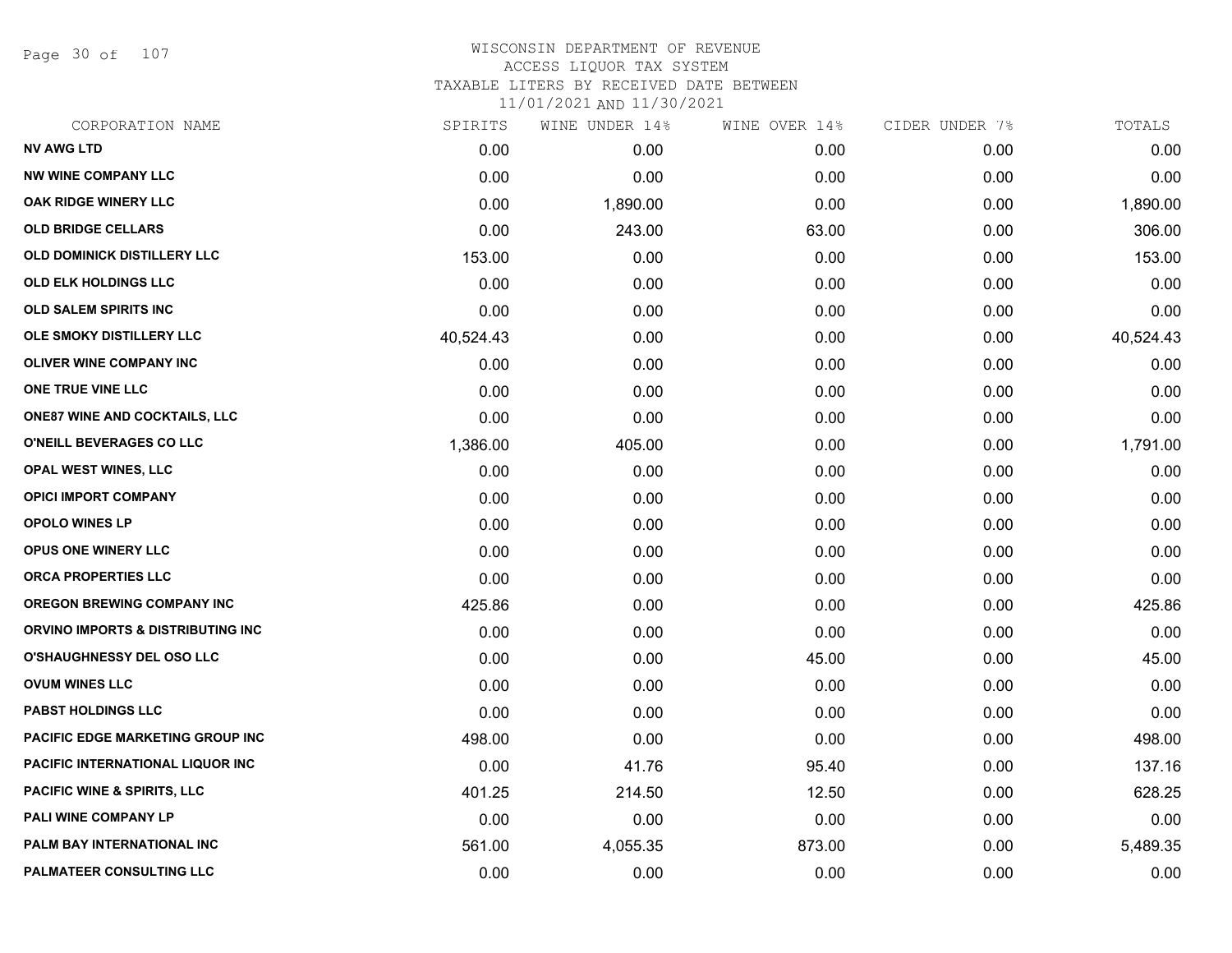Page 31 of 107

#### WISCONSIN DEPARTMENT OF REVENUE ACCESS LIQUOR TAX SYSTEM TAXABLE LITERS BY RECEIVED DATE BETWEEN

| CORPORATION NAME                     | SPIRITS    | WINE UNDER 14% | WINE OVER 14% | CIDER UNDER 7% | TOTALS     |
|--------------------------------------|------------|----------------|---------------|----------------|------------|
| <b>PAMELA FRYE</b>                   | 0.00       | 0.00           | 0.00          | 0.00           | 0.00       |
| <b>PAMELA M MAHLE</b>                | 0.00       | 252.00         | 0.00          | 0.00           | 252.00     |
| <b>PAMPA BEVERAGES LLC</b>           | 0.00       | 14,207.21      | 0.00          | 0.00           | 14,207.21  |
| <b>PANTHER CREEK CELLARS LLC</b>     | 0.00       | 0.00           | 0.00          | 0.00           | 0.00       |
| <b>PAPINEAU LLC</b>                  | 0.00       | 0.00           | 0.00          | 0.00           | 0.00       |
| PARK STREET IMPORTS LLC              | 15,049.10  | 20,284.50      | 3,146.25      | 0.00           | 38,479.85  |
| PARK WINE COMPANY INC                | 0.00       | 63.00          | 252.00        | 0.00           | 315.00     |
| <b>PARKER STATION INC</b>            | 0.00       | 504.00         | 661.50        | 0.00           | 1,165.50   |
| PASEK CELLARS WINERY INC             | 0.00       | 504.00         | 0.00          | 0.00           | 504.00     |
| <b>PAT WINES LLC</b>                 | 0.00       | 0.00           | 0.00          | 0.00           | 0.00       |
| <b>PATERNO IMPORTS LTD</b>           | 751.50     | 11,931.00      | 5,421.00      | 0.00           | 18,103.50  |
| <b>PATRICIO C MATA</b>               | 0.00       | 641.00         | 54.00         | 0.00           | 695.00     |
| <b>PATRICK D HOFFMAN</b>             | 0.00       | 0.00           | 0.00          | 0.00           | 0.00       |
| <b>PATRICK J BURNS SR</b>            | 0.00       | 0.00           | 0.00          | 0.00           | 0.00       |
| PAUL HOBBS IMPORTS INC               | 0.00       | 0.00           | 0.00          | 0.00           | 0.00       |
| PAUL HOBBS WINERY LP                 | 0.00       | 0.00           | 0.00          | 0.00           | 0.00       |
| PEACHY CANYON WINERY                 | 0.00       | 0.00           | 0.00          | 0.00           | 0.00       |
| PEIRANO ESTATE WINERY INC.           | 0.00       | 0.00           | 126.00        | 0.00           | 126.00     |
| PEJU FAMILY OPERATING PARTNERSHIP LP | 0.00       | 0.00           | 0.00          | 0.00           | 0.00       |
| PELTER BEVERAGE GROUP, LLC           | 0.00       | 0.00           | 0.00          | 0.00           | 0.00       |
| PENELOPE BOURBON LLC                 | 0.00       | 0.00           | 0.00          | 0.00           | 0.00       |
| PENROSE HILL, LIMITED                | 0.00       | 0.00           | 0.00          | 0.00           | 0.00       |
| PEPPER BRIDGE WINERY LLC             | 0.00       | 0.00           | 0.00          | 0.00           | 0.00       |
| PERCY SELECTIONS LLC                 | 0.00       | 18.00          | 90.00         | 0.00           | 108.00     |
| PERISTYLE, LLC                       | 0.00       | 0.00           | 0.00          | 0.00           | 0.00       |
| PERNOD RICARD USA LLC                | 199,320.35 | 34,393.50      | 180.00        | 0.00           | 233,893.85 |
| PETER H CONNOR                       | 0.00       | 0.00           | 0.00          | 0.00           | 0.00       |
| <b>PETER ROSBACK</b>                 | 0.00       | 0.00           | 0.00          | 0.00           | 0.00       |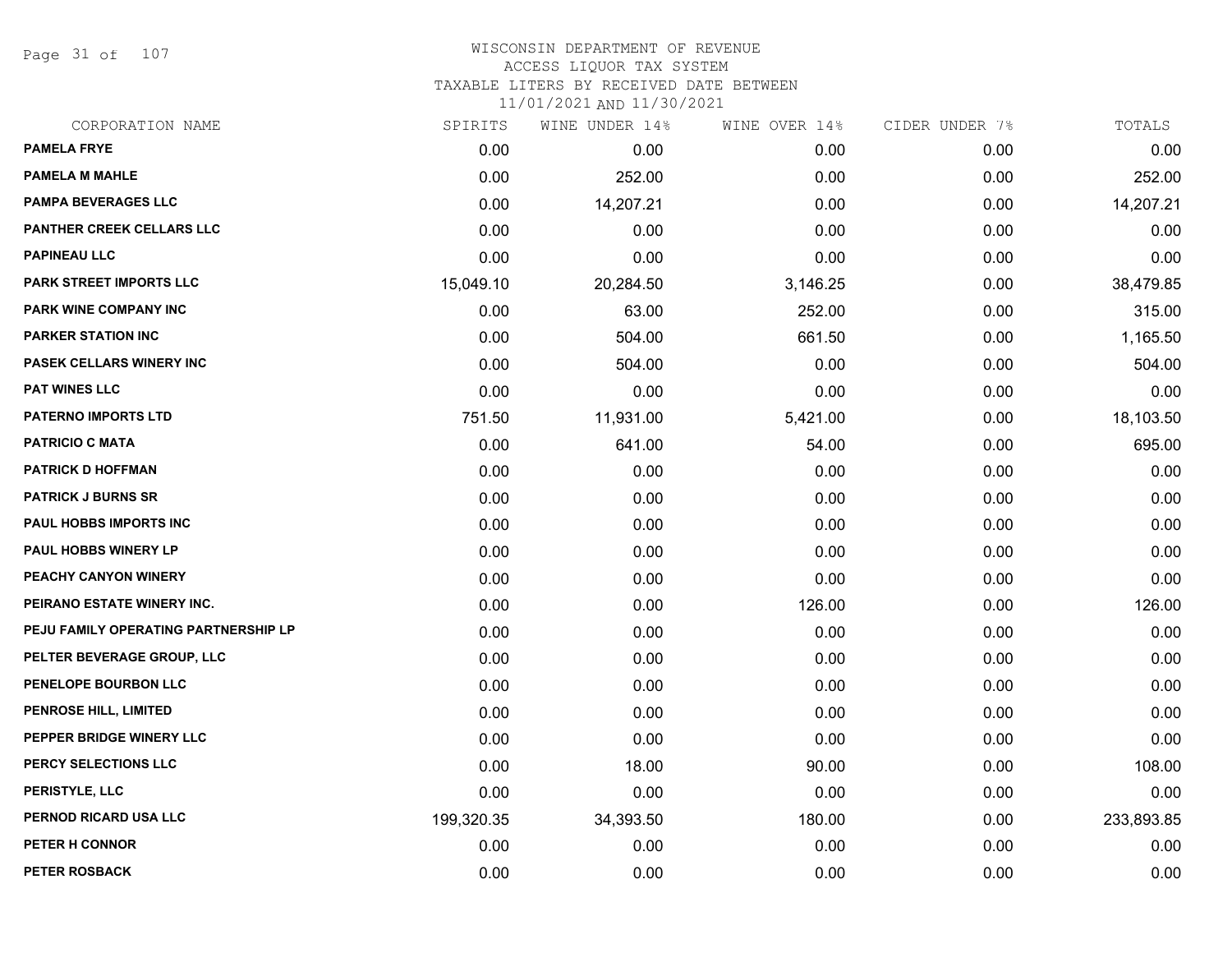Page 32 of 107

# WISCONSIN DEPARTMENT OF REVENUE ACCESS LIQUOR TAX SYSTEM

TAXABLE LITERS BY RECEIVED DATE BETWEEN

| CORPORATION NAME                                         | SPIRITS     | WINE UNDER 14% | WINE OVER 14% | CIDER UNDER 7% | TOTALS      |
|----------------------------------------------------------|-------------|----------------|---------------|----------------|-------------|
| PETERSON WINERY LLC                                      | 0.00        | 18.00          | 414.00        | 0.00           | 432.00      |
| PETIT HAMEAU LLC                                         | 0.00        | 0.00           | 0.00          | 0.00           | 0.00        |
| PHASE 2 CELLARS LLC                                      | 0.00        | 648.00         | 0.00          | 0.00           | 648.00      |
| <b>PHILIP LAROCCA</b>                                    | 0.00        | 0.00           | 0.00          | 0.00           | 0.00        |
| PHILIP TOGNI VINEYARD LP                                 | 0.00        | 0.00           | 0.00          | 0.00           | 0.00        |
| <b>PHILLIP MANSOUR</b>                                   | 0.00        | 0.00           | 0.00          | 0.00           | 0.00        |
| PHILLIP STEINSCHREIBER                                   | 0.00        | 0.00           | 0.00          | 0.00           | 0.00        |
| <b>PHILLIPS FARMS LLC</b>                                | 0.00        | 0.00           | 1,728.96      | 0.00           | 1,728.96    |
| PHUSION PROJECTS LLC                                     | $-2,657.36$ | 0.00           | 0.00          | 0.00           | $-2,657.36$ |
| PIEDMONT DISTILLERS INC                                  | 641.25      | 0.00           | 0.00          | 0.00           | 641.25      |
| <b>PINA CELLARS LP</b>                                   | 0.00        | 0.00           | 0.00          | 0.00           | 0.00        |
| PINE RIDGE WINERY LLC                                    | 0.00        | 1,480.50       | 2,607.00      | 0.00           | 4,087.50    |
| <b>PLANET WINE, INC</b>                                  | 0.00        | 0.00           | 0.00          | 0.00           | 0.00        |
| PLATA WINE PARTNERS LLC                                  | 0.00        | 0.00           | 0.00          | 0.00           | 0.00        |
| PLUME RIDGE IRREVOCABLE TRUST                            | 0.00        | 0.00           | 0.00          | 0.00           | 0.00        |
| <b>POMAR JUNCTION CELLARS, LLC</b>                       | 0.00        | 0.00           | 0.00          | 0.00           | 0.00        |
| POPCORN DESIGN LLC                                       | 0.00        | 0.00           | 0.00          | 0.00           | 0.00        |
| PORT WASHINGTON IMPORTS LLC                              | 0.00        | 54.00          | 0.00          | 0.00           | 54.00       |
| <b>PORTOVINO LLC</b>                                     | 0.00        | 0.00           | 0.00          | 0.00           | 0.00        |
| POUR MANAGEMENT LLC                                      | 0.00        | 504.00         | 252.00        | 0.00           | 756.00      |
| <b>PRAGER WINERY &amp; PORT WORKS, INC.</b>              | 0.00        | 0.00           | 0.00          | 0.00           | 0.00        |
| PRECEPT BRANDS LLC                                       | 0.00        | 16,241.64      | 8,793.00      | 0.00           | 25,034.64   |
| <b>PRECISION BRAND COLLECTION WINE &amp; SPIRITS LLC</b> | 0.00        | 0.00           | 0.00          | 0.00           | 0.00        |
| <b>PREMIER WINE GROUP, LLC</b>                           | 0.00        | 0.00           | 0.00          | 0.00           | 0.00        |
| PREMIERE DISTILLERY LLC                                  | 0.00        | 0.00           | 0.00          | 0.00           | 0.00        |
| PREMIUM BEVERAGES LLC                                    | 0.00        | 0.00           | 0.00          | 0.00           | 0.00        |
| <b>PREMIUM PORT WINES INC</b>                            | 0.00        | 0.00           | 3,096.00      | 0.00           | 3,096.00    |
| PRESQU'ILE WINERY                                        | 0.00        | 252.00         | 0.00          | 0.00           | 252.00      |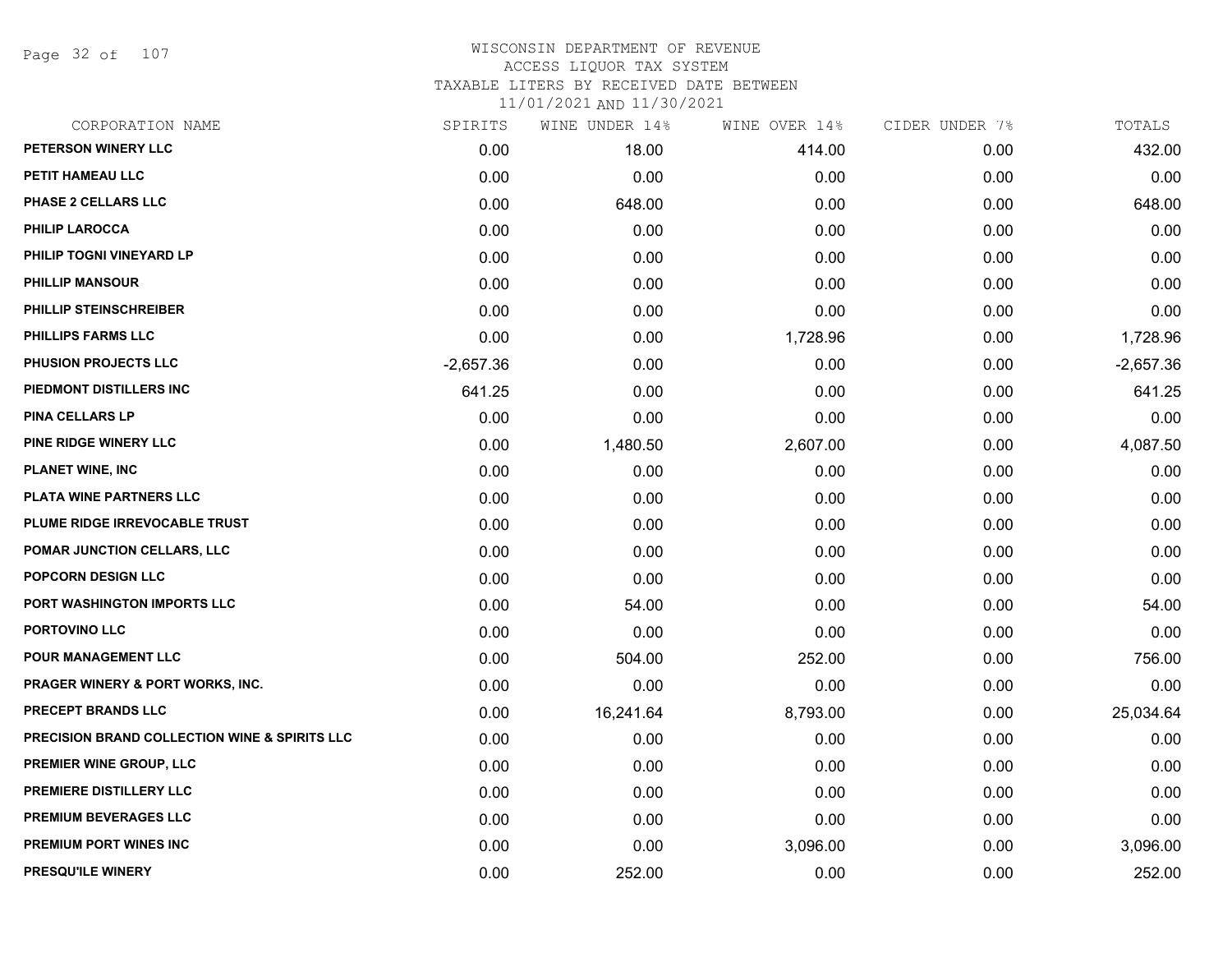Page 33 of 107

## WISCONSIN DEPARTMENT OF REVENUE ACCESS LIQUOR TAX SYSTEM TAXABLE LITERS BY RECEIVED DATE BETWEEN

| CORPORATION NAME                  | SPIRITS   | WINE UNDER 14% | WINE OVER 14% | CIDER UNDER 7% | TOTALS    |
|-----------------------------------|-----------|----------------|---------------|----------------|-----------|
| PRESTIGE IMPORTS LLC              | 0.00      | 0.00           | 0.00          | 0.00           | 0.00      |
| <b>PRESTIGE WINE IMPORTS CORP</b> | 0.00      | 1,269.00       | 63.00         | 0.00           | 1,332.00  |
| PRICHARDS DISTILLERY INC          | 0.00      | 0.00           | 0.00          | 0.00           | 0.00      |
| PRIDE MOUNTAIN VINEYARDS LLC      | 0.00      | 0.00           | 63.00         | 0.00           | 63.00     |
| PROLETARIAT WINE COMPANY, LLC     | 0.00      | 0.00           | 0.00          | 0.00           | 0.00      |
| <b>PRO-LIQUITECH LLC</b>          | 0.00      | 0.00           | 0.00          | 0.00           | 0.00      |
| PROXIMO SPIRITS INC               | 85,735.17 | 0.00           | 0.00          | 0.00           | 85,735.17 |
| PUENTE-INTERNACIONAL INC          | 0.00      | 0.00           | 0.00          | 0.00           | 0.00      |
| PURPLE WINE COMPANY LLC           | 0.00      | 5,940.00       | 0.00          | 0.00           | 5,940.00  |
| <b>QUADY SOUTH WINERY LLC</b>     | 0.00      | 0.00           | 0.00          | 0.00           | 0.00      |
| QUE ONDA BEVERAGE, INC.           | 5,316.48  | 0.00           | 0.00          | 0.00           | 5,316.48  |
| QUILCEDA CREEK VINTNERS INC       | 0.00      | 0.00           | 0.00          | 0.00           | 0.00      |
| <b>QUINTESSENTIAL LLC</b>         | 0.00      | 10,494.00      | 3,811.50      | 0.00           | 14,305.50 |
| <b>R &amp; G SCHATZ FARMS INC</b> | 0.00      | 469.50         | 2.99          | 0.00           | 472.49    |
| <b>R &amp; M BRANDS INC</b>       | 946.50    | 126.00         | 0.00          | 0.00           | 1,072.50  |
| <b>RH KEENAN CO</b>               | 0.00      | 0.00           | 207.00        | 0.00           | 207.00    |
| <b>R.F. BEVERAGE, LLC</b>         | 0.00      | 0.00           | 0.00          | 0.00           | 0.00      |
| R.S. LIPMAN COMPANY, LLC          | 0.00      | 0.00           | 0.00          | 0.00           | 0.00      |
| <b>RACINE WINE CO LLC</b>         | 0.00      | 252.00         | 0.00          | 0.00           | 252.00    |
| RADIO-COTEAU WINE CELLARS LLC     | 0.00      | 0.00           | 0.00          | 0.00           | 0.00      |
| <b>RAMEY WINE CELLARS INC</b>     | 0.00      | 0.00           | 126.00        | 0.00           | 126.00    |
| <b>RANCH HAND LLC</b>             | 0.00      | 0.00           | 0.00          | 0.00           | 0.00      |
| <b>RAYMOND SIGNORELLO</b>         | 0.00      | 0.00           | 0.00          | 0.00           | 0.00      |
| <b>RB WINE ASSOCIATES LLC</b>     | 0.00      | 99.00          | 0.00          | 0.00           | 99.00     |
| <b>RBZ VINEYARDS LLC</b>          | 0.00      | 0.00           | 0.00          | 0.00           | 0.00      |
| <b>RED CAR WINE COMPANY LLC</b>   | 0.00      | 0.00           | 0.00          | 0.00           | 0.00      |
| <b>RED NEWT CELLARS INC</b>       | 0.00      | 0.00           | 0.00          | 0.00           | 0.00      |
| <b>RED TAIL RIDGE INC</b>         | 0.00      | 0.00           | 0.00          | 0.00           | 0.00      |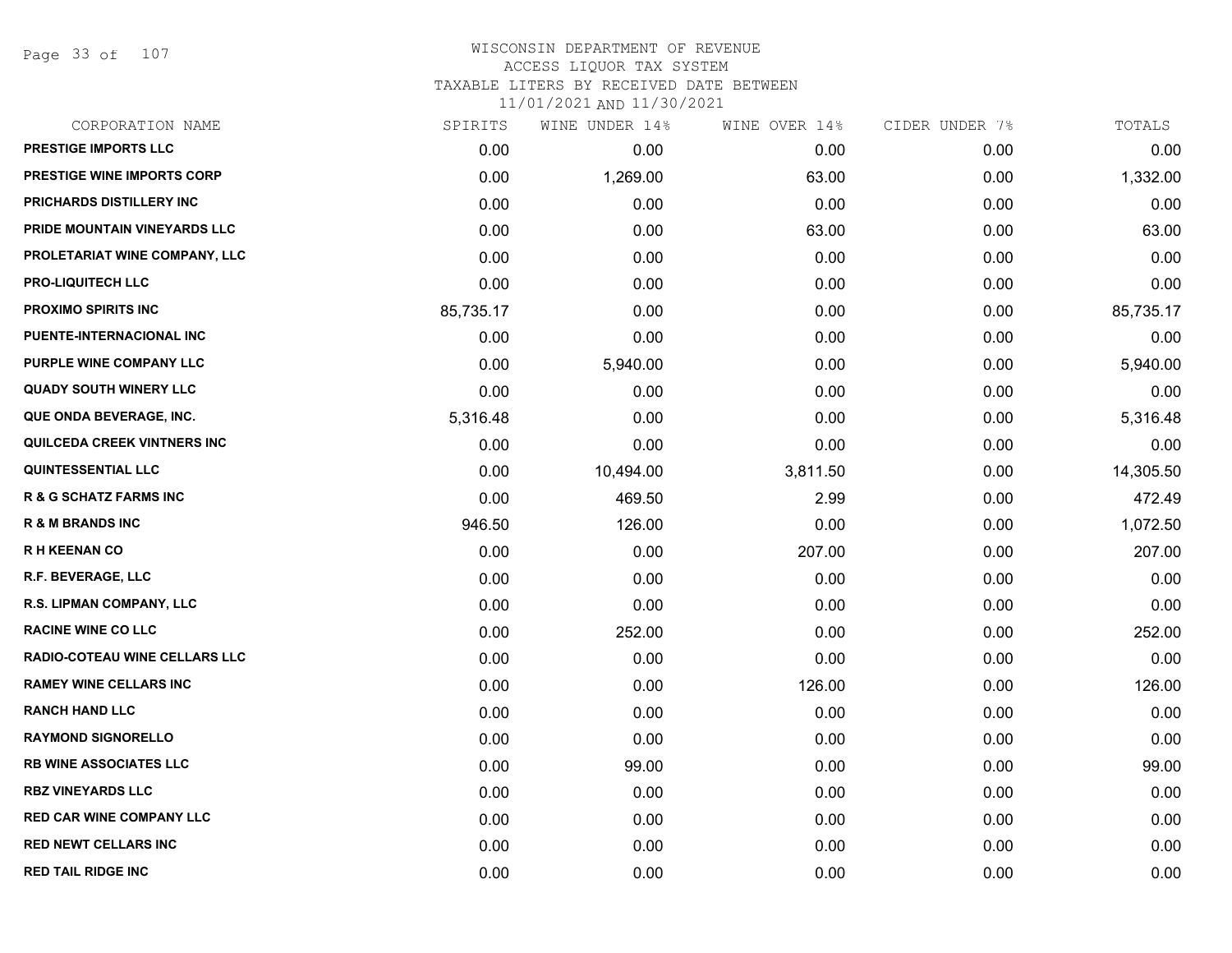| CORPORATION NAME                                 | SPIRITS  | WINE UNDER 14% | WINE OVER 14% | CIDER UNDER 7% | TOTALS   |
|--------------------------------------------------|----------|----------------|---------------|----------------|----------|
| <b>REDEMPTION SPIRITS LLC</b>                    | 760.50   | 0.00           | 0.00          | 0.00           | 760.50   |
| <b>REDWOOD SPIRITS INC</b>                       | 0.00     | 0.00           | 0.00          | 0.00           | 0.00     |
| <b>REGAL WINE IMPORTS INC</b>                    | 0.00     | 0.00           | 0.00          | 0.00           | 0.00     |
| <b>REMY COINTREAU AMERIQUE USA</b>               | 8,202.87 | 0.00           | 0.00          | 0.00           | 8,202.87 |
| <b>REN ACQUISITION INC</b>                       | 0.00     | 0.00           | 0.00          | 0.00           | 0.00     |
| <b>RENT A BBQ</b>                                | 0.00     | 0.00           | 0.00          | 0.00           | 0.00     |
| <b>RESERVA WINES LLC</b>                         | 0.00     | 0.00           | 0.00          | 0.00           | 0.00     |
| <b>RESTLESS SPIRITS DISTILLING COMPANY LLC</b>   | 0.00     | 0.00           | 0.00          | 0.00           | 0.00     |
| <b>REVANA FAMILY PARTNERS LP</b>                 | 0.00     | 0.00           | 0.00          | 0.00           | 0.00     |
| <b>REVELRY VINTNERS LLC</b>                      | 0.00     | 0.00           | 0.00          | 0.00           | 0.00     |
| <b>REYNOLDS CREATIVE PRODUCTS INC</b>            | 0.00     | 0.00           | 0.00          | 0.00           | 0.00     |
| <b>RGI BRANDS LLC</b>                            | 335.54   | 0.00           | 0.00          | 0.00           | 335.54   |
| <b>RHINEGEIST, LLC</b>                           | 0.00     | 0.00           | 0.00          | 229.01         | 229.01   |
| <b>RHYS VINEYARDS LLC</b>                        | 0.00     | 0.00           | 0.00          | 0.00           | 0.00     |
| <b>RIDGE VINEYARDS INC</b>                       | 0.00     | 135.00         | 297.00        | 0.00           | 432.00   |
| <b>RO SALES &amp; DISTRIBUTION SERVICES INC</b>  | 0.00     | 0.00           | 0.00          | 0.00           | 0.00     |
| <b>RO SALES &amp; DISTRIBUTION SERVICES INC.</b> | 0.00     | 1,971.00       | 283.50        | 0.00           | 2,254.50 |
| <b>ROBERT A CUTTER</b>                           | 0.00     | 126.00         | 135.00        | 0.00           | 261.00   |
| <b>ROBERT FOLEY LLC</b>                          | 0.00     | 0.00           | 0.00          | 0.00           | 0.00     |
| <b>ROBERT J GROSS</b>                            | 0.00     | 0.00           | 0.00          | 0.00           | 0.00     |
| <b>ROBERT L HUDSON</b>                           | 0.00     | 0.00           | 0.00          | 0.00           | 0.00     |
| <b>ROBERT YOUNG ESTATE WINERY LLC</b>            | 0.00     | 0.00           | 0.00          | 0.00           | 0.00     |
| ROCKFILTER DISTILLERY LLC                        | 0.00     | 0.00           | 0.00          | 0.00           | 0.00     |
| <b>ROGER PENG</b>                                | 0.00     | 45.00          | 171.00        | 0.00           | 216.00   |
| <b>ROMBAUER VINEYARDS INC</b>                    | 0.00     | 0.00           | 9,171.00      | 0.00           | 9,171.00 |
| <b>RONALD FORNACA</b>                            | 0.00     | 0.00           | 0.00          | 0.00           | 0.00     |
| <b>RONALD J WICKER</b>                           | 0.00     | 0.00           | 3.50          | 0.00           | 3.50     |
| <b>RONALD T RUBIN</b>                            | 0.00     | 0.00           | 0.00          | 0.00           | 0.00     |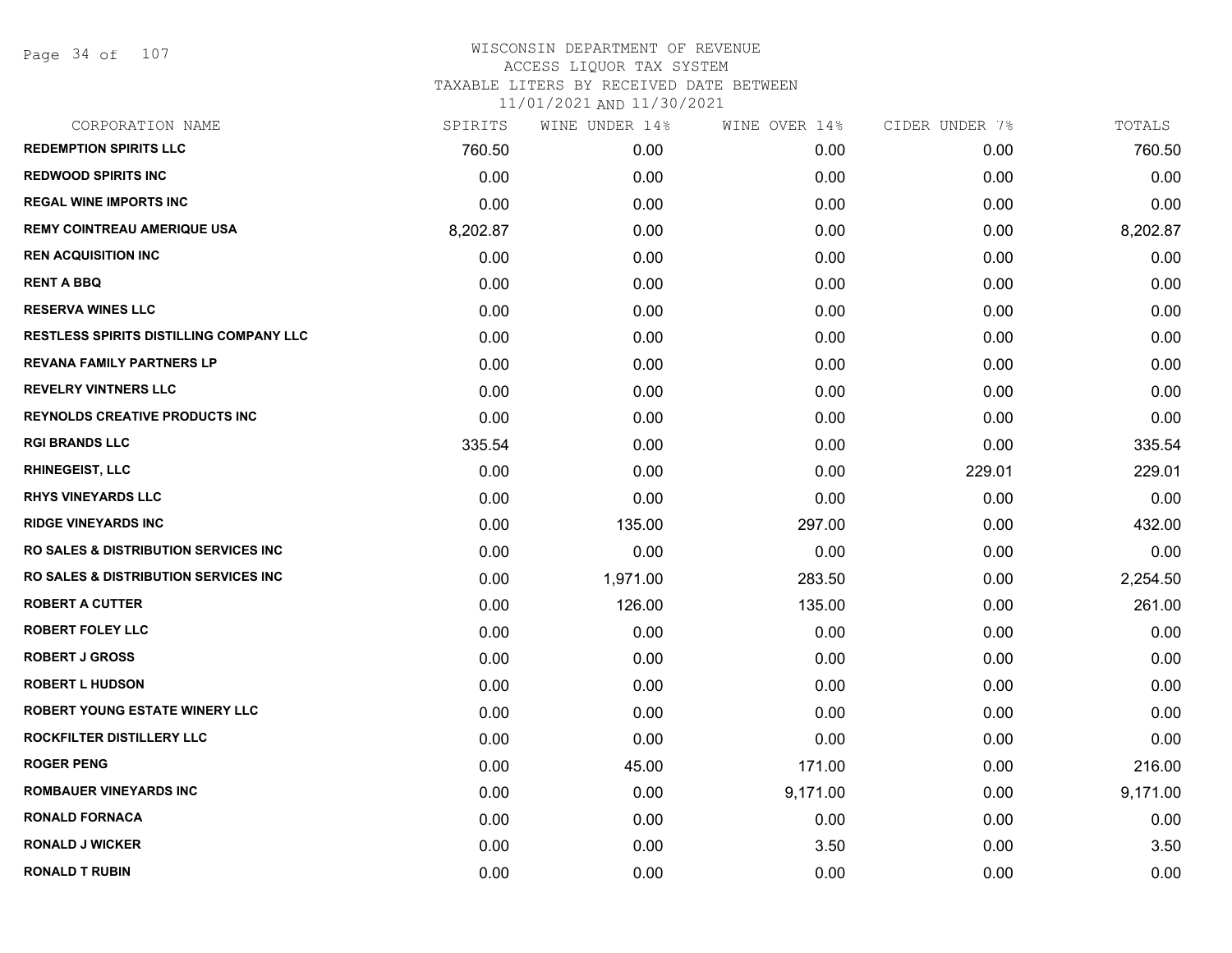Page 35 of 107

### WISCONSIN DEPARTMENT OF REVENUE ACCESS LIQUOR TAX SYSTEM TAXABLE LITERS BY RECEIVED DATE BETWEEN

| CORPORATION NAME                             | SPIRITS | WINE UNDER 14% | WINE OVER 14% | CIDER UNDER 7% | TOTALS    |
|----------------------------------------------|---------|----------------|---------------|----------------|-----------|
| <b>ROOTS RUN DEEP LLC</b>                    | 0.00    | 0.00           | 1,098.00      | 0.00           | 1,098.00  |
| <b>ROSE COCKTAILS LLC</b>                    | 0.00    | 0.00           | 0.00          | 0.00           | 0.00      |
| <b>ROSE IMPORTING &amp; DISTRIBUTING LLC</b> | 0.00    | 360.00         | 0.00          | 0.00           | 360.00    |
| ROSENTHAL WINE MERCHANT NY LTD               | 0.00    | 207.00         | 0.00          | 0.00           | 207.00    |
| <b>ROSS PANGERE</b>                          | 0.00    | 0.00           | 0.00          | 0.00           | 0.00      |
| <b>ROTTA WINERY LLC</b>                      | 0.00    | 0.00           | 0.00          | 0.00           | 0.00      |
| <b>ROUND HILL CELLARS</b>                    | 0.00    | 2,106.00       | 630.00        | 0.00           | 2,736.00  |
| <b>ROUND POND ESTATE LLC</b>                 | 0.00    | 0.00           | 567.00        | 0.00           | 567.00    |
| <b>ROY ESTATE WINES LLC</b>                  | 0.00    | 0.00           | 0.00          | 0.00           | 0.00      |
| <b>ROYAL WINE CORPORATION</b>                | 0.00    | 0.00           | 0.00          | 0.00           | 0.00      |
| <b>ROZA HILLS VINEYARDS LLC</b>              | 0.00    | 243.00         | 0.00          | 0.00           | 243.00    |
| RTM IMPORTS, LLC                             | 0.00    | 0.00           | 0.00          | 0.00           | 0.00      |
| <b>RTV WINERY LLC</b>                        | 0.00    | 45.00          | 0.00          | 0.00           | 45.00     |
| RUSH CREEK DISTILLING, LLC                   | 0.00    | 0.00           | 0.00          | 0.00           | 0.00      |
| <b>RUSSIAN RIVER VINEYARDS, LLC</b>          | 0.00    | 0.00           | 0.00          | 0.00           | 0.00      |
| RUSSIAN STANDARD VODKA (USA) INC             | 0.00    | 0.00           | 0.00          | 0.00           | 0.00      |
| <b>RWG USA LLC</b>                           | 0.00    | 0.00           | 0.00          | 0.00           | 0.00      |
| <b>S &amp; R WINES LLC</b>                   | 0.00    | 0.00           | 0.00          | 0.00           | 0.00      |
| <b>SLJ GROUP INC</b>                         | 0.00    | 13,253.66      | 7,130.84      | 85.00          | 20,469.50 |
| <b>SAGAMORE WHISKEY LLC</b>                  | 229.50  | 0.00           | 0.00          | 0.00           | 229.50    |
| <b>SAKEONE CORPORATION</b>                   | 0.00    | 542.64         | 1,670.76      | 0.00           | 2,213.40  |
| <b>SALOON SPIRITS LLC</b>                    | 0.00    | 0.00           | 0.00          | 0.00           | 0.00      |
| SALT LAKE CITY DISTILLERY LLC                | 0.00    | 0.00           | 0.00          | 0.00           | 0.00      |
| <b>SALVESTRIN WINE CO LLC</b>                | 0.00    | 0.00           | 0.00          | 0.00           | 0.00      |
| <b>SAMANTHA A LOWERY</b>                     | 0.00    | 0.00           | 0.00          | 0.00           | 0.00      |
| <b>SAMANTHA SHEEHAN IMPORTS</b>              | 0.00    | 0.00           | 0.00          | 0.00           | 0.00      |
| <b>SAMUEL P BAXTER</b>                       | 0.00    | 0.00           | 0.00          | 0.00           | 0.00      |
| <b>SAN ANTONIO WINERY INC</b>                | 0.00    | 11,418.31      | 639.00        | 0.00           | 12,057.31 |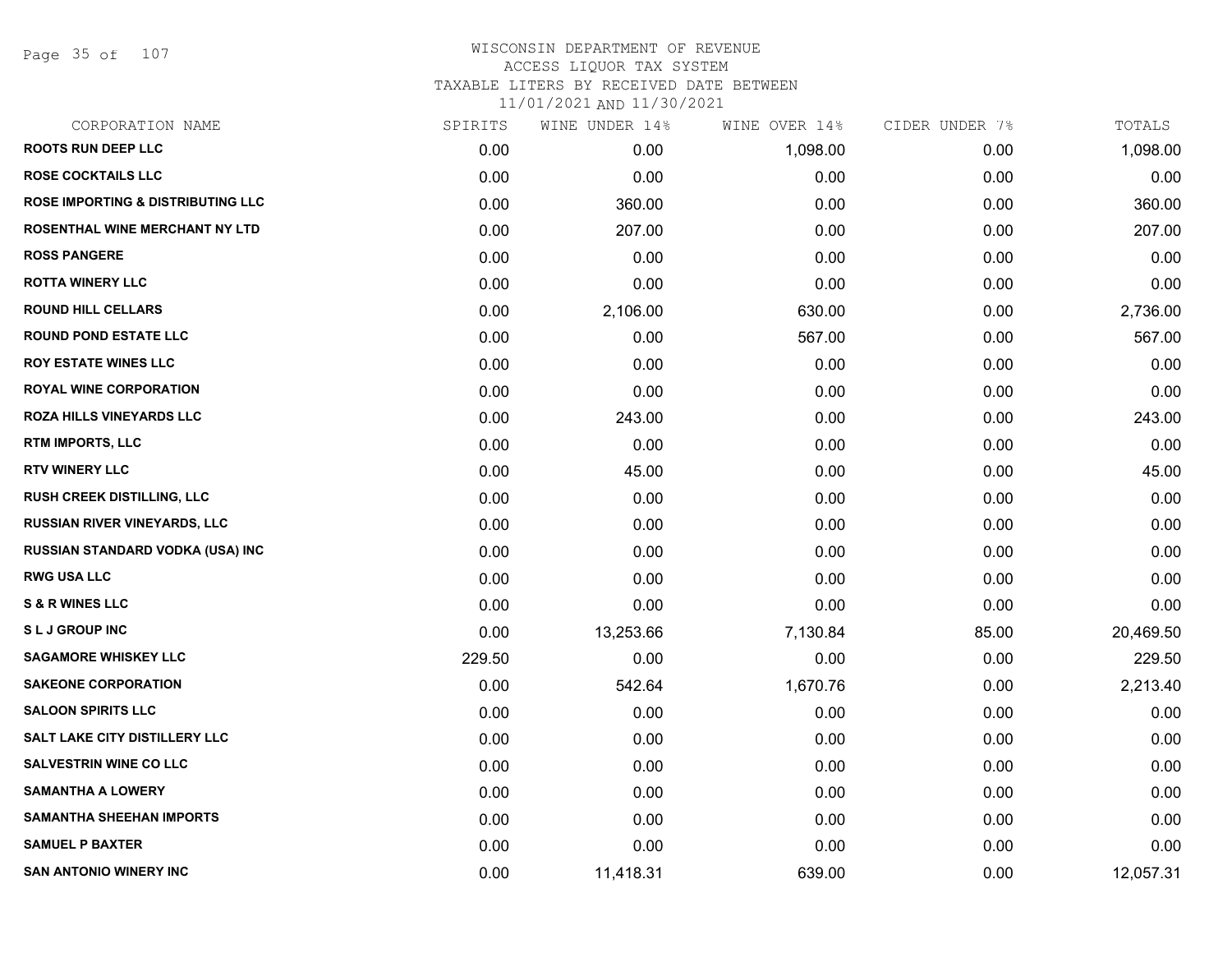#### WISCONSIN DEPARTMENT OF REVENUE ACCESS LIQUOR TAX SYSTEM TAXABLE LITERS BY RECEIVED DATE BETWEEN

| CORPORATION NAME                                      | SPIRITS      | WINE UNDER 14% | WINE OVER 14% | CIDER UNDER 7% | TOTALS       |
|-------------------------------------------------------|--------------|----------------|---------------|----------------|--------------|
| <b>SAN FRANCISCO WINE EXCHANGE INC</b>                | 0.00         | 0.00           | 0.00          | 0.00           | 0.00         |
| <b>SAN GABRIEL VALLEY WAREHOUSE &amp; STORAGE INC</b> | 0.00         | 372.00         | 0.00          | 0.00           | 372.00       |
| <b>SAN JOAQUIN WINE COMPANY INC</b>                   | 0.00         | 1,090.19       | 90.84         | 0.00           | 1,181.03     |
| <b>SAN LUIS SPIRITS DISTILLING CO LLC</b>             | 2,302.50     | 0.00           | 0.00          | 0.00           | 2,302.50     |
| <b>SANGLIER SELECTIONS LLC</b>                        | 81.00        | 1,750.50       | 0.00          | 0.00           | 1,831.50     |
| <b>SANS LIEGE INC</b>                                 | 0.00         | 0.00           | 0.00          | 0.00           | 0.00         |
| <b>SANS WINE &amp; SPIRITS CO</b>                     | 0.00         | 0.00           | 0.00          | 0.00           | 0.00         |
| <b>SANS WINE CO. LLC</b>                              | 0.00         | 0.00           | 0.00          | 0.00           | 0.00         |
| <b>SANTA CROCE LLC</b>                                | 495.00       | 0.00           | 0.00          | 0.00           | 495.00       |
| SANTA MARGHERITA USA INC                              | 0.00         | 270.00         | 31.50         | 0.00           | 301.50       |
| <b>SANTA RITA USA CORPORATION</b>                     | 0.00         | 0.00           | 0.00          | 0.00           | 0.00         |
| <b>SARMENTO'S IMPORTS &amp; EXPORTS INC</b>           | 0.00         | 0.00           | 0.00          | 0.00           | 0.00         |
| <b>SAVIAH ROSE WINERY LLC</b>                         | 0.00         | 0.00           | 0.00          | 0.00           | 0.00         |
| <b>SAZERAC COMPANY INC</b>                            | 1,353,046.20 | 7,584.73       | 132.00        | 0.00           | 1,360,762.93 |
| <b>SBRAGIA FAMILY VINEYARDS LLC</b>                   | 0.00         | 0.00           | 0.00          | 0.00           | 0.00         |
| <b>SCENIC ROOT WINEGROWERS LLC</b>                    | 0.00         | 0.00           | 0.00          | 0.00           | 0.00         |
| <b>SCHAFER-REICHART SELECTIONS, INC.</b>              | 0.00         | 5,680.50       | 0.00          | 1,763.05       | 7,443.55     |
| <b>SCHEID VINEYARDS CALIFORNIA INC.</b>               | 0.00         | 9,261.00       | 216.00        | 0.00           | 9,477.00     |
| <b>SCHILLING CIDER LLC</b>                            | 0.00         | 0.00           | 0.00          | 0.00           | 0.00         |
| <b>SCHUG WINERY LLC</b>                               | 0.00         | 0.00           | 0.00          | 0.00           | 0.00         |
| <b>SCHWEIGER VINEYARDS INC</b>                        | 0.00         | 0.00           | 0.00          | 0.00           | 0.00         |
| <b>SCOPERTA IMPORTING CO INC</b>                      | 0.00         | 1,849.00       | 63.00         | 0.00           | 1,912.00     |
| <b>SEA SMOKE INC</b>                                  | 0.00         | 90.00          | 1,480.50      | 0.00           | 1,570.50     |
| <b>SEATTLE CIDER COMPANY LLC</b>                      | 0.00         | 269.99         | 0.00          | 15,471.40      | 15,741.39    |
| <b>SEAVEY VINEYARD LP</b>                             | 0.00         | 0.00           | 0.00          | 0.00           | 0.00         |
| <b>SELECTIONATUREL, LLC</b>                           | 0.00         | 0.00           | 0.00          | 0.00           | 0.00         |
| SELECTIVE WINE ESTATES INC                            | 0.00         | 504.00         | 0.00          | 0.00           | 504.00       |
| <b>SERENDIPITY WINES LLC</b>                          | 18.00        | 63.00          | 0.00          | 0.00           | 81.00        |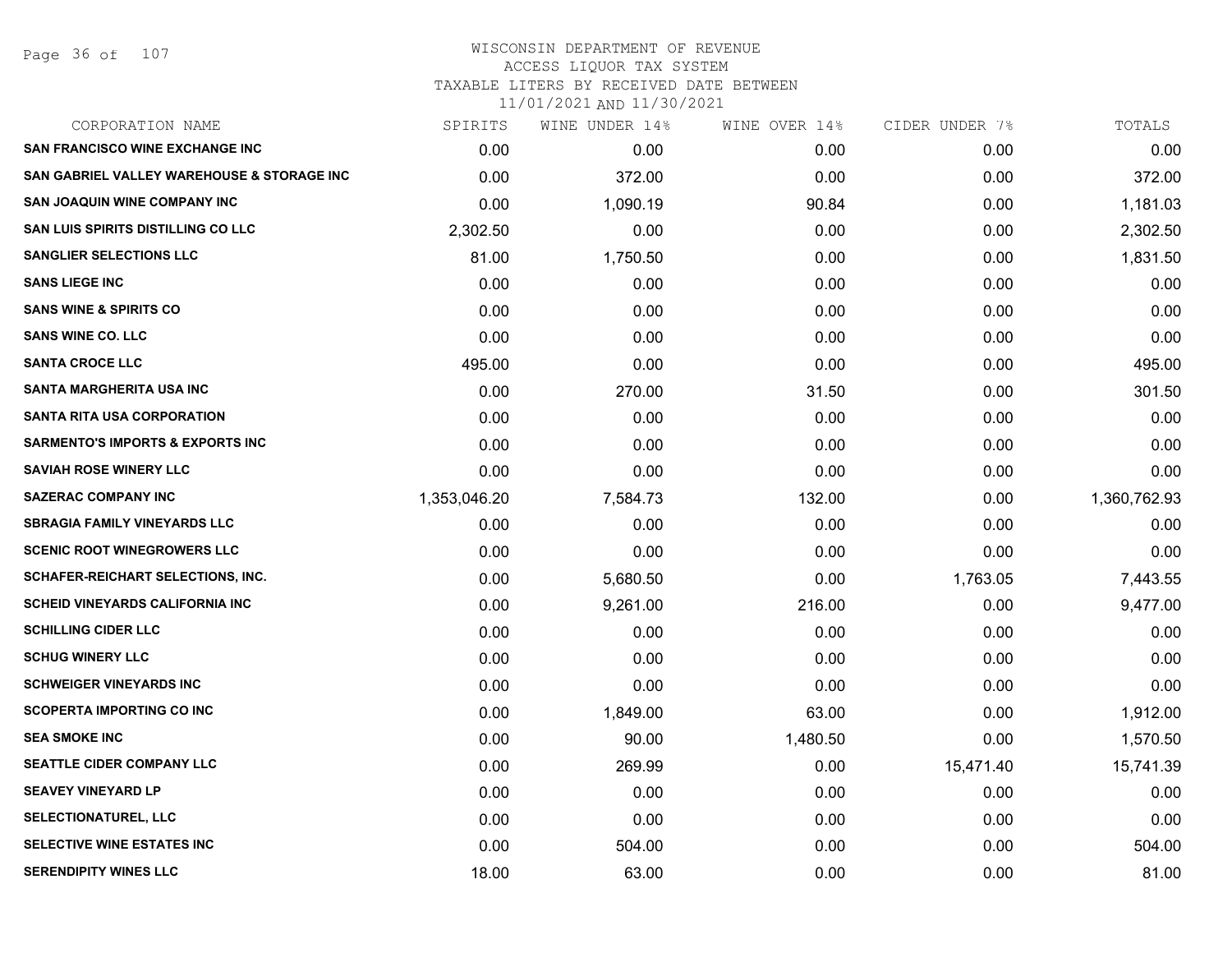Page 37 of 107

| CORPORATION NAME                | SPIRITS  | WINE UNDER 14% | WINE OVER 14% | CIDER UNDER 7% | TOTALS   |
|---------------------------------|----------|----------------|---------------|----------------|----------|
| <b>SERGEY CHISTOV</b>           | 0.00     | 0.00           | 0.00          | 0.00           | 0.00     |
| <b>SERRALLES USA LLC</b>        | 1,179.00 | 0.00           | 0.00          | 0.00           | 1,179.00 |
| <b>SHACKSBURY HOLDING</b>       | 0.00     | 0.00           | 0.00          | 5,948.00       | 5,948.00 |
| <b>SHAFER VINEYARDS INC</b>     | 0.00     | 0.00           | 0.00          | 0.00           | 0.00     |
| <b>SHANNON RIDGE INC</b>        | 0.00     | 252.00         | 873.00        | 0.00           | 1,125.00 |
| <b>SHAW-ROSS HOLDING CO LLC</b> | 1,912.50 | 1,327.50       | 342.00        | 0.00           | 3,582.00 |
| SHEA WINE CELLARS LLC           | 0.00     | 0.00           | 0.00          | 0.00           | 0.00     |
| SHEEP BLACK WINE US INC         | 0.00     | 0.00           | 0.00          | 0.00           | 0.00     |
| SHELTON-MACKENZIE WINE COMPANY  | 0.00     | 0.00           | 504.00        | 0.00           | 504.00   |
| <b>SHORTS BREWING COMPANY</b>   | 0.00     | 0.00           | 0.00          | 4,689.92       | 4,689.92 |
| SIERRA NEVADA BREWING COMPANY   | 0.00     | 0.00           | 0.00          | 0.00           | 0.00     |
| SILVER OAK WINE CELLARS LLC     | 0.00     | 0.00           | 0.00          | 0.00           | 0.00     |
| SILVER TRIDENT WINERY LLC       | 0.00     | 0.00           | 0.00          | 0.00           | 0.00     |
| SINGLE BARREL SPIRITS U.S. LLC  | 0.00     | 0.00           | 0.00          | 0.00           | 0.00     |
| <b>SINSKEY VINEYARDS INC</b>    | 0.00     | 27.00          | 63.00         | 0.00           | 90.00    |
| <b>SKINNER VINEYARDS LLC</b>    | 0.00     | 0.00           | 0.00          | 0.00           | 0.00     |
| <b>SKINNER-DAVENA LLC</b>       | 0.00     | 0.00           | 0.00          | 0.00           | 0.00     |
| <b>SKYLARK WINE COMPANY</b>     | 0.00     | 0.00           | 0.00          | 0.00           | 0.00     |
| <b>SLIM CHILLERS INC</b>        | 0.00     | 0.00           | 0.00          | 0.00           | 0.00     |
| <b>SLO DOWN WINES LLC</b>       | 0.00     | 0.00           | 0.00          | 0.00           | 0.00     |
| <b>SLURP LLC</b>                | 0.00     | 0.00           | 0.00          | 0.00           | 0.00     |
| <b>SMALL VINES WINES INC</b>    | 0.00     | 0.00           | 0.00          | 0.00           | 0.00     |
| <b>SMART VENDING LLC</b>        | 0.00     | 0.00           | 0.00          | 0.00           | 0.00     |
| <b>SMT ACQUISITIONS LLC</b>     | 0.00     | 523.50         | 724.50        | 0.00           | 1,248.00 |
| <b>SOCIAL ENJOYMENTS LLC</b>    | 0.00     | 11.60          | 0.00          | 0.00           | 11.60    |
| SOGEVINUS FINE WINES USA INC    | 0.00     | 0.00           | 0.00          | 0.00           | 0.00     |
| <b>SOKOL BLOSSER LTD</b>        | 0.00     | 2,461.50       | 0.00          | 0.00           | 2,461.50 |
| <b>SOLBERG DISTILLING LLC</b>   | 0.00     | 0.00           | 0.00          | 0.00           | 0.00     |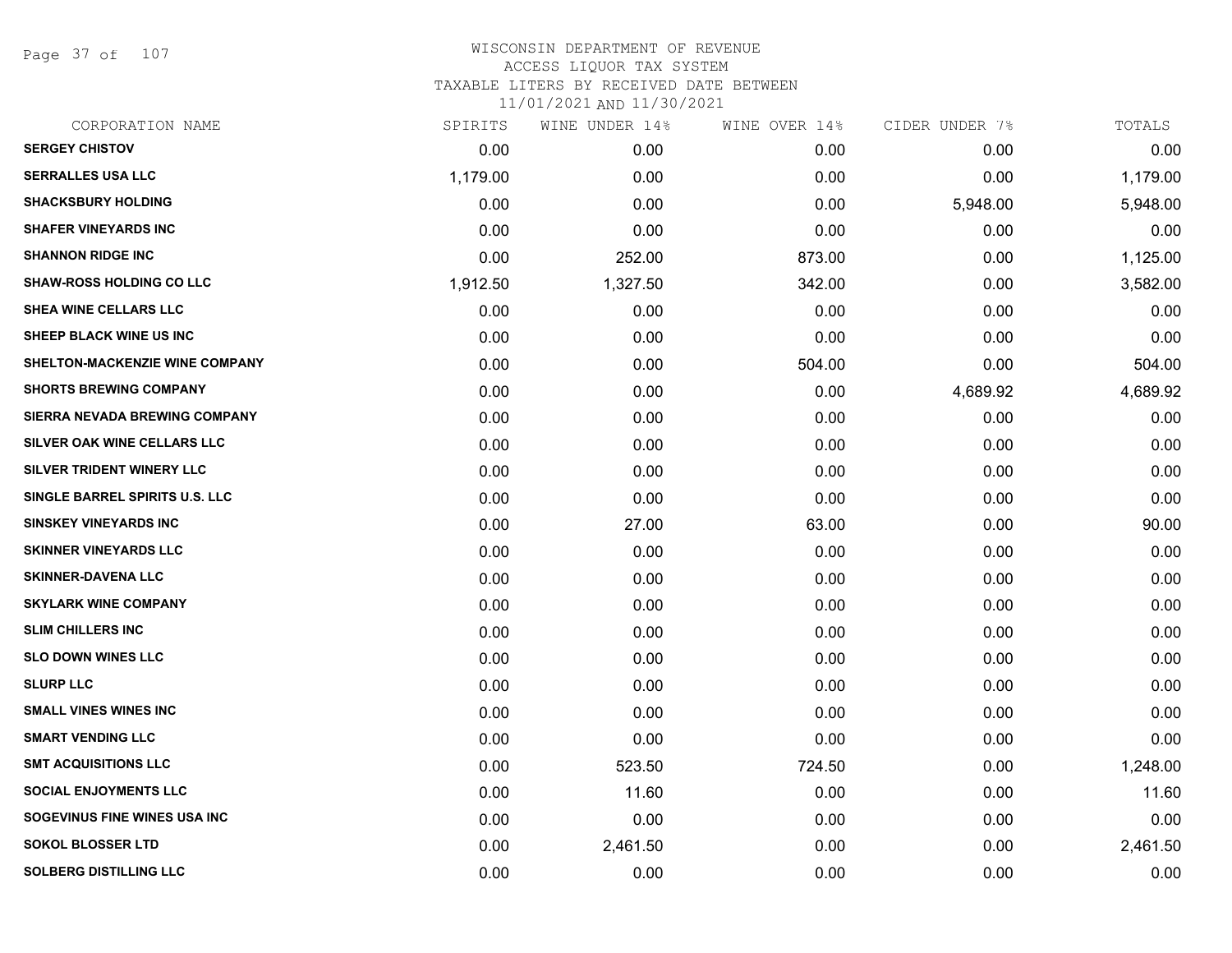Page 38 of 107

#### WISCONSIN DEPARTMENT OF REVENUE ACCESS LIQUOR TAX SYSTEM

TAXABLE LITERS BY RECEIVED DATE BETWEEN

| CORPORATION NAME                        | SPIRITS  | WINE UNDER 14% | WINE OVER 14% | CIDER UNDER 7% | TOTALS    |
|-----------------------------------------|----------|----------------|---------------|----------------|-----------|
| <b>SOLENA CELLARS LLC</b>               | 0.00     | 378.00         | 0.00          | 0.00           | 378.00    |
| <b>SOMERSTON WINE COMPANY, LLC</b>      | 0.00     | 0.00           | 0.00          | 0.00           | 0.00      |
| SOUL FLOWER WINE CO.                    | 0.00     | 0.00           | 0.00          | 0.00           | 0.00      |
| <b>SOUTH BAY WINE GROUP LLC</b>         | 0.00     | 1,575.00       | 9,765.00      | 0.00           | 11,340.00 |
| SOUTHERN ESTATES INVESTMENTS, LLC       | 0.00     | 0.00           | 0.00          | 0.00           | 0.00      |
| SOUTHERN STARZ INC                      | 0.00     | 675.00         | 418.50        | 0.00           | 1,093.50  |
| SOUTHERN WINE GROUP LLC                 | 0.00     | 1,075.50       | 283.50        | 0.00           | 1,359.00  |
| <b>SOUTHWEST SPIRITS &amp; WINE LLC</b> | 0.00     | 0.00           | 0.00          | 0.00           | 0.00      |
| <b>SOVEREIGN BRANDS LLC</b>             | 4,149.00 | 13,851.00      | 0.00          | 0.00           | 18,000.00 |
| <b>SPANN VINEYARDS INC</b>              | 0.00     | 9.00           | 0.00          | 0.00           | 9.00      |
| <b>SPARKLING OREGON LLC</b>             | 0.00     | 0.00           | 0.00          | 0.00           | 0.00      |
| <b>SPEAKEASY SPIRITS LLC</b>            | 0.00     | 0.00           | 0.00          | 0.00           | 0.00      |
| <b>SPENCER HOOPES</b>                   | 0.00     | 0.00           | 0.00          | 0.00           | 0.00      |
| <b>SPIRITS OF TENNESSEE, LLC</b>        | 6,340.50 | 0.00           | 0.00          | 0.00           | 6,340.50  |
| SPLINTER GROUP NAPA LLC                 | 0.00     | 0.00           | 0.00          | 0.00           | 0.00      |
| <b>SPOTTSWOODE WINERY INC</b>           | 0.00     | 0.00           | 0.00          | 0.00           | 0.00      |
| <b>SPRING MOUNTAIN VINEYARD INC</b>     | 0.00     | 0.00           | 0.00          | 0.00           | 0.00      |
| <b>SQZ BEVS LLC</b>                     | 0.00     | 1,025.00       | 0.00          | 0.00           | 1,025.00  |
| <b>ST GEORGE SPIRITS INC</b>            | 787.50   | 0.00           | 0.00          | 0.00           | 787.50    |
| <b>ST HELENA ESTATE LLC</b>             | 0.00     | 0.00           | 0.00          | 0.00           | 0.00      |
| <b>ST INNOCENT LTD</b>                  | 0.00     | 0.00           | 0.00          | 0.00           | 0.00      |
| <b>ST JAMES WINERY INC</b>              | 0.00     | 1,134.00       | 0.00          | 0.00           | 1,134.00  |
| ST JULIAN WINE COMPANY INC              | 132.49   | 2,187.00       | 0.00          | 0.00           | 2,319.49  |
| <b>ST KILLIAN IMPORTING CO INC</b>      | 27.00    | 0.00           | 0.00          | 0.00           | 27.00     |
| <b>ST SUPERY INC</b>                    | 0.00     | 0.00           | 252.00        | 0.00           | 252.00    |
| <b>STAGLIN FAMILY VINEYARD LLC</b>      | 0.00     | 0.00           | 0.00          | 0.00           | 0.00      |
| <b>STANLEY STAWSKI DIST CO INC</b>      | 0.00     | 0.00           | 0.00          | 0.00           | 0.00      |
| STE. MICHELLE WINE ESTATES LTD.         | 0.00     | 25,864.50      | 9,706.50      | 0.00           | 35,571.00 |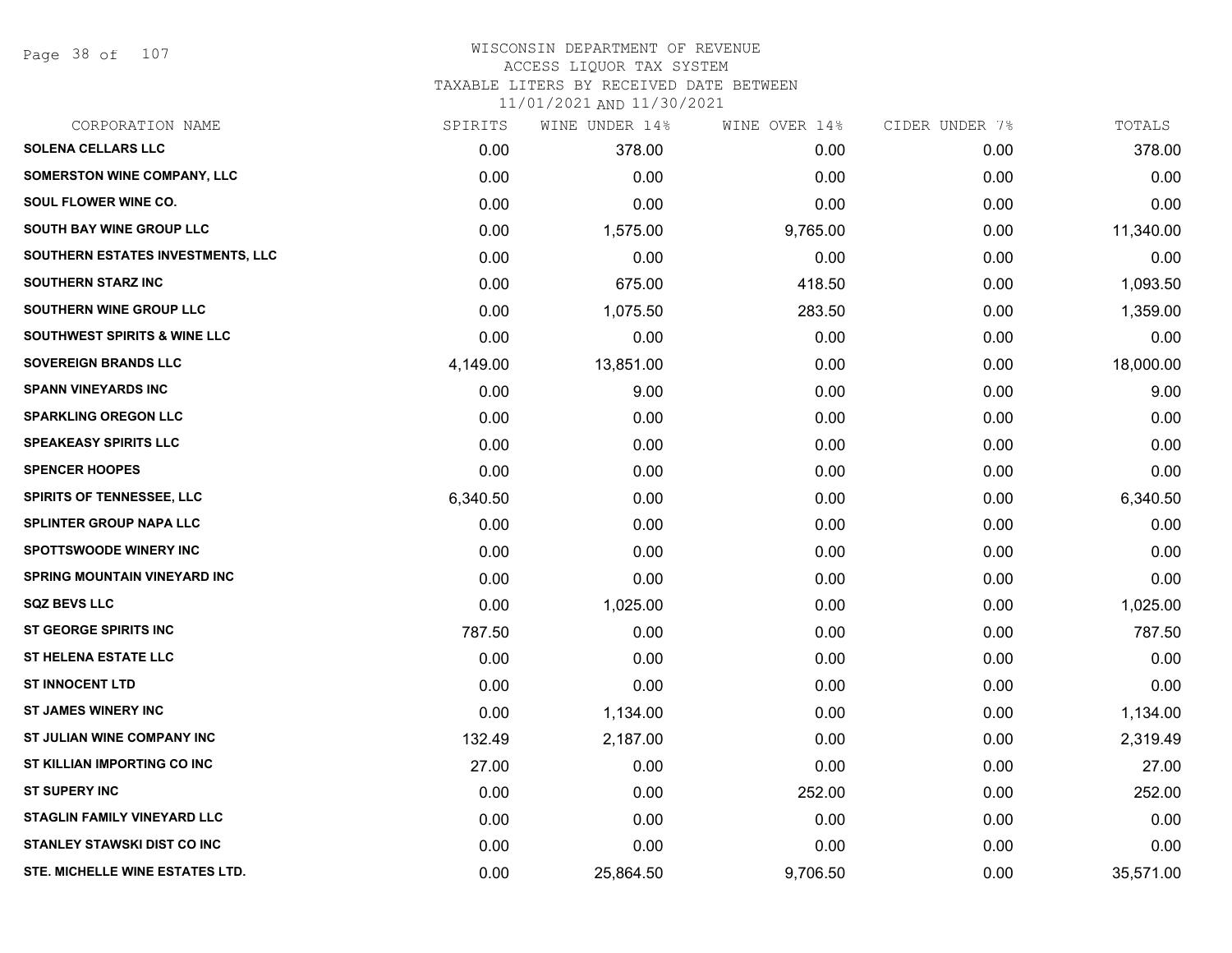| CORPORATION NAME                             | SPIRITS   | WINE UNDER 14% | WINE OVER 14% | CIDER UNDER 7% | TOTALS     |
|----------------------------------------------|-----------|----------------|---------------|----------------|------------|
| <b>STEFFENS FAMILY WINES LLC</b>             | 0.00      | 0.00           | 0.00          | 0.00           | 0.00       |
| STELLAR IMPORTING COMPANY LLC                | 0.00      | 0.00           | 0.00          | 0.00           | 0.00       |
| <b>STEM CIDERS LLC</b>                       | 0.00      | 0.00           | 0.00          | 0.00           | 0.00       |
| <b>STEPHAN VINEYARD INC</b>                  | 0.00      | 0.00           | 0.00          | 0.00           | 0.00       |
| <b>STEVEN EDMUNDS &amp; CORNELIA ST JOHN</b> | 0.00      | 0.00           | 0.00          | 0.00           | 0.00       |
| <b>STEWART CELLARS, LLC</b>                  | 0.00      | 0.00           | 0.00          | 0.00           | 0.00       |
| <b>STEZ &amp; BOWER</b>                      | 0.00      | 0.00           | 0.00          | 0.00           | 0.00       |
| <b>STOLI GROUP (USA) LLC</b>                 | 11,362.50 | 0.00           | 2,565.00      | 0.00           | 13,927.50  |
| <b>STOLLER IMPORTS INC</b>                   | 220.51    | 0.00           | 0.00          | 0.00           | 220.51     |
| <b>STOLLER VINEYARDS INC</b>                 | 0.00      | 0.00           | 0.00          | 0.00           | 0.00       |
| <b>STOLPMAN VINEYARDS LLC</b>                | 0.00      | 135.00         | 0.00          | 0.00           | 135.00     |
| <b>STONEBRAKER-SOLES INC</b>                 | 0.00      | 504.00         | 0.00          | 0.00           | 504.00     |
| <b>STONECUSHION INC</b>                      | 0.00      | 0.00           | 0.00          | 0.00           | 0.00       |
| <b>STRATUS WINE AND SPIRITS LLC</b>          | 0.00      | 0.00           | 0.00          | 0.00           | 0.00       |
| <b>STUART BOSSOM</b>                         | 0.00      | 756.00         | 0.00          | 0.00           | 756.00     |
| <b>STUBING &amp; GANNON, LLC</b>             | 0.00      | 0.00           | 0.00          | 0.00           | 0.00       |
| <b>STUMPYS SPIRITS CO</b>                    | 0.00      | 0.00           | 0.00          | 0.00           | 0.00       |
| <b>SUGARLANDS DISTILLING COMPANY LLC</b>     | 13,154.40 | 0.00           | 0.00          | 0.00           | 13,154.40  |
| <b>SUNDANCE SPIRITS COMPANY</b>              | 0.00      | 0.00           | 0.00          | 0.00           | 0.00       |
| <b>SUPERSTITION MEADERY</b>                  | 0.00      | 0.00           | 0.00          | 0.00           | 0.00       |
| <b>SURVILLE ENTERPRISES CORP</b>             | 0.00      | 967.50         | 0.00          | 0.00           | 967.50     |
| <b>SUTTER HOME WINERY INC</b>                | 274.50    | 279,702.83     | 2,709.00      | 0.00           | 282,686.33 |
| <b>SVP WINERY LLC</b>                        | 0.00      | 252.00         | 0.00          | 0.00           | 252.00     |
| <b>T &amp; T DISTILLERY INC.</b>             | 0.00      | 0.00           | 0.00          | 0.00           | 0.00       |
| <b>T ELENTENY HOLDINGS LLC</b>               | 0.00      | 1,653.00       | 261.00        | 0.00           | 1,914.00   |
| T. EDWARD WINES, LTD                         | 375.00    | 234.00         | 0.00          | 0.00           | 609.00     |
| <b>TAFT STREET INC</b>                       | 0.00      | 0.00           | 0.00          | 0.00           | 0.00       |
| <b>TAKARA SAKE USA INC</b>                   | 0.00      | 2,135.70       | 4,849.20      | 122.40         | 7,107.30   |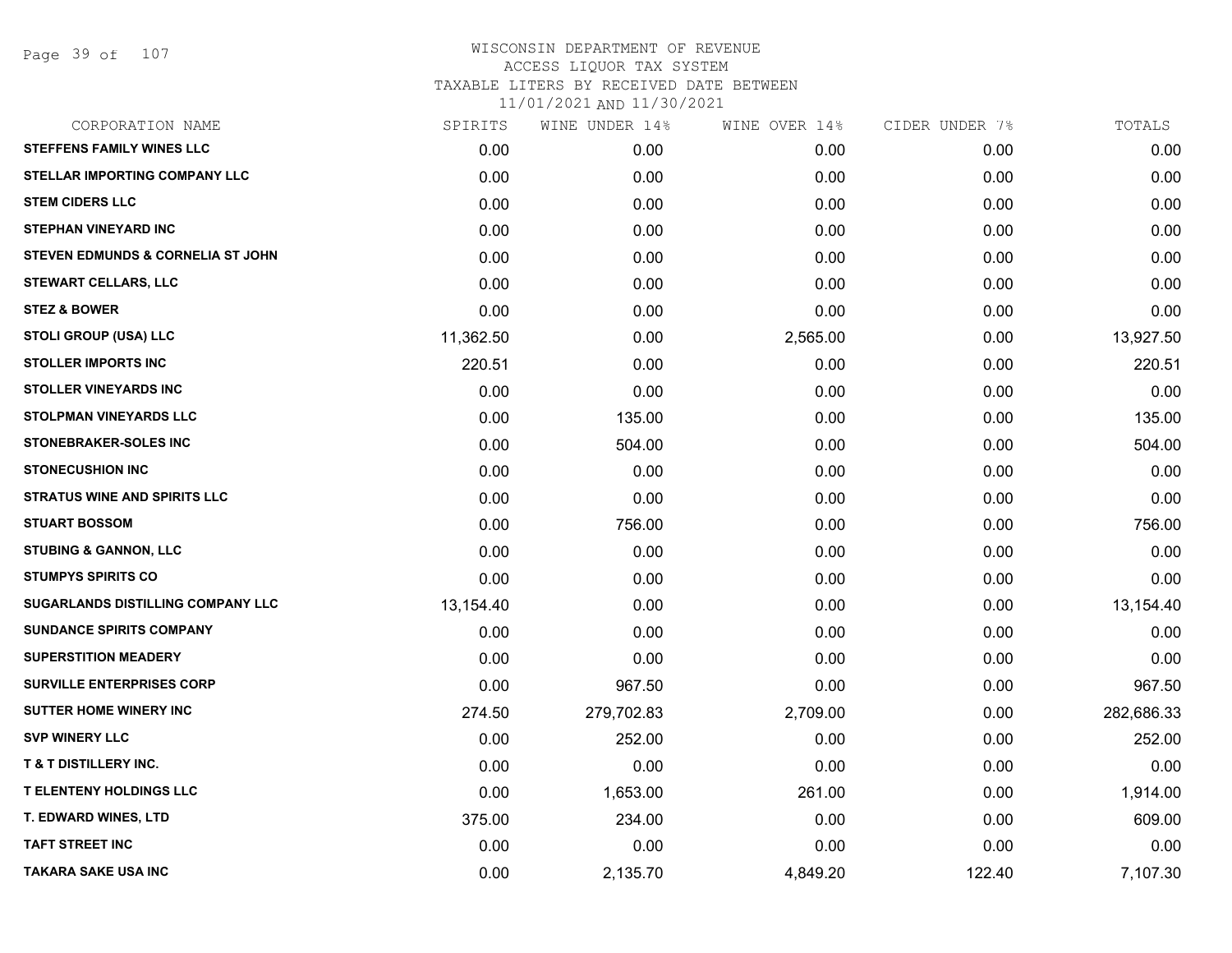Page 40 of 107

| CORPORATION NAME                     | SPIRITS  | WINE UNDER 14% | WINE OVER 14% | CIDER UNDER 7% | TOTALS   |
|--------------------------------------|----------|----------------|---------------|----------------|----------|
| <b>TALLEY VINEYARDS INC</b>          | 0.00     | 234.00         | 0.00          | 0.00           | 234.00   |
| <b>TAMARELO INC</b>                  | 0.00     | 0.00           | 0.00          | 0.00           | 0.00     |
| <b>TAMBER BEY VINEYARDS LLC</b>      | 0.00     | 0.00           | 0.00          | 0.00           | 0.00     |
| <b>TATTERSALL COMPANIES LLC</b>      | 997.50   | 0.00           | 0.00          | 0.00           | 997.50   |
| <b>TEMPERANCE DISTILLING COMPANY</b> | 420.00   | 0.00           | 0.00          | 0.00           | 420.00   |
| <b>TENN SOUTH DISTILLERY</b>         | 0.00     | 0.00           | 0.00          | 0.00           | 0.00     |
| <b>TEQUILAS PREMIUM, INC</b>         | 369.00   | 0.00           | 0.00          | 0.00           | 369.00   |
| TERRANEO MERCHANTS INC               | 126.00   | 918.00         | 0.00          | 0.00           | 1,044.00 |
| <b>TERRAVANT WINE COMPANY LLC</b>    | 0.00     | 909.00         | 0.00          | 0.00           | 909.00   |
| <b>TERRESSENTIA CORPORATION</b>      | 0.00     | 0.00           | 0.00          | 0.00           | 0.00     |
| <b>TERRIZZI VINO INC</b>             | 0.00     | 0.00           | 0.00          | 0.00           | 0.00     |
| <b>TEXACELLO, LLC</b>                | 0.00     | 0.00           | 0.00          | 0.00           | 0.00     |
| <b>TEXAS BEVERAGE INTERNATIONAL</b>  | 0.00     | 0.00           | 0.00          | 0.00           | 0.00     |
| <b>TGE LLC</b>                       | 0.00     | 561.00         | 0.00          | 0.00           | 561.00   |
| THE AUSTRALIAN WINE CONNECTION INC   | 0.00     | 126.00         | 126.00        | 0.00           | 252.00   |
| THE BARDSTOWN BOURBON COMPANY LLC    | 1,899.00 | 0.00           | 0.00          | 0.00           | 1,899.00 |
| THE BIALE ESTATE                     | 0.00     | 0.00           | 0.00          | 0.00           | 0.00     |
| THE BLUE DAISY USA, INC              | 0.00     | 0.00           | 0.00          | 0.00           | 0.00     |
| THE CAPRA COMPANY LLC                | 0.00     | 0.00           | 0.00          | 0.00           | 0.00     |
| THE EDRINGTON GROUP USA LLC          | 5,214.00 | 0.00           | 0.00          | 0.00           | 5,214.00 |
| THE FABLEIST WINE CO.                | 0.00     | 414.00         | 0.00          | 0.00           | 414.00   |
| THE G V LIQUID GROUP INC             | 0.00     | 492.00         | 0.00          | 0.00           | 492.00   |
| THE HESS COLLECTION WINERY           | 0.00     | 3,150.00       | 2,781.00      | 0.00           | 5,931.00 |
| THE INFUSERY LLC                     | 0.00     | 0.00           | 0.00          | 0.00           | 0.00     |
| THE MEEKER VINEYARD                  | 0.00     | 0.00           | 0.00          | 0.00           | 0.00     |
| THE MORLET SELECTION INC             | 0.00     | 0.00           | 4.50          | 0.00           | 4.50     |
| THE MORNE WINE COMPANY               | 0.00     | 0.00           | 0.00          | 0.00           | 0.00     |
| THE OJAI VINEYARD INC                | 0.00     | 0.00           | 0.00          | 0.00           | 0.00     |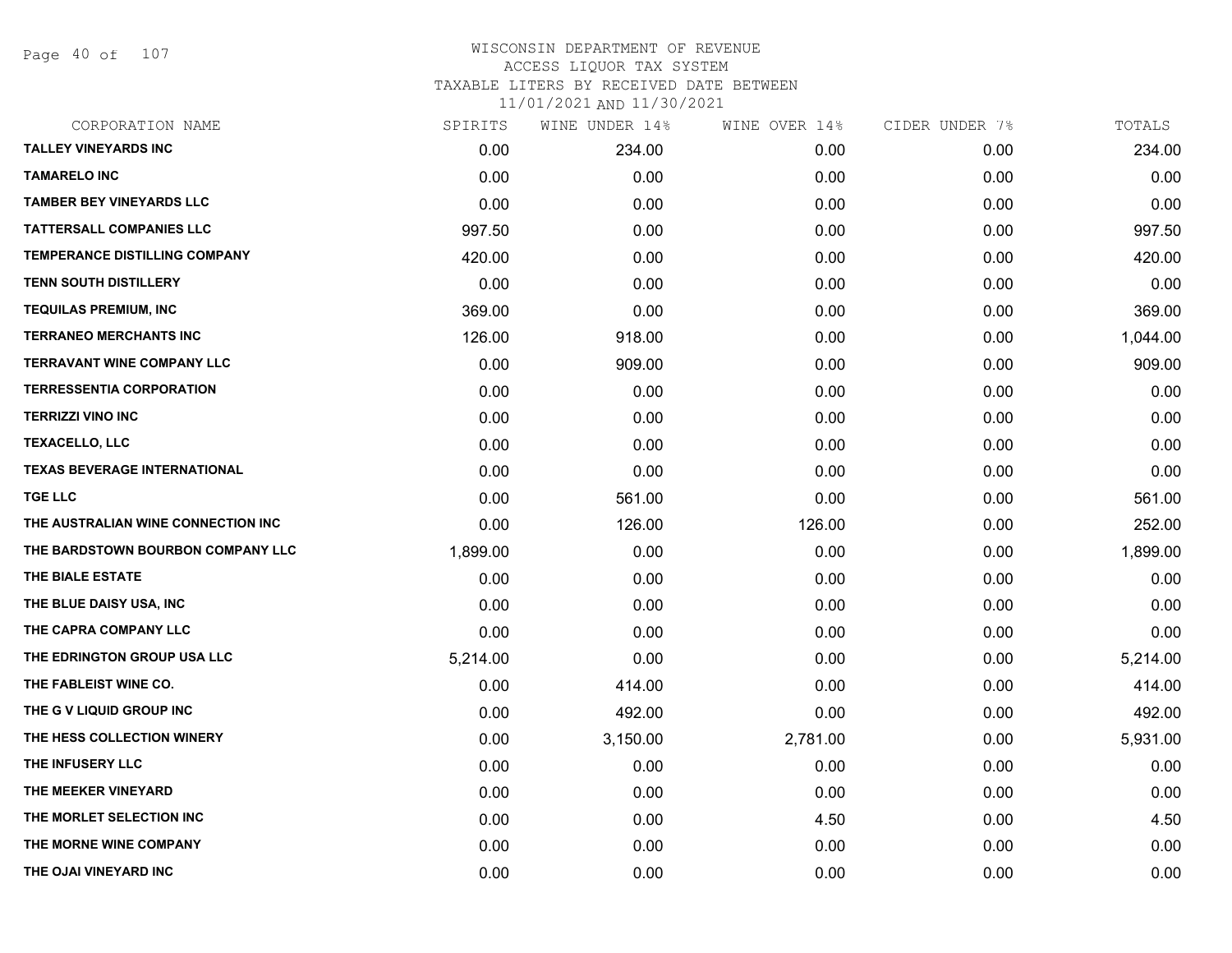Page 41 of 107

# WISCONSIN DEPARTMENT OF REVENUE

#### ACCESS LIQUOR TAX SYSTEM

TAXABLE LITERS BY RECEIVED DATE BETWEEN

| CORPORATION NAME                              | SPIRITS   | WINE UNDER 14% | WINE OVER 14% | CIDER UNDER 7% | TOTALS      |
|-----------------------------------------------|-----------|----------------|---------------|----------------|-------------|
| THE RIVER WINE INC                            | $-670.50$ | $-1,638.75$    | 0.00          | 0.00           | $-2,309.25$ |
| THE SECOND GENERATION TRUST                   | 0.00      | 12,233.50      | 5,098.50      | 0.00           | 17,332.00   |
| THE SILVERADO VINEYARDS                       | 0.00      | 0.00           | 0.00          | 0.00           | 0.00        |
| THE SORTING TABLE LLC                         | 0.00      | 209.25         | 38.25         | 0.00           | 247.50      |
| THE TRITON COLLECTION INC                     | 0.00      | 495.00         | 0.00          | 0.00           | 495.00      |
| THE WINE GROUP INC                            | 0.00      | 568,300.02     | 32,193.00     | 0.00           | 600,493.02  |
| THE WINE SOURCE INC                           | 0.00      | 0.00           | 225.00        | 0.00           | 225.00      |
| THE WOODMAR GROUP LLC                         | 0.00      | 1,512.00       | 0.00          | 0.00           | 1,512.00    |
| THIENOT USA INC                               | 0.00      | 0.00           | 0.00          | 0.00           | 0.00        |
| THIRD LEAF WINES LLC                          | 0.00      | 0.00           | 0.00          | 0.00           | 0.00        |
| THOMAS ALLEN VINEYARDS & WINERY, LLC          | 0.00      | 0.00           | 882.00        | 0.00           | 882.00      |
| <b>THOMAS D BRACAMONTES</b>                   | 0.00      | 0.00           | 0.00          | 0.00           | 0.00        |
| <b>THOMAS HINDE</b>                           | 0.00      | 0.00           | 0.00          | 0.00           | 0.00        |
| THREE FLOYDS DISTILLING CO., INC              | 984.89    | 0.00           | 0.00          | 0.00           | 984.89      |
| THREE RING PRODUCTIONS LLC                    | 0.00      | 531.00         | 0.00          | 0.00           | 531.00      |
| <b>THURMAN J RODGERS</b>                      | 0.00      | 0.00           | 0.00          | 0.00           | 0.00        |
| <b>TITUS &amp; TITUS</b>                      | 0.00      | 0.00           | 0.00          | 0.00           | 0.00        |
| TMR WINE COMPANY LLC                          | 0.00      | 0.00           | 0.00          | 0.00           | 0.00        |
| TOAD HOLLOW VINEYARDS INC                     | 0.00      | 2,457.00       | 0.00          | 0.00           | 2,457.00    |
| <b>TOBIN J HEMINWAY</b>                       | 0.00      | 0.00           | 0.00          | 0.00           | 0.00        |
| <b>TOBIN JAMES CELLARS</b>                    | 0.00      | 0.00           | 0.00          | 0.00           | 0.00        |
| <b>TOLLIVER RANCH BRANDS LLC</b>              | 0.00      | 0.00           | 0.00          | 0.00           | 0.00        |
| <b>TOM MEADOWCROFT</b>                        | 0.00      | 0.00           | 0.00          | 0.00           | 0.00        |
| TR WINES INC.                                 | 0.00      | 0.00           | 0.00          | 0.00           | 0.00        |
| <b>TRAVIS R VERNON</b>                        | 0.00      | 0.00           | 0.00          | 0.00           | 0.00        |
| <b>TREANA WINERY LLC</b>                      | 0.00      | 0.00           | 0.00          | 0.00           | 0.00        |
| <b>TREASURY WINE ESTATES AMERICAS COMPANY</b> | 0.00      | 22,320.00      | 31,403.25     | 0.00           | 53,723.25   |
| <b>TREFETHEN VINEYARDS WINERY INC</b>         | 0.00      | 0.00           | 762.75        | 0.00           | 762.75      |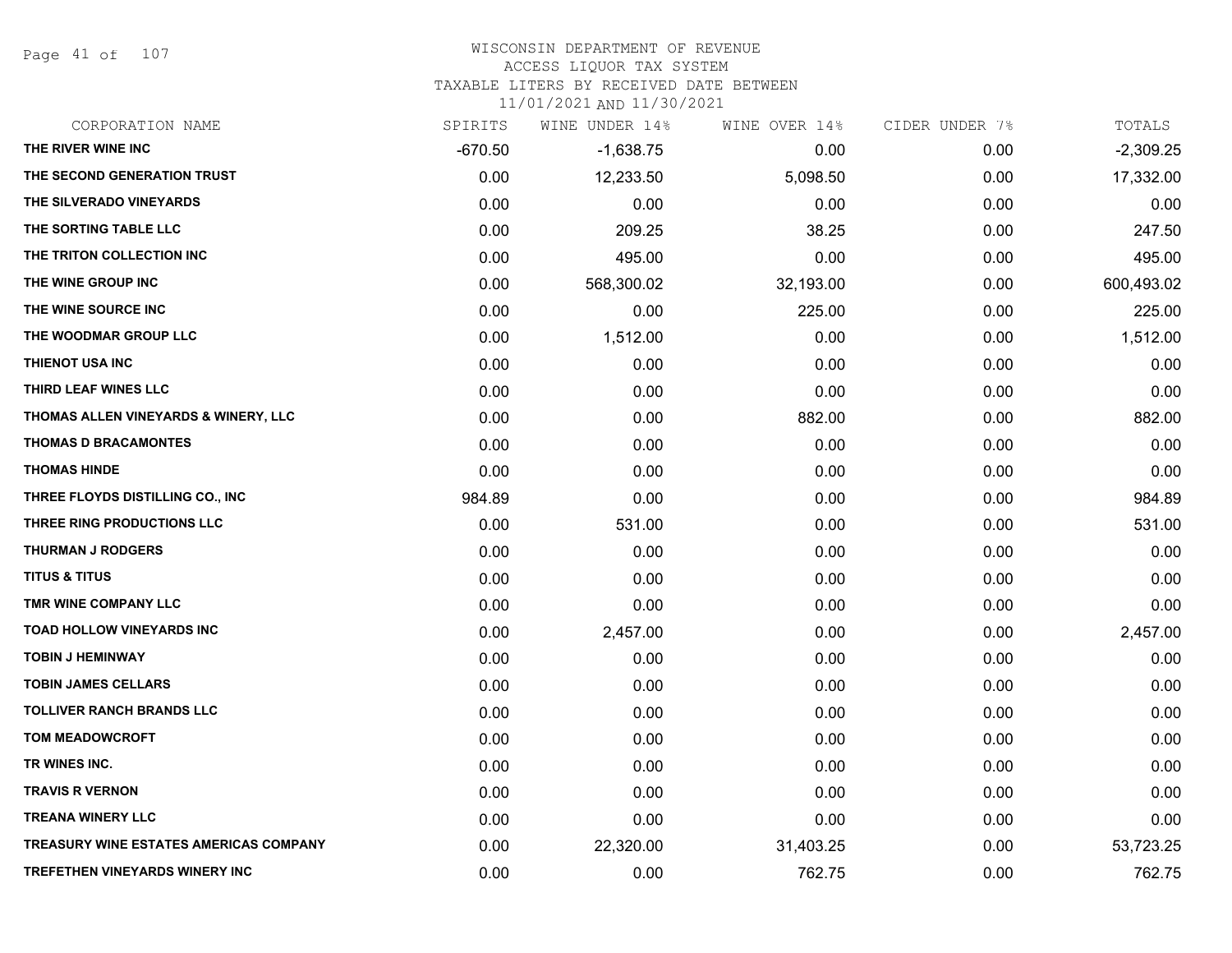Page 42 of 107

### WISCONSIN DEPARTMENT OF REVENUE ACCESS LIQUOR TAX SYSTEM TAXABLE LITERS BY RECEIVED DATE BETWEEN

| CORPORATION NAME                            | SPIRITS    | WINE UNDER 14% | WINE OVER 14% | CIDER UNDER 7% | TOTALS     |
|---------------------------------------------|------------|----------------|---------------|----------------|------------|
| <b>TREMAINE ATKINSON</b>                    | 1,629.00   | 0.00           | 0.00          | 0.00           | 1,629.00   |
| <b>TRENTADUE WINERY LLC</b>                 | 0.00       | 0.00           | 0.00          | 0.00           | 0.00       |
| TRI VIN IMPORTS INC                         | 0.00       | 64,187.98      | 126.00        | 0.00           | 64,313.98  |
| <b>TRIM WINES LLC</b>                       | 0.00       | 0.00           | 0.00          | 0.00           | 0.00       |
| TRINITAS CELLARS LLC                        | 0.00       | 0.00           | 0.00          | 0.00           | 0.00       |
| <b>TRIONE VINEYARDS LLC</b>                 | 0.00       | 99.00          | 0.00          | 0.00           | 99.00      |
| TRI-STAR MARKETING INC                      | 0.00       | 5,319.00       | 0.00          | 0.00           | 5,319.00   |
| <b>TRUJILLO WINES, LLC</b>                  | 0.00       | 0.00           | 0.00          | 0.00           | 0.00       |
| <b>TRUVINO INC</b>                          | 0.00       | 1,853.28       | 0.00          | 0.00           | 1,853.28   |
| <b>TURLEY WINE CELLARS INC</b>              | 0.00       | 0.00           | 486.00        | 0.00           | 486.00     |
| <b>TURNBULL WINE CELLARS</b>                | 0.00       | 0.00           | 126.00        | 0.00           | 126.00     |
| TWIN PEAKS WINERY INC                       | 0.00       | 18.00          | 58.50         | 0.00           | 76.50      |
| <b>TWO BROTHERS ARTISAN SPIRITS COMPANY</b> | 0.00       | 0.00           | 0.00          | 0.00           | 0.00       |
| <b>TWO SONS IMPORTS LLC</b>                 | 0.00       | 0.00           | 0.00          | 0.00           | 0.00       |
| TWO TREES BEVERAGE COMPANY INC.             | 0.00       | 0.00           | 0.00          | 0.00           | 0.00       |
| TWO WORLDS WINE COMPANY, LLC                | 0.00       | 0.00           | 0.00          | 0.00           | 0.00       |
| UGLY DOG DISTILLERY, LLC                    | 0.00       | 0.00           | 0.00          | 0.00           | 0.00       |
| UNCLE JOHN'S FRUIT HOUSE WINERY LLC         | 0.00       | 0.00           | 0.00          | 0.00           | 0.00       |
| UNDERGROUND WINE PROJECT LLC                | 0.00       | 0.00           | 0.00          | 0.00           | 0.00       |
| <b>UNION WINE COMPANY</b>                   | 0.00       | 0.00           | 0.00          | 0.00           | 0.00       |
| UNITED SPIRITS INC                          | 0.00       | 0.00           | 0.00          | 0.00           | 0.00       |
| UNITED STATES BEVERAGE LLC                  | 0.00       | 0.00           | 0.00          | 4,769.62       | 4,769.62   |
| UNITED STATES DISTILLED PRODUCTS CO.        | 253,363.32 | 39,412.61      | 1,822.00      | 0.00           | 294,597.93 |
| UNIVERSAL BEVERAGE IMPORTERS, LLC           | 0.00       | 0.00           | 0.00          | 0.00           | 0.00       |
| UNTI WINE CO LLC                            | 0.00       | 0.00           | 0.00          | 0.00           | 0.00       |
| <b>UPCHURCH VINEYARD LLC</b>                | 0.00       | 0.00           | 0.00          | 0.00           | 0.00       |
| USA WINE IMPORTS INC                        | 0.00       | 1,098.00       | 0.00          | 0.00           | 1,098.00   |
| USA WINE WEST LLC                           | 45.00      | 32,581.70      | 263.80        | 0.00           | 32,890.50  |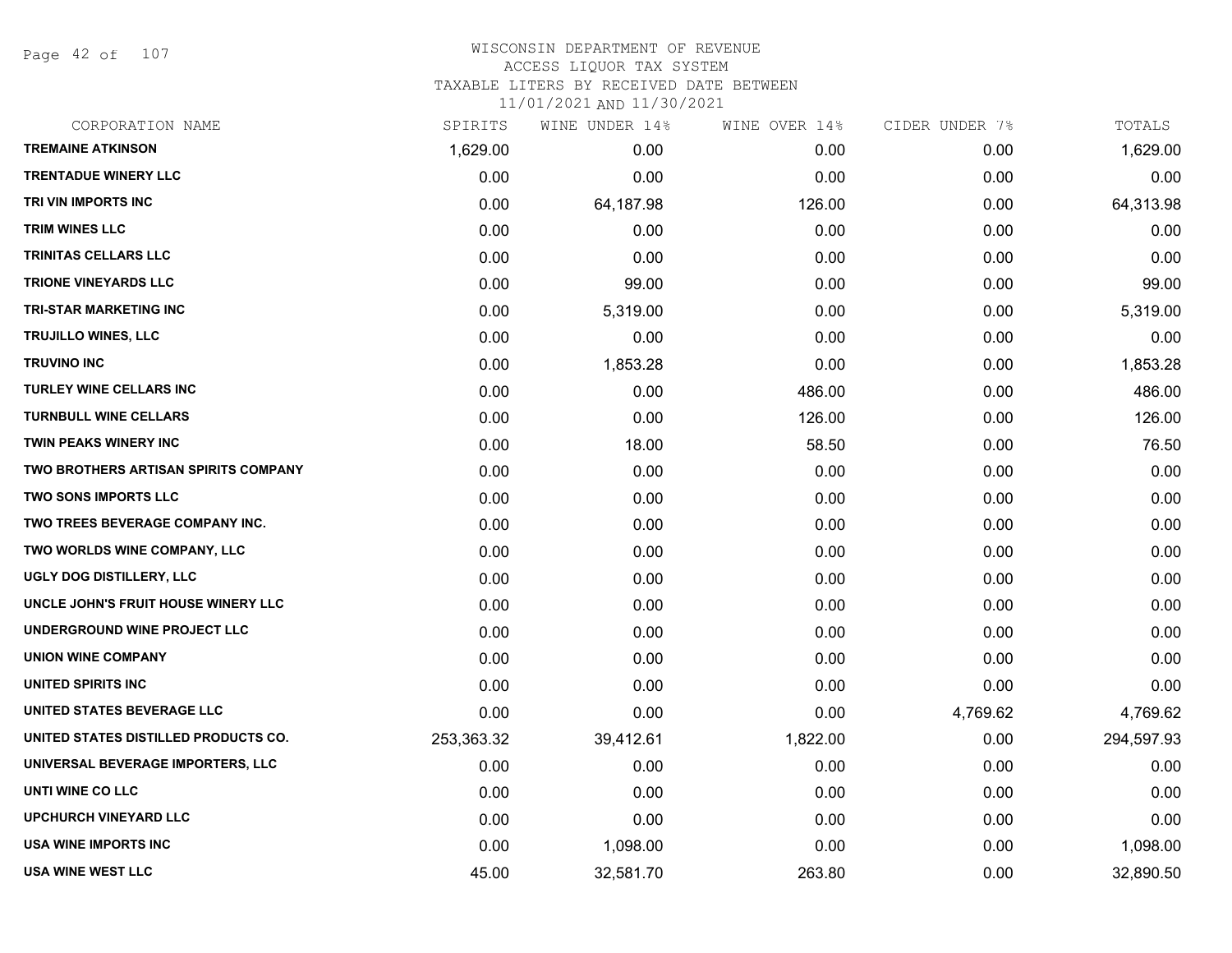Page 43 of 107

### WISCONSIN DEPARTMENT OF REVENUE ACCESS LIQUOR TAX SYSTEM TAXABLE LITERS BY RECEIVED DATE BETWEEN

| CORPORATION NAME                      | SPIRITS  | WINE UNDER 14% | WINE OVER 14% | CIDER UNDER 7% | TOTALS    |
|---------------------------------------|----------|----------------|---------------|----------------|-----------|
| <b>UVE ENTERPRISES INC</b>            | 0.00     | 148.50         | 0.00          | 0.00           | 148.50    |
| V&CLLC                                | 0.00     | 0.00           | 0.00          | 0.00           | 0.00      |
| <b>VALCKENBERG INTERNATIONAL INC</b>  | 0.00     | 588.06         | 0.00          | 0.00           | 588.06    |
| <b>VALKYRIE SELECTIONS LLC</b>        | 0.00     | 1,053.00       | 255.00        | 0.00           | 1,308.00  |
| <b>VALOR WINE CO LLC</b>              | 0.00     | 0.00           | 0.00          | 0.00           | 0.00      |
| VAN RUITEN FAMILY WINERY LLC          | 0.00     | 0.00           | 0.00          | 0.00           | 0.00      |
| <b>VANDER MILL LLC</b>                | 0.00     | 0.00           | 0.00          | 823.33         | 823.33    |
| <b>VEN CAL RANCHES LLC</b>            | 0.00     | 0.00           | 0.00          | 0.00           | 0.00      |
| <b>VENGE VINEYARDS INC</b>            | 0.00     | 0.00           | 0.00          | 0.00           | 0.00      |
| <b>VERMEIL WINE GROUP LLC</b>         | 0.00     | 0.00           | 0.00          | 0.00           | 0.00      |
| <b>VERMONT HARD CIDER COMPANY LLC</b> | 0.00     | 0.00           | 0.00          | 19,476.00      | 19,476.00 |
| <b>VERTICAL PALATE WINE CO LLC</b>    | 0.00     | 0.00           | 0.00          | 0.00           | 0.00      |
| VI. SCO. INC                          | 0.00     | 1,033.00       | 0.00          | 0.00           | 1,033.00  |
| <b>VIAS IMPORTS LTD</b>               | 0.00     | 123.75         | 0.00          | 0.00           | 123.75    |
| <b>VICENTE GANDIA USA INC</b>         | 0.00     | 0.00           | 0.00          | 0.00           | 0.00      |
| <b>VICTOR G HARVEY SR</b>             | 0.00     | 0.00           | 0.00          | 0.00           | 0.00      |
| <b>VIEUX VINS INC</b>                 | 0.00     | 0.00           | 27.00         | 0.00           | 27.00     |
| <b>VIGNETTE WINERY LLC</b>            | 0.00     | 0.00           | 0.00          | 0.00           | 0.00      |
| <b>VIKRE DISTILLERY LLC</b>           | 1,080.00 | 0.00           | 0.00          | 0.00           | 1,080.00  |
| <b>VILLA CREEK INC</b>                | 0.00     | 0.00           | 351.00        | 0.00           | 351.00    |
| <b>VILLA ENCINAL PARTNERS LP</b>      | 0.00     | 0.00           | 357.00        | 0.00           | 357.00    |
| <b>VILLA SAN JULIETTE INC</b>         | 0.00     | 0.00           | 0.00          | 0.00           | 0.00      |
| <b>VIN DE ZO LLC</b>                  | 0.00     | 0.00           | 0.00          | 0.00           | 0.00      |
| <b>VIN DIVINO LTD</b>                 | 805.50   | 756.00         | 0.00          | 0.00           | 1,561.50  |
| <b>VINA ROBLES INC</b>                | 0.00     | 0.00           | 297.00        | 0.00           | 297.00    |
| <b>VINAMERICAS INC</b>                | 0.00     | 720.00         | 0.00          | 0.00           | 720.00    |
| <b>VINCENZO PADULA</b>                | 0.00     | 0.00           | 0.00          | 0.00           | 0.00      |
| <b>VINE CLIFF WINERY INC</b>          | 0.00     | 0.00           | 0.00          | 0.00           | 0.00      |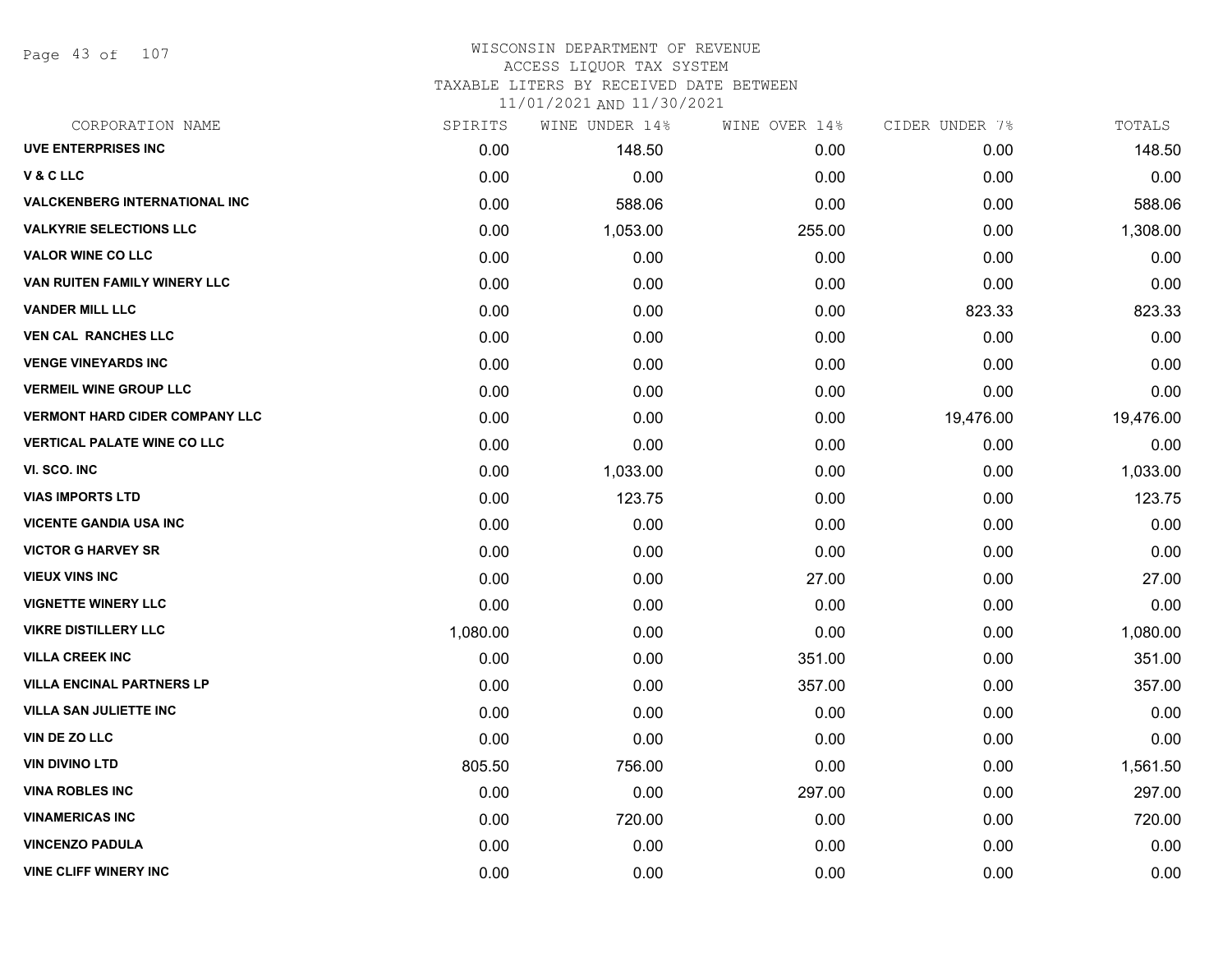Page 44 of 107

### WISCONSIN DEPARTMENT OF REVENUE ACCESS LIQUOR TAX SYSTEM TAXABLE LITERS BY RECEIVED DATE BETWEEN

| CORPORATION NAME                   | SPIRITS   | WINE UNDER 14% | WINE OVER 14% | CIDER UNDER 7% | TOTALS     |
|------------------------------------|-----------|----------------|---------------|----------------|------------|
| <b>VINE CONNECTIONS LLC</b>        | 0.00      | 387.00         | 89.28         | 0.00           | 476.28     |
| <b>VINEBURG LLC</b>                | 0.00      | 0.00           | 94.50         | 0.00           | 94.50      |
| <b>VINEDOS DISTRIBUTION LLC</b>    | 0.00      | 153.00         | 0.00          | 0.00           | 153.00     |
| <b>VINEYARD 29 LLC</b>             | 0.00      | 0.00           | 0.00          | 0.00           | 0.00       |
| <b>VINEYARD BRANDS LLC</b>         | 0.00      | 2,548.50       | 220.00        | 0.00           | 2,768.50   |
| VINO DEL SOL INC                   | 0.00      | 7,182.00       | 567.00        | 0.00           | 7,749.00   |
| <b>VINO LOGICS CORPORATION</b>     | 0.00      | 0.00           | 0.00          | 0.00           | 0.00       |
| <b>VINO.COM LLC</b>                | 987.00    | 3,325.50       | 5,908.00      | 1,722.00       | 11,942.50  |
| <b>VINOANDES LLC</b>               | 0.00      | 0.00           | 0.00          | 0.00           | 0.00       |
| <b>VINOCOPIA INC</b>               | 0.00      | 0.00           | 216.00        | 0.00           | 216.00     |
| <b>VINOSPHERE INC</b>              | 0.00      | 0.00           | 0.00          | 0.00           | 0.00       |
| <b>VINOVIA WINE GROUP INC</b>      | 0.00      | 954.00         | 126.00        | 0.00           | 1,080.00   |
| <b>VINTAGE '59 IMPORTS LLC</b>     | 0.00      | 459.00         | 0.00          | 0.00           | 459.00     |
| <b>VINTAGE POINT LLC</b>           | 0.00      | 0.00           | 0.00          | 0.00           | 0.00       |
| <b>VINTAGE WINE ESTATES, INC.</b>  | 0.00      | 11,700.00      | 4,032.00      | 0.00           | 15,732.00  |
| <b>VINTURE WINE COMPANY LLC</b>    | 0.00      | 0.00           | 0.00          | 0.00           | 0.00       |
| <b>VINTUS LLC</b>                  | 0.00      | 0.00           | 0.00          | 0.00           | 0.00       |
| VOLIO VINO IMPORTS, INC.           | 0.00      | 54.00          | 180.00        | 0.00           | 234.00     |
| <b>VOTTO VINES IMPORTING INC</b>   | 0.00      | 2,520.00       | 0.00          | 0.00           | 2,520.00   |
| <b>VTPR INC</b>                    | 0.00      | 0.00           | 0.00          | 0.00           | 0.00       |
| <b>W J DEUTSCH &amp; SONS LTD</b>  | 30,044.97 | 103,829.20     | 16,428.39     | 0.00           | 150,302.56 |
| <b>WAGNER WINE COMPANY LLC</b>     | 0.00      | 3,780.00       | 5,398.50      | 0.00           | 9,178.50   |
| <b>WAGNER WINERY LLC</b>           | 0.00      | 0.00           | 0.00          | 0.00           | 0.00       |
| <b>WAYFARER LLC</b>                | 0.00      | 0.00           | 211.50        | 0.00           | 211.50     |
| <b>WEBSTER BARNES LLC</b>          | 0.00      | 0.00           | 0.00          | 0.00           | 0.00       |
| <b>WEIBEL INCORPORATED</b>         | 0.00      | 0.00           | 0.00          | 0.00           | 0.00       |
| <b>WEIN BAUER INC</b>              | 1,011.41  | 5,374.26       | 0.00          | 0.00           | 6,385.67   |
| <b>WELL OILED WINE COMPANY LLC</b> | 0.00      | 0.00           | 0.00          | 0.00           | 0.00       |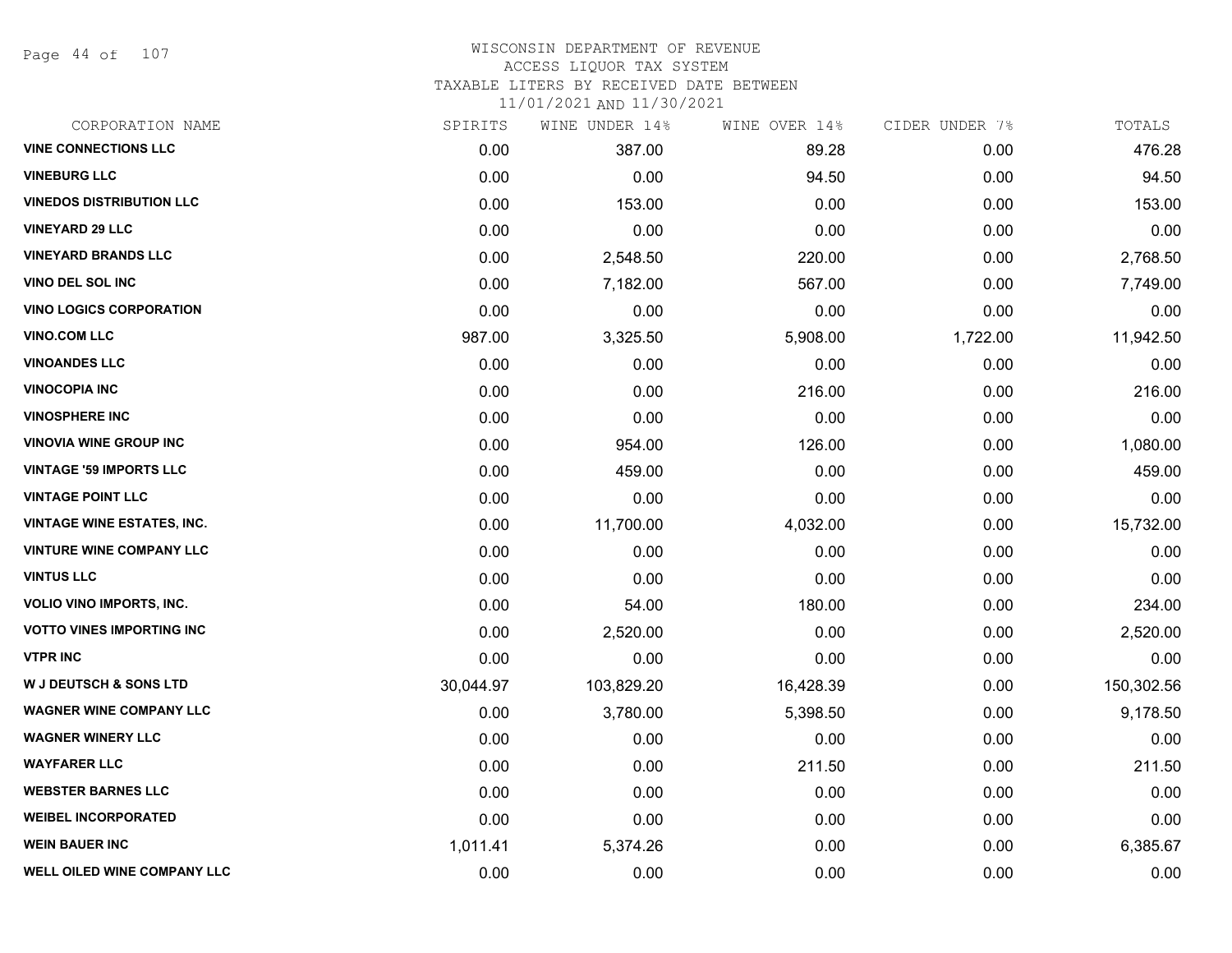Page 45 of 107

### WISCONSIN DEPARTMENT OF REVENUE ACCESS LIQUOR TAX SYSTEM TAXABLE LITERS BY RECEIVED DATE BETWEEN

| CORPORATION NAME                               | SPIRITS   | WINE UNDER 14% | WINE OVER 14% | CIDER UNDER 7% | TOTALS    |
|------------------------------------------------|-----------|----------------|---------------|----------------|-----------|
| <b>WEST COAST WINE PARTNERS LLC</b>            | 0.00      | 45.00          | 234.00        | 0.00           | 279.00    |
| <b>WEST MICHIGAN RUM COMPANY, LLC</b>          | 0.00      | 0.00           | 0.00          | 0.00           | 0.00      |
| <b>WESTERN SPIRITS BEVERAGE CO LLC</b>         | 112.50    | 0.00           | 0.00          | 0.00           | 112.50    |
| <b>WEYGANDT-METZLER IMPORTING LTD</b>          | 0.00      | 702.00         | 0.00          | 0.00           | 702.00    |
| <b>WHISKEY ACRES DISTILLING CO</b>             | 0.00      | 0.00           | 0.00          | 0.00           | 0.00      |
| <b>WI INC</b>                                  | 234.00    | 954.00         | 0.00          | 0.00           | 1,188.00  |
| <b>WILD AGAVE IMPORTS LLC</b>                  | 0.00      | 0.00           | 0.00          | 0.00           | 0.00      |
| <b>WILDERNESS TRACE DISTILLERY, LLC</b>        | 0.00      | 0.00           | 0.00          | 0.00           | 0.00      |
| <b>WILLAMETTE VALLEY VINEYARDS INC</b>         | 0.00      | 1,449.00       | 63.00         | 0.00           | 1,512.00  |
| <b>WILLIAM COLE VINEYARDS LLC</b>              | 0.00      | 0.00           | 0.00          | 0.00           | 0.00      |
| <b>WILLIAM GRANT &amp; SONS INC</b>            | 39,403.95 | 0.00           | 0.00          | 0.00           | 39,403.95 |
| <b>WILLIAM P KNUTTEL</b>                       | 0.00      | 0.00           | 0.00          | 0.00           | 0.00      |
| <b>WILLIAM T HOLLORAN</b>                      | 0.00      | 0.00           | 0.00          | 0.00           | 0.00      |
| <b>WILLIAM WOLF BRAND LLC</b>                  | 0.00      | 0.00           | 0.00          | 0.00           | 0.00      |
| <b>WILLIAM WOODRUFF</b>                        | 0.00      | 0.00           | 0.00          | 0.00           | 0.00      |
| <b>WILLIAMS &amp; SELYEM LLC</b>               | 0.00      | 0.00           | 0.00          | 0.00           | 0.00      |
| <b>WILSON CREEK WINERY &amp; VINEYARDS INC</b> | 0.00      | 0.00           | 0.00          | 0.00           | 0.00      |
| <b>WILSON DANIELS LLC</b>                      | 0.00      | 1,394.98       | 2,358.00      | 0.00           | 3,752.98  |
| <b>WINE ATTITUDE INC</b>                       | 0.00      | 0.00           | 0.00          | 0.00           | 0.00      |
| <b>WINE BRIDGE IMPORTS INC</b>                 | 0.00      | 1,121.22       | 18.00         | 0.00           | 1,139.22  |
| WINE COUNTRY INTERNATIONAL INC                 | 0.00      | 0.00           | 0.00          | 0.00           | 0.00      |
| <b>WINE CREEK LLC</b>                          | 0.00      | 0.00           | 0.00          | 0.00           | 0.00      |
| <b>WINE HOOLIGANS LLC</b>                      | 0.00      | 2,079.00       | 3,843.00      | 0.00           | 5,922.00  |
| <b>WINE SPOTS CELLARS, INC</b>                 | 0.00      | 0.00           | 0.00          | 0.00           | 0.00      |
| <b>WINE WINE SITUATION LLC</b>                 | 0.00      | 0.00           | 0.00          | 0.00           | 0.00      |
| <b>WINEHAVEN INC</b>                           | 0.00      | 0.00           | 0.00          | 0.00           | 0.00      |
| <b>WINEPLAYGROUND.COM INC</b>                  | 0.00      | 0.00           | 0.00          | 0.00           | 0.00      |
| <b>WINERIES &amp; SELECT PRODUCTS LLC</b>      | 0.00      | 0.00           | 0.00          | 0.00           | 0.00      |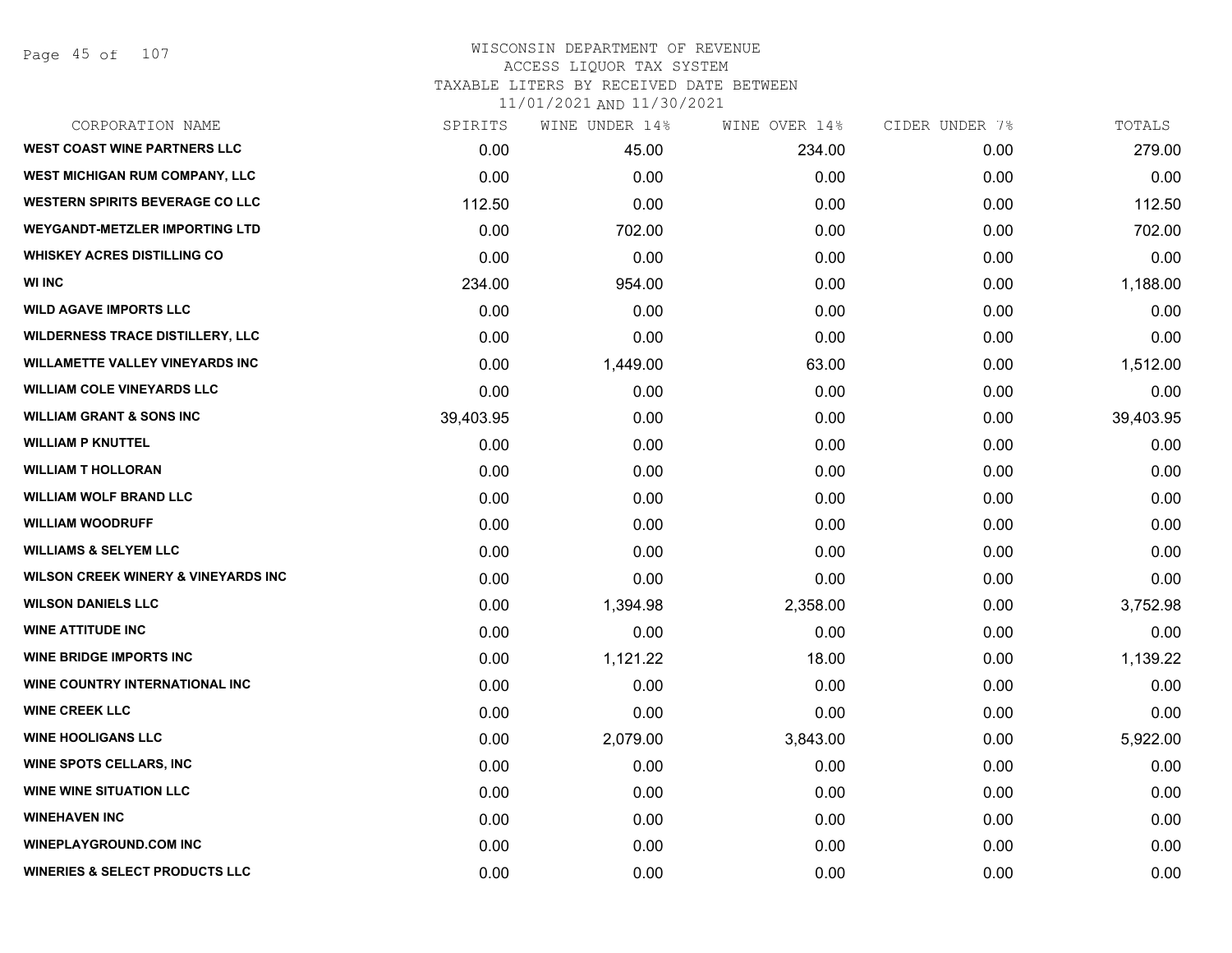Page 46 of 107

#### WISCONSIN DEPARTMENT OF REVENUE ACCESS LIQUOR TAX SYSTEM

TAXABLE LITERS BY RECEIVED DATE BETWEEN

| CORPORATION NAME                   | SPIRITS      | UNDER 14%<br>WINE | WINE OVER 14% | CIDER UNDER 7% | TOTALS        |
|------------------------------------|--------------|-------------------|---------------|----------------|---------------|
| <b>WINERY EXCHANGE, INC.</b>       | 0.00         | 12,861.00         | 0.00          | 0.00           | 12,861.00     |
| <b>WINES OF FRANCE INC</b>         | 0.00         | 0.00              | 45.00         | 0.00           | 45.00         |
| <b>WINES UNLIMITED INC</b>         | 0.00         | 0.00              | 0.00          | 0.00           | 0.00          |
| <b>WINESELLERS LTD</b>             | 0.00         | 6,880.50          | 414.00        | 0.00           | 7,294.50      |
| <b>WISD LLC</b>                    | 0.00         | 531.00            | 1,348.50      | 0.00           | 1,879.50      |
| <b>WOODSON WINES LLC</b>           | 0.00         | 0.00              | 0.00          | 0.00           | 0.00          |
| <b>WOOLER BRANDS INC</b>           | 0.00         | 0.00              | 0.00          | 0.00           | 0.00          |
| <b>WORLD TRAVELER IMPORTS LLC</b>  | 0.00         | 0.00              | 0.00          | 0.00           | 0.00          |
| <b>WORLDWIDE CELLARS INC</b>       | 0.00         | 1,404.00          | 189.75        | 0.00           | 1,593.75      |
| <b>WRS CO. LLC</b>                 | 0.00         | 0.00              | 0.00          | 0.00           | 0.00          |
| <b>WTC IMPORT &amp; EXPORT LLC</b> | 332.90       | 0.00              | 0.00          | 0.00           | 332.90        |
| XXX DISTILLERY, LLC                | 495.00       | 0.00              | 0.00          | 0.00           | 495.00        |
| YAEGAKI CORPORATION OF USA         | 0.00         | 1,188.00          | 0.00          | 0.00           | 1,188.00      |
| YOUNTVILLE WINE IMPORTS LLC        | 0.00         | 0.00              | 0.00          | 0.00           | 0.00          |
| <b>ZACH HOLLINGSWORTH</b>          | 0.00         | 0.00              | 0.00          | 0.00           | 0.00          |
| <b>ZD WINES LLC</b>                | 0.00         | 0.00              | 0.00          | 0.00           | 0.00          |
| <b>ZEILER SPIRITS LLC</b>          | 0.00         | 0.00              | 0.00          | 0.00           | 0.00          |
| <b>ZING ZANG, LLC</b>              | 0.00         | 0.00              | 0.00          | 0.00           | 0.00          |
| <b>ZONIN USA INC</b>               | 0.00         | 19,453.77         | 18.00         | 0.00           | 19,471.77     |
| <b>ZRS WINES LLC</b>               | 0.00         | 0.00              | 0.00          | 0.00           | 0.00          |
| TOTAL LITERS FOR 11/30/2021        | 5,597,108.68 | 3,934,955.50      | 521,451.21    | 212,773.41     | 10,266,288.80 |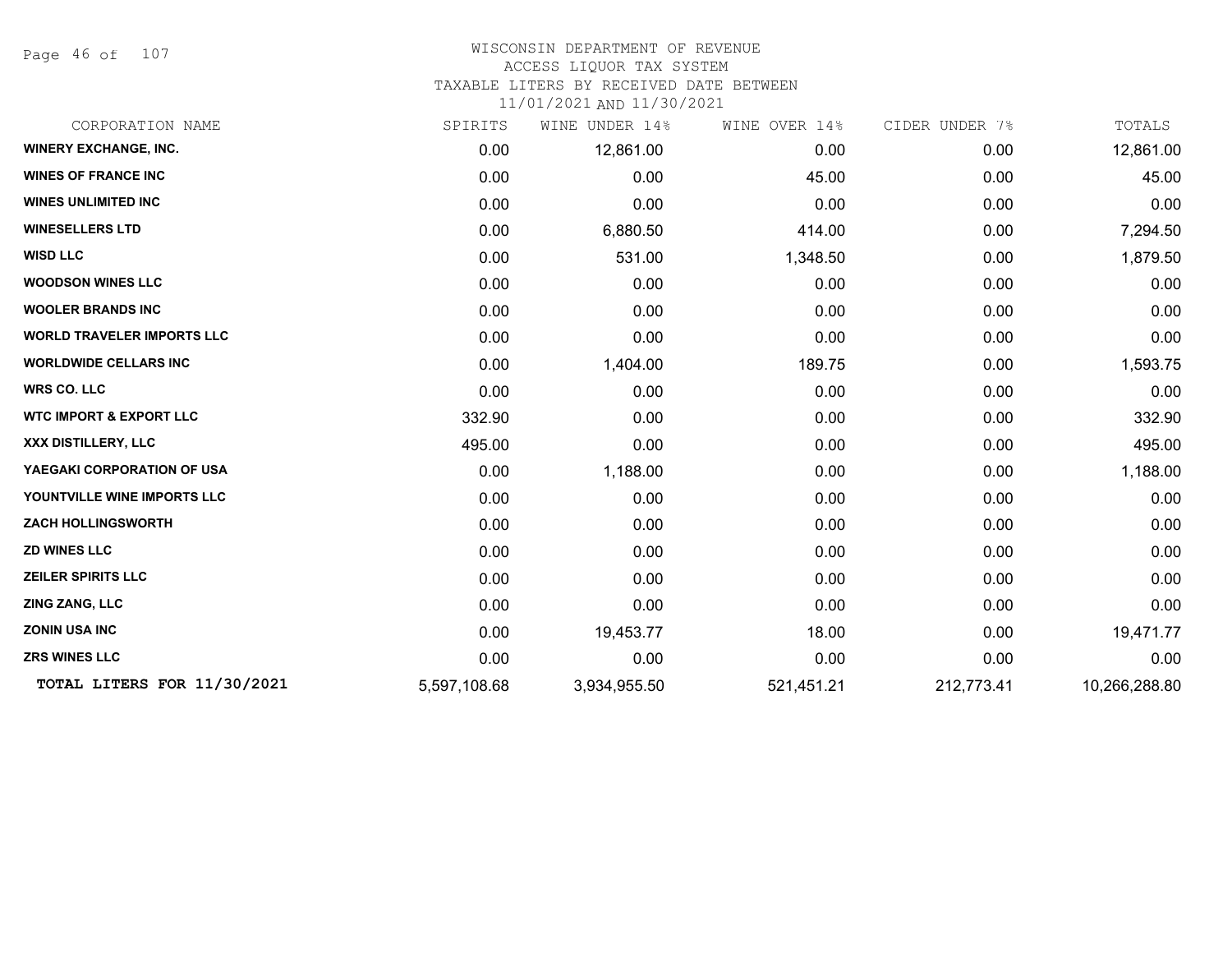Page 47 of 107

# WISCONSIN DEPARTMENT OF REVENUE ACCESS LIQUOR TAX SYSTEM TAXABLE LITERS BY RECEIVED DATE BETWEEN 11/01/2021 AND 11/30/2021

**IN STATE WHOLESALER (W) 1848 DISTRIBUTING COMPANY, LLC** 0.00 0.00 0.00 0.00 0.00 **ALLSTATE LIQUOR & WINE COMPANY, INC.** 0.00 0.00 0.00 0.00 0.00 **AMANDA MORDEN** 0.00 162.00 18.00 0.00 180.00 **ARCADIA BEVERAGE COMPANY**  $0.00$   $0.00$   $0.00$   $0.00$   $0.00$   $0.00$   $0.00$   $0.00$   $0.00$   $0.00$   $0.00$   $0.00$   $0.00$   $0.00$   $0.00$   $0.00$   $0.00$   $0.00$   $0.00$   $0.00$   $0.00$   $0.00$   $0.00$   $0.00$   $0.00$   $0.00$   $0.00$   $0.00$ **ARIS GLOBAL IMPORTS LLC** 0.00 0.00 0.00 0.00 0.00 **AVA WINE & SPIRITS LLC** 0.00 0.00 0.00 0.00 0.00 **BADGER DISTRIBUTING OF MILWAUKEE LLC** 0.00 0.00 0.00 0.00 0.00 **BADGER LIQUOR CO. INC.** 97,793.70 70,347.67 9,573.00 0.00 177,714.37 **BADGER STATE WINERY COOPERATIVE** 0.00 0.00 0.00 0.00 0.00 **BADGER WINE & SPIRITS LLC** 0.00 0.00 0.00 0.00 0.00 **BEECHWOOD DISTRIBUTORS, INC.** 0.00 0.00 0.00 0.00 0.00 **BEER CAPITOL DISTRIBUTING LLC** 0.00 0.00 0.00 0.00 0.00 **BILJANA KLATT** 0.00 33.75 0.00 0.00 33.75 **BILL'S DISTRIBUTING, LTD.** 0.00 0.00 0.00 0.00 0.00 **BRANT T NEHMER** 0.00 0.00 0.00 0.00 0.00 **BREAKTHRU BEVERAGE GROUP LLC** 0.00 0.00 0.00 0.00 0.00 **BREAKTHRU BEVERAGE GROUP LLC** 7,560.00 13,860.00 0.00 0.00 21,420.00 **C.J.W., INC.** 6.00 **0.00 0.00 0.00 0.00 0.00 0.00 0.00 0.00 0.00 0.00 0.00 0.00 0.00 CAPITOL-HUSTING COMPANY, INC.** 45,363.00 5,238.00 0.00 0.00 50,601.00 **CHAS. A. BERNICK, INCORPORATED** 0.00 0.00 0.00 0.00 0.00 **CHRISTY SMITH** 0.00 0.00 0.00 0.00 0.00 **CHROMATIC WINE COMPANY LLC** 0.00 0.00 0.00 0.00 0.00 **DE PERE LIQUOR CO LLC** 0.00 0.00 0.00 0.00 0.00 CORPORATION NAME SPIRITS WINE UNDER 14% WINE OVER 14% CIDER UNDER 7% TOTALS

**DEAN DISTRIBUTING, INC.** 0.00 0.00 0.00 0.00 0.00 **DEAN DISTRIBUTING, INC.** 0.00 0.00 0.00 0.00 0.00 **DEWITT CHURCH GOODS, INC.** 0.00 0.00 0.00 0.00 0.00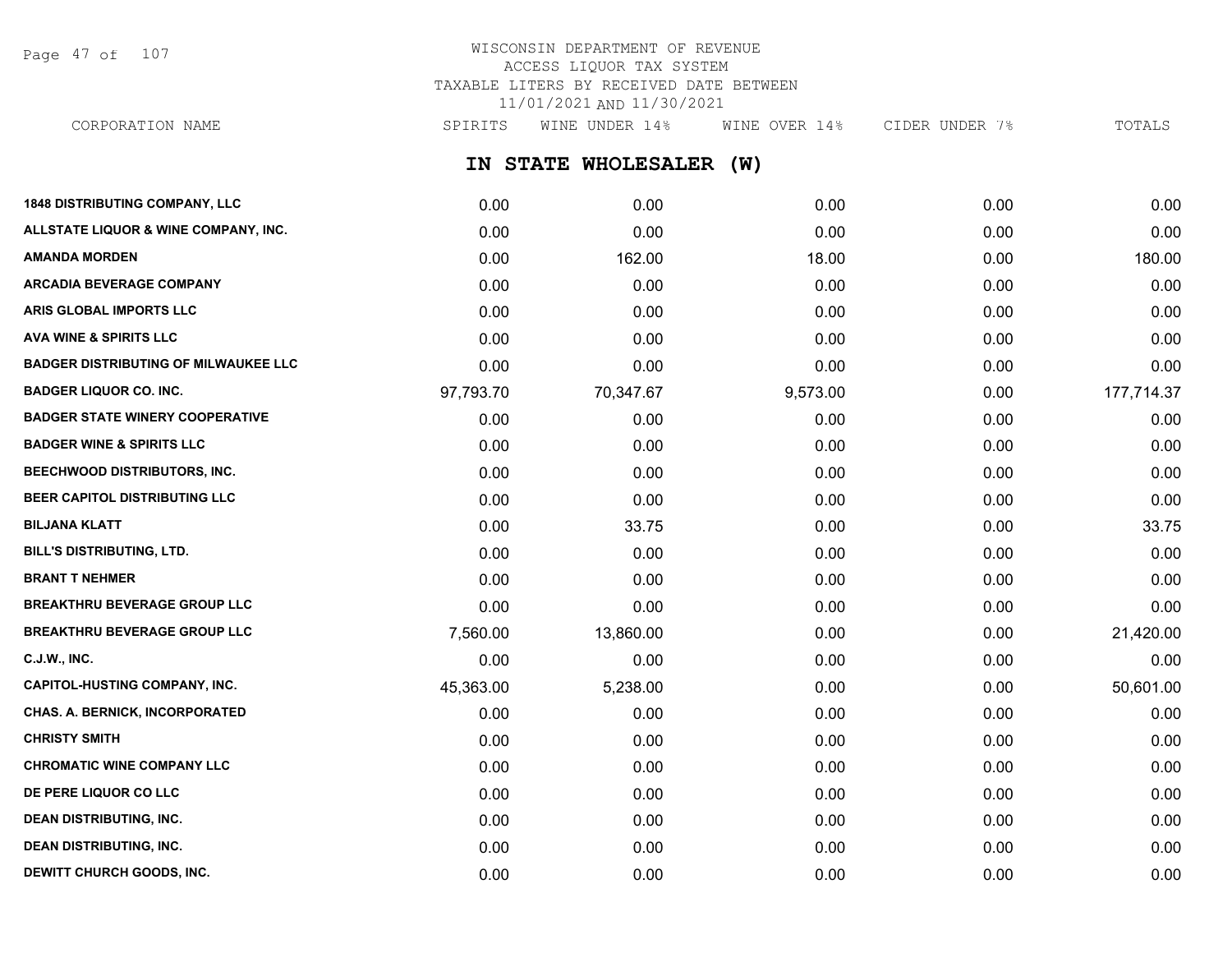Page 48 of 107

| SPIRITS   | WINE UNDER 14% | WINE OVER 14% | CIDER UNDER 7% | TOTALS    |
|-----------|----------------|---------------|----------------|-----------|
| 0.00      | 0.00           | 0.00          | 0.00           | 0.00      |
| 0.00      | 0.00           | 0.00          | 0.00           | 0.00      |
| 0.00      | 0.00           | 0.00          | 0.00           | 0.00      |
| 0.00      | 0.00           | 0.00          | 0.00           | 0.00      |
| 0.00      | 0.00           | 0.00          | 0.00           | 0.00      |
| 0.00      | 0.00           | 0.00          | 0.00           | 0.00      |
| 0.00      | 0.00           | 0.00          | 0.00           | 0.00      |
| 0.00      | 0.00           | 0.00          | 0.00           | 0.00      |
| 0.00      | 0.00           | 0.00          | 0.00           | 0.00      |
| 51,522.09 | 0.00           | 0.00          | 0.00           | 51,522.09 |
| 0.00      | 0.00           | 0.00          | 0.00           | 0.00      |
| 0.00      | 0.00           | 0.00          | 0.00           | 0.00      |
| 0.00      | 0.00           | 0.00          | $-42.59$       | $-42.59$  |
| 0.00      | 0.00           | 0.00          | 0.00           | 0.00      |
| 0.00      | 0.00           | 0.00          | 0.00           | 0.00      |
| 0.00      | 0.00           | 0.00          | 0.00           | 0.00      |
| 0.00      | 0.00           | 0.00          | 0.00           | 0.00      |
| 0.00      | 0.00           | 0.00          | 0.00           | 0.00      |
| 0.00      | 0.00           | 0.00          | 0.00           | 0.00      |
| 4,123.50  | 33,246.00      | 0.00          | 0.00           | 37,369.50 |
| 0.00      | 9,558.00       | 0.00          | 0.00           | 9,558.00  |
| 20,716.50 | 38,187.00      | 0.00          | 0.00           | 58,903.50 |
| 0.00      | 0.00           | 0.00          | 0.00           | 0.00      |
| 0.00      | 0.00           | 0.00          | 0.00           | 0.00      |
| 0.00      | 0.00           | 0.00          | 0.00           | 0.00      |
| 0.00      | 432.00         | 0.00          | 0.00           | 432.00    |
| 0.00      | 0.00           | 0.00          | 0.00           | 0.00      |
| 0.00      | 0.00           | 0.00          | 0.00           | 0.00      |
|           |                |               |                |           |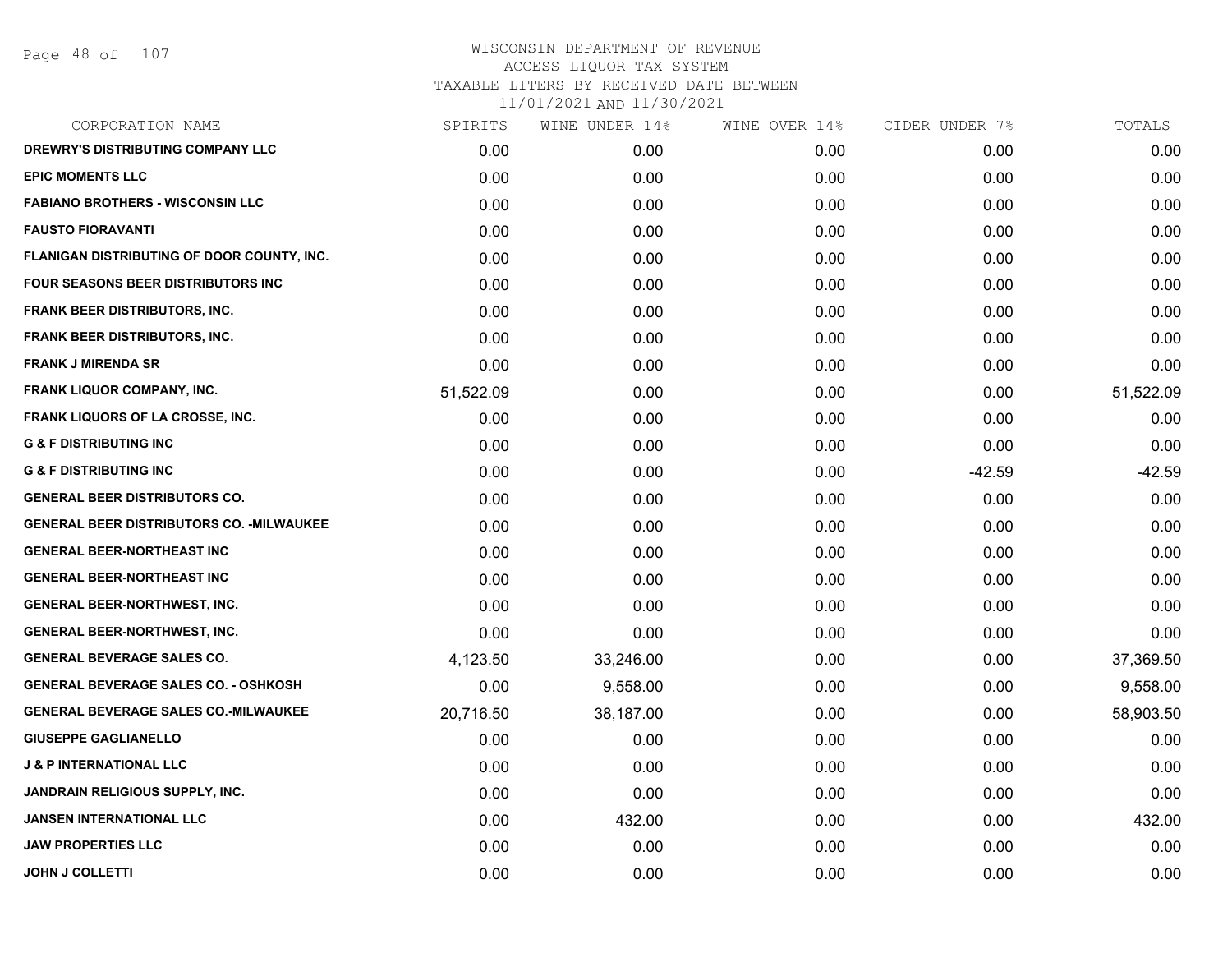Page 49 of 107

# WISCONSIN DEPARTMENT OF REVENUE

#### ACCESS LIQUOR TAX SYSTEM

TAXABLE LITERS BY RECEIVED DATE BETWEEN

| CORPORATION NAME                         | SPIRITS   | WINE UNDER 14% | WINE OVER 14% | CIDER UNDER 7% | TOTALS    |
|------------------------------------------|-----------|----------------|---------------|----------------|-----------|
| JOHNSON BROTHERS OF WISCONSIN, INC.      | 16,096.50 | 69,306.82      | 0.00          | 0.00           | 85,403.32 |
| <b>JONATHON LODUCA</b>                   | 0.00      | 0.00           | 0.00          | 0.00           | 0.00      |
| <b>JOYVINE LLC</b>                       | 0.00      | 0.00           | 0.00          | 0.00           | 0.00      |
| KAY BEER DISTRIBUTING, INC.              | 0.00      | 0.00           | 0.00          | 0.00           | 0.00      |
| <b>KRH ENTERPRISES, LLC</b>              | 0.00      | 0.00           | 0.00          | 0.00           | 0.00      |
| LA CROSSE BEVERAGE LLC                   | 0.00      | 0.00           | 0.00          | 0.00           | 0.00      |
| <b>LARRY'S DISTRIBUTING CO., INC.</b>    | 0.00      | 0.00           | 0.00          | 0.00           | 0.00      |
| LEE BEVERAGE OF WISCONSIN LLC            | 0.00      | 0.00           | 0.00          | 0.00           | 0.00      |
| LEE BEVERAGE OF WISCONSIN LLC            | 0.00      | 0.00           | 0.00          | 0.00           | 0.00      |
| LEE BEVERAGE-CIDERS WINES & SPIRITS LLC  | 0.00      | 0.00           | 0.00          | 0.00           | 0.00      |
| <b>L'EFT BANK WINE COMPANY LIMITED</b>   | 4,338.00  | 41,242.49      | 7,615.50      | 0.00           | 53,195.99 |
| LIB DIB, LLC                             | 0.00      | 0.00           | 0.00          | 0.00           | 0.00      |
| LO DUCA BROS., INC.                      | 0.00      | 11,079.00      | 0.00          | 0.00           | 11,079.00 |
| <b>LORI SCOTT</b>                        | 0.00      | 0.00           | 0.00          | 0.00           | 0.00      |
| LOS ALTOS AGAVE DISTRIBUTOR INC          | 2,400.00  | 0.00           | 0.00          | 0.00           | 2,400.00  |
| <b>M SHIRAZ LLC</b>                      | 0.00      | 0.00           | 0.00          | 0.00           | 0.00      |
| <b>MICCA HUTCHINS</b>                    | 0.00      | 0.00           | 0.00          | 0.00           | 0.00      |
| <b>MICHAEL G ANSAY</b>                   | 0.00      | 0.00           | 0.00          | 0.00           | 0.00      |
| <b>MICHAEL LENTINO</b>                   | 0.00      | $-897.45$      | 0.00          | 0.00           | $-897.45$ |
| <b>MIDWEST SALES &amp; SERVICE, INC.</b> | 0.00      | 0.00           | 0.00          | 0.00           | 0.00      |
| <b>NOELKE DISTRIBUTORS, INC.</b>         | 0.00      | 0.00           | 0.00          | 0.00           | 0.00      |
| <b>NOUVEAU VENTURES LLC</b>              | $-22.50$  | 815.98         | 0.00          | 0.00           | 793.48    |
| <b>ODIN WINE CO</b>                      | 0.00      | 0.00           | 0.00          | 0.00           | 0.00      |
| PARK RIDGE DISTRIBUTING, INC.            | 0.00      | 0.00           | 0.00          | 0.00           | 0.00      |
| PEHLER DISTRIBUTING, INC.                | 0.00      | 0.00           | 0.00          | 0.00           | 0.00      |
| PHILLIPS DISTRIBUTING CORPORATION        | 0.00      | 0.00           | 0.00          | 0.00           | 0.00      |
| PHILLIPS WINE COMPANY                    | 0.00      | 0.00           | 0.00          | 0.00           | 0.00      |
| <b>PURE WINE WISCONSIN LLC</b>           | 0.00      | 0.00           | 0.00          | 0.00           | 0.00      |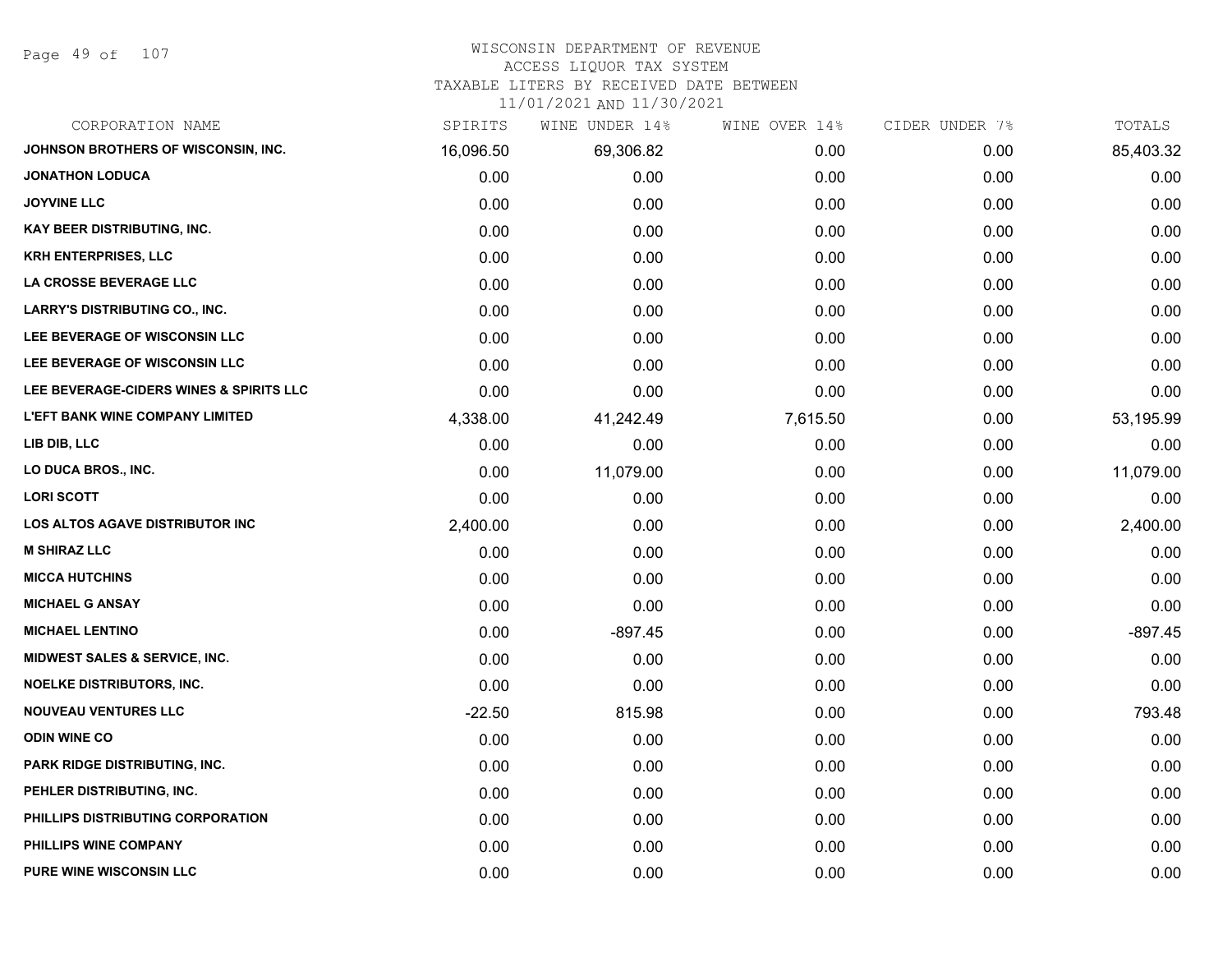Page 50 of 107

| CORPORATION NAME                               | SPIRITS | WINE UNDER 14% | WINE OVER 14% | CIDER UNDER 7% | TOTALS      |
|------------------------------------------------|---------|----------------|---------------|----------------|-------------|
| <b>PURPLE FEET WINES, LLC</b>                  | 0.00    | 0.00           | 0.00          | 0.00           | 0.00        |
| <b>PVD ENTERPRISES LLC</b>                     | 0.00    | 0.00           | 0.00          | 0.00           | 0.00        |
| <b>RATAS WHOLESALE LIQUOR COMPANY</b>          | 0.00    | 0.00           | 0.00          | 0.00           | 0.00        |
| S. & S. DISTRIBUTING, INC.                     | 0.00    | 0.00           | 0.00          | 0.00           | 0.00        |
| S. & S. DISTRIBUTING, INC.                     | 0.00    | 0.00           | 0.00          | 0.00           | 0.00        |
| <b>SARATOGA LIQUOR CO., INC.</b>               | 576.00  | 0.00           | 0.00          | 0.00           | 576.00      |
| <b>SP3 LLC</b>                                 | 0.00    | 0.00           | 0.00          | 0.00           | 0.00        |
| <b>SUPERIOR BEVERAGES LLC</b>                  | 0.00    | 0.00           | 0.00          | $-1,593.33$    | $-1,593.33$ |
| <b>SYRIANA INC</b>                             | 0.00    | 0.00           | 0.00          | 0.00           | 0.00        |
| T.H. STEMPER COMPANY, INC.                     | 0.00    | 0.00           | 0.00          | 0.00           | 0.00        |
| <b>THOMAS A DORAIRAJ</b>                       | 0.00    | 0.00           | 0.00          | 0.00           | 0.00        |
| TJ INTERNATIONAL LTD                           | 0.00    | 0.00           | 0.00          | 0.00           | 0.00        |
| <b>TORI-VERDI GROUP LLC</b>                    | 0.00    | 0.00           | 0.00          | 0.00           | 0.00        |
| <b>TRANSNATIONAL ENTERPRISES, INCORPORATED</b> | 0.00    | 0.00           | 0.00          | 0.00           | 0.00        |
| TRIANGLE DISTRIBUTING COMPANY, INC.            | 0.00    | 0.00           | 0.00          | 0.00           | 0.00        |
| TRI-MART COMPANY LLC                           | 0.00    | 0.00           | 0.00          | 0.00           | 0.00        |
| <b>VINO VERITAS, LTD.</b>                      | 0.00    | 2,351.28       | 549.00        | 0.00           | 2,900.28    |
| <b>WDI LLC</b>                                 | 0.00    | 0.00           | 0.00          | 0.00           | 0.00        |
| <b>WDI LLC</b>                                 | 0.00    | 0.00           | 0.00          | 0.00           | 0.00        |
| <b>WEBB &amp; GERRITSEN, INC.</b>              | 0.00    | 0.00           | 0.00          | 0.00           | 0.00        |
| <b>WEBB &amp; GERRITSEN, INC.</b>              | 0.00    | 0.00           | 0.00          | 0.00           | 0.00        |
| <b>WILLIAM D HANSEN</b>                        | 0.00    | 0.00           | 0.00          | 0.00           | 0.00        |
| <b>WISCONSIN BEVERAGE TEAM, LLC</b>            | 0.00    | 0.00           | 0.00          | 0.00           | 0.00        |
| <b>WISCONSIN DISTRIBUTORS EAST LLC</b>         | 0.00    | 0.00           | 0.00          | 0.00           | 0.00        |
| <b>WISCONSIN DISTRIBUTORS NORTH LLC</b>        | 0.00    | 0.00           | 0.00          | 0.00           | 0.00        |
| <b>WISCONSIN DISTRIBUTORS SOUTH LLC</b>        | 0.00    | 0.00           | 0.00          | 0.00           | 0.00        |
| <b>WISCONSIN WINE AND SPIRITS INC</b>          | 0.00    | 0.00           | 0.00          | 0.00           | 0.00        |
| <b>WISCONSIN WINERY CO-OP</b>                  | 0.00    | 0.00           | 0.00          | 0.00           | 0.00        |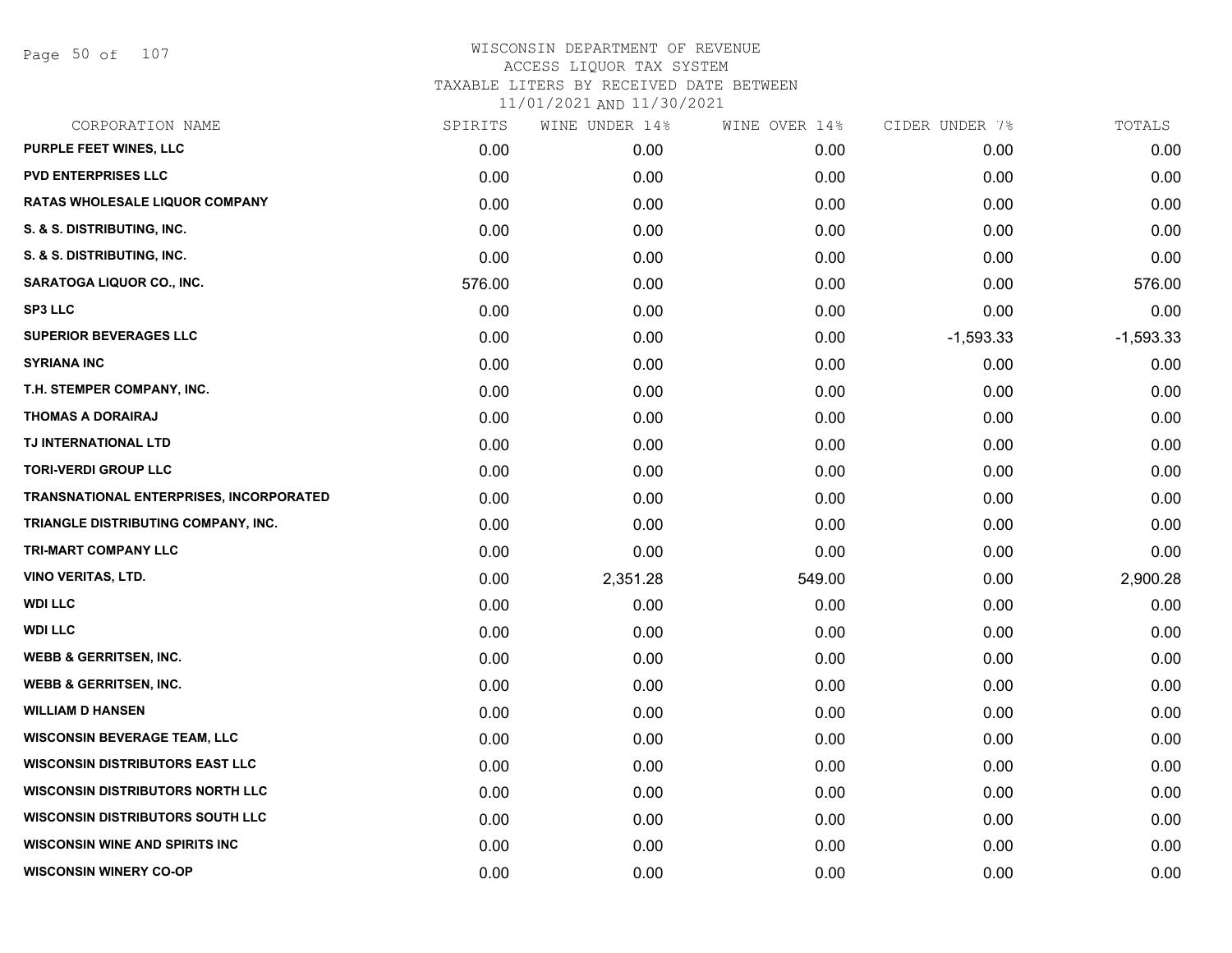| Page 51 of |  |  | 107 |
|------------|--|--|-----|
|------------|--|--|-----|

| CORPORATION NAME                  | SPIRITS    | WINE UNDER 14% | WINE OVER 14% | CIDER UNDER 7% | TOTALS     |
|-----------------------------------|------------|----------------|---------------|----------------|------------|
| <b>WOODFIELD DISTRIBUTION LLC</b> | 0.00       | 0.00           | 0.00          | 0.00           | 0.00       |
| ZASTROW THE BEER MAN, INC.        | 0.00       | 0.00           | 0.00          | 0.00           | 0.00       |
| TOTAL LITERS FOR 11/30/2021       | 250,466.79 | 294,962.54     | 17,755.50     | 1.635.92       | 561,548.91 |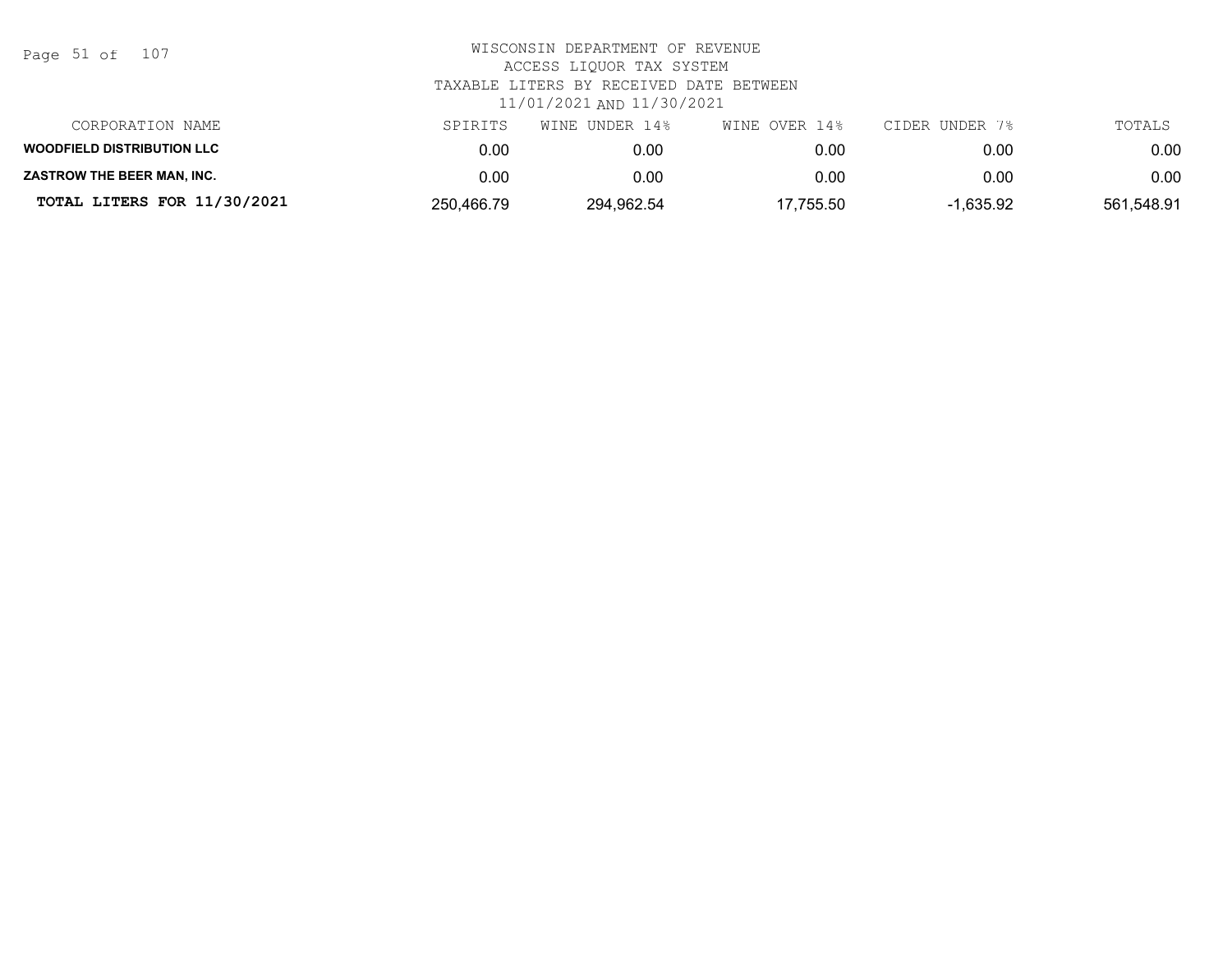Page 52 of 107

# WISCONSIN DEPARTMENT OF REVENUE ACCESS LIQUOR TAX SYSTEM TAXABLE LITERS BY RECEIVED DATE BETWEEN 11/01/2021 AND 11/30/2021

**IN STATE MANUFACTURER (WM)** CORPORATION NAME SALL SPIRITS WINE UNDER 14% WINE OVER 14% CIDER UNDER 7% TOTALS

| 45TH PARALLEL SPIRITS, LLC                       | 0.00      | 0.00     | 0.00  | 0.00     | 0.00      |
|--------------------------------------------------|-----------|----------|-------|----------|-----------|
| ACE ETHANOL, LLC                                 | 0.00      | 0.00     | 0.00  | 0.00     | 0.00      |
| <b>AEPPELTREOW INC</b>                           | 328.88    | 531.60   | 98.04 | 2,640.47 | 3,598.99  |
| ANCHOR STILLHOUSE HOLDINGS LLC                   | 262.14    | 0.00     | 0.00  | 0.00     | 262.14    |
| ANGRY SPIRITS DISTILLING LLC                     | 0.00      | 0.00     | 0.00  | 0.00     | 0.00      |
| <b>B &amp; E DISTILLERY INC.</b>                 | 0.00      | 0.00     | 0.00  | 0.00     | 0.00      |
| <b>BRIAN SAMMONS</b>                             | 756.51    | 0.00     | 0.00  | 0.00     | 756.51    |
| <b>C &amp; N CORPORATION</b>                     | 2,966.96  | 0.00     | 0.00  | 0.00     | 2,966.96  |
| <b>CENTRAL STANDARD LLC</b>                      | 101.50    | 0.00     | 0.00  | 0.00     | 101.50    |
| <b>CENTRAL STANDARD LLC</b>                      | 76.50     | 0.00     | 0.00  | 0.00     | 76.50     |
| CENTRAL TIME DISTILLERY AND WINERY, INC.         | 11,469.65 | 0.00     | 0.00  | 0.00     | 11,469.65 |
| <b>CHIPPEWA RIVER DISTILLERY AND BREWERY LLC</b> | 878.25    | 0.00     | 0.00  | 0.00     | 878.25    |
| <b>CLOVER MEADOW LLC</b>                         | 0.00      | 0.00     | 0.00  | 0.00     | 0.00      |
| <b>COPPER CROW DISTILLERY LLC</b>                | 301.54    | 0.00     | 0.00  | 0.00     | 301.54    |
| <b>CULLEN AND HARRISON LLC</b>                   | 10,379.39 | 4,601.40 | 0.00  | 0.00     | 14,980.79 |
| <b>CULLEN AND HARRISON LLC</b>                   | 1,037.43  | 0.00     | 0.00  | 0.00     | 1,037.43  |
| <b>DANCING GOAT DISTILLERY, LLC</b>              | 0.00      | 0.00     | 0.00  | 0.00     | 0.00      |
| <b>DENNIS E ERB</b>                              | 0.00      | 0.00     | 0.00  | 0.00     | 0.00      |
| <b>DISTILLERY PARTNERS, LLC</b>                  | 0.00      | 0.00     | 0.00  | 0.00     | 0.00      |
| DOG AND SHRUB DISTILLERY LLC                     | 425.25    | 0.00     | 0.00  | 0.00     | 425.25    |
| <b>DOUNDRINS DISTILLING</b>                      | 1,920.37  | 0.00     | 0.00  | 0.00     | 1,920.37  |
| DRIFTLESS GLEN DISTILLERY LLC                    | 8,236.86  | 0.00     | 0.00  | 0.00     | 8,236.86  |
| <b>DRIFTLESS PURE LLC</b>                        | 2,659.50  | 0.00     | 0.00  | 0.00     | 2,659.50  |
| <b>EAGLE TRACE BREWING COMPANY LLC</b>           | 3,195.72  | 0.00     | 0.00  | 0.00     | 3,195.72  |
| <b>EMCO CHEMICAL DISTRIBUTORS, INC.</b>          | 0.00      | 0.00     | 0.00  | 0.00     | 0.00      |
| <b>FREDERICK QUANDT</b>                          | 0.00      | 2,195.53 | 0.00  | 0.00     | 2,195.53  |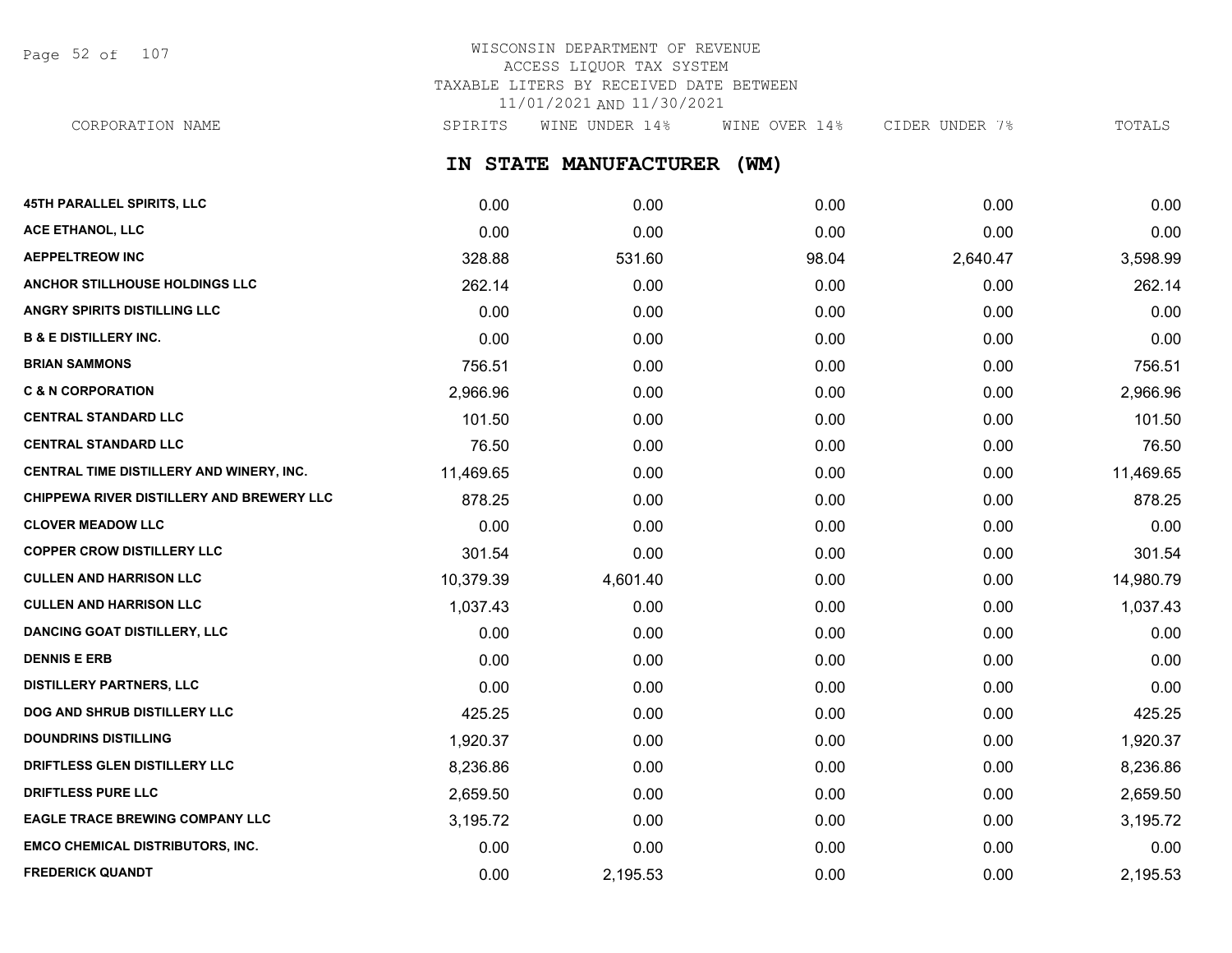Page 53 of 107

# WISCONSIN DEPARTMENT OF REVENUE ACCESS LIQUOR TAX SYSTEM TAXABLE LITERS BY RECEIVED DATE BETWEEN

| CORPORATION NAME                             | SPIRITS  | WINE UNDER 14% | WINE OVER 14% | CIDER UNDER 7% | TOTALS    |
|----------------------------------------------|----------|----------------|---------------|----------------|-----------|
| <b>GLOBAL UNIVERSAL SRL</b>                  | 1,106.72 | 733.53         | 0.00          | 0.00           | 1,840.25  |
| <b>GRANT J VAN DRIEST</b>                    | 0.00     | 0.00           | 0.00          | 0.00           | 0.00      |
| <b>GREAT LAKES DISTILLERY LLC</b>            | 1,087.13 | 0.00           | 0.00          | 0.00           | 1,087.13  |
| <b>HENDRICKS FAMILY DISTILLERY LLC</b>       | 1,105.75 | 0.00           | 0.00          | 0.00           | 1,105.75  |
| <b>HICKORY VIEW DISTILLERY LLC</b>           | 2,398.50 | 0.00           | 0.00          | 0.00           | 2,398.50  |
| <b>IMAGINARY FACTORY LLC</b>                 | 0.00     | 0.00           | 0.00          | 0.00           | 0.00      |
| INCIDER, INC.                                | 0.00     | 0.00           | 0.00          | 0.00           | 0.00      |
| <b>ISAAC SHOWAKI</b>                         | 5,314.70 | 0.00           | 0.00          | 11,778.16      | 17,092.86 |
| <b>JACKSON WINE LLC</b>                      | 297.00   | 680.99         | $-86.99$      | 0.00           | 891.00    |
| <b>JAMES PLOETZ</b>                          | 100.05   | 0.00           | 0.00          | 0.00           | 100.05    |
| <b>JARIN K GELHAR</b>                        | 230.76   | 0.00           | 0.00          | 0.00           | 230.76    |
| <b>JEFFERY OLSON</b>                         | 0.00     | 0.00           | 0.00          | 0.00           | 0.00      |
| <b>JEREMY A KAUFMANN</b>                     | 0.00     | 0.00           | 0.00          | 0.00           | 0.00      |
| JKLM DISTILLING PARTNERS LLC                 | 0.00     | 0.00           | 0.00          | 0.00           | 0.00      |
| <b>JOSEPH RETZER III</b>                     | 371.23   | 0.00           | 0.00          | 0.00           | 371.23    |
| <b>KATCHEVER &amp; CO LLC</b>                | 0.00     | 0.00           | 0.00          | 0.00           | 0.00      |
| <b>MATTHEW RICK</b>                          | 214.71   | 2,832.54       | 132.19        | 0.00           | 3,179.44  |
| <b>MEISENBURG BREWING AND DISTILLING LLC</b> | 0.00     | 0.00           | 0.00          | 0.00           | 0.00      |
| <b>MOLSON COORS BEVERAGE COMPANY USA LLC</b> | 0.00     | 0.00           | 0.00          | 0.00           | 0.00      |
| <b>NATHAN G GREENAWALT</b>                   | 0.00     | 117.35         | 0.00          | 0.00           | 117.35    |
| <b>NORTHERN WATERS DISTILLERY LLC</b>        | 1,910.23 | 0.00           | 0.00          | 0.00           | 1,910.23  |
| <b>PABST HOLDINGS LLC</b>                    | 0.00     | 0.00           | 0.00          | 0.00           | 0.00      |
| PARADISE NORTH DISTILLERY CO.                | 175.49   | 0.00           | 0.00          | 0.00           | 175.49    |
| PERLICK DISTILLERY, LLC                      | 1,080.39 | 0.00           | 0.00          | 0.00           | 1,080.39  |
| <b>RIVER BEND VINEYARD &amp; WINERY LLC</b>  | 0.00     | 0.00           | 0.00          | 0.00           | 0.00      |
| <b>S&amp;S DISTILLING</b>                    | 0.00     | 0.00           | 0.00          | 0.00           | 0.00      |
| <b>SENSIENT FLAVORS LLC</b>                  | 0.00     | 0.00           | 0.00          | 0.00           | 0.00      |
| <b>ST CROIX SPIRITS LLC</b>                  | 0.00     | 0.00           | 0.00          | 0.00           | 0.00      |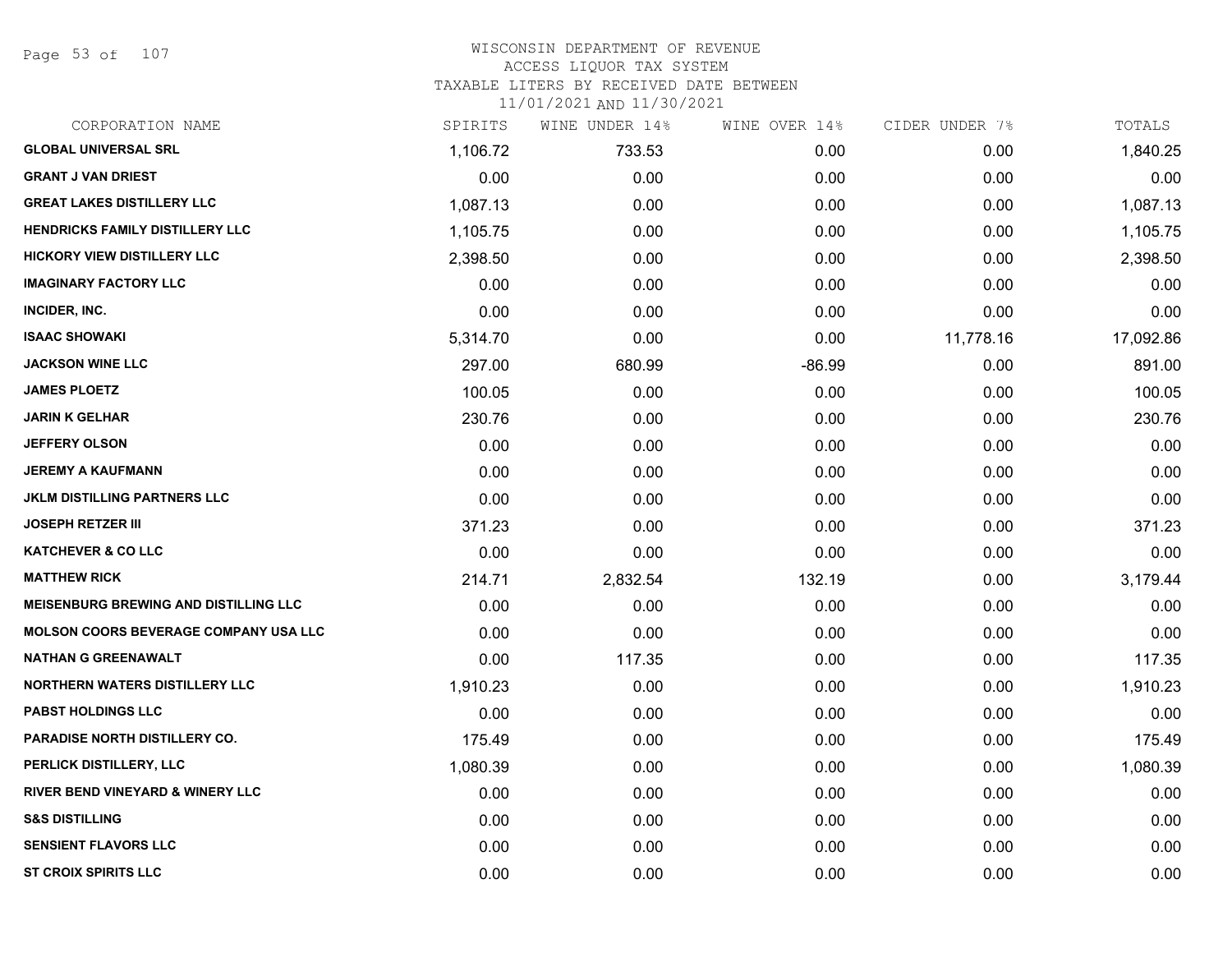Page 54 of 107

#### WISCONSIN DEPARTMENT OF REVENUE ACCESS LIQUOR TAX SYSTEM

#### TAXABLE LITERS BY RECEIVED DATE BETWEEN

| CORPORATION NAME                   | SPIRITS   | WINE UNDER 14% | WINE OVER 14% | CIDER UNDER 7% | TOTALS     |
|------------------------------------|-----------|----------------|---------------|----------------|------------|
| <b>ST MARY'S DISTILLARY LLC</b>    | 0.00      | 0.00           | 0.00          | 0.00           | 0.00       |
| <b>STABLE ROCK WINERY LLC</b>      | 0.00      | 1,181.04       | 0.00          | 0.00           | 1,181.04   |
| <b>STATE LINE DISTILLERY, LLC</b>  | 1,450.11  | 0.00           | 0.00          | 0.00           | 1,450.11   |
| <b>SUGAR RIVER DISTILLERY INC</b>  | 0.00      | 0.00           | 0.00          | 0.00           | 0.00       |
| <b>TATTERSALL COMPANIES LLC</b>    | 0.00      | 0.00           | 0.00          | 0.00           | 0.00       |
| THE EAU CLAIRE BREWING PROJECT LLC | 0.00      | 0.00           | 0.00          | 0.00           | 0.00       |
| THE NORTH WOODS DISTILLERY LLC     | 366.77    | 0.00           | 0.00          | 0.00           | 366.77     |
| THE WINE VINEYARD LLC              | 0.00      | 2,119.82       | 0.00          | 0.00           | 2,119.82   |
| WHITE WINTER WINERY INC            | 0.00      | 0.00           | 0.00          | 0.00           | 0.00       |
| <b>WOLLERSHEIM WINERY, INC.</b>    | 3,471.82  | 26.99          | 90.02         | 0.00           | 3,588.83   |
| YAHARA BAY DISTILLERS, INC.        | 4,935.87  | 0.00           | 0.00          | 0.00           | 4,935.87   |
| TOTAL LITERS FOR 11/30/2021        | 70,613.68 | 15,020.79      | 233.26        | 14,418.63      | 100,286.36 |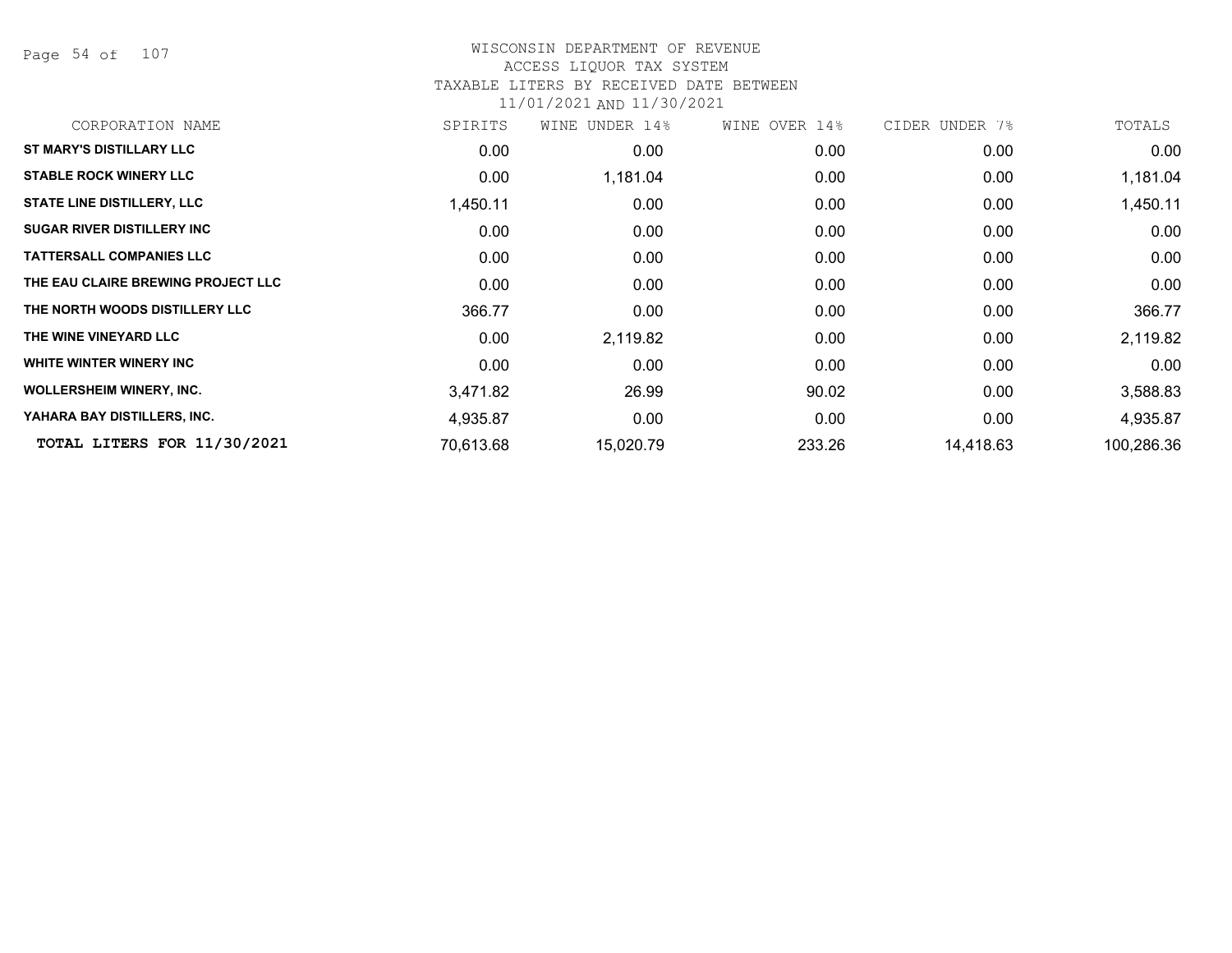Page 55 of 107

# WISCONSIN DEPARTMENT OF REVENUE ACCESS LIQUOR TAX SYSTEM TAXABLE LITERS BY RECEIVED DATE BETWEEN 11/01/2021 AND 11/30/2021

CORPORATION NAME SPIRITS WINE UNDER 14% WINE OVER 14% CIDER UNDER 7% TOTALS

# **IN STATE RECTIFIER (WR)**

| <b>45TH PARALLEL SPIRITS, LLC</b>   | 9,050.34    | 0.00     | 0.00 | 0.00 | 9,050.34    |
|-------------------------------------|-------------|----------|------|------|-------------|
| ARTY'S PREMIUM BEVERAGES, INC       | 4,843.27    | 0.00     | 0.00 | 0.00 | 4,843.27    |
| <b>CAIMAN HOLDCO LLC</b>            | 4,345.20    | 0.00     | 0.00 | 0.00 | 4,345.20    |
| <b>CENTRAL STANDARD LLC</b>         | 16,737.23   | 0.00     | 0.00 | 0.00 | 16,737.23   |
| <b>CENTRAL STANDARD LLC</b>         | 0.00        | 0.00     | 0.00 | 0.00 | 0.00        |
| <b>DANCING GOAT DISTILLERY, LLC</b> | 4,993.05    | 0.00     | 0.00 | 0.00 | 4,993.05    |
| <b>DISTILLERY PARTNERS, LLC</b>     | 0.00        | 0.00     | 0.00 | 0.00 | 0.00        |
| <b>DOUNDRINS DISTILLING</b>         | 0.00        | 0.00     | 0.00 | 0.00 | 0.00        |
| <b>FORTRESS NUTRITION, LLC</b>      | 0.00        | 0.00     | 0.00 | 0.00 | 0.00        |
| <b>FREDERICK QUANDT</b>             | 0.00        | 1,296.50 | 0.00 | 0.00 | 1,296.50    |
| <b>GALLOWAY COMPANY</b>             | 0.00        | 0.00     | 0.00 | 0.00 | 0.00        |
| <b>GLOBAL UNIVERSAL SRL</b>         | 0.00        | 0.00     | 0.00 | 0.00 | 0.00        |
| <b>GREAT LAKES DISTILLERY LLC</b>   | 3,740.25    | 0.00     | 0.00 | 0.00 | 3,740.25    |
| HENRY FARMS PRAIRIE SPIRITS LLC     | $-450.00$   | 0.00     | 0.00 | 0.00 | $-450.00$   |
| <b>JOHN BIONDI</b>                  | 0.00        | 0.00     | 0.00 | 0.00 | 0.00        |
| <b>KELLY M YOCOM</b>                | 0.00        | 0.00     | 0.00 | 0.00 | 0.00        |
| <b>MIDWEST CUSTOM BOTTLING LLC</b>  | $-8,659.09$ | $-2.26$  | 0.00 | 0.00 | $-8,661.35$ |
| <b>NATHAN G GREENAWALT</b>          | 0.00        | 0.00     | 0.00 | 0.00 | 0.00        |
| <b>NATURAL SPIRITS LLC</b>          | 0.00        | 0.00     | 0.00 | 0.00 | 0.00        |
| THE EAU CLAIRE BREWING PROJECT LLC  | 0.00        | 0.00     | 0.00 | 0.00 | 0.00        |
| YAHARA BAY DISTILLERS, INC.         | 0.00        | 0.00     | 0.00 | 0.00 | 0.00        |
| YAHARA BAY DISTILLERS, INC.         | 0.00        | 0.00     | 0.00 | 0.00 | 0.00        |
| TOTAL LITERS FOR 11/30/2021         | 34,600.25   | 1,294.24 | 0.00 | 0.00 | 35,894.49   |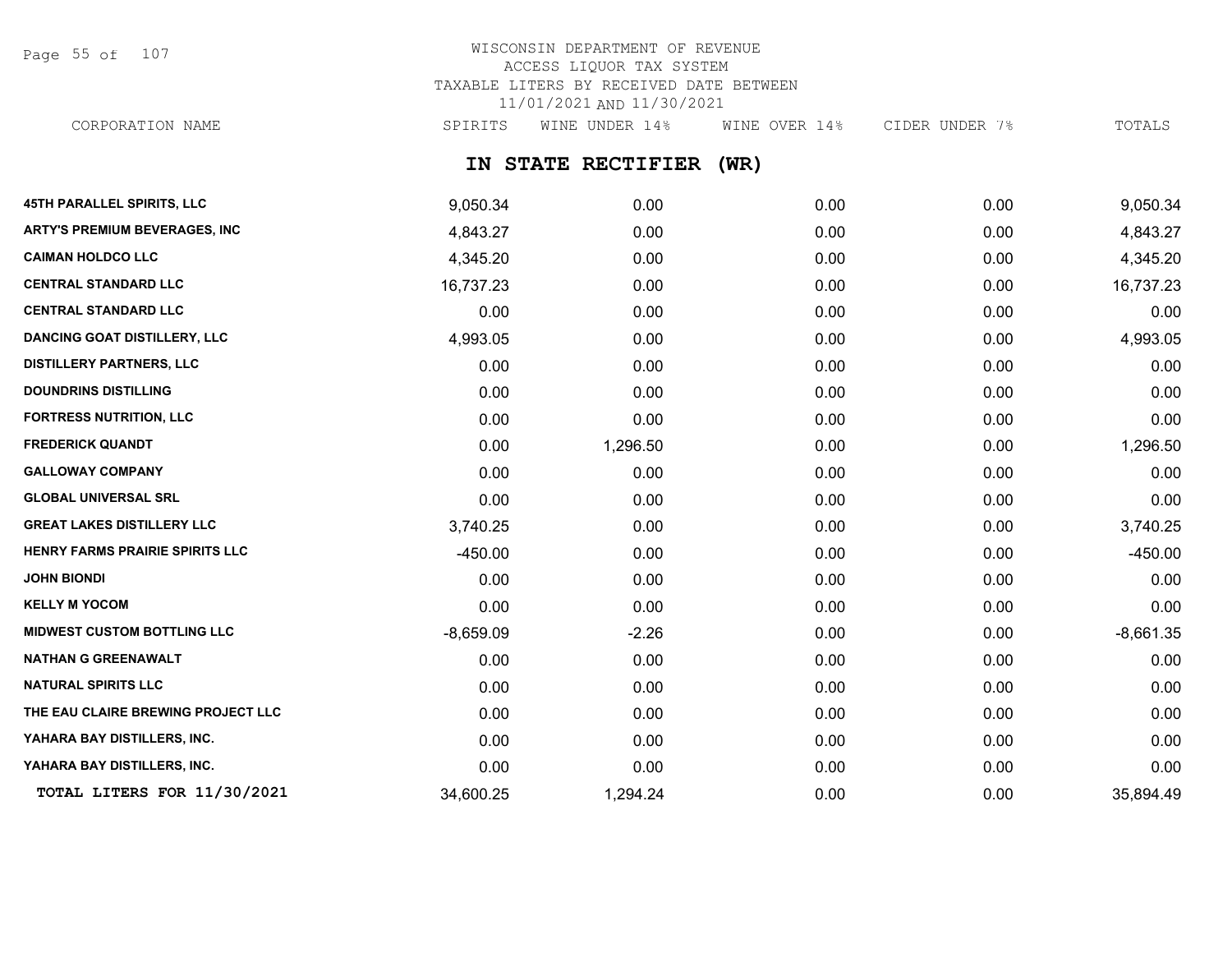Page 56 of 107

# WISCONSIN DEPARTMENT OF REVENUE ACCESS LIQUOR TAX SYSTEM TAXABLE LITERS BY RECEIVED DATE BETWEEN 11/01/2021 AND 11/30/2021

CORPORATION NAME SPIRITS WINE UNDER 14% WINE OVER 14% CIDER UNDER 7% TOTALS

**IN STATE WINERY (WWI)**

| <b>4 CHRISTI'S VINEYARD LLC</b>         | 0.00 | 0.00      | 0.00   | 0.00   | 0.00      |
|-----------------------------------------|------|-----------|--------|--------|-----------|
| <b>ALLEN L NAPARALLA</b>                | 0.00 | 0.00      | 0.00   | 0.00   | 0.00      |
| <b>AMANDA STEFL</b>                     | 0.00 | 2,660.57  | 0.00   | 0.00   | 2,660.57  |
| <b>BADGER STATE BREWING COMPANY LLC</b> | 0.00 | 0.00      | 0.00   | 176.02 | 176.02    |
| <b>BELLEVINEZ LLC</b>                   | 0.00 | 908.99    | 0.00   | 0.00   | 908.99    |
| <b>BEVERLY GAGE</b>                     | 0.00 | 189.27    | 0.00   | 0.00   | 189.27    |
| <b>BLIND HORSE WINERY LLC</b>           | 0.00 | 0.00      | 0.00   | 0.00   | 0.00      |
| <b>BOTHAM BRANDS LLC</b>                | 0.00 | 3,785.40  | 0.00   | 0.00   | 3,785.40  |
| <b>BRADLEY L ALLEN</b>                  | 0.00 | 262.71    | 0.00   | 0.00   | 262.71    |
| <b>BRANCHES WINERY LLC</b>              | 0.00 | 0.00      | 0.00   | 0.00   | 0.00      |
| <b>BRIAN C LOKRANTZ</b>                 | 0.00 | 0.00      | 0.00   | 0.00   | 0.00      |
| <b>BRIGADOON FARM &amp; WINERY LLC</b>  | 0.00 | 1,187.93  | 213.76 | 0.00   | 1,401.69  |
| <b>BRIX CIDER LLC</b>                   | 0.00 | 0.00      | 0.00   | 0.00   | 0.00      |
| <b>C &amp; N CORPORATION</b>            | 0.00 | 59,713.08 | 242.98 | 0.00   | 59,956.06 |
| <b>CAPITAL BREWERY COMPANY, INC.</b>    | 0.00 | 0.00      | 0.00   | 0.00   | 0.00      |
| CHATEAU ST CROIX WINERY & VINEYARD LLC  | 0.00 | 2,979.77  | 328.12 | 0.00   | 3,307.89  |
| <b>CHERYL JOHNSON</b>                   | 0.00 | 109.78    | 0.00   | 0.00   | 109.78    |
| <b>CHRISTOPHER JOPPE</b>                | 0.00 | 0.00      | 0.00   | 0.00   | 0.00      |
| <b>CLOVER MEADOW LLC</b>                | 0.00 | 0.00      | 469.39 | 0.00   | 469.39    |
| <b>COLLEEN M BOS</b>                    | 0.00 | 0.00      | 0.00   | 0.00   | 0.00      |
| <b>CRAIG FLETCHER</b>                   | 0.00 | 0.00      | 0.00   | 0.00   | 0.00      |
| <b>CREEKSIDE WINERY LLC</b>             | 0.00 | 0.00      | 0.00   | 0.00   | 0.00      |
| <b>DANIEL J KOEPKE</b>                  | 0.00 | 0.00      | 0.00   | 0.00   | 0.00      |
| <b>DANIEL M OSBORN</b>                  | 0.00 | 511.45    | 0.00   | 0.00   | 511.45    |
| <b>DANZINGER VINEYARDS LLC</b>          | 0.00 | 4,620.00  | 0.00   | 0.00   | 4,620.00  |
| <b>DAVID R RASMUSSEN</b>                | 0.00 | $-48.23$  | 0.00   | 0.00   | $-48.23$  |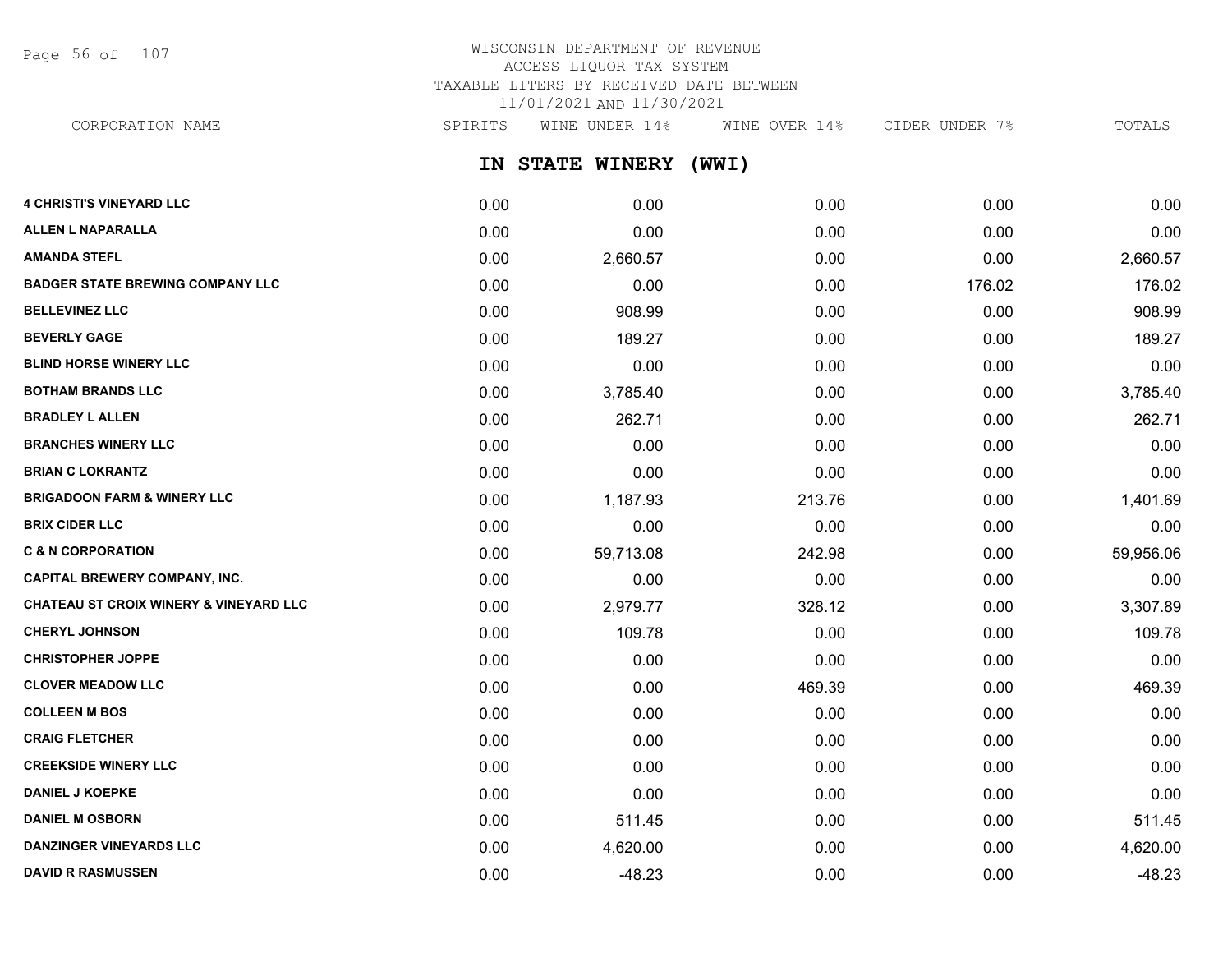### WISCONSIN DEPARTMENT OF REVENUE ACCESS LIQUOR TAX SYSTEM TAXABLE LITERS BY RECEIVED DATE BETWEEN

| CORPORATION NAME                         | SPIRITS | WINE UNDER 14% | WINE OVER 14% | CIDER UNDER 7% | TOTALS   |
|------------------------------------------|---------|----------------|---------------|----------------|----------|
| <b>DEAD BIRD BREWING COMPANY</b>         | 0.00    | 0.00           | 0.00          | 0.00           | 0.00     |
| <b>DEAN L BAUMGARTEN</b>                 | 0.00    | 352.04         | 0.00          | 0.00           | 352.04   |
| <b>DIANA HOBSON</b>                      | 0.00    | 0.00           | 0.00          | 0.00           | 0.00     |
| DIXONS AUTUMN HARVEST WINERY, LLC        | 0.00    | 0.00           | 0.00          | 0.00           | 0.00     |
| <b>DON GRASSE</b>                        | 0.00    | 117.35         | 0.00          | 0.00           | 117.35   |
| DRUMLIN RIDGE WINERY LLC                 | 0.00    | 1,389.24       | 700.30        | 2,574.07       | 4,663.61 |
| <b>EASTERN RIDGES VINEYARD, LLC</b>      | 0.00    | 1,601.98       | 0.00          | 0.00           | 1,601.98 |
| <b>ELISABETH W KLEIN</b>                 | 0.00    | 0.00           | 0.00          | 0.00           | 0.00     |
| <b>EMPRIZE WINERY LLC</b>                | 0.00    | 0.00           | 0.00          | 0.00           | 0.00     |
| <b>ETHAN KELLER</b>                      | 0.00    | 0.00           | 0.00          | 164.78         | 164.78   |
| <b>FAWN CREEK WINERY LLC</b>             | 0.00    | 7,617.74       | 0.00          | 0.00           | 7,617.74 |
| <b>FERMENTING CELLARS LLC</b>            | 0.00    | 409.70         | 7.40          | 0.00           | 417.10   |
| <b>FERMENTORIUM BEVERAGE COMPANY LLC</b> | 0.00    | 0.00           | 0.00          | 0.00           | 0.00     |
| <b>FISHER KING WINERY, LLC</b>           | 0.00    | 0.00           | 0.00          | 0.00           | 0.00     |
| <b>FRESAR INC</b>                        | 0.00    | 98.42          | 0.00          | 0.00           | 98.42    |
| FRUIT OF THE WOODS WINE CELLAR, INC.     | 0.00    | 0.00           | 0.00          | 0.00           | 0.00     |
| <b>GREENVIEW BREWING LLC</b>             | 0.00    | 0.00           | 0.00          | 0.00           | 0.00     |
| <b>HALF KRAKT LLC</b>                    | 0.00    | 0.00           | 0.00          | 0.00           | 0.00     |
| <b>HALF MOON HILL LLC</b>                | 0.00    | 59.24          | 0.00          | 7.91           | 67.15    |
| <b>HARBOR RIDGE WINERY INC.</b>          | 0.00    | 0.00           | 0.00          | 0.00           | 0.00     |
| HAYWARD LAKES WINERY, LLC                | 0.00    | 0.00           | 0.00          | 0.00           | 0.00     |
| <b>HERDIE BAISDEN</b>                    | 0.00    | 0.00           | 0.00          | 0.00           | 0.00     |
| <b>HEX MEADERY LLC</b>                   | 0.00    | 28.39          | 0.00          | 0.00           | 28.39    |
| <b>INDEED BREWING COMPANY LLC</b>        | 0.00    | 0.00           | 0.00          | 0.00           | 0.00     |
| <b>ISLAND ORCHARD CIDER LLC</b>          | 0.00    | 0.00           | 0.00          | 0.00           | 0.00     |
| <b>JAMES F HAUSER JR</b>                 | 0.00    | 0.00           | 0.00          | 136.27         | 136.27   |
| <b>JAMES PLOETZ</b>                      | 0.00    | 724.87         | 0.00          | 0.00           | 724.87   |
| <b>JEFFERY BEMIS</b>                     | 0.00    | 2,271.24       | 0.00          | 0.00           | 2,271.24 |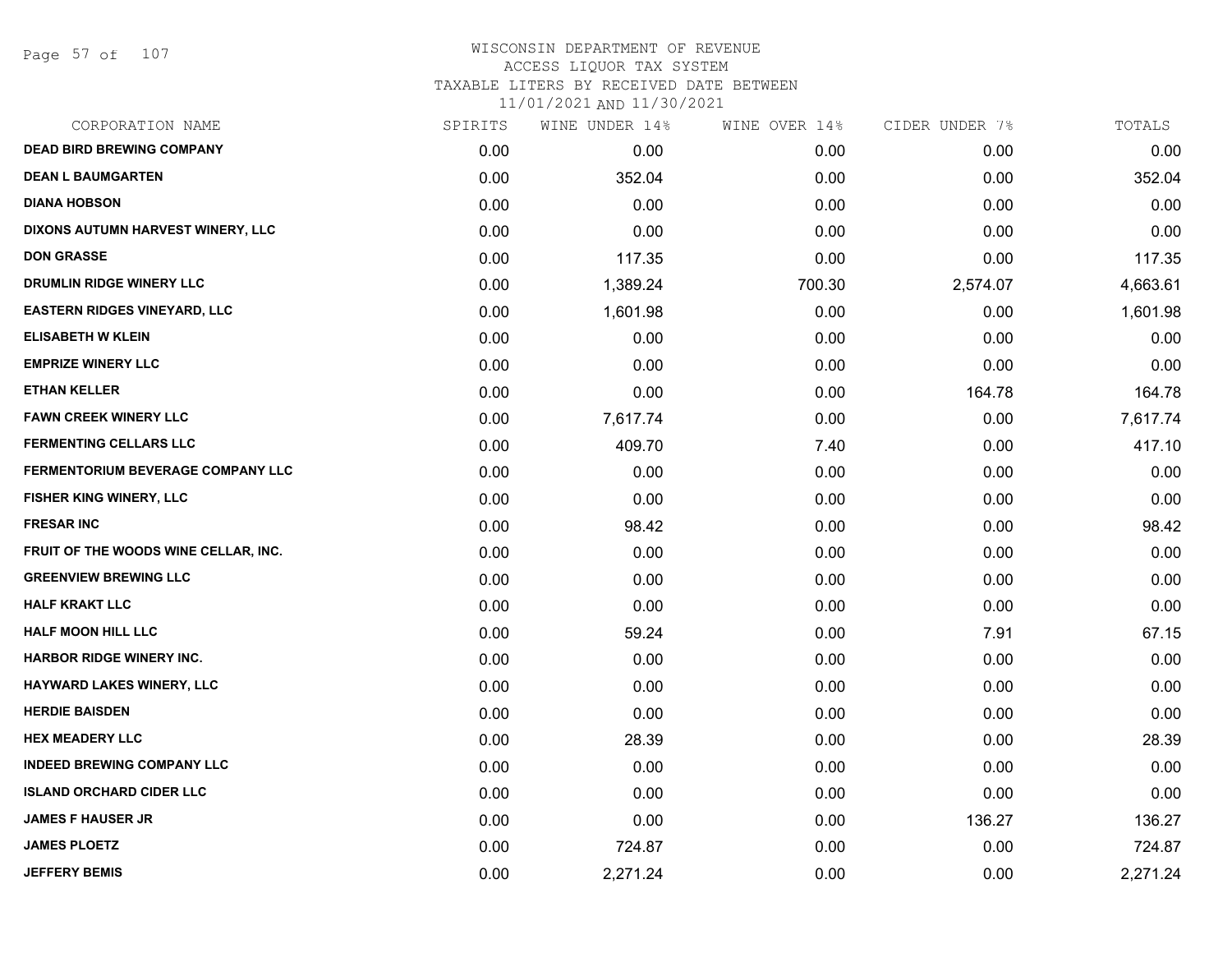Page 58 of 107

### WISCONSIN DEPARTMENT OF REVENUE ACCESS LIQUOR TAX SYSTEM TAXABLE LITERS BY RECEIVED DATE BETWEEN

| CORPORATION NAME                             | SPIRITS | WINE UNDER 14% | WINE OVER 14% | CIDER UNDER 7% | TOTALS    |
|----------------------------------------------|---------|----------------|---------------|----------------|-----------|
| <b>JEFFREY L STOEGER</b>                     | 0.00    | 0.00           | 0.00          | 0.00           | 0.00      |
| <b>JESSICA L ECKER</b>                       | 0.00    | 0.00           | 0.00          | 0.00           | 0.00      |
| <b>JOHN BIONDI</b>                           | 0.00    | 0.00           | 0.00          | 0.00           | 0.00      |
| <b>JONATHAN DALE</b>                         | 0.00    | 0.00           | 0.00          | 0.00           | 0.00      |
| <b>JORNY'S END LLC</b>                       | 0.00    | 0.00           | 0.00          | 0.00           | 0.00      |
| <b>JORNY'S END LLC</b>                       | 0.00    | 1,909.15       | 0.00          | 0.00           | 1,909.15  |
| <b>JOSEPH STALLER</b>                        | 0.00    | 0.00           | 0.00          | 0.00           | 0.00      |
| <b>JOSEPH WYNIMKO</b>                        | 0.00    | 602.67         | 0.00          | 0.00           | 602.67    |
| <b>KATCHEVER &amp; CO LLC</b>                | 0.00    | 0.00           | 0.00          | 7,192.26       | 7,192.26  |
| <b>KEVIN BEHNKE</b>                          | 0.00    | 0.00           | 0.00          | 0.00           | 0.00      |
| <b>KRISTIN HARRINGTON-BOEGNER</b>            | 0.00    | 908.50         | 0.00          | 0.00           | 908.50    |
| <b>KRISTINA M HOGE</b>                       | 0.00    | 0.00           | 0.00          | 0.00           | 0.00      |
| <b>LAKE NOKOMIS CRANBERRIES INC</b>          | 0.00    | 0.00           | 0.00          | 0.00           | 0.00      |
| <b>LANDTA WINES LLC</b>                      | 0.00    | 522.39         | 0.00          | 0.00           | 522.39    |
| <b>LAUTENBACH'S ORCHARD COUNTRY INC</b>      | 0.00    | 13,417.96      | 0.00          | 0.00           | 13,417.96 |
| <b>LEDGESTONE ESTATE LLC</b>                 | 0.00    | 0.00           | 0.00          | 0.00           | 0.00      |
| LIL' OLE WINEMAKER SHOPPE LLC                | 0.00    | 835.10         | 0.00          | 0.00           | 835.10    |
| <b>LOST ISLAND WINE LLC</b>                  | 0.00    | 953.24         | 0.00          | 0.00           | 953.24    |
| LUNCH CREEK VINEYARDS LLC                    | 0.00    | 0.00           | 0.00          | 0.00           | 0.00      |
| <b>MARTIN E SELL</b>                         | 0.00    | 798.19         | 22.49         | 0.00           | 820.68    |
| <b>MARY BELLAZZINI</b>                       | 0.00    | 0.00           | 0.00          | 0.00           | 0.00      |
| <b>MATENAER CORPORATION</b>                  | 0.00    | 0.00           | 0.00          | 0.00           | 0.00      |
| <b>MATTHEW RICK</b>                          | 0.00    | 0.00           | 0.00          | 0.00           | 0.00      |
| <b>MCFLESHMAN'S BREWING CO., LLC.</b>        | 0.00    | 0.00           | 0.00          | 0.00           | 0.00      |
| <b>MERSHONIAN CIDERY LLC</b>                 | 0.00    | 1,570.94       | 0.00          | 1,892.70       | 3,463.64  |
| <b>MOBCRAFT BEER INC.</b>                    | 0.00    | 0.00           | 0.00          | 0.00           | 0.00      |
| <b>MOLSON COORS BEVERAGE COMPANY USA LLC</b> | 0.00    | 0.00           | 0.00          | 0.00           | 0.00      |
| <b>MOLSON COORS USA LLC</b>                  | 0.00    | 0.00           | 0.00          | 0.00           | 0.00      |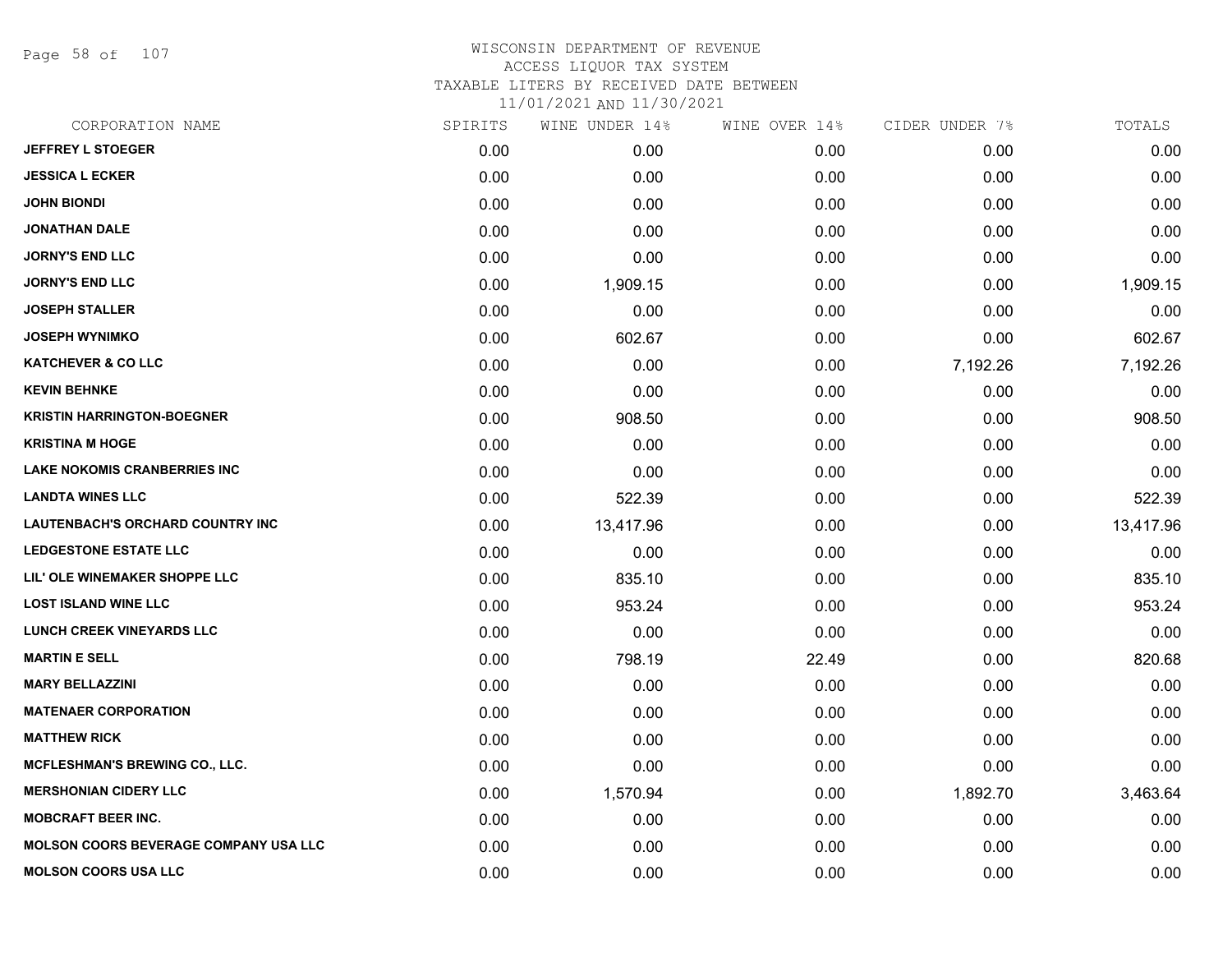Page 59 of 107

# WISCONSIN DEPARTMENT OF REVENUE ACCESS LIQUOR TAX SYSTEM

TAXABLE LITERS BY RECEIVED DATE BETWEEN

| CORPORATION NAME                            | SPIRITS | WINE UNDER 14% | WINE OVER 14% | CIDER UNDER 7% | TOTALS   |
|---------------------------------------------|---------|----------------|---------------|----------------|----------|
| <b>MOONDANCER LLC</b>                       | 0.00    | 95.28          | 0.00          | 0.00           | 95.28    |
| <b>MUNSON BRIDGE WINERY INC</b>             | 0.00    | 4,686.33       | 0.00          | 0.00           | 4,686.33 |
| <b>MUSETTA WINERY, LLC</b>                  | 0.00    | 3,709.09       | $-9.75$       | 0.00           | 3,699.34 |
| <b>NOBLE ROOTS BREWING COMPANY, LLC</b>     | 0.00    | 0.00           | 0.00          | 0.00           | 0.00     |
| <b>NORTHLEAF WINERY, LLC</b>                | 0.00    | 1,770.02       | 26.23         | 0.00           | 1,796.25 |
| <b>ODILON FORD WINERY INC</b>               | 0.00    | 0.00           | 0.00          | 0.00           | 0.00     |
| PARALLEL 44 VINEYARD & WINERY, INC.         | 0.00    | 4,724.37       | 0.00          | 0.00           | 4,724.37 |
| PARALLEL 44 VINEYARD & WINERY, INC.         | 0.00    | 573.00         | 0.00          | 0.00           | 573.00   |
| <b>PATRICK ARNDT</b>                        | 0.00    | 359.61         | 0.00          | 0.00           | 359.61   |
| <b>PAUL D ASPER</b>                         | 0.00    | 493.99         | 0.00          | 8,805.03       | 9,299.02 |
| <b>PAUL HAMMEN</b>                          | 0.00    | 0.00           | 0.00          | 0.00           | 0.00     |
| <b>PAUL J FRANZEN</b>                       | 0.00    | 0.00           | 154.41        | 0.00           | 154.41   |
| PETER H GENTRY                              | 0.00    | 0.00           | 0.00          | 0.00           | 0.00     |
| <b>PHILIP J BRATSCH</b>                     | 0.00    | 0.00           | 0.00          | 0.00           | 0.00     |
| <b>PIEPERTK LLC</b>                         | 0.00    | 4,821.73       | 20.25         | 0.00           | 4,841.98 |
| PRAIRIE HAWK WINERY INC                     | 0.00    | 872.38         | 0.00          | 0.00           | 872.38   |
| <b>RED OAK VINEYARD INC</b>                 | 0.00    | 3,002.03       | 0.00          | 0.00           | 3,002.03 |
| <b>RIO LOBO LLC</b>                         | 0.00    | 0.00           | 0.00          | 0.00           | 0.00     |
| <b>RIVER BEND VINEYARD &amp; WINERY LLC</b> | 0.00    | 3,105.16       | 0.00          | 0.00           | 3,105.16 |
| <b>ROBERT J FOWLER</b>                      | 0.00    | $-8.25$        | 201.02        | 0.00           | 192.77   |
| <b>ROCK N WOOL WINERY LLC</b>               | 0.00    | 0.00           | 0.00          | 0.00           | 0.00     |
| <b>RUSHFORD MEADERY AND WINERY LLC</b>      | 0.00    | 745.50         | 0.00          | 488.96         | 1,234.46 |
| <b>RYAN PRELLWITZ</b>                       | 0.00    | 0.00           | 0.00          | 0.00           | 0.00     |
| <b>SEVEN HAWKS VINEYARDS LLC</b>            | 0.00    | 0.00           | 0.00          | 0.00           | 0.00     |
| <b>SEVEN HAWKS VINEYARDS LLC</b>            | 0.00    | 0.00           | 0.00          | 0.00           | 0.00     |
| <b>SHARON L PINGEL</b>                      | 0.00    | 41.26          | 0.00          | 0.00           | 41.26    |
| <b>SHERRY HARDIE</b>                        | 0.00    | 445.01         | 2.99          | 0.00           | 448.00   |
| SIMON CREEK VINEYARD LLC                    | 0.00    | 4,589.95       | 491.99        | 0.00           | 5,081.94 |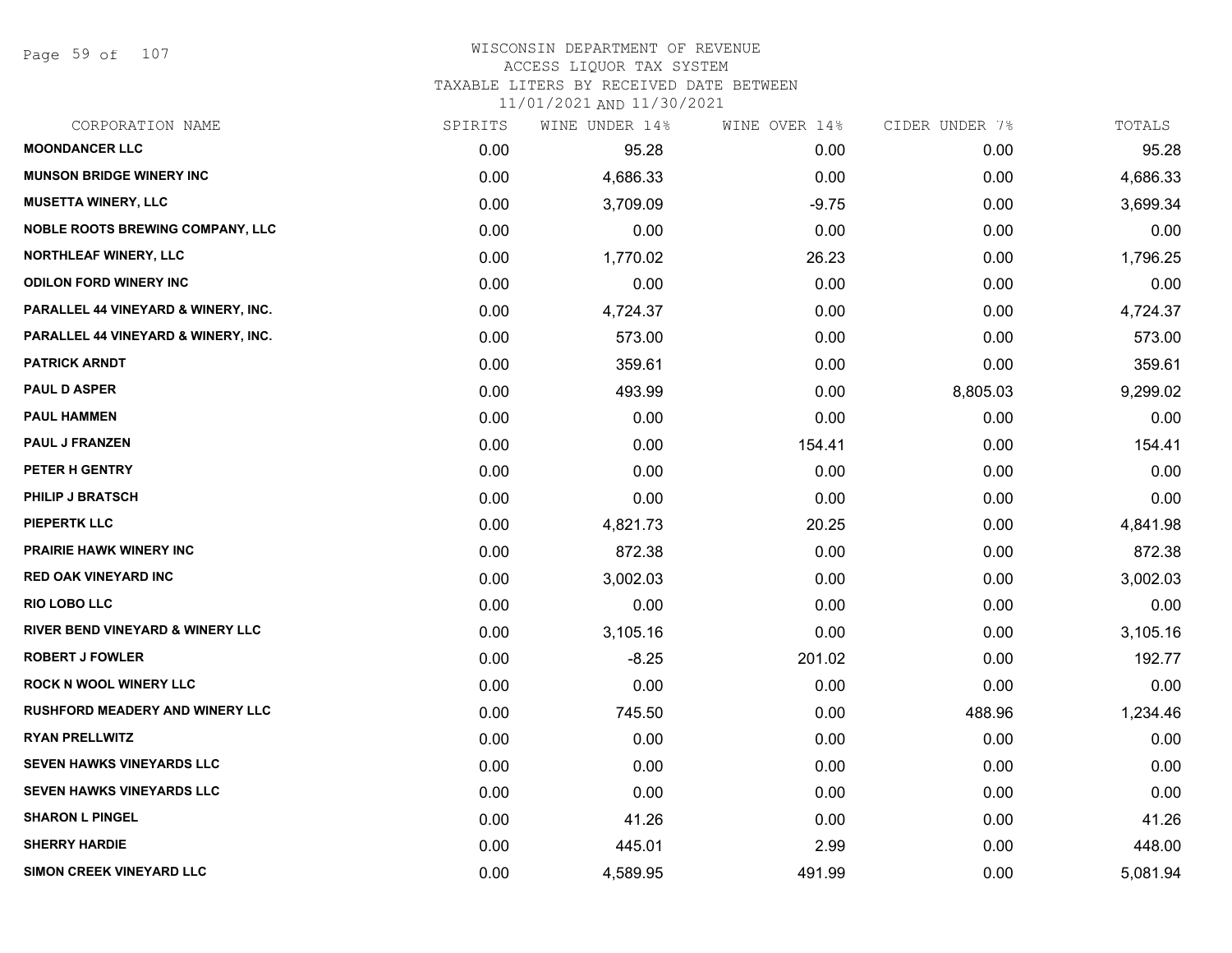# WISCONSIN DEPARTMENT OF REVENUE ACCESS LIQUOR TAX SYSTEM TAXABLE LITERS BY RECEIVED DATE BETWEEN

| CORPORATION NAME                            | SPIRITS | WINE UNDER 14% | WINE OVER 14% | CIDER UNDER 7% | TOTALS    |
|---------------------------------------------|---------|----------------|---------------|----------------|-----------|
| SINNIPEE VALLEY VINEYARD LLC                | 0.00    | 405.00         | 0.00          | 0.00           | 405.00    |
| <b>SPB LLC</b>                              | 0.00    | 0.00           | 0.00          | 39,041.83      | 39,041.83 |
| SPIRITS OF NORWAY VINEYARD LLC              | 0.00    | 0.00           | 0.00          | 0.00           | 0.00      |
| <b>SPRECHER BREWING COMPANY, LLC</b>        | 0.00    | 0.00           | 0.00          | 0.00           | 0.00      |
| <b>SPURGEON VINEYARDS &amp; WINERY LLC</b>  | 0.00    | 1,705.54       | 9.08          | 0.00           | 1,714.62  |
| <b>STEPHEN M KENNEDY</b>                    | 0.00    | 317.97         | 0.00          | 0.00           | 317.97    |
| <b>STEVEN DEBAKER</b>                       | 0.00    | 159.74         | 233.26        | 0.00           | 393.00    |
| <b>STEVEN M &amp; JUDITH A JACOBSON LLC</b> | 0.00    | 0.00           | 0.00          | 0.00           | 0.00      |
| <b>STILLMANK BREWING COMPANY</b>            | 0.00    | 0.00           | 0.00          | 0.00           | 0.00      |
| <b>STONES THROW WINERY INC</b>              | 0.00    | 0.00           | 3,376.58      | 0.00           | 3,376.58  |
| <b>STRING THEORY CIDER INC</b>              | 0.00    | 0.00           | 0.00          | 0.00           | 0.00      |
| <b>SUNSET HOLLOW RANCH</b>                  | 0.00    | 0.00           | 0.00          | 0.00           | 0.00      |
| <b>SUNSET POINT WINERY LLC</b>              | 0.00    | 984.10         | 90.14         | 0.00           | 1,074.24  |
| <b>TENBA RIDGE WINERY LLC</b>               | 0.00    | 0.00           | 0.00          | 0.00           | 0.00      |
| THE RUM TREE, INC.                          | 0.00    | 0.00           | 19.12         | 0.00           | 19.12     |
| THE WINE VINEYARD LLC                       | 0.00    | 0.00           | 0.00          | 0.00           | 0.00      |
| THE WOODLAND TRAIL BEVERAGE COMPANY, INC.   | 0.00    | 1,146.37       | 0.00          | 0.00           | 1,146.37  |
| <b>TIMOTHY D GUILD</b>                      | 0.00    | 2,521.08       | 0.00          | 0.00           | 2,521.08  |
| <b>TIMOTHY P MCDONALD</b>                   | 0.00    | 99.37          | 0.00          | 0.00           | 99.37     |
| <b>TODD KUEHL</b>                           | 0.00    | 4,220.72       | 0.00          | 0.00           | 4,220.72  |
| <b>TOMMYS TOO HIGH WINES LLC</b>            | 0.00    | 1,351.39       | 0.00          | 0.00           | 1,351.39  |
| <b>TRACY A SOMERVILLE</b>                   | 0.00    | 0.00           | 0.00          | 0.00           | 0.00      |
| <b>TROY LANDWEHR</b>                        | 0.00    | 1,009.50       | 169.50        | 0.00           | 1,179.00  |
| <b>TWO BROTHERS WINES LLC</b>               | 0.00    | 0.00           | 0.00          | 0.00           | 0.00      |
| <b>UPSTREAM CIDER LLC</b>                   | 0.00    | 0.00           | 0.00          | 0.00           | 0.00      |
| VAN WYCHEN WINES INC.                       | 0.00    | 0.00           | 0.00          | 0.00           | 0.00      |
| <b>VERNON VINEYARDS LTD</b>                 | 0.00    | 1,260.16       | 0.00          | 0.00           | 1,260.16  |
| <b>VINES TO CELLAR, INC.</b>                | 0.00    | 287.31         | 0.00          | 0.00           | 287.31    |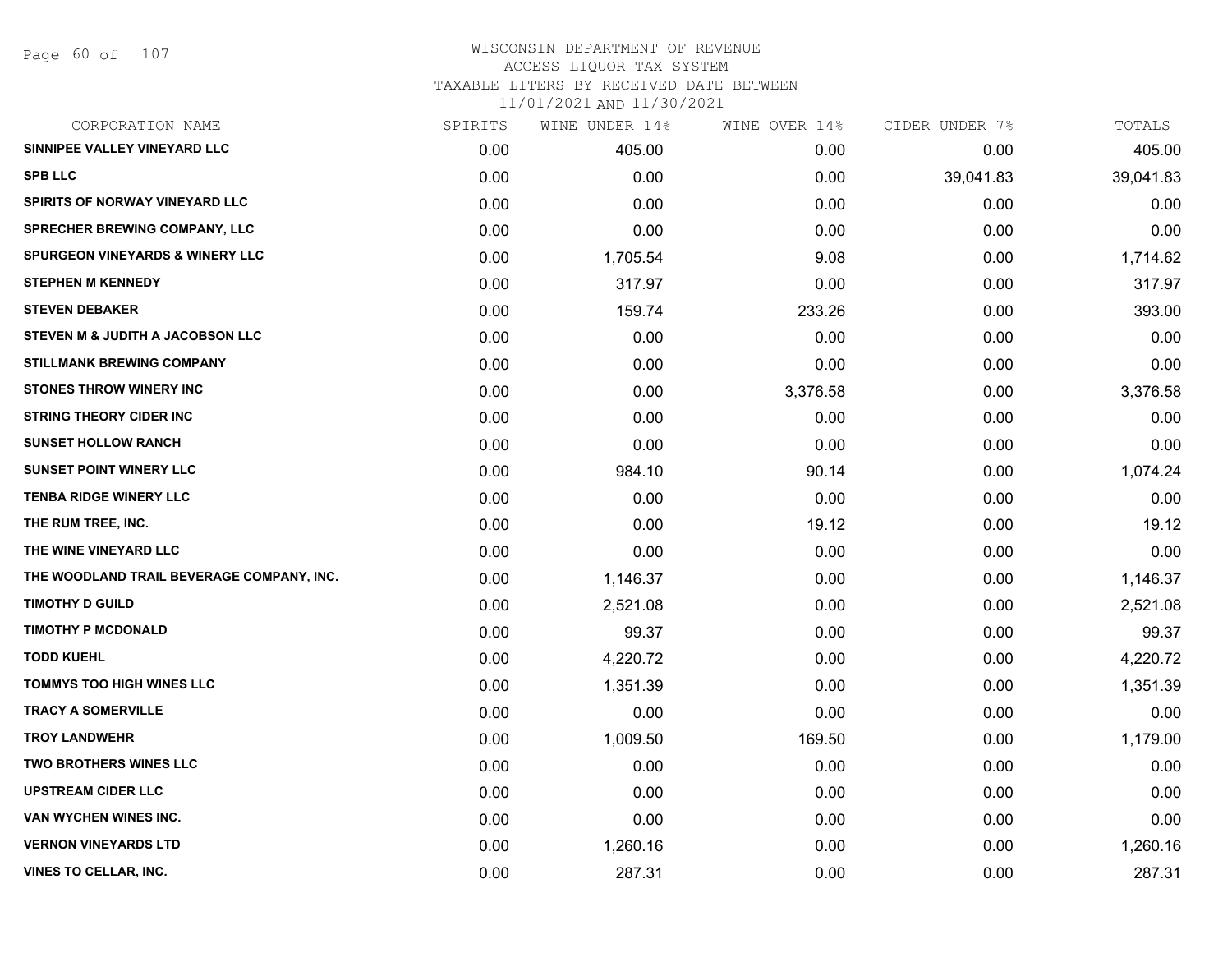Page 61 of 107

# WISCONSIN DEPARTMENT OF REVENUE

# ACCESS LIQUOR TAX SYSTEM

TAXABLE LITERS BY RECEIVED DATE BETWEEN

| CORPORATION NAME                                   | SPIRITS | WINE UNDER 14% | WINE OVER 14% | CIDER UNDER 7% | TOTALS     |
|----------------------------------------------------|---------|----------------|---------------|----------------|------------|
| <b>VON KLAUS WINERY LLC</b>                        | 0.00    | 619.52         | 0.00          | 0.00           | 619.52     |
| VON STIEHL WINERY LTD.                             | 0.00    | 0.00           | 0.00          | 0.00           | 0.00       |
| VON STIEHL WINERY LTD.                             | 0.00    | $-469.12$      | $-39.25$      | 5,161.20       | 4,652.83   |
| VON STIEHL WINERY LTD.                             | 0.00    | 0.00           | 0.00          | 0.00           | 0.00       |
| <b>WALKER K FANNING</b>                            | 0.00    | 0.00           | 0.00          | 940.86         | 940.86     |
| <b>WEST PRAIRIE WINERY LLC</b>                     | 0.00    | 1,194.74       | 0.00          | 7.19           | 1,201.93   |
| <b>WHISPERING BLUFFS VINEYARD &amp; WINERY LTD</b> | 0.00    | 63.00          | 0.00          | 0.00           | 63.00      |
| <b>WHITE BEAR SPIRITS LLC</b>                      | 0.00    | 48.76          | 33.77         | 0.00           | 82.53      |
| <b>WHITE WINTER WINERY INC</b>                     | 0.00    | 353.56         | 0.00          | 0.00           | 353.56     |
| <b>WILD EPITOME LLC</b>                            | 0.00    | 112.58         | 17.64         | 0.00           | 130.22     |
| <b>WILD HARE LLC</b>                               | 0.00    | 297.04         | 0.00          | 0.00           | 297.04     |
| <b>WILD HILLS WINERY LLC</b>                       | 0.00    | 300.75         | 0.00          | 0.00           | 300.75     |
| <b>WILLIAM F BLUHM</b>                             | 0.00    | 5,451.73       | 37.81         | 0.00           | 5,489.54   |
| <b>WILLIAM L SCHNEIDER</b>                         | 0.00    | 0.00           | 0.00          | 0.00           | 0.00       |
| <b>WINESITTER BREWHOUSE LLC</b>                    | 0.00    | 0.00           | 0.00          | 0.00           | 0.00       |
| <b>WOLLERSHEIM WINERY, INC.</b>                    | 0.00    | 8,297.90       | 746.97        | 0.00           | 9,044.87   |
| <b>WOLLERSHEIM WINERY, INC.</b>                    | 0.00    | 39,249.82      | 2,595.72      | 0.00           | 41,845.54  |
| TOTAL LITERS FOR 11/30/2021                        | 0.00    | 218,084.06     | 10,161.92     | 66,589.08      | 294,835.06 |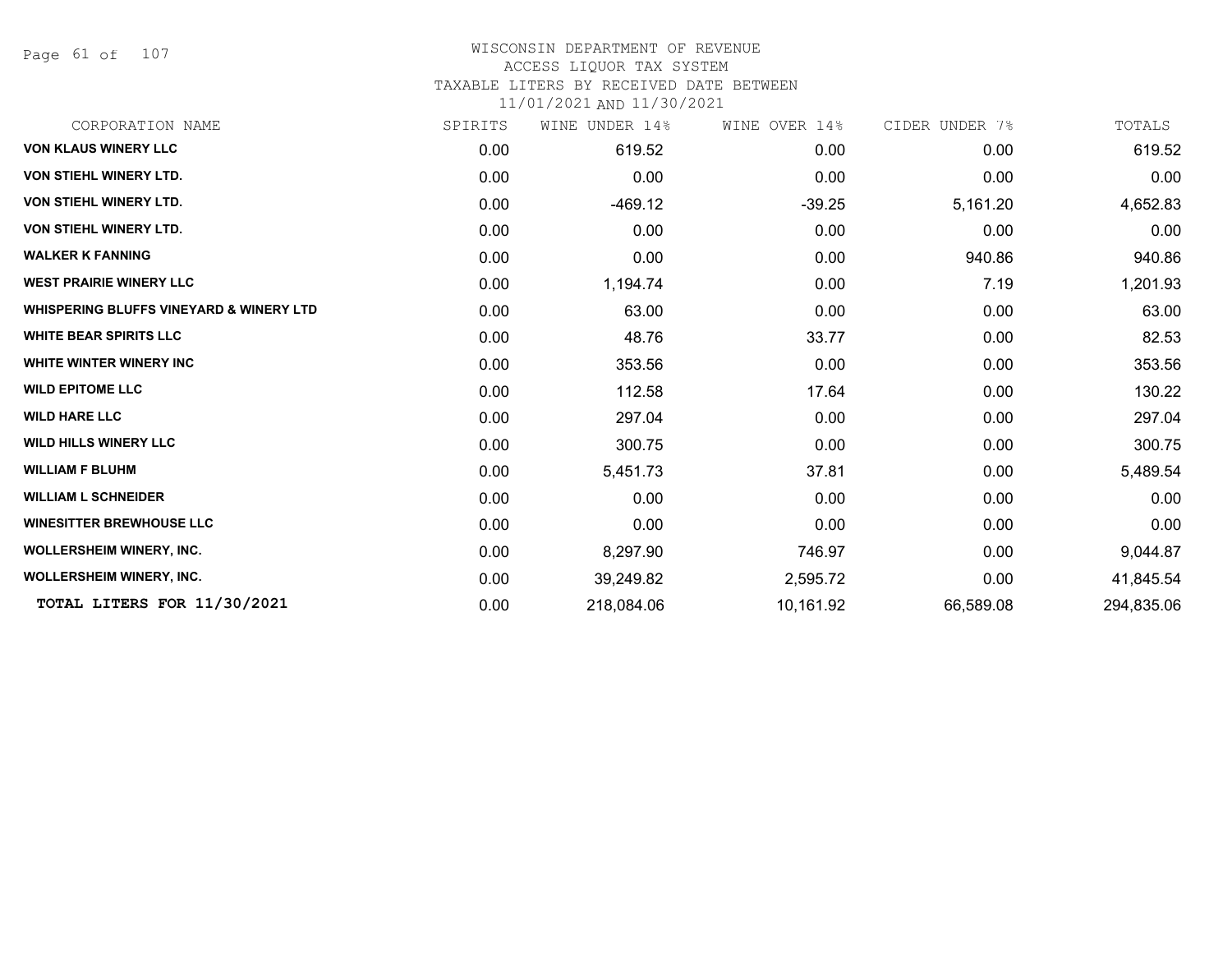Page 62 of 107

# WISCONSIN DEPARTMENT OF REVENUE ACCESS LIQUOR TAX SYSTEM TAXABLE LITERS BY RECEIVED DATE BETWEEN 11/01/2021 AND 11/30/2021

**WINE DIRECT SHIPPER (WDS)** CORPORATION NAME SPIRITS WINE UNDER 14% WINE OVER 14% CIDER UNDER 7% TOTALS

| 1-800 WINESHOP.COM INC                    | 0.00 | 0.00 | 0.00 | 0.00 | 0.00 |
|-------------------------------------------|------|------|------|------|------|
| 26 BRIX LLC                               | 0.00 | 0.00 | 0.00 | 0.00 | 0.00 |
| 2HAWK, LLC                                | 0.00 | 0.00 | 0.00 | 0.00 | 0.00 |
| <b>3 BADGE BEVERAGE CORPORATION</b>       | 0.00 | 0.00 | 0.00 | 0.00 | 0.00 |
| <b>4 CHRISTI'S VINEYARD LLC</b>           | 0.00 | 0.00 | 0.00 | 0.00 | 0.00 |
| A DONKEY AND GOAT LLC                     | 0.00 | 0.00 | 0.00 | 0.00 | 0.00 |
| A TO Z WINEWORKS LLC                      | 0.00 | 0.00 | 0.00 | 0.00 | 0.00 |
| <b>ABACELA VINEYARDS &amp; WINERY INC</b> | 0.00 | 0.00 | 0.00 | 0.00 | 0.00 |
| <b>ABREU VINEYARDS INC</b>                | 0.00 | 0.00 | 0.00 | 0.00 | 0.00 |
| AC VIN CO LLC                             | 0.00 | 0.00 | 0.00 | 0.00 | 0.00 |
| <b>ACA CELLARS LLC</b>                    | 0.00 | 0.00 | 0.00 | 0.00 | 0.00 |
| <b>ACKERMAN FAMILY VINEYARDS LLC</b>      | 0.00 | 0.00 | 0.00 | 0.00 | 0.00 |
| <b>ACKLEY BRANDS LTD</b>                  | 0.00 | 0.00 | 0.00 | 0.00 | 0.00 |
| <b>ACORN ALEGRIA WINERY</b>               | 0.00 | 0.00 | 0.00 | 0.00 | 0.00 |
| <b>ADAMS WINERY LLC</b>                   | 0.00 | 0.00 | 0.00 | 0.00 | 0.00 |
| <b>ADELAIDA CELLARS INC</b>               | 0.00 | 0.00 | 0.00 | 0.00 | 0.00 |
| <b>ADELSHEIM VINEYARD LLC</b>             | 0.00 | 0.00 | 0.00 | 0.00 | 0.00 |
| ADLER DEUTSCH VINEYARD LLC                | 0.00 | 0.00 | 0.00 | 0.00 | 0.00 |
| <b>AEPPELTREOW INC</b>                    | 0.00 | 0.00 | 0.00 | 0.00 | 0.00 |
| <b>AHA PARTNERS LLC</b>                   | 0.00 | 0.00 | 0.00 | 0.00 | 0.00 |
| <b>AIRPORT RANCH ESTATES LLC</b>          | 0.00 | 0.00 | 0.00 | 0.00 | 0.00 |
| <b>AKA WINES LLC</b>                      | 0.00 | 0.00 | 0.00 | 0.00 | 0.00 |
| ALEJANDRO BULGHERONI ESTATE LLC           | 0.00 | 0.00 | 0.00 | 0.00 | 0.00 |
| ALEXANDRIA NICOLE CELLARS LLC             | 0.00 | 0.00 | 0.00 | 0.00 | 0.00 |
| <b>ALLEN WINE CO LLC</b>                  | 0.00 | 0.00 | 0.00 | 0.00 | 0.00 |
| <b>ALOFT WINES LLC</b>                    | 0.00 | 0.00 | 0.00 | 0.00 | 0.00 |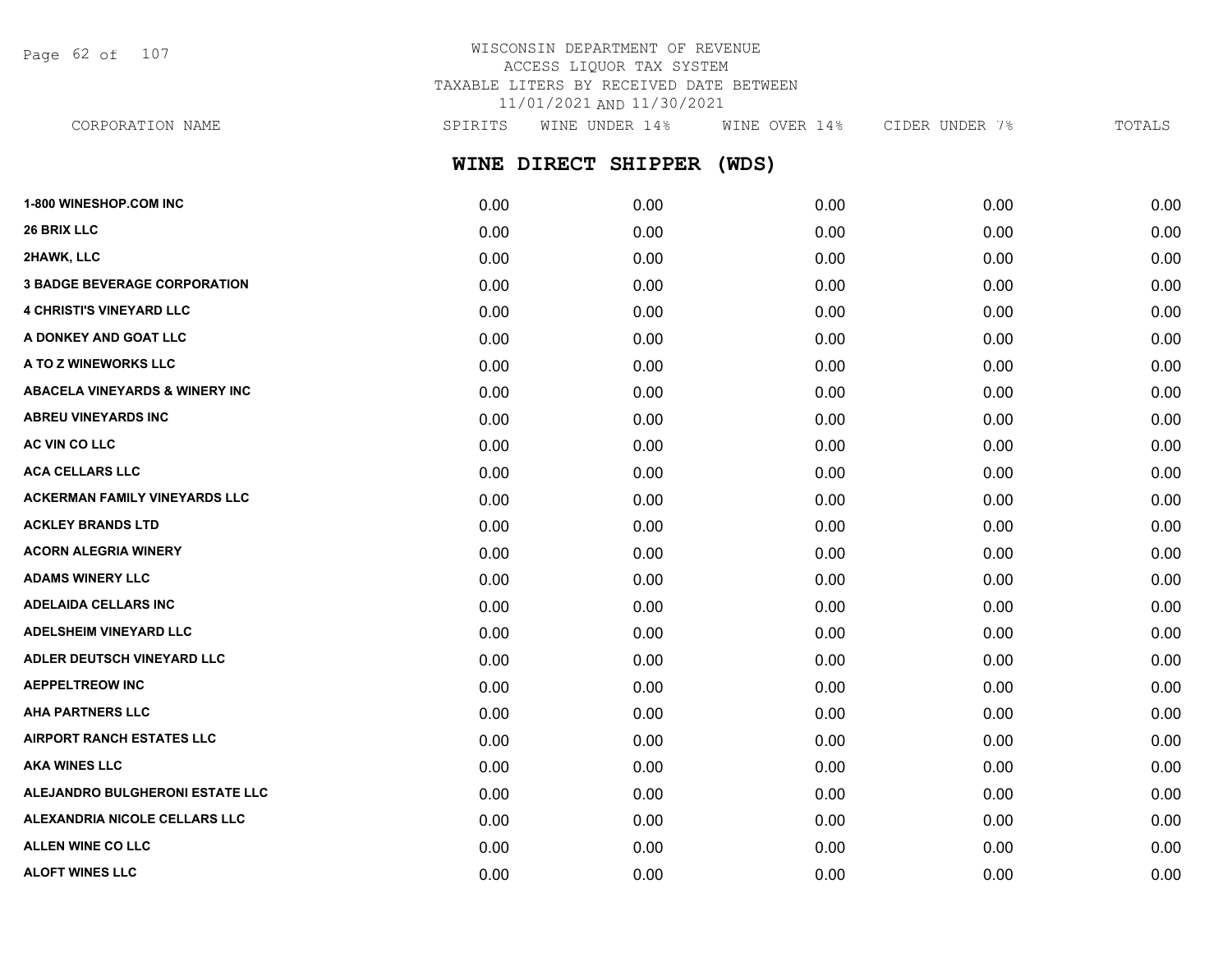Page 63 of 107

| CORPORATION NAME                           | SPIRITS | WINE UNDER 14% | WINE OVER 14% | CIDER UNDER 7% | TOTALS |
|--------------------------------------------|---------|----------------|---------------|----------------|--------|
| <b>ALPHA &amp; OMEGA WINERY LLC</b>        | 0.00    | 0.00           | 0.00          | 0.00           | 0.00   |
| <b>ALTAMURA WINERY INC</b>                 | 0.00    | 0.00           | 0.00          | 0.00           | 0.00   |
| <b>ALTBIER OPERATIONS LLC</b>              | 0.00    | 0.00           | 0.00          | 0.00           | 0.00   |
| <b>ALVAREZ VINEYARDS LLC</b>               | 0.00    | 0.00           | 0.00          | 0.00           | 0.00   |
| <b>AMANDA STEFL</b>                        | 0.00    | 0.00           | 0.00          | 0.00           | 0.00   |
| <b>AMAVI CELLARS LLC</b>                   | 0.00    | 0.00           | 0.00          | 0.00           | 0.00   |
| <b>AMERICAN VINTNERS LLC</b>               | 0.00    | 0.00           | 0.00          | 0.00           | 0.00   |
| <b>AMERICAN WINE TRADE INC</b>             | 0.00    | 0.00           | 0.00          | 0.00           | 0.00   |
| <b>AMICI CELLARS INC</b>                   | 0.00    | 0.00           | 0.00          | 0.00           | 0.00   |
| <b>AMIZETTA VINEYARDS WINERY LLC</b>       | 0.00    | 0.00           | 0.00          | 0.00           | 0.00   |
| <b>AMPELOS CELLARS INC</b>                 | 0.00    | 0.00           | 0.00          | 0.00           | 0.00   |
| <b>AMUSE BOUCHE LLC</b>                    | 0.00    | 0.00           | 0.00          | 0.00           | 0.00   |
| <b>ANCIEN WINES INC</b>                    | 0.00    | 0.00           | 0.00          | 0.00           | 0.00   |
| <b>ANCIENT PEAK INC</b>                    | 0.00    | 0.00           | 0.00          | 0.00           | 0.00   |
| ANDERSONS CONN VALLEY WINERY INC           | 0.00    | 0.00           | 0.00          | 0.00           | 0.00   |
| <b>ANDIS WINES LLC</b>                     | 0.00    | 0.00           | 0.00          | 0.00           | 0.00   |
| <b>ANDREW MURRAY, LLC</b>                  | 0.00    | 0.00           | 0.00          | 0.00           | 0.00   |
| <b>ANDREW TOW</b>                          | 0.00    | 0.00           | 0.00          | 0.00           | 0.00   |
| <b>ANIMOLP</b>                             | 0.00    | 0.00           | 0.00          | 0.00           | 0.00   |
| <b>ANNADEL ESTATE WINERY &amp; FLOWERS</b> | 0.00    | 0.00           | 0.00          | 0.00           | 0.00   |
| ANNADEL VINEYARD PARTNERS(DE) LLC          | 0.00    | 0.00           | 0.00          | 0.00           | 0.00   |
| <b>ANOMALY VINEYARDS LLC</b>               | 0.00    | 0.00           | 0.00          | 0.00           | 0.00   |
| <b>ANTHILL FARMS LLC</b>                   | 0.00    | 0.00           | 0.00          | 0.00           | 0.00   |
| <b>ANTHONY M TRUCHARD</b>                  | 0.00    | 0.00           | 0.00          | 0.00           | 0.00   |
| <b>ANTHONY ROAD WINE CO INC</b>            | 0.00    | 0.00           | 0.00          | 0.00           | 0.00   |
| APERTURE CELLARS, LLC                      | 0.00    | 0.00           | 0.00          | 0.00           | 0.00   |
| <b>APPELLATION TRADING COMPANY LLC</b>     | 0.00    | 0.00           | 0.00          | 0.00           | 0.00   |
| <b>AQUA PUMPKIN INC</b>                    | 0.00    | 0.00           | 0.00          | 0.00           | 0.00   |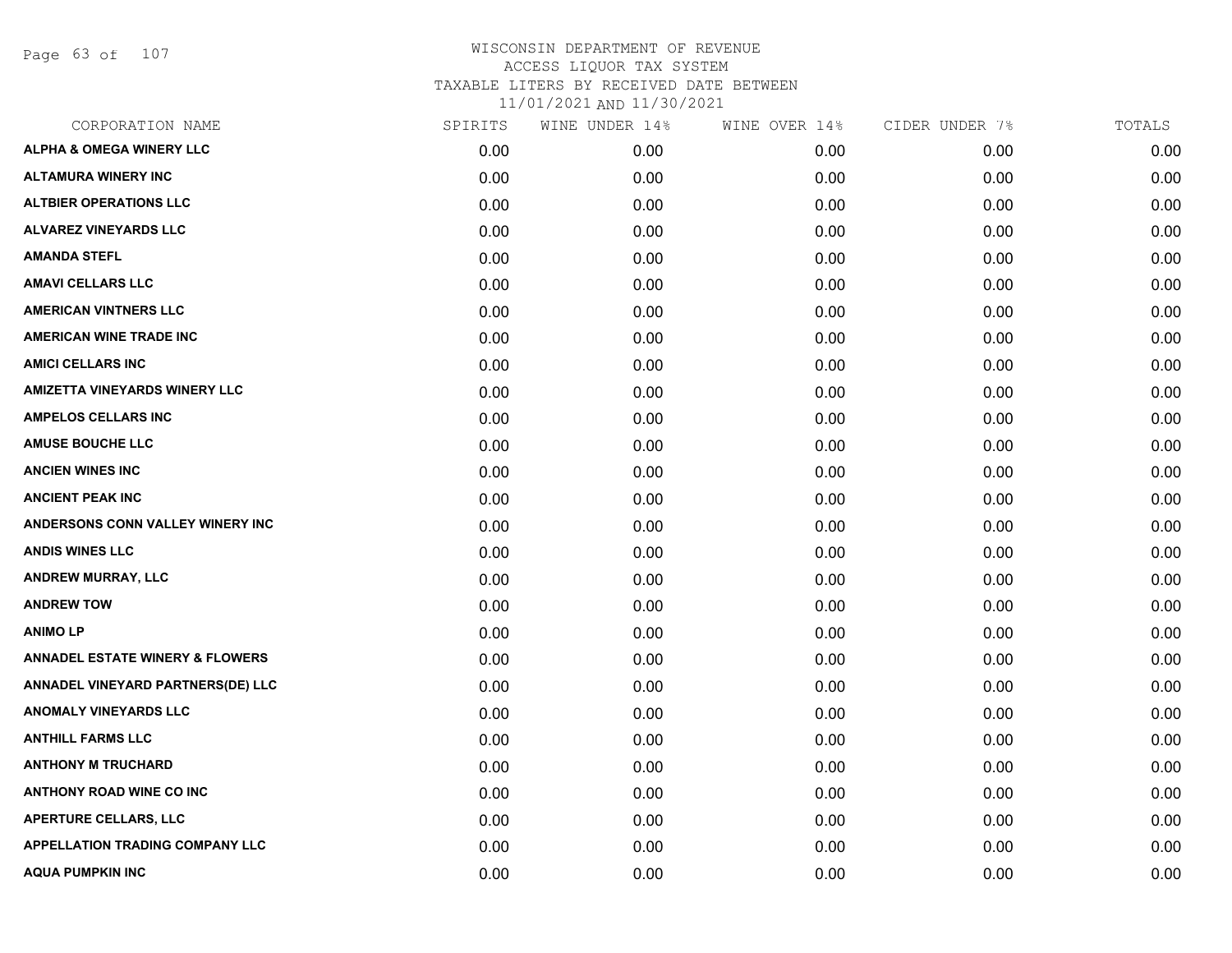Page 64 of 107

| CORPORATION NAME                        | SPIRITS | WINE UNDER 14% | WINE OVER 14% | CIDER UNDER 7% | TOTALS |
|-----------------------------------------|---------|----------------|---------------|----------------|--------|
| <b>ARC WINERY LLC</b>                   | 0.00    | 0.00           | 0.00          | 0.00           | 0.00   |
| <b>ARCHANGEL INVESTMENTS LLC</b>        | 0.00    | 0.00           | 0.00          | 0.00           | 0.00   |
| <b>ARETE WINES LLC</b>                  | 0.00    | 0.00           | 0.00          | 0.00           | 0.00   |
| <b>ARIETTA INC</b>                      | 0.00    | 0.00           | 0.00          | 0.00           | 0.00   |
| <b>ARISTA WINES LLC</b>                 | 0.00    | 0.00           | 0.00          | 0.00           | 0.00   |
| <b>ARKENSTONE VINEYARDS LLC</b>         | 0.00    | 0.00           | 0.00          | 0.00           | 0.00   |
| <b>ARMIDA WINERY INC</b>                | 0.00    | 0.00           | 0.00          | 0.00           | 0.00   |
| <b>ARMSTRONG FAMILY WINERY LLC</b>      | 0.00    | 0.00           | 0.00          | 0.00           | 0.00   |
| <b>ARMSTRONG VINEYARDS INC</b>          | 0.00    | 0.00           | 0.00          | 0.00           | 0.00   |
| <b>ARNOT-ROBERTS LLC</b>                | 0.00    | 0.00           | 0.00          | 0.00           | 0.00   |
| <b>ARRINGTON VINEYARDS LLC</b>          | 0.00    | 0.00           | 0.00          | 0.00           | 0.00   |
| <b>ARTISTE MANAGEMENT CO LLC</b>        | 0.00    | 0.00           | 0.00          | 0.00           | 0.00   |
| ATWATER VINEYARDS, LLC                  | 0.00    | 0.00           | 0.00          | 0.00           | 0.00   |
| AU BON CLIMAT LLC                       | 0.00    | 0.00           | 0.00          | 0.00           | 0.00   |
| <b>AUBERT WINEGROWING INC</b>           | 0.00    | 0.00           | 0.00          | 0.00           | 0.00   |
| <b>AUGUST BRIGGS JR INC</b>             | 0.00    | 0.00           | 0.00          | 0.00           | 0.00   |
| <b>AURORA CELLARS 2015, LLC</b>         | 0.00    | 0.00           | 0.00          | 0.00           | 0.00   |
| <b>AUSTIN NICHOLS &amp; CO INC</b>      | 0.00    | 0.00           | 0.00          | 0.00           | 0.00   |
| AVV WINERY CO LLC                       | 0.00    | 0.00           | 0.00          | 0.00           | 0.00   |
| <b>B WISE VINEYARDS LLC</b>             | 0.00    | 0.00           | 0.00          | 0.00           | 0.00   |
| <b>B. NEKTAR LLC</b>                    | 0.00    | 0.00           | 0.00          | 0.00           | 0.00   |
| <b>BABCOCK ENTERPRISES INC</b>          | 0.00    | 0.00           | 0.00          | 0.00           | 0.00   |
| <b>BADGER MOUNTAIN INC</b>              | 0.00    | 0.00           | 0.00          | 0.00           | 0.00   |
| <b>BADGER STATE BREWING COMPANY LLC</b> | 0.00    | 0.00           | 0.00          | 0.00           | 0.00   |
| <b>BALBOA WINERY LLC</b>                | 0.00    | 0.00           | 0.00          | 0.00           | 0.00   |
| <b>BALLENTINE VINEYARDS INC</b>         | 0.00    | 0.00           | 0.00          | 0.00           | 0.00   |
| <b>BALTIMORE BEND VINEYARD LLC</b>      | 0.00    | 0.00           | 0.00          | 0.00           | 0.00   |
| <b>BARGETTOS SANTA CRUZ WINERY INC</b>  | 0.00    | 0.00           | 0.00          | 0.00           | 0.00   |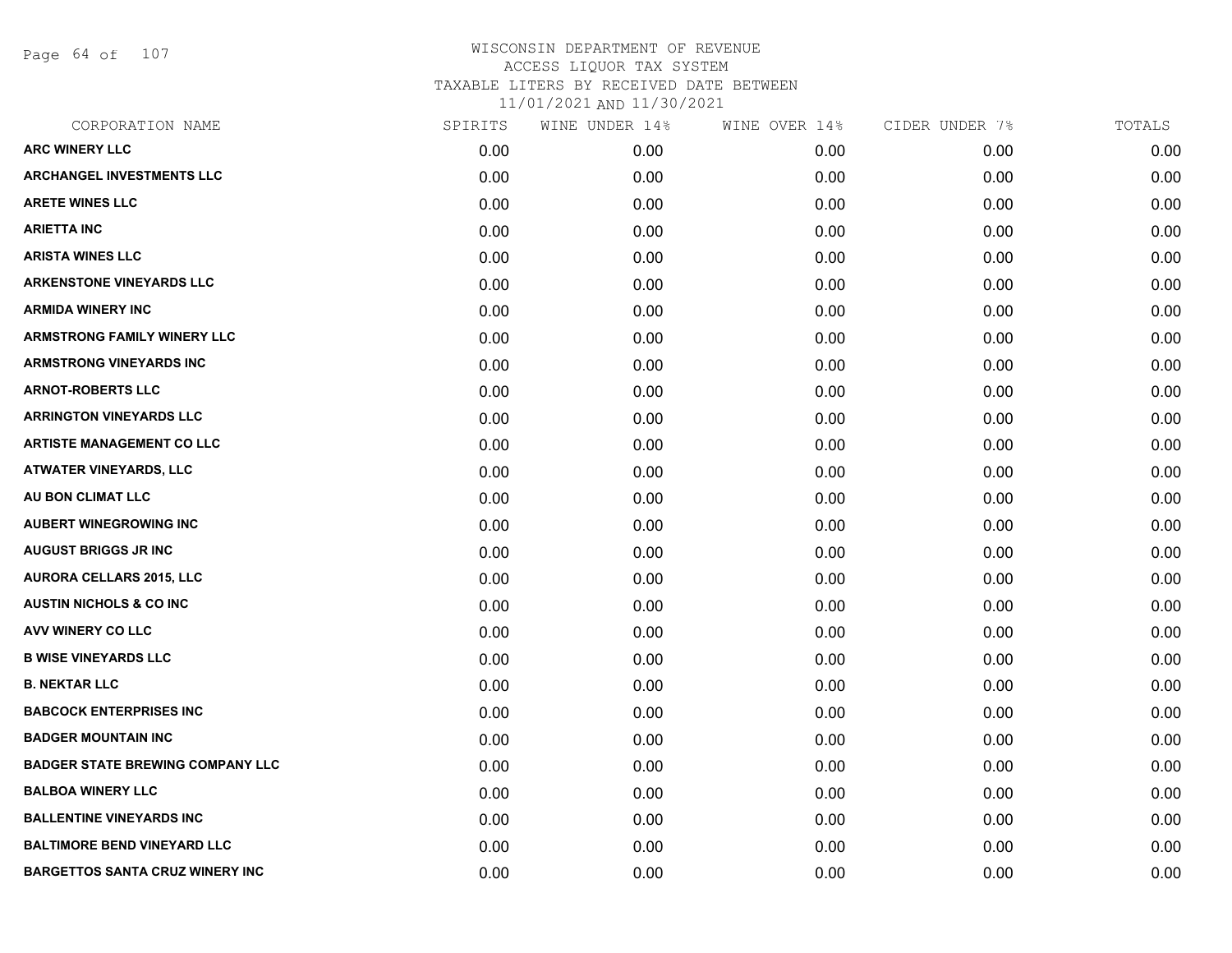Page 65 of 107

| CORPORATION NAME                    | SPIRITS | WINE UNDER 14% | WINE OVER 14% | CIDER UNDER 7% | TOTALS |
|-------------------------------------|---------|----------------|---------------|----------------|--------|
| <b>BARLOW VINEYARDS LLC</b>         | 0.00    | 0.00           | 0.00          | 0.00           | 0.00   |
| <b>BARNARD GRIFFIN INC</b>          | 0.00    | 0.00           | 0.00          | 0.00           | 0.00   |
| <b>BARNETT VINEYARDS LP</b>         | 0.00    | 0.00           | 0.00          | 0.00           | 0.00   |
| <b>BARRA FAMILY WINES, LLC</b>      | 0.00    | 0.00           | 0.00          | 0.00           | 0.00   |
| <b>BAW INC</b>                      | 0.00    | 0.00           | 0.00          | 0.00           | 0.00   |
| <b>BEAUREGARD VINEYARDS LLC</b>     | 0.00    | 0.00           | 0.00          | 0.00           | 0.00   |
| <b>BEAUX FRERES LLC</b>             | 0.00    | 0.00           | 0.00          | 0.00           | 0.00   |
| <b>BECKER FARMS INC</b>             | 0.00    | 0.00           | 0.00          | 0.00           | 0.00   |
| <b>BEDELL NORTH FORK LLC</b>        | 0.00    | 0.00           | 0.00          | 0.00           | 0.00   |
| <b>BEDROCK WINE COMPANY LP</b>      | 0.00    | 0.00           | 0.00          | 0.00           | 0.00   |
| <b>BEHRENS AND DRINKWARD</b>        | 0.00    | 0.00           | 0.00          | 0.00           | 0.00   |
| <b>BEL VINO LLC</b>                 | 0.00    | 0.00           | 0.00          | 0.00           | 0.00   |
| <b>BELLAVINI WINERY</b>             | 0.00    | 0.00           | 0.00          | 0.00           | 0.00   |
| <b>BELLEVINEZ LLC</b>               | 0.00    | 0.00           | 0.00          | 0.00           | 0.00   |
| <b>BENESSERE VINEYARDS LTD</b>      | 0.00    | 0.00           | 0.00          | 0.00           | 0.00   |
| <b>BENNETT LANE WINERY LLC</b>      | 0.00    | 0.00           | 0.00          | 0.00           | 0.00   |
| <b>BENOVIA WINERY LLC</b>           | 0.00    | 0.00           | 0.00          | 0.00           | 0.00   |
| <b>BENT CREEK WINERY LLC</b>        | 0.00    | 0.00           | 0.00          | 0.00           | 0.00   |
| <b>BERGSTROM WINES LLC</b>          | 0.00    | 0.00           | 0.00          | 0.00           | 0.00   |
| <b>BERNARDUS LLC</b>                | 0.00    | 0.00           | 0.00          | 0.00           | 0.00   |
| BETHEL HEIGHTS VINEYARD INC         | 0.00    | 0.00           | 0.00          | 0.00           | 0.00   |
| BETTER BRANDS INTERNATIONAL         | 0.00    | 0.00           | 0.00          | 0.00           | 0.00   |
| <b>BETZ CELLARS LLC</b>             | 0.00    | 0.00           | 0.00          | 0.00           | 0.00   |
| <b>BEVAN CELLARS, LLC</b>           | 0.00    | 0.00           | 0.00          | 0.00           | 0.00   |
| <b>BEVERLY GAGE</b>                 | 0.00    | 0.00           | 0.00          | 0.00           | 0.00   |
| <b>BIG TABLE FARM, INC</b>          | 0.00    | 0.00           | 0.00          | 0.00           | 0.00   |
| <b>BILTMORE ESTATE WINE COMPANY</b> | 0.00    | 0.00           | 0.00          | 0.00           | 0.00   |
| <b>BLACK CAT VINEYARD LLC</b>       | 0.00    | 0.00           | 0.00          | 0.00           | 0.00   |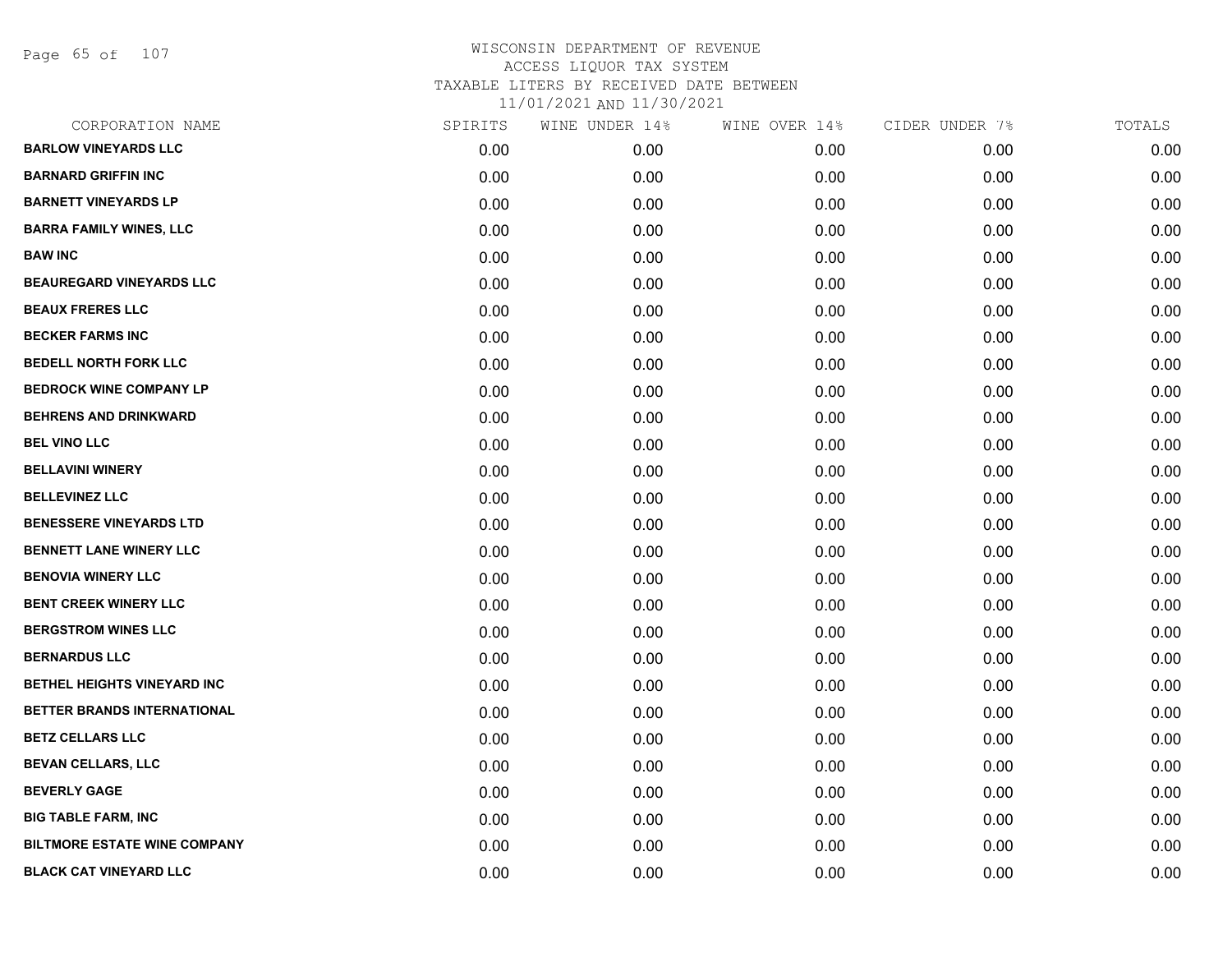Page 66 of 107

| CORPORATION NAME                       | SPIRITS | WINE UNDER 14% | WINE OVER 14% | CIDER UNDER 7% | TOTALS |
|----------------------------------------|---------|----------------|---------------|----------------|--------|
| <b>BLACK MESA WINERY LLC</b>           | 0.00    | 0.00           | 0.00          | 0.00           | 0.00   |
| <b>BLACKBIRD VINEYARDS LLC</b>         | 0.00    | 12.75          | 68.25         | 0.00           | 81.00  |
| <b>BLAIR VINEYARDS LLC</b>             | 0.00    | 0.00           | 0.00          | 0.00           | 0.00   |
| <b>BLANKIET ESTATE LLC</b>             | 0.00    | 0.00           | 0.00          | 0.00           | 0.00   |
| <b>BLIND HORSE WINERY LLC</b>          | 0.00    | 0.00           | 0.00          | 0.00           | 0.00   |
| <b>BLUE FARM, LLC</b>                  | 0.00    | 0.00           | 0.00          | 0.00           | 0.00   |
| <b>BLUE SKY VINTNERS LLC</b>           | 0.00    | 0.00           | 0.00          | 0.00           | 0.00   |
| <b>BOARS VIEW LLC</b>                  | 0.00    | 0.00           | 0.00          | 0.00           | 0.00   |
| <b>BOATHOUSE VINEYARDS LLC</b>         | 0.00    | 0.00           | 0.00          | 0.00           | 0.00   |
| <b>BOB WALLACE ORCHARDS LLC</b>        | 0.00    | 0.00           | 0.00          | 0.00           | 0.00   |
| <b>BOEDECKER CELLARS, LLC</b>          | 0.00    | 0.00           | 0.00          | 0.00           | 0.00   |
| <b>BOEGER WINERY INC</b>               | 0.00    | 0.00           | 0.00          | 0.00           | 0.00   |
| <b>BOEKENOOGEN WINERY LLC</b>          | 0.00    | 0.00           | 0.00          | 0.00           | 0.00   |
| <b>BOGLE VINEYARDS INC</b>             | 0.00    | 0.00           | 0.00          | 0.00           | 0.00   |
| <b>BOOKWALTER WINERY LLC</b>           | 0.00    | 0.00           | 0.00          | 0.00           | 0.00   |
| <b>BOTHAM BRANDS LLC</b>               | 0.00    | 0.00           | 0.00          | 0.00           | 0.00   |
| <b>BOUCHAINE VINEYARDS INC</b>         | 0.00    | 0.00           | 0.00          | 0.00           | 0.00   |
| <b>BOUNDARY BREAKS LLC</b>             | 0.00    | 0.00           | 0.00          | 0.00           | 0.00   |
| BOWERS HARBOR VINEYARDS AND WINERY INC | 0.00    | 0.00           | 0.00          | 0.00           | 0.00   |
| <b>BRADLEY GEARHART</b>                | 0.00    | 0.00           | 0.00          | 0.00           | 0.00   |
| <b>BRADLEY L ALLEN</b>                 | 0.00    | 0.00           | 0.00          | 0.00           | 0.00   |
| <b>BRANCHES WINERY LLC</b>             | 0.00    | 0.00           | 0.00          | 0.00           | 0.00   |
| <b>BRASSFIELD ESTATE WINERY LLC</b>    | 0.00    | 0.00           | 0.00          | 0.00           | 0.00   |
| <b>BREATHLESS, LLC</b>                 | 0.00    | 0.00           | 0.00          | 0.00           | 0.00   |
| <b>BRECON ESTATE INC</b>               | 0.00    | 0.00           | 0.00          | 0.00           | 0.00   |
| <b>BRET LOPEZ</b>                      | 0.00    | 0.00           | 0.00          | 0.00           | 0.00   |
| <b>BRETON WINE COMPANY INC</b>         | 0.00    | 0.00           | 0.00          | 0.00           | 0.00   |
| <b>BREWDOG BREWING COMPANY LLC</b>     | 0.00    | 0.00           | 0.00          | 0.00           | 0.00   |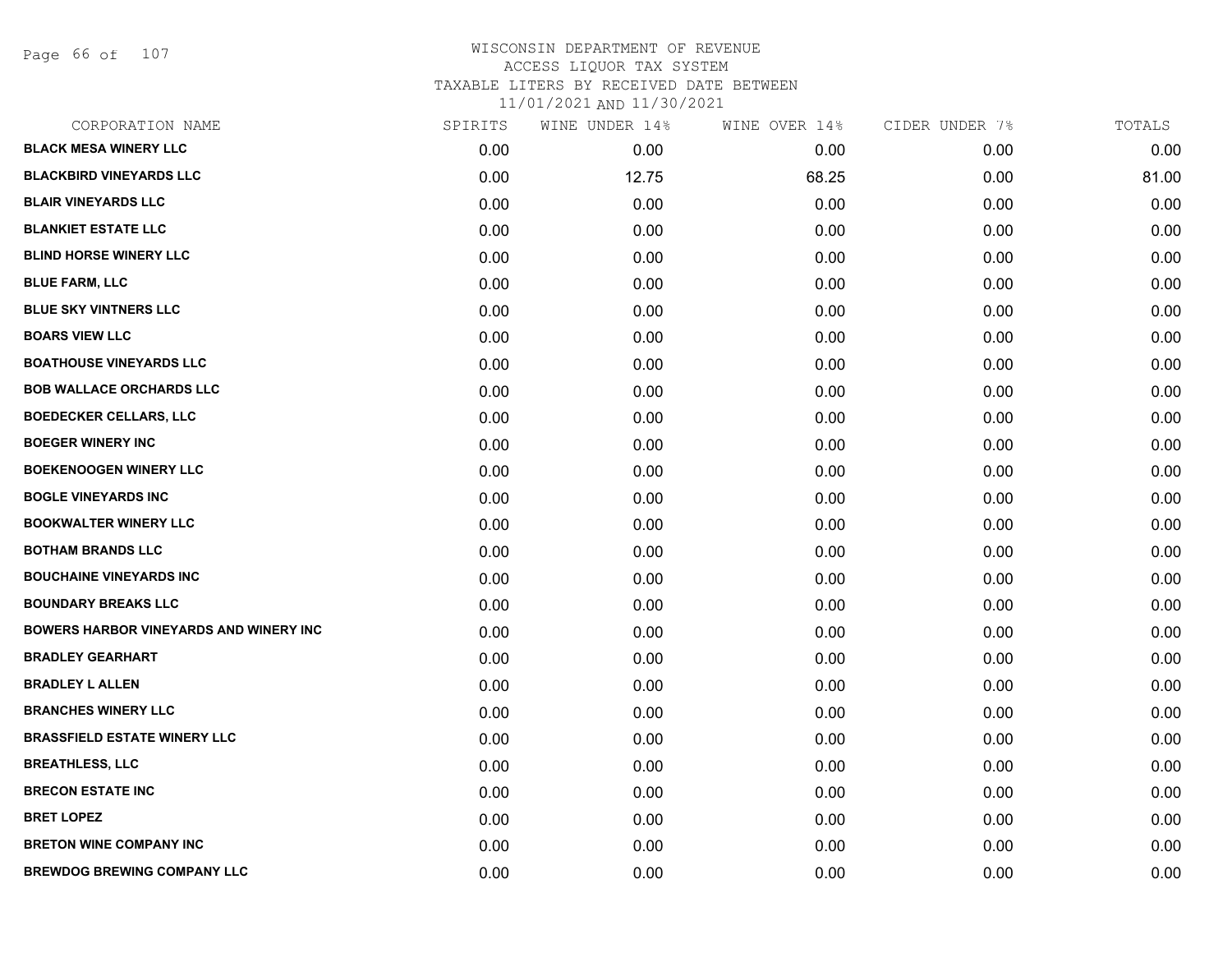Page 67 of 107

| CORPORATION NAME                       | SPIRITS | WINE UNDER 14% | WINE OVER 14% | CIDER UNDER 7% | TOTALS |
|----------------------------------------|---------|----------------|---------------|----------------|--------|
| <b>BRIAN C LOKRANTZ</b>                | 0.00    | 0.00           | 0.00          | 0.00           | 0.00   |
| <b>BRIAN CARTER CELLARS LLC</b>        | 0.00    | 0.00           | 0.00          | 0.00           | 0.00   |
| <b>BRIAN M HEATH</b>                   | 0.00    | 0.00           | 0.00          | 0.00           | 0.00   |
| <b>BRICOLEUR VINEYARDS LLC</b>         | 0.00    | 0.00           | 0.00          | 0.00           | 0.00   |
| <b>BRIDGEVIEW VINEYARDS INC</b>        | 0.00    | 0.00           | 0.00          | 0.00           | 0.00   |
| <b>BRIGADOON FARM &amp; WINERY LLC</b> | 0.00    | 0.00           | 0.00          | 0.00           | 0.00   |
| <b>BRIGHT CELLARS INC.</b>             | 0.00    | 0.00           | 0.00          | 0.00           | 0.00   |
| <b>BRIX CIDER LLC</b>                  | 0.00    | 0.00           | 0.00          | 0.00           | 0.00   |
| <b>BRONCO WINE COMPANY</b>             | 0.00    | 0.00           | 0.00          | 0.00           | 0.00   |
| <b>BROOKLYN WINERY LLC</b>             | 0.00    | 0.00           | 0.00          | 0.00           | 0.00   |
| <b>BROWN ESTATE VINEYARDS LLC</b>      | 0.00    | 0.00           | 0.00          | 0.00           | 0.00   |
| <b>BROWNE FAMILY WINES LLC</b>         | 0.00    | 0.00           | 0.00          | 0.00           | 0.00   |
| <b>BRUTOCAO CELLARS LP</b>             | 0.00    | 0.00           | 0.00          | 0.00           | 0.00   |
| <b>BRYANT VINEYARDS INC</b>            | 0.00    | 0.00           | 0.00          | 0.00           | 0.00   |
| <b>BUCKLER FAMILY VINEYARDS LLC</b>    | 0.00    | 0.00           | 0.00          | 0.00           | 0.00   |
| <b>BUEHLER VINEYARDS INC</b>           | 0.00    | 0.00           | 0.00          | 0.00           | 0.00   |
| <b>BULLY HILL VINEYARDS INC</b>        | 0.00    | 0.00           | 0.00          | 0.00           | 0.00   |
| <b>BURGESS CELLARS INC</b>             | 0.00    | 0.00           | 0.00          | 0.00           | 0.00   |
| <b>BURRELL SCHOOL VINEYARDS INC</b>    | 0.00    | 0.00           | 0.00          | 0.00           | 0.00   |
| <b>BUTTONWOOD FARM WINERY INC</b>      | 0.00    | 0.00           | 0.00          | 0.00           | 0.00   |
| <b>BWSC LLC</b>                        | 0.00    | 0.00           | 0.00          | 0.00           | 0.00   |
| <b>C &amp; C WINE SERVICES INC</b>     | 0.00    | 0.00           | 0.00          | 0.00           | 0.00   |
| <b>C &amp; N CORPORATION</b>           | 0.00    | 0.00           | 0.00          | 0.00           | 0.00   |
| C G DI ARIE VINEYARD & WINERY LLC      | 0.00    | 0.00           | 0.00          | 0.00           | 0.00   |
| <b>C MONDAVI &amp; FAMILY</b>          | 0.00    | 0.00           | 0.00          | 0.00           | 0.00   |
| <b>CADA LLC</b>                        | 0.00    | 0.00           | 0.00          | 0.00           | 0.00   |
| <b>CAIN CELLARS INC</b>                | 0.00    | 0.00           | 0.00          | 0.00           | 0.00   |
| <b>CAKEBREAD CELLARS</b>               | 0.00    | 0.00           | 0.00          | 0.00           | 0.00   |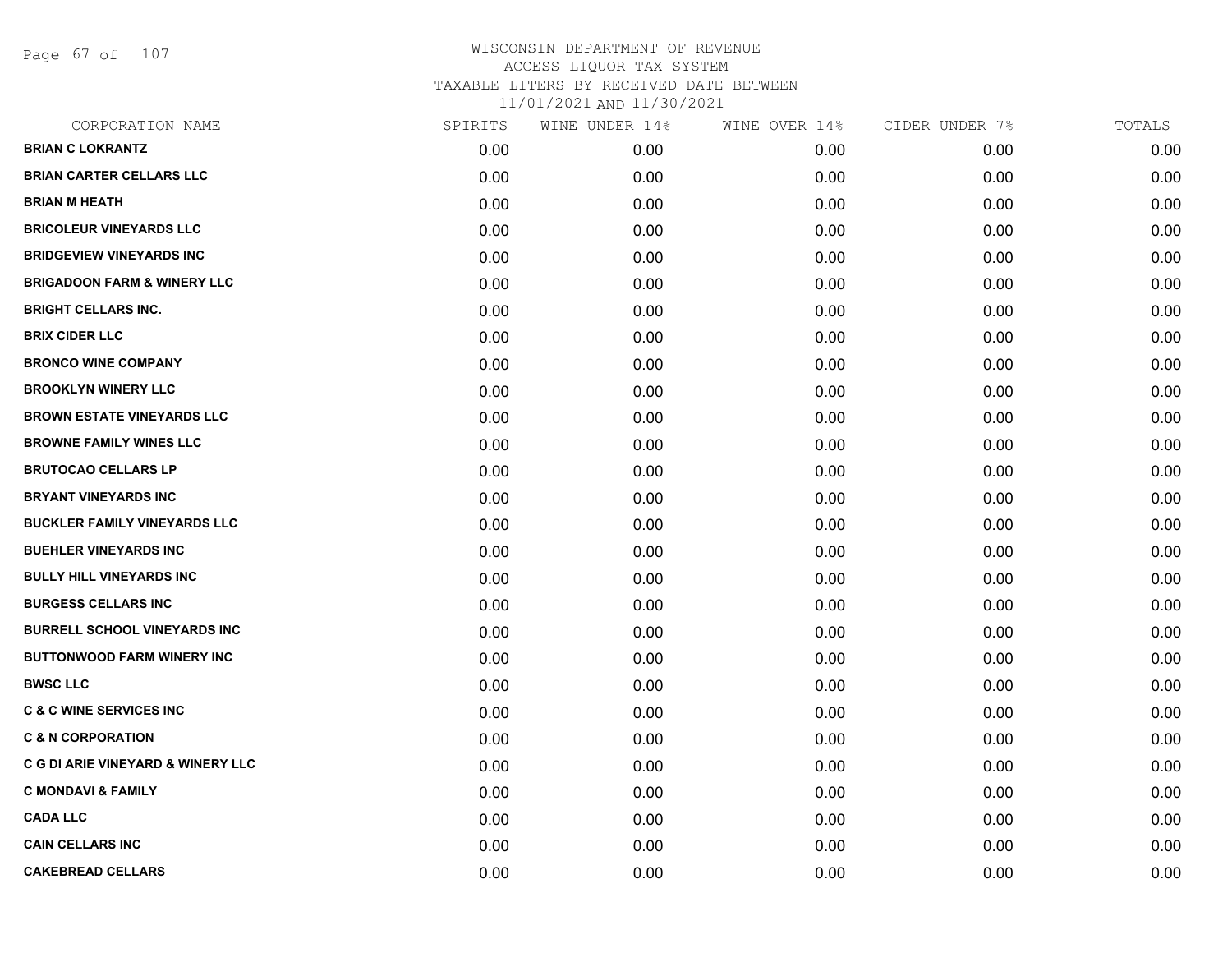Page 68 of 107

| CORPORATION NAME                           | SPIRITS | WINE UNDER 14% | WINE OVER 14% | CIDER UNDER 7% | TOTALS |
|--------------------------------------------|---------|----------------|---------------|----------------|--------|
| <b>CALCAREOUS VINEYARD LLC</b>             | 0.00    | 0.00           | 0.00          | 0.00           | 0.00   |
| <b>CALDWELL WINERY LLC</b>                 | 0.00    | 0.00           | 0.00          | 0.00           | 0.00   |
| <b>CALIFORNIA FINE WINES LLC</b>           | 0.00    | 0.00           | 0.00          | 0.00           | 0.00   |
| <b>CALLAWAY TEMECULA LP</b>                | 0.00    | 0.00           | 0.00          | 0.00           | 0.00   |
| CALWD, INC.                                | 0.00    | 0.00           | 0.00          | 0.00           | 0.00   |
| <b>CAMARDA CORP</b>                        | 0.00    | 0.00           | 0.00          | 0.00           | 0.00   |
| <b>CANVINIA INC</b>                        | 0.00    | 0.00           | 0.00          | 0.00           | 0.00   |
| <b>CARACCIOLI CELLARS INC</b>              | 0.00    | 0.00           | 0.00          | 0.00           | 0.00   |
| <b>CARHARTT VINEYARD, INC.</b>             | 0.00    | 0.00           | 0.00          | 0.00           | 0.00   |
| <b>CARL THOMA</b>                          | 0.00    | 0.00           | 0.00          | 0.00           | 0.00   |
| <b>CARLISLE WINERY &amp; VINEYARDS LLC</b> | 0.00    | 0.00           | 0.00          | 0.00           | 0.00   |
| <b>CARLSON VINEYARDS INC</b>               | 0.00    | 0.00           | 0.00          | 0.00           | 0.00   |
| <b>CARNEROS WINE COMPANY INC</b>           | 0.00    | 0.00           | 0.00          | 0.00           | 0.00   |
| <b>CARR WINERY INC</b>                     | 0.00    | 0.00           | 0.00          | 0.00           | 0.00   |
| <b>CASTORO CELLARS</b>                     | 0.00    | 0.00           | 0.00          | 0.00           | 0.00   |
| <b>CATHERINE ELIZABETH INC</b>             | 0.00    | 0.00           | 0.00          | 0.00           | 0.00   |
| <b>CAYMUS VINEYARDS INC</b>                | 0.00    | 0.00           | 0.00          | 0.00           | 0.00   |
| <b>CBGE LLC</b>                            | 0.00    | 0.00           | 0.00          | 0.00           | 0.00   |
| <b>CECIL A ZERBA</b>                       | 0.00    | 0.00           | 0.00          | 0.00           | 0.00   |
| <b>CEDAR KNOLL VINEYARDS INC</b>           | 0.00    | 0.00           | 0.00          | 0.00           | 0.00   |
| <b>CEJA VINEYARDS INC</b>                  | 0.00    | 0.00           | 0.00          | 0.00           | 0.00   |
| <b>CELIA WELCH WINES LLC</b>               | 0.00    | 0.00           | 0.00          | 0.00           | 0.00   |
| <b>CELLAR RAT CELLARS LLC</b>              | 0.00    | 0.00           | 0.00          | 0.00           | 0.00   |
| <b>CH WINES, LLC</b>                       | 0.00    | 0.00           | 0.00          | 0.00           | 0.00   |
| <b>CHAPPELLET WINERY INC</b>               | 0.00    | 0.00           | 0.00          | 0.00           | 0.00   |
| <b>CHARLES REININGER LLC</b>               | 0.00    | 0.00           | 0.00          | 0.00           | 0.00   |
| <b>CHATEAU BIANCA INC</b>                  | 0.00    | 0.00           | 0.00          | 0.00           | 0.00   |
| <b>CHATEAU DIANA LLC</b>                   | 0.00    | 0.00           | 0.00          | 0.00           | 0.00   |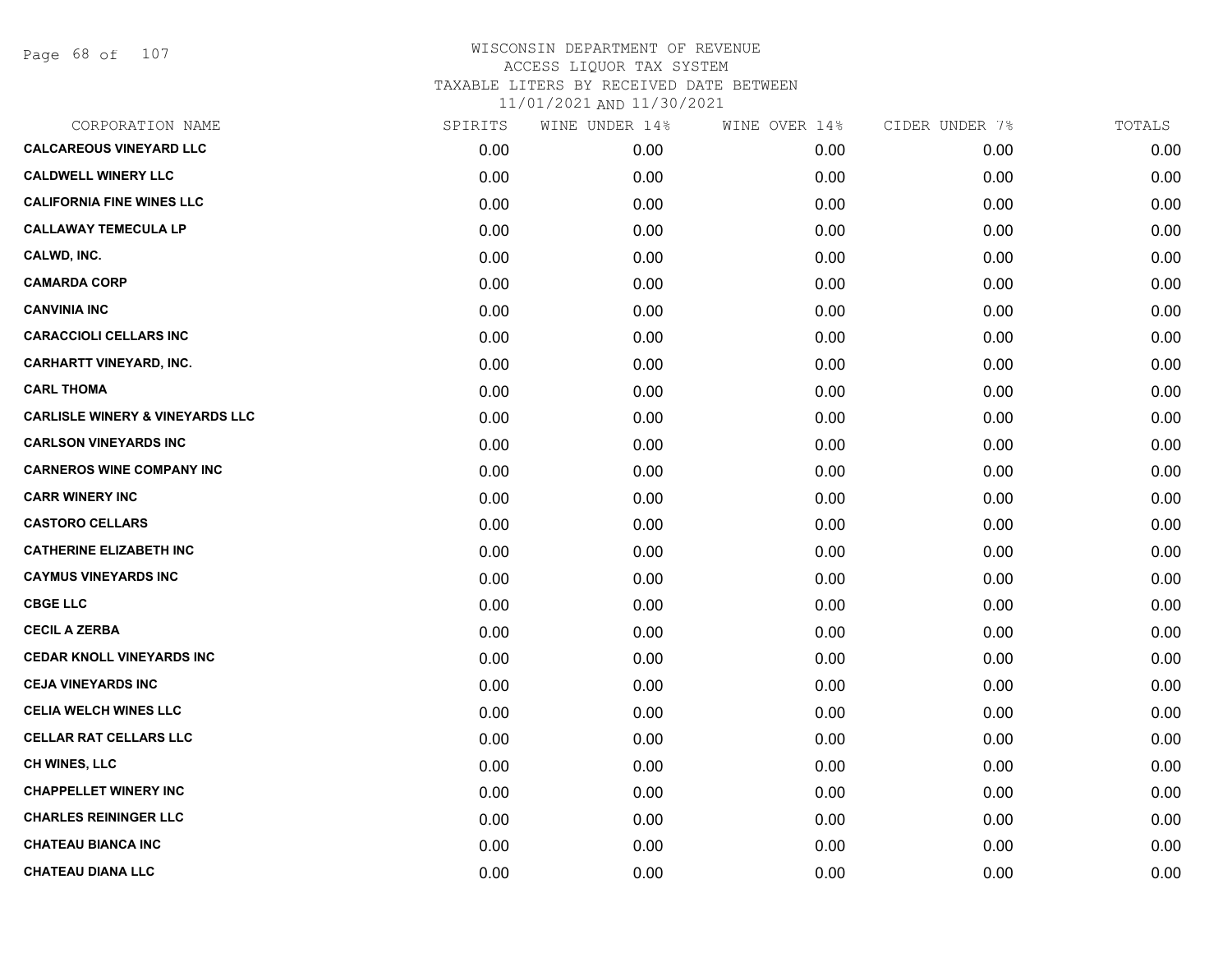| CORPORATION NAME                                  | SPIRITS | WINE UNDER 14% | WINE OVER 14% | CIDER UNDER 7% | TOTALS |
|---------------------------------------------------|---------|----------------|---------------|----------------|--------|
| <b>CHATEAU GRAND TRAVERSE LTD</b>                 | 0.00    | 0.00           | 0.00          | 0.00           | 0.00   |
| <b>CHATEAU MARGENE INC</b>                        | 0.00    | 0.00           | 0.00          | 0.00           | 0.00   |
| <b>CHATEAU MORRISETTE INC</b>                     | 0.00    | 0.00           | 0.00          | 0.00           | 0.00   |
| <b>CHATEAU OPERATIONS, LTD.</b>                   | 0.00    | 0.00           | 0.00          | 0.00           | 0.00   |
| <b>CHATEAU POTELLE HOLDINGS LLC</b>               | 0.00    | 0.00           | 0.00          | 0.00           | 0.00   |
| <b>CHATEAU ST CROIX WINERY &amp; VINEYARD LLC</b> | 0.00    | 0.00           | 0.00          | 0.00           | 0.00   |
| <b>CHERRY HILL LLC</b>                            | 0.00    | 0.00           | 0.00          | 0.00           | 0.00   |
| <b>CHILDRESS WINERY, LLC</b>                      | 0.00    | 0.00           | 0.00          | 0.00           | 0.00   |
| <b>CHIMNEY ROCK WINERY LLC</b>                    | 0.00    | 0.00           | 0.00          | 0.00           | 0.00   |
| <b>CHRISTOPHE BARON</b>                           | 0.00    | 0.00           | 0.00          | 0.00           | 0.00   |
| <b>CHRISTOPHER FIGGINS</b>                        | 0.00    | 0.00           | 0.00          | 0.00           | 0.00   |
| <b>CHRISTOPHER J BROCKWAY</b>                     | 0.00    | 0.00           | 0.00          | 0.00           | 0.00   |
| <b>CHRISTOPHER JOPPE</b>                          | 0.00    | 0.00           | 0.00          | 0.00           | 0.00   |
| <b>CHRISTOPHER L SHOWN</b>                        | 0.00    | 0.00           | 0.00          | 0.00           | 0.00   |
| <b>CHRISTOPHER M JAMES</b>                        | 0.00    | 0.00           | 0.00          | 0.00           | 0.00   |
| CHUKAR CHERRY COMPANY, INC                        | 0.00    | 0.00           | 0.00          | 0.00           | 0.00   |
| <b>CIDER WORKS LLC</b>                            | 0.00    | 0.00           | 0.00          | 0.00           | 0.00   |
| <b>CINNABAR VINEYARDS &amp; WINERY LLC</b>        | 0.00    | 0.00           | 0.00          | 0.00           | 0.00   |
| <b>CIPCO INC.</b>                                 | 0.00    | 0.00           | 0.00          | 0.00           | 0.00   |
| <b>CLAYTON GARLAND</b>                            | 0.00    | 0.00           | 0.00          | 0.00           | 0.00   |
| <b>CLEARWATER CANYON CELLARS LLC</b>              | 0.00    | 0.00           | 0.00          | 0.00           | 0.00   |
| CLIF BAR FAMILY WINERY & FARM LLC                 | 0.00    | 0.00           | 0.00          | 0.00           | 0.00   |
| <b>CLINE CELLARS INC</b>                          | 0.00    | 0.00           | 0.00          | 0.00           | 0.00   |
| <b>CLOS DU VAL WINE CO LTD</b>                    | 0.00    | 0.00           | 0.00          | 0.00           | 0.00   |
| <b>CLOS LACHANCE WINES LLC</b>                    | 0.00    | 0.00           | 0.00          | 0.00           | 0.00   |
| <b>COCKERELL WINE CONSULTING LLC</b>              | 0.00    | 0.00           | 0.00          | 0.00           | 0.00   |
| <b>CODORNIU NAPA INC</b>                          | 0.00    | 0.00           | 0.00          | 0.00           | 0.00   |
| <b>COELHO WINERY INC</b>                          | 0.00    | 0.00           | 0.00          | 0.00           | 0.00   |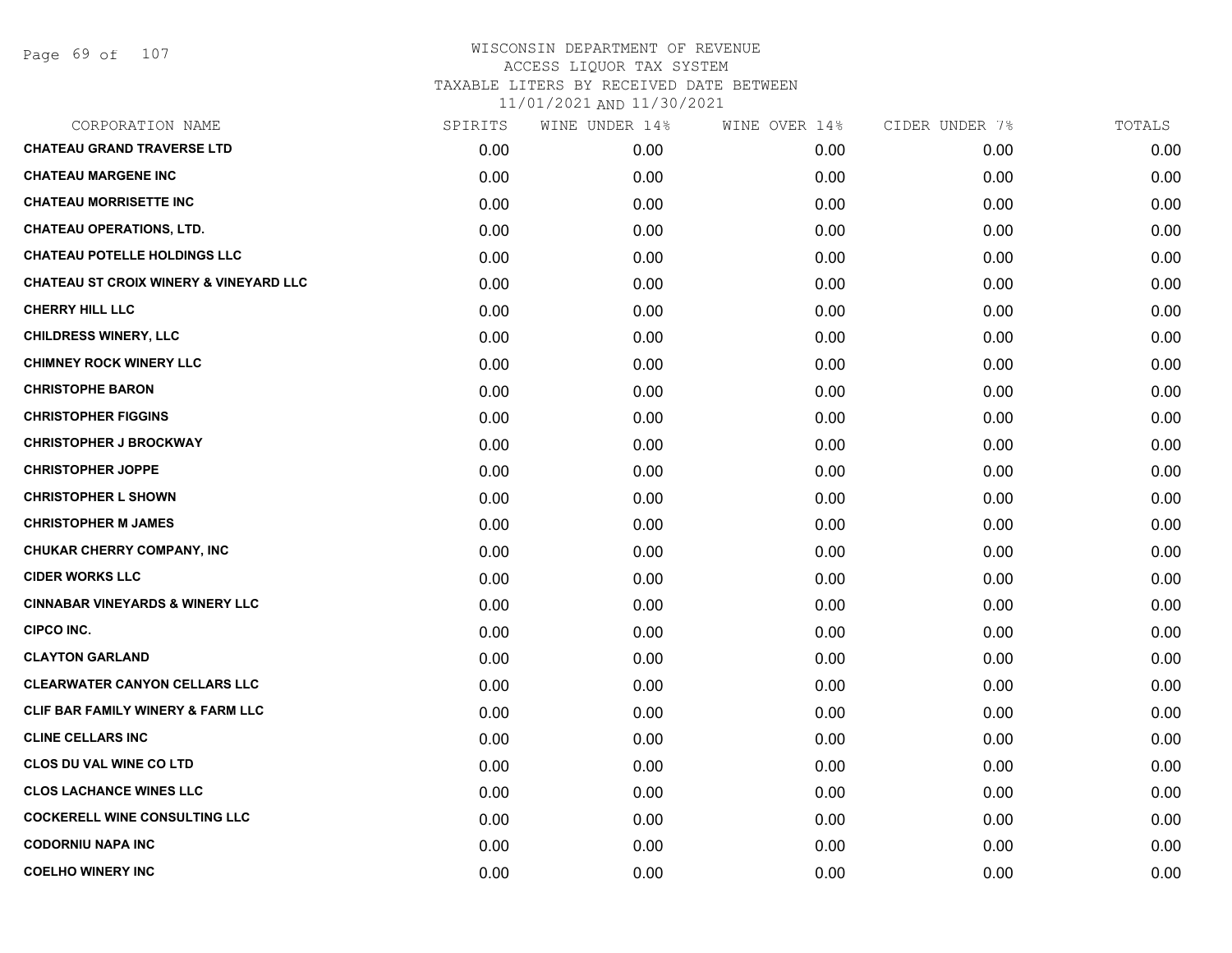Page 70 of 107

# WISCONSIN DEPARTMENT OF REVENUE ACCESS LIQUOR TAX SYSTEM TAXABLE LITERS BY RECEIVED DATE BETWEEN

| CORPORATION NAME                            | SPIRITS | WINE UNDER 14% | WINE OVER 14% | CIDER UNDER 7% | TOTALS |
|---------------------------------------------|---------|----------------|---------------|----------------|--------|
| <b>COL SOLARE, LLP</b>                      | 0.00    | 0.00           | 0.00          | 0.00           | 0.00   |
| <b>COLGIN PARTNERS LLC</b>                  | 0.00    | 0.00           | 0.00          | 0.00           | 0.00   |
| <b>COLLEEN M BOS</b>                        | 0.00    | 0.00           | 0.00          | 0.00           | 0.00   |
| <b>COLONIAL GREEN TRUST</b>                 | 0.00    | 0.00           | 0.00          | 0.00           | 0.00   |
| <b>COLUMBIA RIVER WINERY INC</b>            | 0.00    | 0.00           | 0.00          | 0.00           | 0.00   |
| <b>COMSTOCK WINES LLC</b>                   | 0.00    | 0.00           | 0.00          | 0.00           | 0.00   |
| <b>CONSTELLATION BRANDS U.S. OPERATIONS</b> | 0.00    | 0.00           | 0.00          | 0.00           | 0.00   |
| <b>CONUNDRUM WINERY LLC</b>                 | 0.00    | 0.00           | 0.00          | 0.00           | 0.00   |
| <b>CONWAY VINEYARDS INC</b>                 | 0.00    | 0.00           | 0.00          | 0.00           | 0.00   |
| <b>COOL HAND VINEYARDS LLC</b>              | 0.00    | 0.00           | 0.00          | 0.00           | 0.00   |
| <b>COOPER VINEYARDS LLC</b>                 | 0.00    | 0.00           | 0.00          | 0.00           | 0.00   |
| <b>COPPER CANE LLC</b>                      | 0.00    | 0.00           | 0.00          | 0.00           | 0.00   |
| <b>COR WINE CELLARS, LLC</b>                | 0.00    | 0.00           | 0.00          | 0.00           | 0.00   |
| <b>CORISON WINERY INC</b>                   | 0.00    | 0.00           | 0.00          | 0.00           | 0.00   |
| <b>CORNERSTONE CELLARS LLC</b>              | 0.00    | 0.00           | 0.00          | 0.00           | 0.00   |
| <b>CORY J MICHAL</b>                        | 0.00    | 0.00           | 0.00          | 0.00           | 0.00   |
| <b>COURAGEOUS INC</b>                       | 0.00    | 0.00           | 0.00          | 0.00           | 0.00   |
| <b>CRAFT BEVERAGE CONCEPTS LLC</b>          | 0.00    | 0.00           | 0.00          | 0.00           | 0.00   |
| <b>CRAIG FLETCHER</b>                       | 0.00    | 0.00           | 0.00          | 0.00           | 0.00   |
| <b>CRAIG S HANDLY</b>                       | 0.00    | 0.00           | 0.00          | 0.00           | 0.00   |
| <b>CREATIVE WINE CONCEPTS INC</b>           | 0.00    | 0.00           | 0.00          | 0.00           | 0.00   |
| <b>CREW WINE COMPANY LLC</b>                | 0.00    | 0.00           | 0.00          | 0.00           | 0.00   |
| <b>CRIMSON WINE GROUP LTD</b>               | 0.00    | 0.00           | 0.00          | 0.00           | 0.00   |
| <b>CRISTIE KERR WINES LLC</b>               | 0.00    | 0.00           | 0.00          | 0.00           | 0.00   |
| <b>CRISTOM VINEYARDS INC</b>                | 0.00    | 0.00           | 0.00          | 0.00           | 0.00   |
| <b>CROCKER &amp; STARR WINE CO LLC</b>      | 0.00    | 0.00           | 0.00          | 0.00           | 0.00   |
| <b>CROFT LLC</b>                            | 0.00    | 0.00           | 0.00          | 0.00           | 0.00   |
| <b>CROWN POINT WINERY LLC</b>               | 0.00    | 0.00           | 0.00          | 0.00           | 0.00   |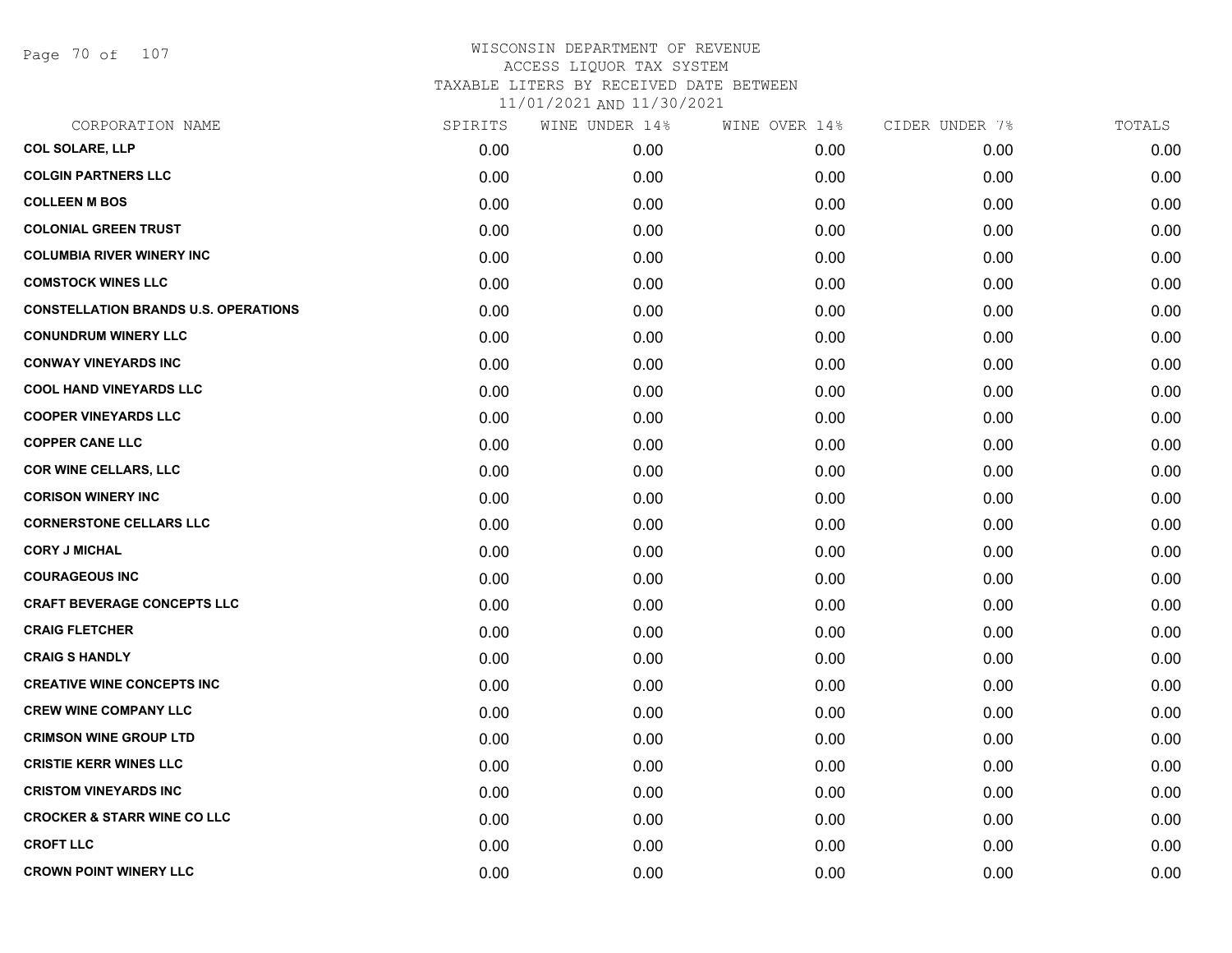Page 71 of 107

| CORPORATION NAME                      | SPIRITS | WINE UNDER 14% | WINE OVER 14% | CIDER UNDER 7% | TOTALS |
|---------------------------------------|---------|----------------|---------------|----------------|--------|
| <b>CRUSE WINE COMPANY, LLC</b>        | 0.00    | 0.00           | 0.00          | 0.00           | 0.00   |
| <b>CULLEN AND HARRISON LLC</b>        | 0.00    | 0.00           | 0.00          | 0.00           | 0.00   |
| <b>CUNAT PREMIUM VINEYARDS LLC</b>    | 0.00    | 0.00           | 0.00          | 0.00           | 0.00   |
| <b>CUSHMAN WINERY CORPORATION</b>     | 0.00    | 0.00           | 0.00          | 0.00           | 0.00   |
| <b>CUVAISON INC</b>                   | 0.00    | 0.00           | 0.00          | 0.00           | 0.00   |
| <b>CWC WINERY LLC</b>                 | 0.00    | 0.00           | 0.00          | 0.00           | 0.00   |
| <b>D MYERS LLC</b>                    | 0.00    | 0.00           | 0.00          | 0.00           | 0.00   |
| <b>D R STEPHENS ESTATE WINES, LLC</b> | 0.00    | 0.00           | 0.00          | 0.00           | 0.00   |
| <b>DADY CAPITAL LLLP</b>              | 0.00    | 0.00           | 0.00          | 0.00           | 0.00   |
| <b>DAMIANI WINE CELLARS, LLC</b>      | 0.00    | 0.00           | 0.00          | 0.00           | 0.00   |
| <b>DANA ESTATES INC</b>               | 0.00    | 0.00           | 0.00          | 0.00           | 0.00   |
| DANA'S ORGANIC WINES, INC.            | 0.00    | 0.00           | 0.00          | 0.00           | 0.00   |
| <b>DANICA PATRICK</b>                 | 0.00    | 0.00           | 0.00          | 0.00           | 0.00   |
| <b>DANIEL J KOEPKE</b>                | 0.00    | 0.00           | 0.00          | 0.00           | 0.00   |
| DANZA DEL SOL WINERY INC              | 0.00    | 0.00           | 0.00          | 0.00           | 0.00   |
| <b>DANZINGER VINEYARDS LLC</b>        | 0.00    | 0.00           | 0.00          | 0.00           | 0.00   |
| <b>DAOU VINEYARDS LLC</b>             | 0.00    | 0.00           | 0.00          | 0.00           | 0.00   |
| <b>DARIOUSH KHALEDI WINERY LLC</b>    | 0.00    | 0.00           | 0.00          | 0.00           | 0.00   |
| DAVERO SONOMA, INC                    | 0.00    | 0.00           | 0.00          | 0.00           | 0.00   |
| <b>DAVID BRUCE WINERY INC</b>         | 0.00    | 0.00           | 0.00          | 0.00           | 0.00   |
| <b>DAVID COFFARO</b>                  | 0.00    | 0.00           | 0.00          | 0.00           | 0.00   |
| <b>DAVID J ECKERT</b>                 | 0.00    | 0.00           | 0.00          | 0.00           | 0.00   |
| <b>DAVID J MATTHEWS</b>               | 0.00    | 0.00           | 0.00          | 0.00           | 0.00   |
| <b>DAVID JAMES LLC</b>                | 0.00    | 0.00           | 0.00          | 0.00           | 0.00   |
| <b>DAVID L MCGEE</b>                  | 0.00    | 0.00           | 0.00          | 0.00           | 0.00   |
| <b>DAVID R ARIZINI</b>                | 0.00    | 0.00           | 0.00          | 0.00           | 0.00   |
| <b>DAVID R RASMUSSEN</b>              | 0.00    | 0.00           | 0.00          | 0.00           | 0.00   |
| <b>DAVIS ESTATES LLC</b>              | 0.00    | 0.00           | 0.00          | 0.00           | 0.00   |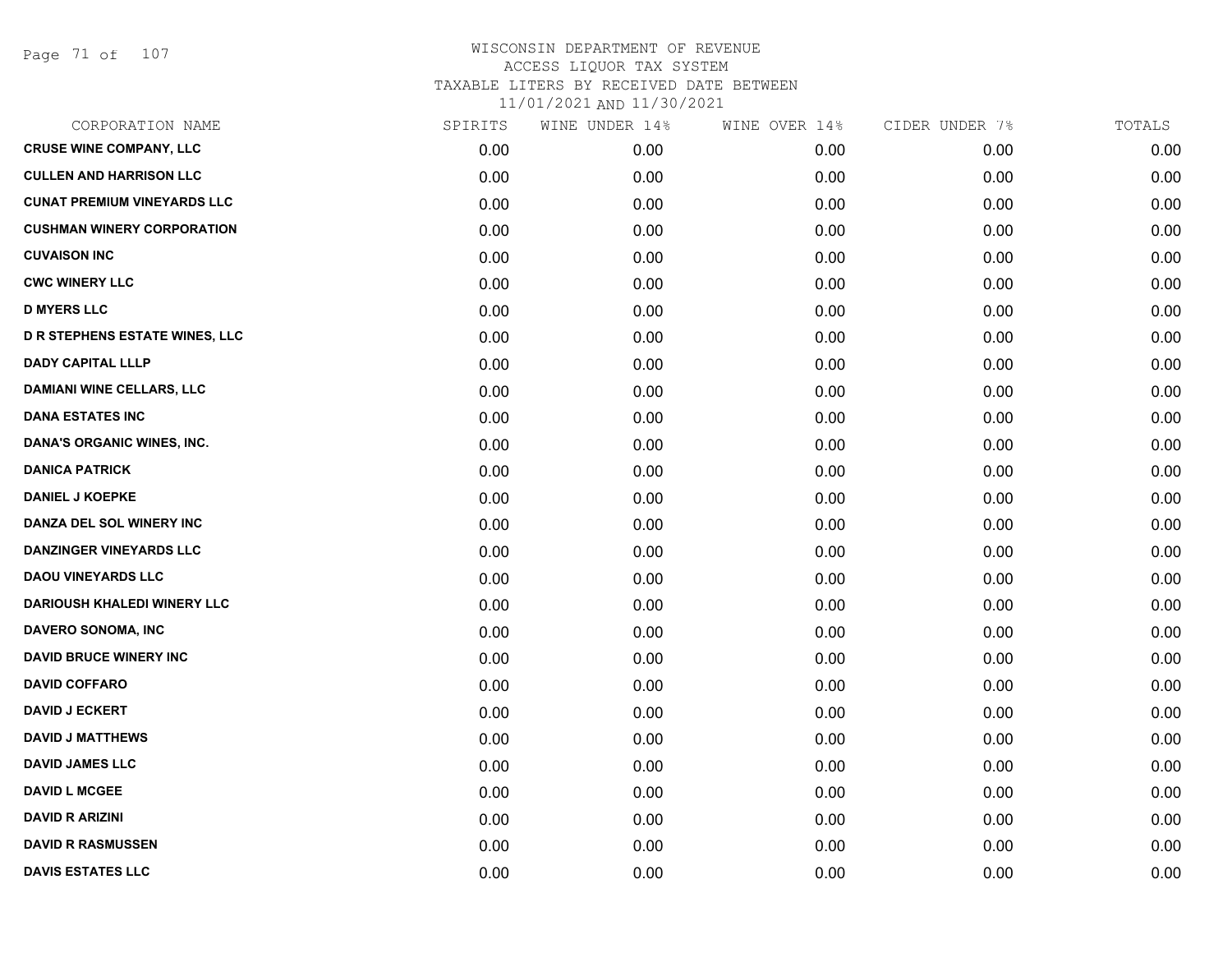Page 72 of 107

| CORPORATION NAME                                                         | SPIRITS | WINE UNDER 14% | WINE OVER 14% | CIDER UNDER 7% | TOTALS |
|--------------------------------------------------------------------------|---------|----------------|---------------|----------------|--------|
| <b>DAWN'S DREAM LLC</b>                                                  | 0.00    | 0.00           | 0.00          | 0.00           | 0.00   |
| DE LA MONTANYA WINERY INC                                                | 0.00    | 0.00           | 0.00          | 0.00           | 0.00   |
| DE TIERRA VINEYARD LLC                                                   | 0.00    | 0.00           | 0.00          | 0.00           | 0.00   |
| <b>DEAN VINCENT BORDIGIONI</b>                                           | 0.00    | 0.00           | 0.00          | 0.00           | 0.00   |
| DEERFIELD RANCH WINERY LLC                                               | 0.00    | 0.00           | 0.00          | 0.00           | 0.00   |
| DEHLINGER WINERY, LLC                                                    | 0.00    | 0.00           | 0.00          | 0.00           | 0.00   |
| DEL DOTTO VINEYARDS INC                                                  | 0.00    | 0.00           | 0.00          | 0.00           | 0.00   |
| <b>DELFINO FARMS LLC</b>                                                 | 0.00    | 0.00           | 0.00          | 0.00           | 0.00   |
| <b>DELICATO VINEYARDS INC</b>                                            | 0.00    | 0.00           | 0.00          | 0.00           | 0.00   |
| <b>DELILLE CELLARS LLC</b>                                               | 0.00    | 0.00           | 0.00          | 0.00           | 0.00   |
| <b>DELLA TERRA LLC</b>                                                   | 0.00    | 644.00         | 0.00          | 0.00           | 644.00 |
| <b>DENNIS R ONEIL</b>                                                    | 0.00    | 0.00           | 0.00          | 0.00           | 0.00   |
| DIAMOND MOUNTAIN VINEYARD COMPANY INC                                    | 0.00    | 0.00           | 0.00          | 0.00           | 0.00   |
| <b>DIANA HOBSON</b>                                                      | 0.00    | 0.00           | 0.00          | 0.00           | 0.00   |
| <b>DINO DINA</b>                                                         | 0.00    | 0.00           | 0.00          | 0.00           | 0.00   |
| DIXONS AUTUMN HARVEST WINERY, LLC                                        | 0.00    | 0.00           | 0.00          | 0.00           | 0.00   |
| <b>DOMAINE CARNEROS LTD</b>                                              | 0.00    | 0.00           | 0.00          | 0.00           | 0.00   |
| <b>DOMAINE CHANDON INC</b>                                               | 0.00    | 0.00           | 0.00          | 0.00           | 0.00   |
| DOMAINE DE LA TERRE ROUGE LTD                                            | 0.00    | 0.00           | 0.00          | 0.00           | 0.00   |
| <b>DOMAINE DE MARIA SOTER LLC</b>                                        | 0.00    | 0.00           | 0.00          | 0.00           | 0.00   |
| <b>DOMAINE DROUHIN OREGON LLC</b>                                        | 0.00    | 0.00           | 0.00          | 0.00           | 0.00   |
| <b>DOMAINE NICOLAS JAY, LLC</b>                                          | 0.00    | 0.00           | 0.00          | 0.00           | 0.00   |
| <b>DOMAINE SERENE VINEYARDS &amp; WINERY INC</b>                         | 0.00    | 0.00           | 0.00          | 0.00           | 0.00   |
| <b>DOMINICK CHIRICHILLO</b>                                              | 0.00    | 0.00           | 0.00          | 0.00           | 0.00   |
| <b>DON GRASSE</b>                                                        | 0.00    | 0.00           | 0.00          | 0.00           | 0.00   |
| <b>DON SEBASTIANI &amp; SONS INTERNATIONAL WINE</b><br><b>NEGOCIANTS</b> | 0.00    | 0.00           | 0.00          | 0.00           | 0.00   |
| <b>DONALD PHILLIPS HILL JR</b>                                           | 0.00    | 0.00           | 0.00          | 0.00           | 0.00   |
|                                                                          |         |                |               |                |        |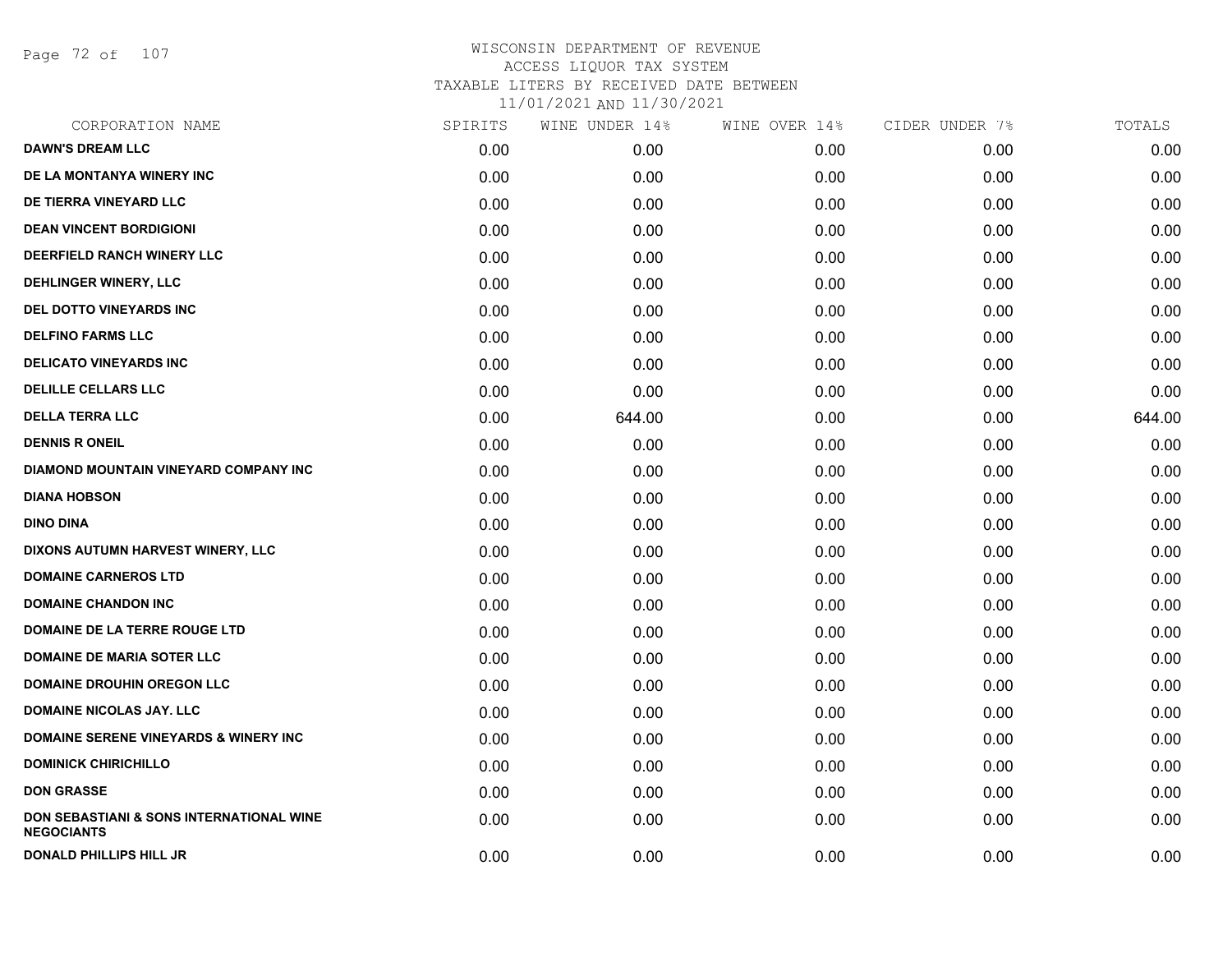Page 73 of 107

| CORPORATION NAME                    | SPIRITS | WINE UNDER 14% | WINE OVER 14% | CIDER UNDER 7% | TOTALS |
|-------------------------------------|---------|----------------|---------------|----------------|--------|
| DONATI FAMILY VINEYARD, INC         | 0.00    | 0.00           | 0.00          | 0.00           | 0.00   |
| DONELAN FAMILY WINE CELLARS LLC     | 0.00    | 0.00           | 0.00          | 0.00           | 0.00   |
| DONGYI INTERNATIONAL LLC            | 0.00    | 0.00           | 0.00          | 0.00           | 0.00   |
| <b>DOROTHY PANELLA</b>              | 0.00    | 0.00           | 0.00          | 0.00           | 0.00   |
| <b>DOSSEY VINEYARDS LLC</b>         | 0.00    | 175.75         | 3.00          | 0.00           | 178.75 |
| <b>DOUBLE CANYON VINEYARDS LLC</b>  | 0.00    | 0.00           | 0.00          | 0.00           | 0.00   |
| <b>DOUGLAS I STEWART</b>            | 0.00    | 0.00           | 0.00          | 0.00           | 0.00   |
| <b>DOUKENIE WINERY, INC.</b>        | 0.00    | 0.00           | 0.00          | 0.00           | 0.00   |
| <b>DRAGONETTE CELLARS LLC</b>       | 0.00    | 0.00           | 0.00          | 0.00           | 0.00   |
| DRAKE MAKES WINE, INC.              | 0.00    | 0.00           | 0.00          | 0.00           | 0.00   |
| <b>DRINK BOXT, LLC</b>              | 0.00    | 0.00           | 0.00          | 0.00           | 0.00   |
| DRUMLIN RIDGE WINERY LLC            | 0.00    | 0.00           | 0.00          | 0.00           | 0.00   |
| DRY CREEK VINEYARD INC              | 0.00    | 0.00           | 0.00          | 0.00           | 0.00   |
| <b>DSC INVESTORS INC</b>            | 0.00    | 0.00           | 0.00          | 0.00           | 0.00   |
| <b>DUCKHORN WINE COMPANY</b>        | 0.00    | 0.00           | 0.00          | 0.00           | 0.00   |
| <b>DUDLEY VINEYARD</b>              | 0.00    | 0.00           | 0.00          | 0.00           | 0.00   |
| <b>DUMOL WINERY LLC</b>             | 0.00    | 0.00           | 0.00          | 0.00           | 0.00   |
| <b>DUNHAM CELLARS LLC</b>           | 0.00    | 0.00           | 0.00          | 0.00           | 0.00   |
| <b>DUNN VINEYARDS LLC</b>           | 0.00    | 0.00           | 0.00          | 0.00           | 0.00   |
| <b>DUPLIN WINE CELLARS INC</b>      | 0.00    | 0.00           | 0.00          | 0.00           | 0.00   |
| <b>DURANT VINEYARDS LLC</b>         | 0.00    | 0.00           | 0.00          | 0.00           | 0.00   |
| DUTTON GOLDFIELD WINERY LLC         | 0.00    | 0.00           | 0.00          | 0.00           | 0.00   |
| <b>E &amp; J GALLO WINERY</b>       | 0.00    | 0.00           | 0.00          | 0.00           | 0.00   |
| <b>E STRING CELLARS LLC</b>         | 0.00    | 0.00           | 0.00          | 0.00           | 0.00   |
| <b>EAGLES LANDING WINERY LLC</b>    | 0.00    | 0.00           | 0.00          | 0.00           | 0.00   |
| EAST BRANCH WINERY, INC.            | 0.00    | 21.00          | 0.75          | 0.00           | 21.75  |
| <b>EASTERN RIDGES VINEYARD, LLC</b> | 0.00    | 0.00           | 0.00          | 0.00           | 0.00   |
| <b>EBERLE WINERY LP</b>             | 0.00    | 0.00           | 0.00          | 0.00           | 0.00   |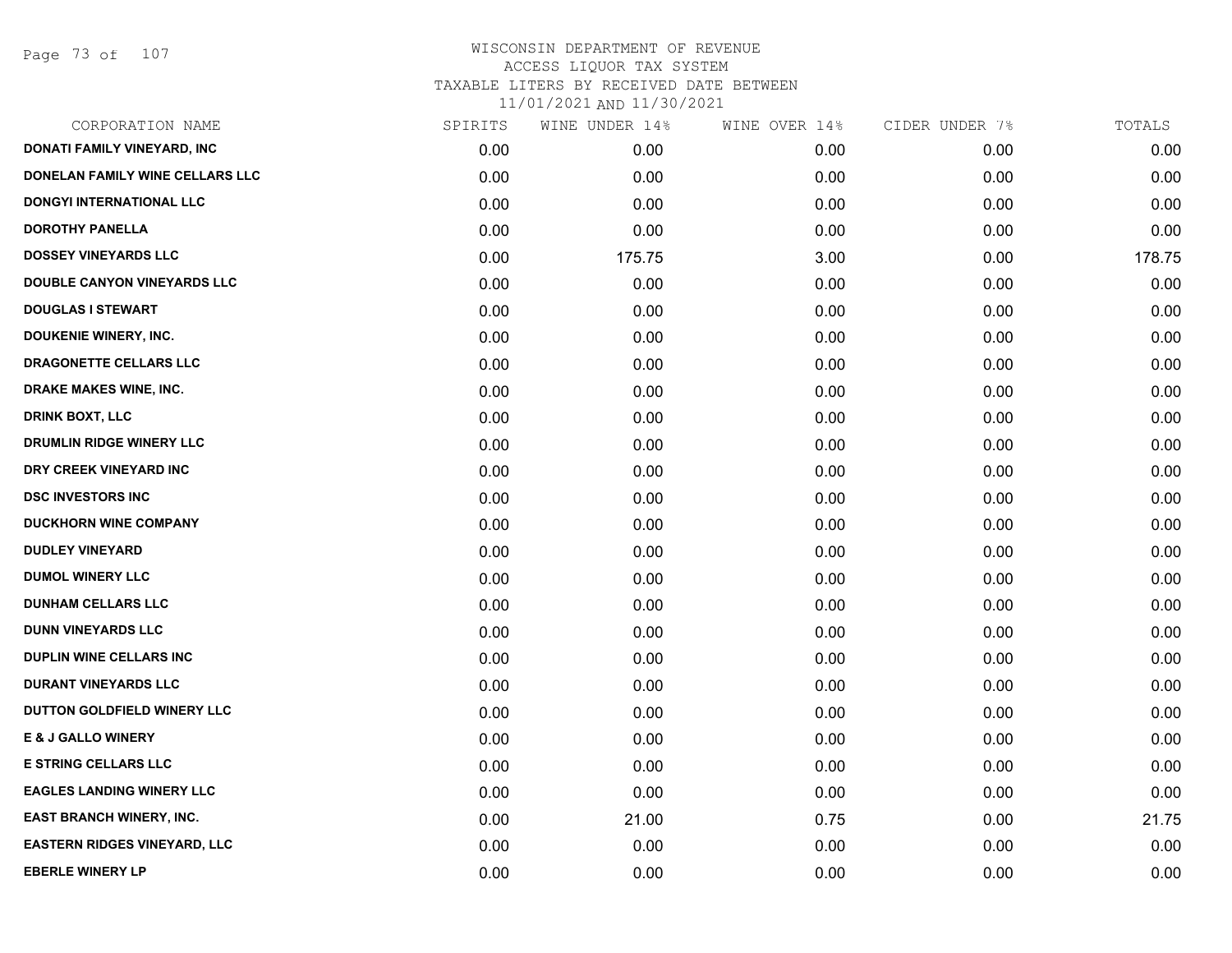| CORPORATION NAME                   | SPIRITS | WINE UNDER 14% | WINE OVER 14% | CIDER UNDER 7% | TOTALS |
|------------------------------------|---------|----------------|---------------|----------------|--------|
| EDEN ICE CIDER COMPANY INC.        | 0.00    | 0.00           | 0.00          | 0.00           | 0.00   |
| <b>EDWARDS WINES, LLC</b>          | 0.00    | 0.00           | 0.00          | 0.00           | 0.00   |
| EHREN JORDAN WINE CELLARS LLC      | 0.00    | 0.00           | 0.00          | 0.00           | 0.00   |
| <b>EILEEN BRYS</b>                 | 0.00    | 0.00           | 0.00          | 0.00           | 0.00   |
| <b>ELEGANCE PROPERTIES LLC</b>     | 0.00    | 0.00           | 0.00          | 0.00           | 0.00   |
| <b>ELEVEN WINERY INC</b>           | 0.00    | 0.00           | 0.00          | 0.00           | 0.00   |
| <b>ELISABETH W KLEIN</b>           | 0.00    | 0.00           | 0.00          | 0.00           | 0.00   |
| ELK COVE VINEYARDS INC             | 0.00    | 0.00           | 0.00          | 0.00           | 0.00   |
| <b>ELV-OREGON LLC</b>              | 0.00    | 0.00           | 0.00          | 0.00           | 0.00   |
| <b>EMILIO GUGLIELMO WINERY INC</b> | 0.00    | 0.00           | 0.00          | 0.00           | 0.00   |
| <b>EMMITT-SCORSONE WINES LLC</b>   | 0.00    | 0.00           | 0.00          | 0.00           | 0.00   |
| <b>EMMOLO RIVER RANCH LLC</b>      | 0.00    | 0.00           | 0.00          | 0.00           | 0.00   |
| <b>EMPRIZE WINERY LLC</b>          | 0.00    | 0.00           | 0.00          | 0.00           | 0.00   |
| <b>ENTENTE SPIRITS LLC</b>         | 0.00    | 0.00           | 0.00          | 0.00           | 0.00   |
| <b>EOLA HILLS WINE CELLARS INC</b> | 0.00    | 0.00           | 0.00          | 0.00           | 0.00   |
| EPONA ESTATE VINEYARD LLC          | 0.00    | 0.00           | 0.00          | 0.00           | 0.00   |
| <b>ERIC FLANAGAN</b>               | 0.00    | 0.00           | 0.00          | 0.00           | 0.00   |
| ERIC TRUMP WINE MANUFACTURING LLC  | 0.00    | 0.00           | 0.00          | 0.00           | 0.00   |
| ERIK MILLER WINES, INC.            | 0.00    | 0.00           | 0.00          | 0.00           | 0.00   |
| <b>ERNEST VINEYARDS LLC</b>        | 0.00    | 0.00           | 0.00          | 0.00           | 0.00   |
| <b>ETHAN KELLER</b>                | 0.00    | 0.00           | 0.00          | 0.00           | 0.00   |
| ETHYL AMBROSIA LLC                 | 0.00    | 0.00           | 0.00          | 0.00           | 0.00   |
| <b>EUGENE PERATA</b>               | 0.00    | 0.00           | 0.00          | 0.00           | 0.00   |
| <b>EVOKE WINES LLC</b>             | 0.00    | 0.00           | 0.00          | 0.00           | 0.00   |
| <b>F KORBEL &amp; BROS INC</b>     | 0.00    | 0.00           | 0.00          | 0.00           | 0.00   |
| <b>FAETHM INC</b>                  | 0.00    | 0.00           | 0.00          | 0.00           | 0.00   |
| <b>FAIRWINDS ESTATE, LLC</b>       | 0.00    | 0.00           | 0.00          | 0.00           | 0.00   |
| <b>FANTESCA LLC</b>                | 0.00    | 0.00           | 0.00          | 0.00           | 0.00   |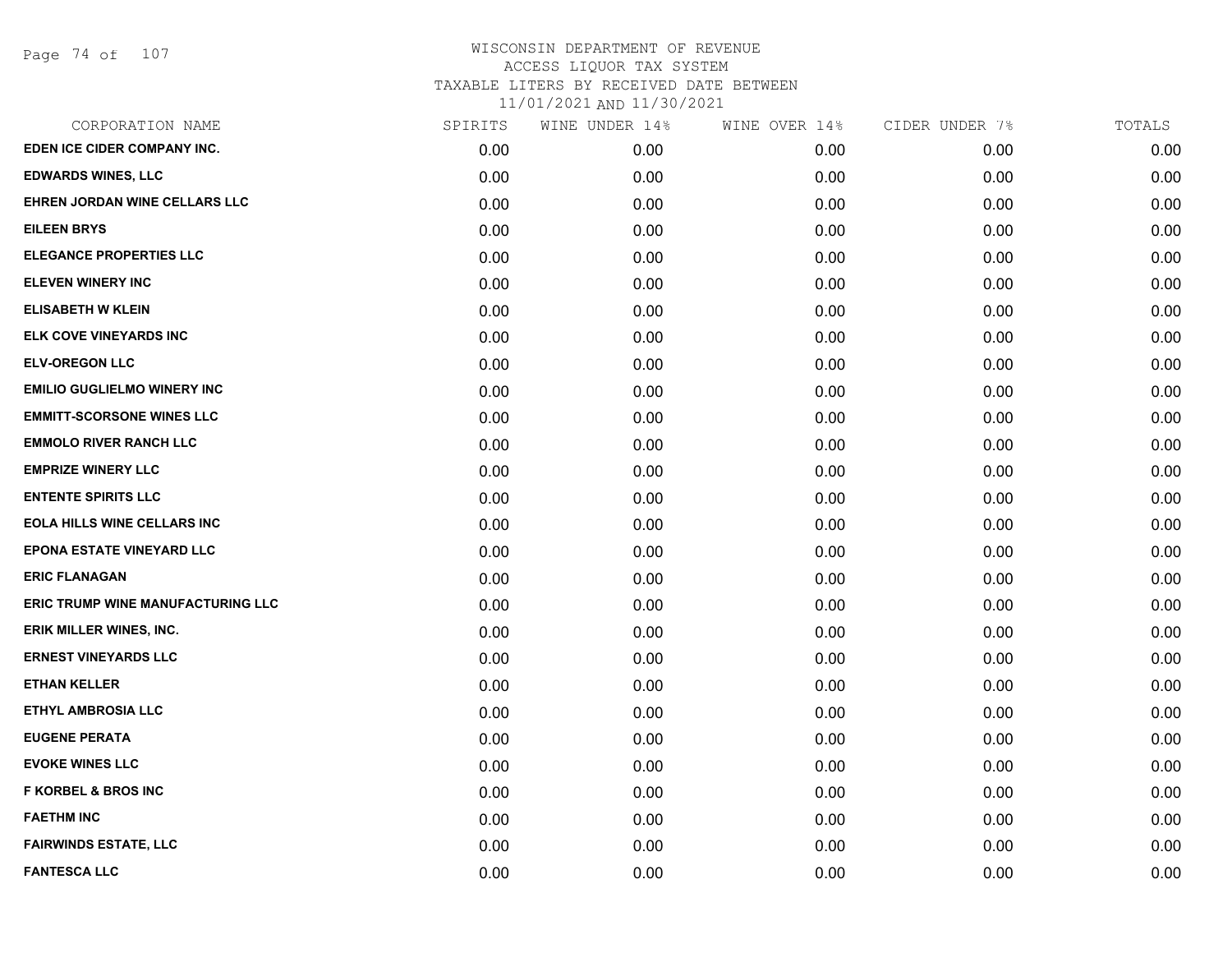Page 75 of 107

| CORPORATION NAME                               | SPIRITS | WINE UNDER 14% | WINE OVER 14% | CIDER UNDER 7% | TOTALS |
|------------------------------------------------|---------|----------------|---------------|----------------|--------|
| <b>FAT BOYS INC</b>                            | 0.00    | 0.00           | 0.00          | 0.00           | 0.00   |
| <b>FAWN CREEK WINERY LLC</b>                   | 0.00    | 0.00           | 0.00          | 0.00           | 0.00   |
| <b>FAZELI VINEYARDS, LLC</b>                   | 0.00    | 0.00           | 0.00          | 0.00           | 0.00   |
| <b>FENESTRA WINERY INC</b>                     | 0.00    | 0.00           | 0.00          | 0.00           | 0.00   |
| FENN VALLEY VINEYARDS, INC.                    | 0.00    | 0.00           | 0.00          | 0.00           | 0.00   |
| <b>FERMENTED SCIENCES II INC</b>               | 0.00    | 0.00           | 0.00          | 0.00           | 0.00   |
| <b>FERMENTING CELLARS LLC</b>                  | 0.00    | 0.00           | 0.00          | 0.00           | 0.00   |
| FERMENTORIUM BEVERAGE COMPANY LLC              | 0.00    | 0.00           | 0.00          | 0.00           | 0.00   |
| <b>FERNRAY LLC</b>                             | 0.00    | 0.00           | 0.00          | 0.00           | 0.00   |
| <b>FETZER VINEYARDS</b>                        | 0.00    | 0.00           | 0.00          | 0.00           | 0.00   |
| <b>FICKLIN VINEYARDS INC</b>                   | 0.00    | 0.00           | 0.00          | 0.00           | 0.00   |
| <b>FIDDLEHEAD CELLARS LP</b>                   | 0.00    | 0.00           | 0.00          | 0.00           | 0.00   |
| <b>FIDELITAS WINES LLC</b>                     | 0.00    | 0.00           | 0.00          | 0.00           | 0.00   |
| <b>FIESTA VINEYARD &amp; WINERY LLC</b>        | 0.00    | 0.00           | 0.00          | 0.00           | 0.00   |
| <b>FINKELSTEIN VINEYARDS INC</b>               | 0.00    | 0.00           | 0.00          | 0.00           | 0.00   |
| <b>FIRESTEED CORPORATION</b>                   | 0.00    | 0.00           | 0.00          | 0.00           | 0.00   |
| FISHER KING WINERY, LLC                        | 0.00    | 0.00           | 0.00          | 0.00           | 0.00   |
| <b>FISHER VINEYARDS</b>                        | 0.00    | 0.00           | 0.00          | 0.00           | 0.00   |
| <b>FITVINE LLC</b>                             | 0.00    | 0.00           | 0.00          | 0.00           | 0.00   |
| <b>FIVE VINES LLC</b>                          | 0.00    | 0.00           | 0.00          | 0.00           | 0.00   |
| <b>FLOOD RANCH COMPANY</b>                     | 0.00    | 0.00           | 0.00          | 0.00           | 0.00   |
| <b>FLORA SPRINGS WINE COMPANY</b>              | 0.00    | 0.00           | 0.00          | 0.00           | 0.00   |
| <b>FLORIDA ORANGE GROVES INC</b>               | 0.00    | 0.00           | 0.00          | 0.00           | 0.00   |
| <b>FLX GRAPES LLC</b>                          | 0.00    | 0.00           | 0.00          | 0.00           | 0.00   |
| <b>FLYING B VINEYARD LP</b>                    | 0.00    | 0.00           | 0.00          | 0.00           | 0.00   |
| <b>FN CELLARS LLC</b>                          | 0.00    | 0.00           | 0.00          | 0.00           | 0.00   |
| <b>FOLEY ESTATES VINEYARD &amp; WINERY LLC</b> | 0.00    | 0.00           | 0.00          | 0.00           | 0.00   |
| <b>FOLEY FAMILY WINES INC</b>                  | 0.00    | 0.00           | 0.00          | 0.00           | 0.00   |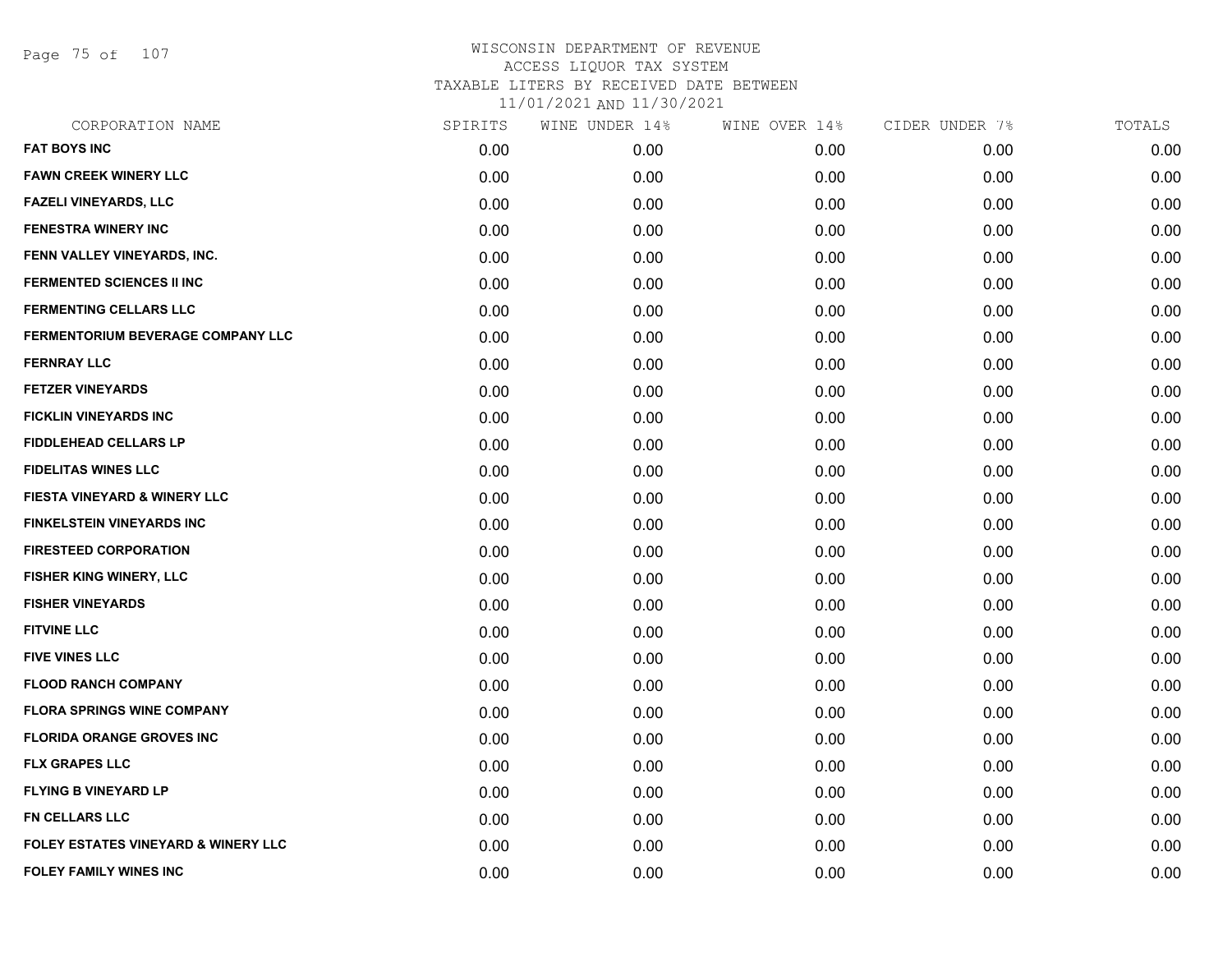| CORPORATION NAME                           | SPIRITS | WINE UNDER 14% | WINE OVER 14% | CIDER UNDER 7% | TOTALS |
|--------------------------------------------|---------|----------------|---------------|----------------|--------|
| <b>FOLIO WINE COMPANY LLC</b>              | 0.00    | 0.00           | 0.00          | 0.00           | 0.00   |
| <b>FONTANELLA WINES LLC</b>                | 0.00    | 0.00           | 0.00          | 0.00           | 0.00   |
| <b>FORIS VINEYARDS WINERY LLC</b>          | 0.00    | 0.00           | 0.00          | 0.00           | 0.00   |
| <b>FORKING PATHS VINEYARDS, INC</b>        | 0.00    | 0.00           | 0.00          | 0.00           | 0.00   |
| <b>FORT ROSS VINEYARD &amp; WINERY LLC</b> | 0.00    | 0.00           | 0.00          | 0.00           | 0.00   |
| <b>FOUR BEARS WINERY LLC</b>               | 0.00    | 0.00           | 0.00          | 0.00           | 0.00   |
| FOUR DAUGHTERS VINEYARD AND WINERY LLC     | 0.00    | 0.00           | 0.00          | 0.00           | 0.00   |
| <b>FOX RUN VINEYARDS INC</b>               | 0.00    | 0.00           | 0.00          | 0.00           | 0.00   |
| <b>FOXEN VINEYARD INC</b>                  | 0.00    | 0.00           | 0.00          | 0.00           | 0.00   |
| <b>FRANCIS COPPOLA WINERY LLC</b>          | 0.00    | 0.00           | 0.00          | 0.00           | 0.00   |
| <b>FRANK FAMILY VINEYARDS LLC</b>          | 0.00    | 0.00           | 0.00          | 0.00           | 0.00   |
| <b>FRED C SCHERRER</b>                     | 0.00    | 0.00           | 0.00          | 0.00           | 0.00   |
| <b>FREDERICK QUANDT</b>                    | 0.00    | 0.00           | 0.00          | 0.00           | 0.00   |
| <b>FREEMAN FAMILY WINERY LLC</b>           | 0.00    | 0.00           | 0.00          | 0.00           | 0.00   |
| <b>FREIXENET SONOMA CAVES INC</b>          | 0.00    | 0.00           | 0.00          | 0.00           | 0.00   |
| <b>FRESH GRAPES LLC</b>                    | 0.00    | 0.00           | 0.00          | 0.00           | 0.00   |
| <b>FREY FAMILY WINERY LLC</b>              | 0.00    | 0.00           | 0.00          | 0.00           | 0.00   |
| <b>FREY VINEYARDS LTD</b>                  | 0.00    | 0.00           | 0.00          | 0.00           | 0.00   |
| <b>FROGS LEAP WINERY</b>                   | 0.00    | 0.00           | 0.00          | 0.00           | 0.00   |
| <b>FROGTOWN CELLARS LLP</b>                | 0.00    | 0.00           | 0.00          | 0.00           | 0.00   |
| <b>FROST WINES LLC</b>                     | 0.00    | 0.00           | 0.00          | 0.00           | 0.00   |
| FRUIT OF THE WOODS WINE CELLAR, INC.       | 0.00    | 0.00           | 0.00          | 0.00           | 0.00   |
| <b>FULCRUM WINES LLC</b>                   | 0.00    | 0.00           | 0.00          | 0.00           | 0.00   |
| <b>FULKERSON WINE CELLARS LLC</b>          | 0.00    | 0.00           | 0.00          | 0.00           | 0.00   |
| <b>FULLERTON WINES, INC</b>                | 0.00    | 0.00           | 0.00          | 0.00           | 0.00   |
| <b>FURTHERMORE LLC</b>                     | 0.00    | 0.00           | 0.00          | 0.00           | 0.00   |
| <b>G GRAHAM WINES INC</b>                  | 0.00    | 0.00           | 0.00          | 0.00           | 0.00   |
| <b>GALANTE FAMILY WINERY INC</b>           | 0.00    | 0.00           | 0.00          | 0.00           | 0.00   |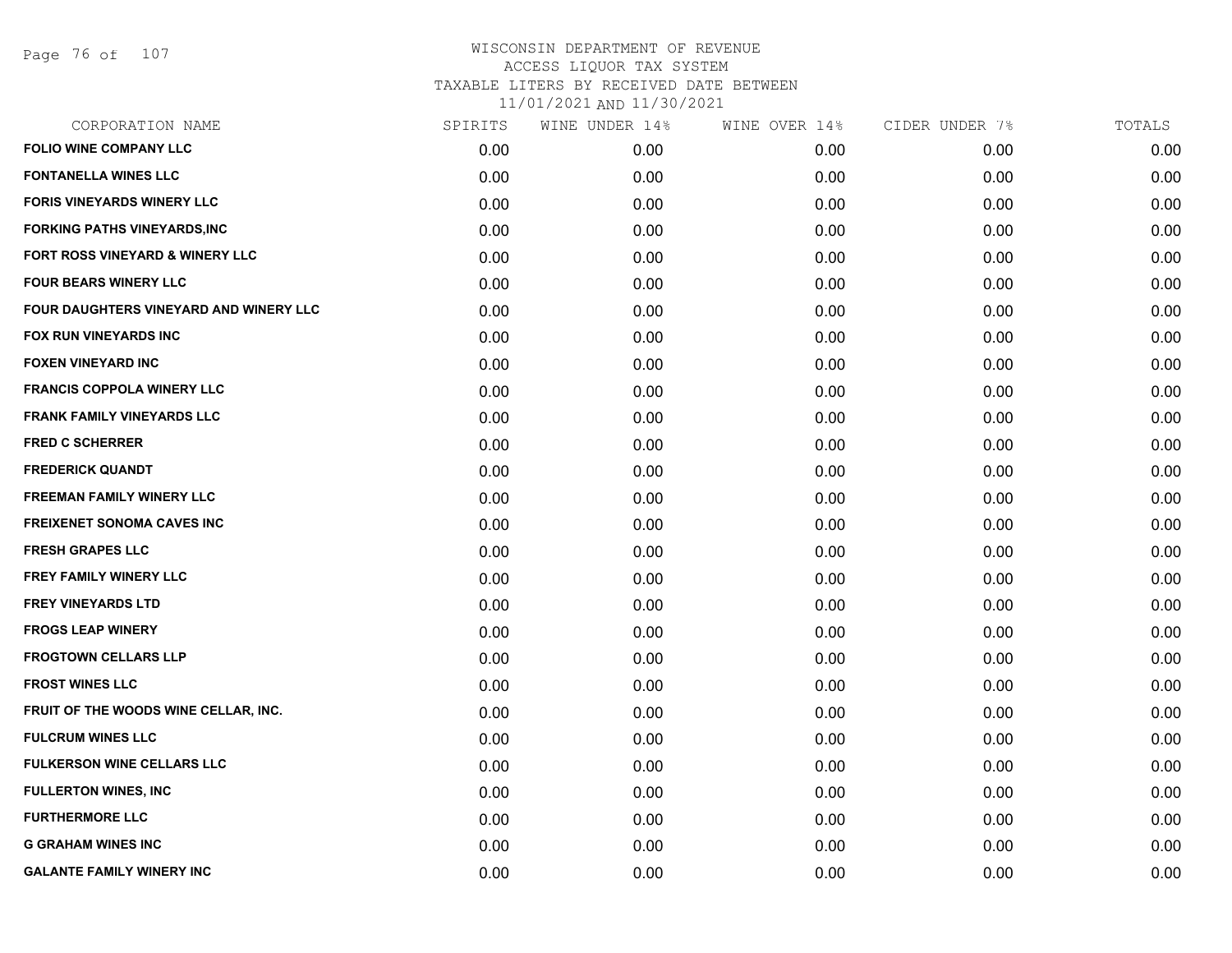Page 77 of 107

| SPIRITS | WINE UNDER 14% | WINE OVER 14% | CIDER UNDER 7% | TOTALS |
|---------|----------------|---------------|----------------|--------|
| 0.00    | 0.00           | 0.00          | 0.00           | 0.00   |
| 0.00    | 0.00           | 0.00          | 0.00           | 0.00   |
| 0.00    | 0.00           | 0.00          | 0.00           | 0.00   |
| 0.00    | 0.00           | 0.00          | 0.00           | 0.00   |
| 0.00    | 0.00           | 0.00          | 0.00           | 0.00   |
| 0.00    | 0.00           | 0.00          | 0.00           | 0.00   |
| 0.00    | 0.00           | 0.00          | 0.00           | 0.00   |
| 0.00    | 0.00           | 0.00          | 0.00           | 0.00   |
| 0.00    | 0.00           | 0.00          | 0.00           | 0.00   |
| 0.00    | 45.75          | 0.75          | 0.00           | 46.50  |
| 0.00    | 0.00           | 0.00          | 0.00           | 0.00   |
| 0.00    | 0.00           | 0.00          | 0.00           | 0.00   |
| 0.00    | 0.00           | 2.38          | 0.00           | 2.38   |
| 0.00    | 0.00           | 0.00          | 0.00           | 0.00   |
| 0.00    | 0.00           | 0.00          | 0.00           | 0.00   |
| 0.00    | 0.00           | 0.00          | 0.00           | 0.00   |
| 0.00    | 0.00           | 0.00          | 0.00           | 0.00   |
| 0.00    | 0.00           | 0.00          | 0.00           | 0.00   |
| 0.00    | 0.00           | 0.00          | 0.00           | 0.00   |
| 0.00    | 0.00           | 0.00          | 0.00           | 0.00   |
| 0.00    | 0.00           | 0.00          | 0.00           | 0.00   |
| 0.00    | 0.00           | 0.00          | 0.00           | 0.00   |
| 0.00    | 0.00           | 0.00          | 0.00           | 0.00   |
| 0.00    | 0.00           | 0.00          | 0.00           | 0.00   |
| 0.00    | 0.00           | 0.00          | 0.00           | 0.00   |
| 0.00    | 0.00           | 0.00          | 0.00           | 0.00   |
| 0.00    | 0.00           | 0.00          | 0.00           | 0.00   |
| 0.00    | 0.00           | 0.00          | 0.00           | 0.00   |
|         |                |               |                |        |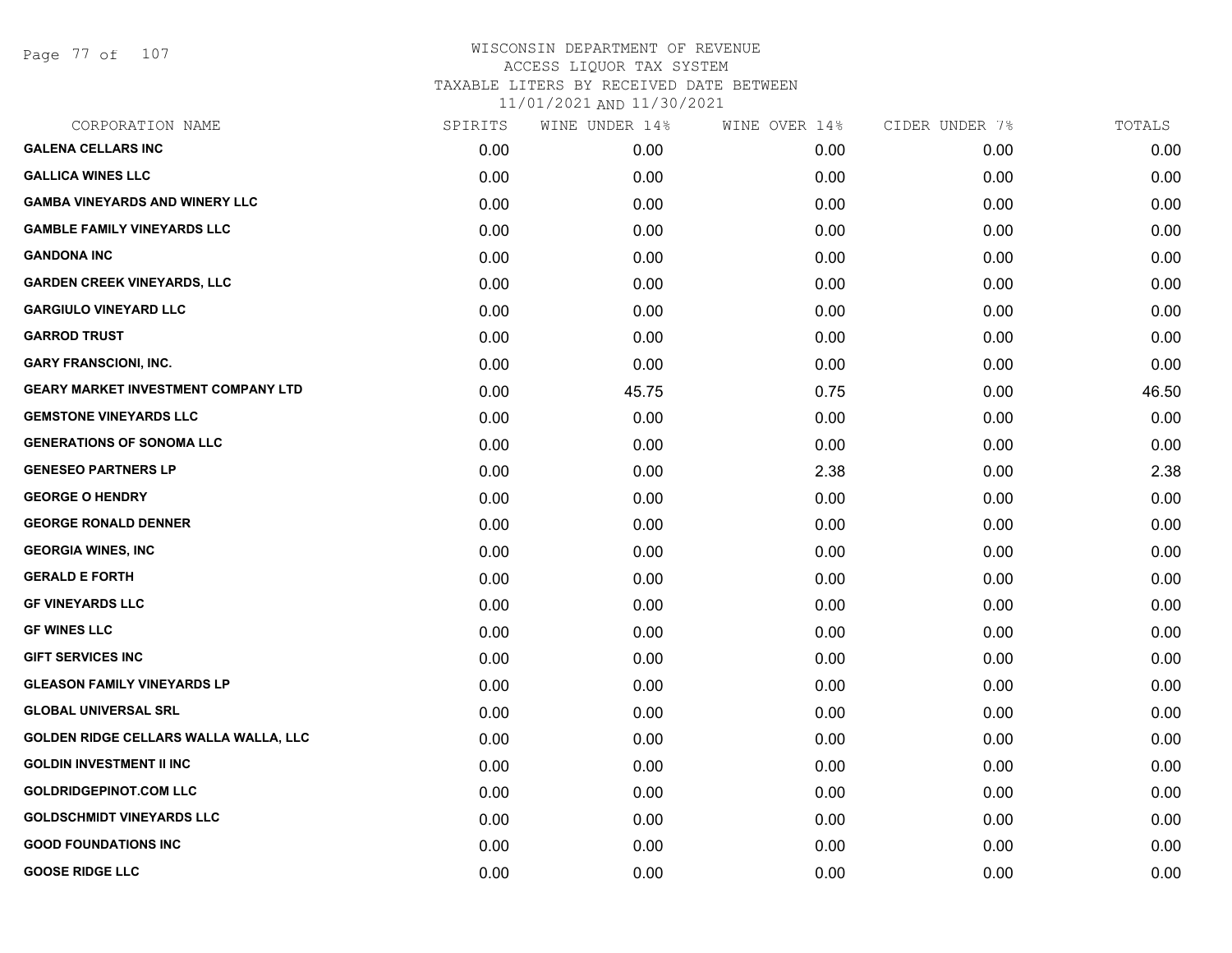Page 78 of 107

| CORPORATION NAME                        | SPIRITS | WINE UNDER 14% | WINE OVER 14% | CIDER UNDER 7% | TOTALS |
|-----------------------------------------|---------|----------------|---------------|----------------|--------|
| <b>GRAPE VISIONS LLC</b>                | 0.00    | 0.00           | 0.00          | 0.00           | 0.00   |
| <b>GRAPES &amp; GRAIN L.L.C.</b>        | 0.00    | 0.00           | 0.00          | 0.00           | 0.00   |
| <b>GRASSINI FAMILY VINEYARDS LLC</b>    | 0.00    | 0.00           | 0.00          | 0.00           | 0.00   |
| <b>GREEN FAMILY WINERY LLC</b>          | 0.00    | 0.00           | 0.00          | 0.00           | 0.00   |
| <b>GREG MICHAEL CELLARS, LLC</b>        | 0.00    | 0.00           | 0.00          | 0.00           | 0.00   |
| <b>GREG SANDERS</b>                     | 0.00    | 0.00           | 0.00          | 0.00           | 0.00   |
| <b>GREGORY EDWARD GRAZIANO</b>          | 0.00    | 0.00           | 0.00          | 0.00           | 0.00   |
| <b>GRGICH HILLS CELLAR</b>              | 0.00    | 0.00           | 0.00          | 0.00           | 0.00   |
| <b>GRIEB OPTIMAL WINECRAFTING LLC</b>   | 0.00    | 0.00           | 0.00          | 0.00           | 0.00   |
| <b>GROENNFELL MEADERY LLC</b>           | 0.00    | 0.00           | 0.00          | 0.00           | 0.00   |
| <b>GROTH VINEYARDS &amp; WINERY LLC</b> | 0.00    | 0.00           | 0.00          | 0.00           | 0.00   |
| <b>GROUNDED WINE PROJECT LLC</b>        | 0.00    | 0.00           | 0.00          | 0.00           | 0.00   |
| <b>GROVE ACQUISITION LLC</b>            | 0.00    | 0.00           | 0.00          | 0.00           | 0.00   |
| <b>GULLETT &amp; GULLETT</b>            | 0.00    | 0.00           | 0.00          | 0.00           | 0.00   |
| H DE V LLC                              | 0.00    | 0.00           | 0.00          | 0.00           | 0.00   |
| <b>HAFNER VINEYARD LLC</b>              | 0.00    | 0.00           | 0.00          | 0.00           | 0.00   |
| <b>HAGAFEN CELLARS INC</b>              | 0.00    | 0.00           | 0.00          | 0.00           | 0.00   |
| <b>HAHN ESTATE</b>                      | 0.00    | 0.00           | 0.00          | 0.00           | 0.00   |
| <b>HALF KRAKT LLC</b>                   | 0.00    | 0.00           | 0.00          | 0.00           | 0.00   |
| <b>HALF MOON HILL LLC</b>               | 0.00    | 0.00           | 0.00          | 0.00           | 0.00   |
| <b>HALL WINES LLC</b>                   | 0.00    | 0.00           | 0.00          | 0.00           | 0.00   |
| <b>HAMEL FAMILY WINES LLC</b>           | 0.00    | 0.00           | 0.00          | 0.00           | 0.00   |
| <b>HAMMLER WINE CORP</b>                | 0.00    | 0.00           | 0.00          | 0.00           | 0.00   |
| HANDAL-DENIER VINEYARDS, LLC            | 0.00    | 0.00           | 0.00          | 0.00           | 0.00   |
| HANDLEY CELLARS LIMITED PARTNERSHIP     | 0.00    | 0.00           | 0.00          | 0.00           | 0.00   |
| <b>HANNA WINERY INC</b>                 | 0.00    | 0.00           | 0.00          | 0.00           | 0.00   |
| <b>HANSJOERG WYSS</b>                   | 0.00    | 0.00           | 0.00          | 0.00           | 0.00   |
| <b>HARBOR HILL FRUIT FARMS INC</b>      | 0.00    | 0.00           | 0.00          | 0.00           | 0.00   |
|                                         |         |                |               |                |        |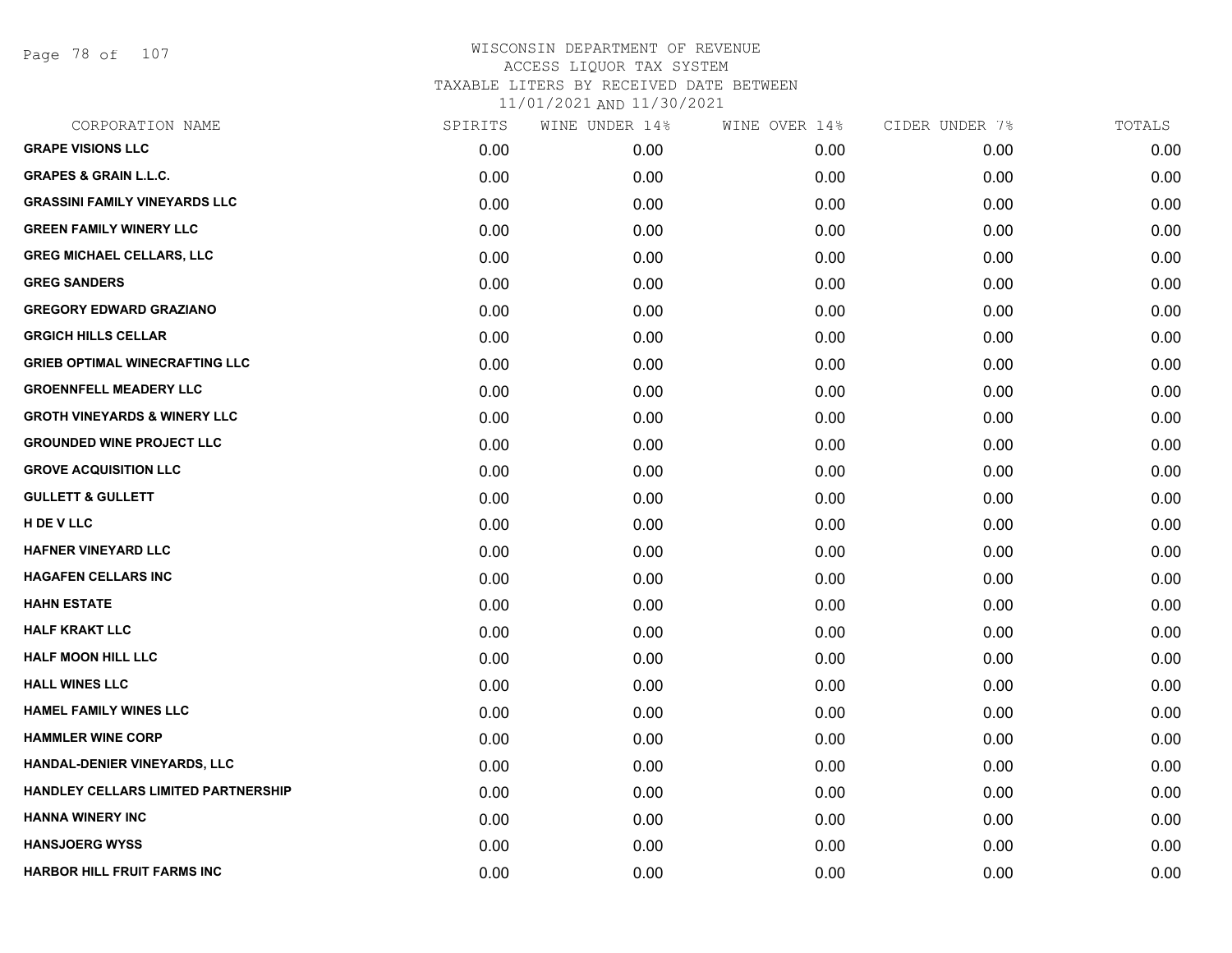Page 79 of 107

| CORPORATION NAME                      | SPIRITS | WINE UNDER 14% | WINE OVER 14% | CIDER UNDER 7% | TOTALS |
|---------------------------------------|---------|----------------|---------------|----------------|--------|
| <b>HARBOR RIDGE WINERY INC.</b>       | 0.00    | 0.00           | 0.00          | 0.00           | 0.00   |
| <b>HARLAN ESTATE WINERY INC</b>       | 0.00    | 0.00           | 0.00          | 0.00           | 0.00   |
| <b>HARMELL CELLARS LLC</b>            | 0.00    | 0.00           | 0.00          | 0.00           | 0.00   |
| <b>HARRIS &amp; HARRIS</b>            | 0.00    | 0.00           | 0.00          | 0.00           | 0.00   |
| <b>HARROW CELLARS</b>                 | 0.00    | 0.00           | 0.00          | 0.00           | 0.00   |
| <b>HARRY &amp; DAVID HOLDINGS INC</b> | 0.00    | 0.00           | 0.00          | 0.00           | 0.00   |
| <b>HAT RACK WINES</b>                 | 0.00    | 0.00           | 0.00          | 0.00           | 0.00   |
| <b>HAWK AND HORSE VINEYARDS LLC</b>   | 0.00    | 0.00           | 0.00          | 0.00           | 0.00   |
| <b>HAWKES LLC</b>                     | 0.00    | 13.50          | 82.50         | 0.00           | 96.00  |
| <b>HAZLITT 1852 VINEYARDS INC</b>     | 0.00    | 0.00           | 0.00          | 0.00           | 0.00   |
| <b>HDD LLC</b>                        | 0.00    | 0.00           | 0.00          | 0.00           | 0.00   |
| HEATH SPARKLING WINES, LLC            | 0.00    | 0.00           | 0.00          | 0.00           | 0.00   |
| <b>HEIDRUN MEADERY</b>                | 0.00    | 0.00           | 0.00          | 0.00           | 0.00   |
| <b>HEITZ WINE CELLARS</b>             | 0.00    | 0.00           | 0.00          | 0.00           | 0.00   |
| <b>HEMISPHERE WINE COMPANY INC</b>    | 0.00    | 0.00           | 0.00          | 0.00           | 0.00   |
| <b>HEMISPHERES LLC</b>                | 0.00    | 0.00           | 0.00          | 0.00           | 0.00   |
| <b>HERDIE BAISDEN</b>                 | 0.00    | 0.00           | 0.00          | 0.00           | 0.00   |
| <b>HERMAN STORY WINES INC</b>         | 0.00    | 0.00           | 0.00          | 0.00           | 0.00   |
| <b>HERON HILL VINEYARDS INC</b>       | 0.00    | 0.00           | 0.00          | 0.00           | 0.00   |
| <b>HESTAN VINEYARDS LLC</b>           | 0.00    | 0.00           | 0.00          | 0.00           | 0.00   |
| <b>HICKORY FARMS LLC</b>              | 0.00    | 0.00           | 0.00          | 0.00           | 0.00   |
| HIDDEN RIDGE VINEYARD LLC             | 0.00    | 0.00           | 0.00          | 0.00           | 0.00   |
| <b>HILL ESTATES INC</b>               | 0.00    | 0.00           | 0.00          | 0.00           | 0.00   |
| <b>HILLSIDE WINERY</b>                | 0.00    | 0.00           | 0.00          | 0.00           | 0.00   |
| <b>HIRSCH WINERY LLC</b>              | 0.00    | 0.00           | 0.00          | 0.00           | 0.00   |
| HOLLYS HILL VINEYARDS LLC             | 0.00    | 0.00           | 0.00          | 0.00           | 0.00   |
| HONIG VINEYARD AND WINERY LLC         | 0.00    | 0.00           | 0.00          | 0.00           | 0.00   |
| <b>HOPE WINE LLC</b>                  | 0.00    | 0.00           | 0.00          | 0.00           | 0.00   |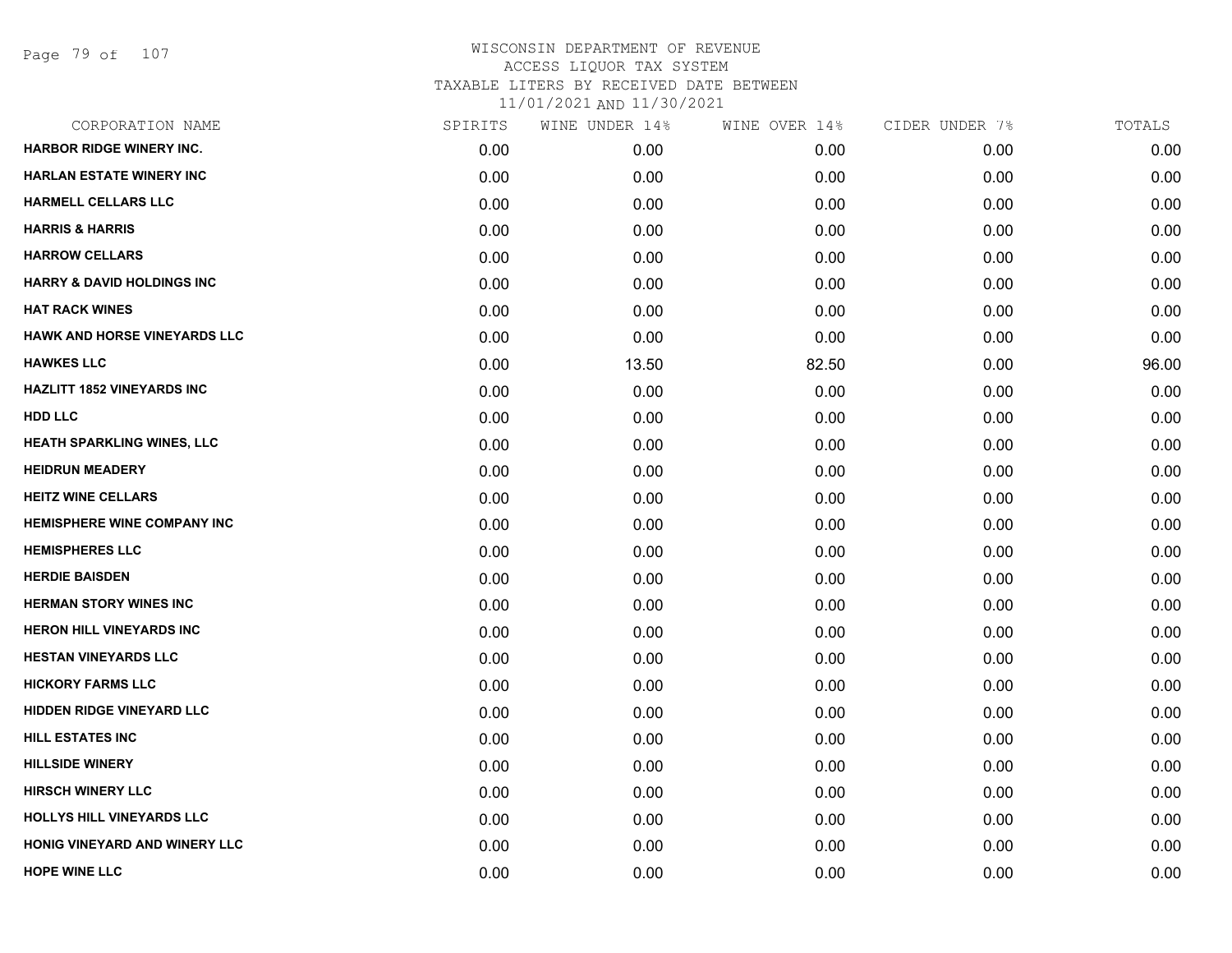Page 80 of 107

| CORPORATION NAME                                    | SPIRITS | WINE UNDER 14% | WINE OVER 14% | CIDER UNDER 7% | TOTALS |
|-----------------------------------------------------|---------|----------------|---------------|----------------|--------|
| <b>HORSE &amp; PLOW INC,</b>                        | 0.00    | 0.00           | 0.00          | 0.00           | 0.00   |
| <b>HOUDINI INC</b>                                  | 0.00    | 0.00           | 0.00          | 0.00           | 0.00   |
| HOURGLASS WINE COMPANY INC                          | 0.00    | 0.00           | 0.00          | 0.00           | 0.00   |
| <b>HQ WINERY LLC</b>                                | 0.00    | 0.00           | 0.00          | 0.00           | 0.00   |
| <b>HUA YUAN</b>                                     | 0.00    | 0.00           | 0.00          | 0.00           | 0.00   |
| HUNEEUS WINES HOLDCO LLC                            | 0.00    | 0.00           | 0.00          | 0.00           | 0.00   |
| HUNT COUNTRY VINEYARDS LLC                          | 0.00    | 0.00           | 0.00          | 0.00           | 0.00   |
| <b>HUSCH VINEYARDS INC</b>                          | 0.00    | 0.00           | 0.00          | 0.00           | 0.00   |
| <b>HUSIC VINEYARDS LLC</b>                          | 0.00    | 0.00           | 0.00          | 0.00           | 0.00   |
| <b>IMAGINARY FACTORY LLC</b>                        | 0.00    | 0.00           | 0.00          | 0.00           | 0.00   |
| <b>INCEPTION WINES LLC</b>                          | 0.00    | 0.00           | 0.00          | 0.00           | 0.00   |
| INCIDER, INC.                                       | 0.00    | 0.00           | 0.00          | 0.00           | 0.00   |
| <b>INMAN FAMILY WINES LLC</b>                       | 0.00    | 0.00           | 0.00          | 0.00           | 0.00   |
| <b>INVESTOR'S OF AMERICA LP</b>                     | 0.00    | 0.00           | 0.00          | 0.00           | 0.00   |
| <b>IRON HORSE VINEYARDS LP</b>                      | 0.00    | 0.00           | 0.00          | 0.00           | 0.00   |
| <b>ISENHOWER CELLARS LLC</b>                        | 0.00    | 0.00           | 0.00          | 0.00           | 0.00   |
| <b>ISLAND ORCHARD CIDER LLC</b>                     | 0.00    | 0.00           | 0.00          | 0.00           | 0.00   |
| <b>J BLAIR PENCE, TRUSTEE OF PENCE FAMILY TRUST</b> | 0.00    | 0.00           | 0.00          | 0.00           | 0.00   |
| <b>J CELLARS INVESTMENTS LLC</b>                    | 0.00    | 0.00           | 0.00          | 0.00           | 0.00   |
| <b>J LOHR WINERY CORP</b>                           | 0.00    | 0.00           | 0.00          | 0.00           | 0.00   |
| <b>J PEDRONCELLI WINERY</b>                         | 0.00    | 0.00           | 0.00          | 0.00           | 0.00   |
| <b>J RICKARDS WINERY LLC</b>                        | 0.00    | 0.00           | 371.25        | 0.00           | 371.25 |
| <b>J WILLETT COMPANIES</b>                          | 0.00    | 0.00           | 0.00          | 0.00           | 0.00   |
| J. DUSI, INC.                                       | 0.00    | 0.00           | 0.00          | 0.00           | 0.00   |
| <b>J.W. THOMAS LLC</b>                              | 0.00    | 0.00           | 0.00          | 0.00           | 0.00   |
| <b>J3 WINE PARTNERS LLC</b>                         | 0.00    | 0.00           | 0.00          | 0.00           | 0.00   |
| JACK JOHN INVESTMENTS INC                           | 0.00    | 0.00           | 0.00          | 0.00           | 0.00   |
| JACKSON FAMILY WINES INC                            | 0.00    | 0.00           | 0.00          | 0.00           | 0.00   |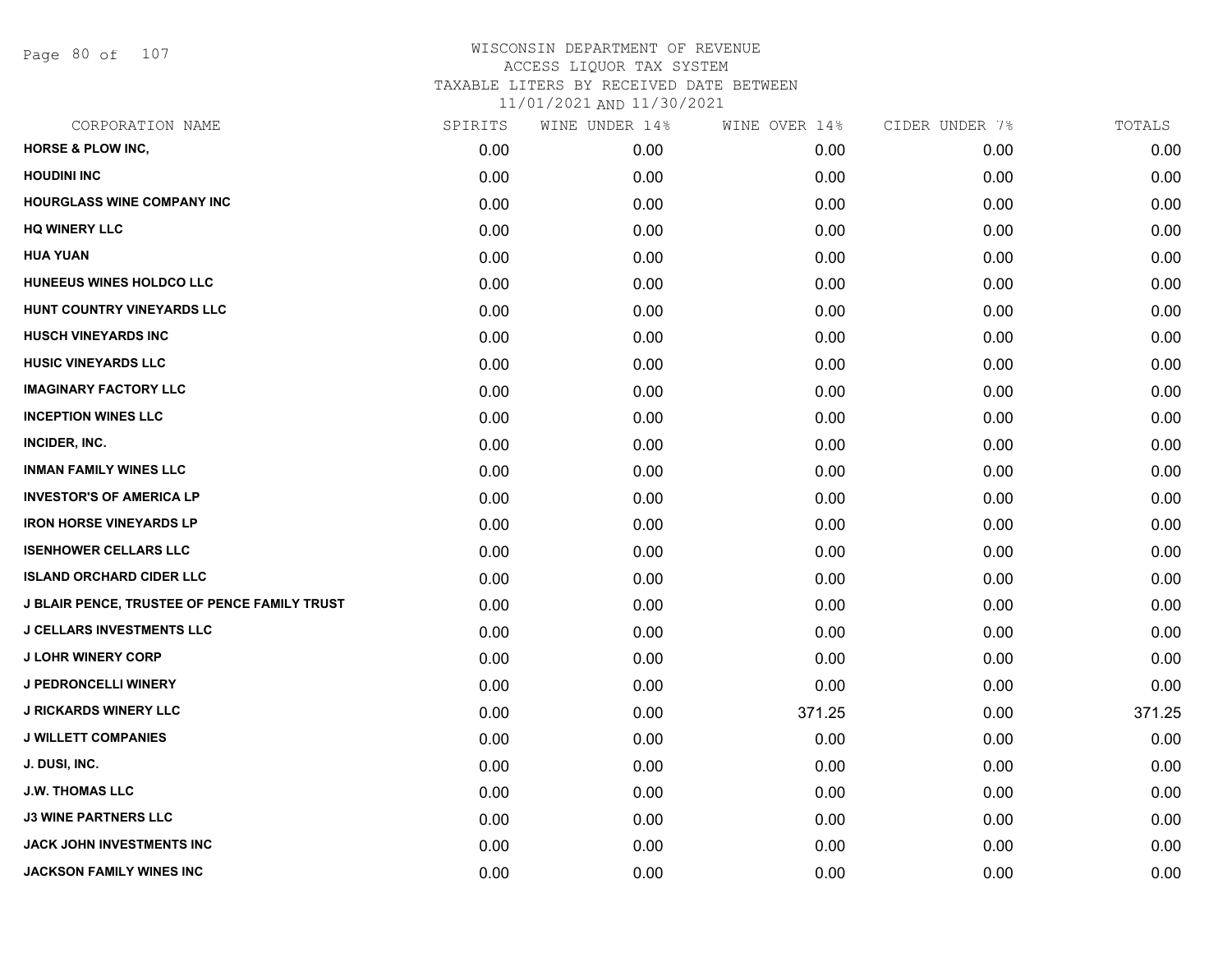Page 81 of 107

| CORPORATION NAME                      | SPIRITS | WINE UNDER 14% | WINE OVER 14% | CIDER UNDER 7% | TOTALS |
|---------------------------------------|---------|----------------|---------------|----------------|--------|
| <b>JACKSON WINE LLC</b>               | 0.00    | 0.00           | 0.00          | 0.00           | 0.00   |
| <b>JACKSON WINERY &amp; VINEYARDS</b> | 0.00    | 0.00           | 0.00          | 0.00           | 0.00   |
| JACUZZI FAMILY VINEYARDS LLC          | 0.00    | 0.00           | 0.00          | 0.00           | 0.00   |
| <b>JAIME GONZALEZ</b>                 | 0.00    | 0.00           | 0.00          | 0.00           | 0.00   |
| <b>JAM CELLARS INC</b>                | 0.00    | 0.00           | 0.00          | 0.00           | 0.00   |
| <b>JAMES CZACHOROWSKI</b>             | 0.00    | 0.00           | 0.00          | 0.00           | 0.00   |
| <b>JAMES L LAMBERT</b>                | 0.00    | 0.00           | 0.00          | 0.00           | 0.00   |
| <b>JAMES P PROSSER</b>                | 0.00    | 0.00           | 0.00          | 0.00           | 0.00   |
| <b>JARVIS</b>                         | 0.00    | 0.00           | 0.00          | 0.00           | 0.00   |
| <b>JC CELLARS INC</b>                 | 0.00    | 0.00           | 0.00          | 0.00           | 0.00   |
| JEFF RUNQUIST WINES INC               | 0.00    | 0.00           | 0.00          | 0.00           | 0.00   |
| <b>JEFFERY BEMIS</b>                  | 0.00    | 0.00           | 0.00          | 0.00           | 0.00   |
| <b>JEFFREY L STOEGER</b>              | 0.00    | 0.00           | 0.00          | 0.00           | 0.00   |
| <b>JEFFREY NELSON</b>                 | 0.00    | 14.25          | 0.00          | 0.00           | 14.25  |
| <b>JENNIFER L JACKSON-HARTFORD</b>    | 0.00    | 0.00           | 0.00          | 0.00           | 0.00   |
| <b>JESSIES GROVE WINERY INC</b>       | 0.00    | 0.00           | 0.00          | 0.00           | 0.00   |
| <b>JESSUP CELLARS HOLDING CO LLC</b>  | 0.00    | 0.00           | 0.00          | 0.00           | 0.00   |
| <b>JM CELLARS COMPANY</b>             | 0.00    | 0.00           | 0.00          | 0.00           | 0.00   |
| <b>J-NH WINE GROUP LLC</b>            | 0.00    | 0.00           | 0.00          | 0.00           | 0.00   |
| JOHN ANTHONY VINEYARDS LLC            | 0.00    | 0.00           | 0.00          | 0.00           | 0.00   |
| <b>JOHN BIONDI</b>                    | 0.00    | 0.00           | 0.00          | 0.00           | 0.00   |
| <b>JOHN R LUCAS</b>                   | 0.00    | 0.00           | 0.00          | 0.00           | 0.00   |
| <b>JOHNSON ESTATE WINERY LLC</b>      | 0.00    | 0.00           | 0.00          | 0.00           | 0.00   |
| <b>JONATHAN DALE</b>                  | 0.00    | 0.00           | 0.00          | 0.00           | 0.00   |
| <b>JONES FAMILY WINERY LLC</b>        | 0.00    | 0.00           | 0.00          | 0.00           | 0.00   |
| <b>JORNY'S END LLC</b>                | 0.00    | 0.00           | 0.00          | 0.00           | 0.00   |
| <b>JOSEPH ALEXANDER VILLICANA II</b>  | 0.00    | 0.00           | 0.00          | 0.00           | 0.00   |
| <b>JOSEPH PHELPS VINEYARDS LLC</b>    | 0.00    | 0.00           | 0.00          | 0.00           | 0.00   |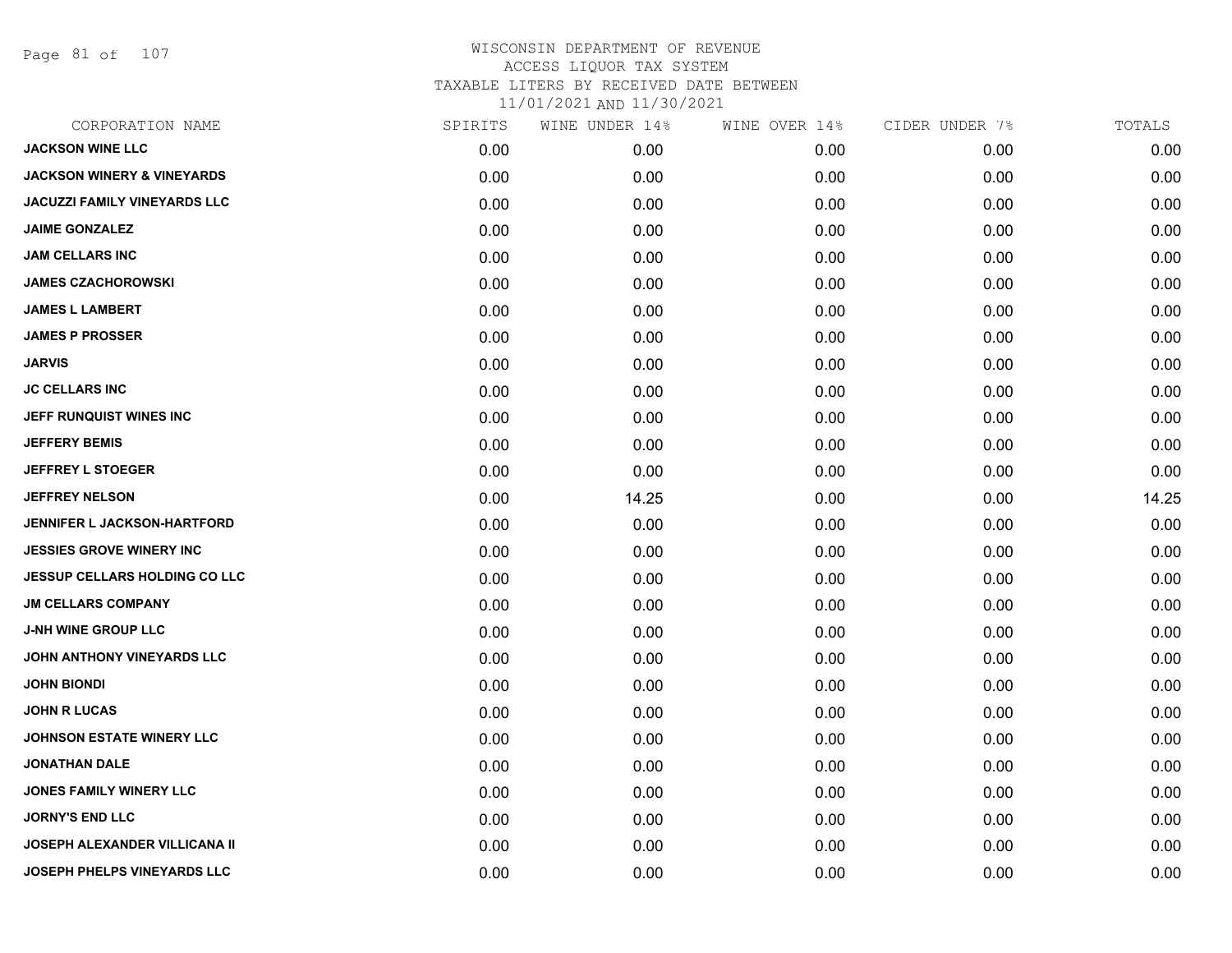Page 82 of 107

| CORPORATION NAME                         | SPIRITS | WINE UNDER 14% | WINE OVER 14% | CIDER UNDER 7% | TOTALS |
|------------------------------------------|---------|----------------|---------------|----------------|--------|
| <b>JOSEPH STALLER</b>                    | 0.00    | 0.00           | 0.00          | 0.00           | 0.00   |
| <b>JOSEPH WYNIMKO</b>                    | 0.00    | 0.00           | 0.00          | 0.00           | 0.00   |
| <b>JOYCE VINEYARDS LLC</b>               | 0.00    | 0.00           | 0.00          | 0.00           | 0.00   |
| <b>JUNESHINE INC</b>                     | 0.00    | 0.00           | 0.00          | 0.00           | 0.00   |
| JUST THE TIPSY INC.                      | 0.00    | 0.00           | 0.00          | 0.00           | 0.00   |
| <b>JUSTIN VINEYARDS &amp; WINERY LLC</b> | 0.00    | 0.00           | 0.00          | 0.00           | 0.00   |
| <b>JVW CORPORATION</b>                   | 0.00    | 0.00           | 0.00          | 0.00           | 0.00   |
| <b>K VINTNERS LLC</b>                    | 0.00    | 0.00           | 0.00          | 0.00           | 0.00   |
| KACHINA CELLARS LLC                      | 0.00    | 0.00           | 0.00          | 0.00           | 0.00   |
| <b>KALYRA WINERY LLC</b>                 | 0.00    | 0.00           | 0.00          | 0.00           | 0.00   |
| <b>KAMEN WINES LLC</b>                   | 0.00    | 0.00           | 0.00          | 0.00           | 0.00   |
| <b>KANGARU ENTERPRISES LLC</b>           | 0.00    | 0.00           | 0.00          | 0.00           | 0.00   |
| <b>KAPCSANDY FAMILY LLC</b>              | 0.00    | 0.00           | 0.00          | 0.00           | 0.00   |
| <b>KATCHEVER &amp; CO LLC</b>            | 0.00    | 0.00           | 0.00          | 0.00           | 0.00   |
| <b>KDM GLOBAL PARTNERS, LLC</b>          | 0.00    | 0.00           | 0.00          | 0.00           | 0.00   |
| <b>KDS LLC</b>                           | 0.00    | 0.00           | 0.00          | 0.00           | 0.00   |
| <b>KEEVER VINEYARDS LLC</b>              | 0.00    | 0.00           | 0.00          | 0.00           | 0.00   |
| <b>KEN BROWN WINES LLC</b>               | 0.00    | 0.00           | 0.00          | 0.00           | 0.00   |
| <b>KEN WRIGHT CELLARS CO</b>             | 0.00    | 0.00           | 0.00          | 0.00           | 0.00   |
| <b>KENEFICK RANCHES WINERY LLC</b>       | 0.00    | 0.00           | 0.00          | 0.00           | 0.00   |
| <b>KENT HUMPHREY</b>                     | 0.00    | 0.00           | 0.00          | 0.00           | 0.00   |
| KENWARD FAMILY VINEYARDS, LLC            | 0.00    | 0.00           | 0.00          | 0.00           | 0.00   |
| <b>KENZO ESTATE INC</b>                  | 0.00    | 0.00           | 0.00          | 0.00           | 0.00   |
| <b>KERWIN ESTATE LLC</b>                 | 0.00    | 0.00           | 0.00          | 0.00           | 0.00   |
| <b>KESTREL PROPERTIES LLC</b>            | 0.00    | 0.00           | 0.00          | 0.00           | 0.00   |
| <b>KEUKA SPRING VINEYARDS LLC</b>        | 0.00    | 0.00           | 0.00          | 0.00           | 0.00   |
| <b>KEVIN BEHNKE</b>                      | 0.00    | 0.00           | 0.00          | 0.00           | 0.00   |
| <b>KEVIN C LUTHER</b>                    | 0.00    | 0.00           | 0.00          | 0.00           | 0.00   |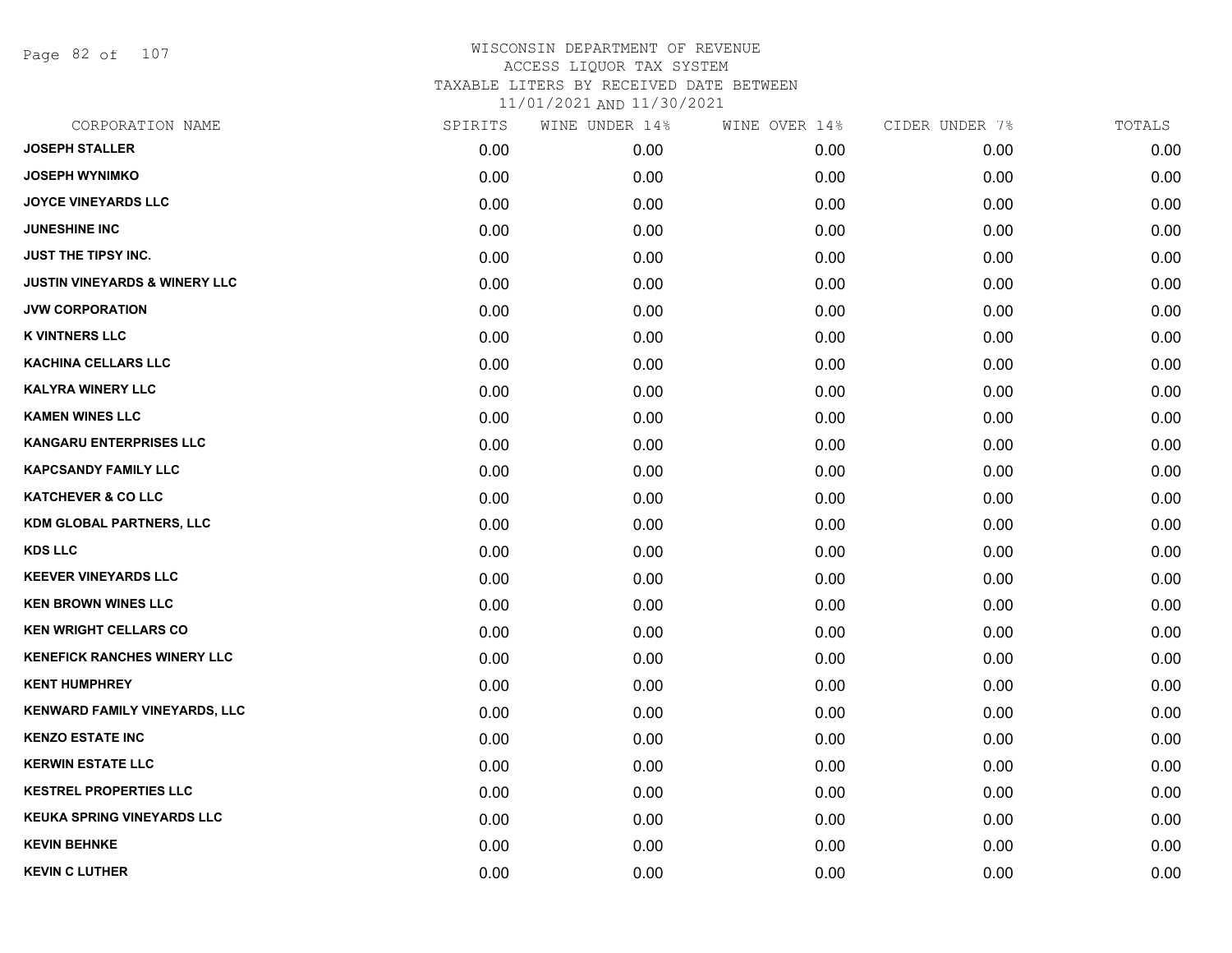Page 83 of 107

### WISCONSIN DEPARTMENT OF REVENUE ACCESS LIQUOR TAX SYSTEM TAXABLE LITERS BY RECEIVED DATE BETWEEN

11/01/2021 AND 11/30/2021

| CORPORATION NAME                             | SPIRITS | WINE UNDER 14% | WINE OVER 14% | CIDER UNDER 7% | TOTALS |
|----------------------------------------------|---------|----------------|---------------|----------------|--------|
| <b>KING ESTATE WINERY LP</b>                 | 0.00    | 140.63         | 12.75         | 0.00           | 153.38 |
| KISMET WINE, INC.                            | 0.00    | 0.00           | 0.00          | 0.00           | 0.00   |
| KISTLER VINEYARDS, LLC                       | 0.00    | 0.00           | 0.00          | 0.00           | 0.00   |
| <b>KITFOX VINEYARDS LLC</b>                  | 0.00    | 0.00           | 0.00          | 0.00           | 0.00   |
| <b>KLEIN FOODS INC</b>                       | 0.00    | 0.00           | 0.00          | 0.00           | 0.00   |
| <b>KNIGHTS BRIDGE WINERY LLC</b>             | 0.00    | 0.00           | 0.00          | 0.00           | 0.00   |
| KOEHLER WINERY LLC                           | 0.00    | 0.00           | 0.00          | 0.00           | 0.00   |
| <b>KONSTANTIN D FRANK &amp; SONS</b>         | 0.00    | 0.00           | 0.00          | 0.00           | 0.00   |
| <b>KOPRI INC</b>                             | 0.00    | 0.00           | 0.00          | 0.00           | 0.00   |
| <b>KPC MT. PALOMAR WINERY LLC</b>            | 0.00    | 0.00           | 0.00          | 0.00           | 0.00   |
| <b>KRAUSE FAMILY CELLARS LLC</b>             | 0.00    | 0.00           | 0.00          | 0.00           | 0.00   |
| <b>KRISTIN HARRINGTON-BOEGNER</b>            | 0.00    | 0.00           | 0.00          | 0.00           | 0.00   |
| <b>KRUPP BROTHERS LLC</b>                    | 0.00    | 0.00           | 0.00          | 0.00           | 0.00   |
| <b>KSSM LLC</b>                              | 0.00    | 0.00           | 0.00          | 0.00           | 0.00   |
| <b>KT WINECO LLC</b>                         | 0.00    | 0.00           | 0.00          | 0.00           | 0.00   |
| <b>KULETO VILLA LLC</b>                      | 0.00    | 0.00           | 0.00          | 0.00           | 0.00   |
| <b>KUNDE ENTERPRISES INC</b>                 | 0.00    | 0.00           | 0.00          | 0.00           | 0.00   |
| <b>KV WINES LLC</b>                          | 0.00    | 0.00           | 0.00          | 0.00           | 0.00   |
| <b>L C WINE</b>                              | 0.00    | 0.00           | 0.00          | 0.00           | 0.00   |
| L FOPPIANO WINE CO INC                       | 0.00    | 0.00           | 0.00          | 0.00           | 0.00   |
| L. MAWBY, LLC                                | 0.00    | 0.00           | 0.00          | 0.00           | 0.00   |
| <b>L18 HOLDINGS, INC.</b>                    | 0.00    | 0.00           | 0.00          | 0.00           | 0.00   |
| <b>LADERA WINERY LLC</b>                     | 0.00    | 0.00           | 0.00          | 0.00           | 0.00   |
| <b>LAGUNA OAKS VINEYARD &amp; WINERY INC</b> | 0.00    | 0.00           | 0.00          | 0.00           | 0.00   |
| <b>LAIL VINEYARDS LLC</b>                    | 0.00    | 0.00           | 0.00          | 0.00           | 0.00   |
| <b>LAIRD FAMILY ESTATE LLC</b>               | 0.00    | 0.00           | 0.00          | 0.00           | 0.00   |
| <b>LAKE NOKOMIS CRANBERRIES INC</b>          | 0.00    | 0.00           | 0.00          | 0.00           | 0.00   |
| <b>LAMBERT BRIDGE WINERY INC</b>             | 0.00    | 0.00           | 0.00          | 0.00           | 0.00   |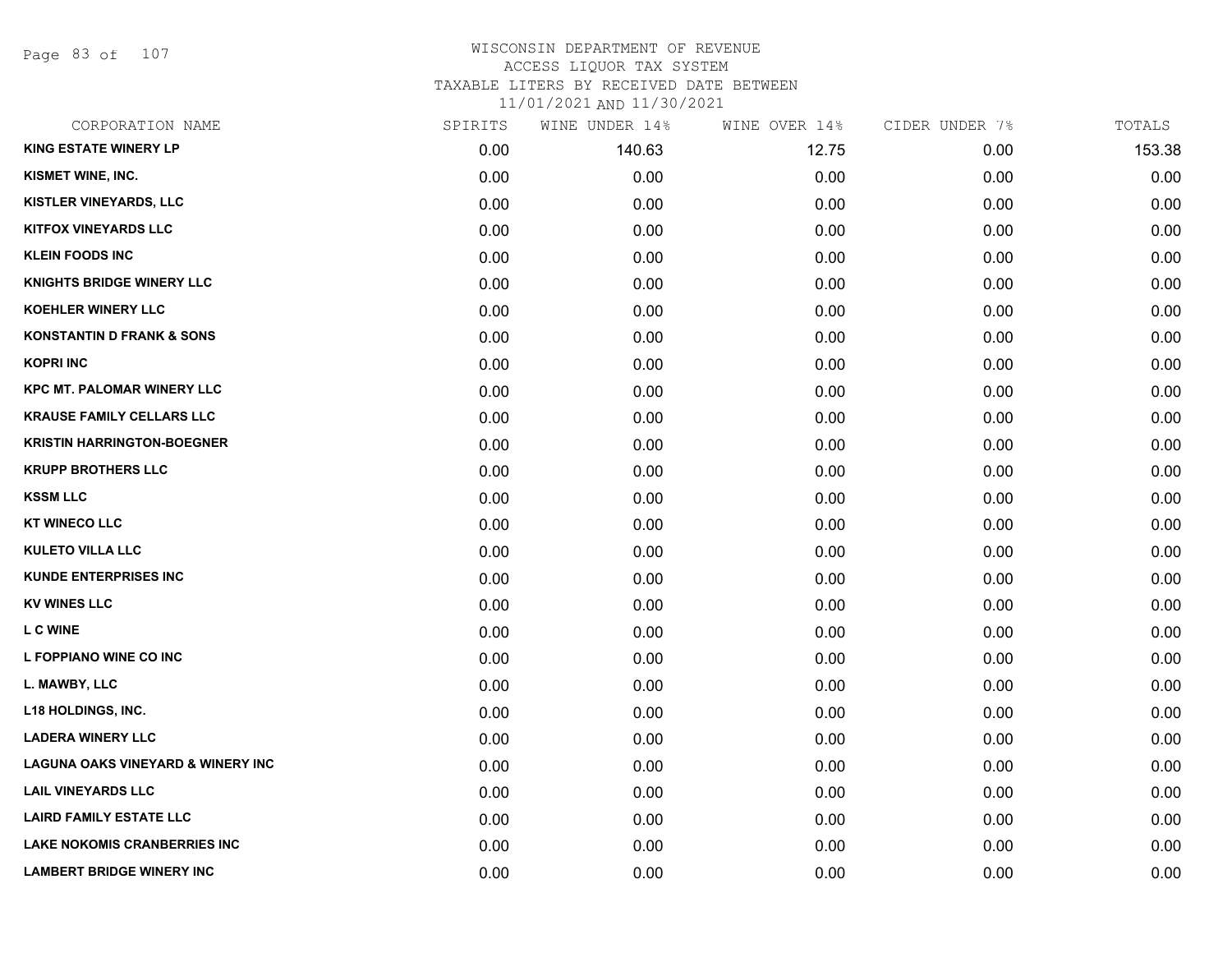| CORPORATION NAME                                  | SPIRITS | WINE UNDER 14% | WINE OVER 14% | CIDER UNDER 7% | TOTALS |
|---------------------------------------------------|---------|----------------|---------------|----------------|--------|
| <b>LAMBORN FAMILY WINE COMPANY LP</b>             | 0.00    | 0.00           | 0.00          | 0.00           | 0.00   |
| <b>LAMOREAUX LANDING WINE CELLARS LLC</b>         | 0.00    | 0.00           | 0.00          | 0.00           | 0.00   |
| <b>LANCASTER ESTATE VINEYARD &amp; WINERY LLC</b> | 0.00    | 0.00           | 0.00          | 0.00           | 0.00   |
| <b>LANGE WINERY LLC</b>                           | 0.00    | 0.00           | 0.00          | 0.00           | 0.00   |
| <b>LANGETWINS WINE CO INC</b>                     | 0.00    | 0.00           | 0.00          | 0.00           | 0.00   |
| <b>LARKMEAD VINEYARDS INC</b>                     | 0.00    | 0.00           | 0.00          | 0.00           | 0.00   |
| <b>LARSON FAMILY WINERY INC</b>                   | 0.00    | 0.00           | 0.00          | 0.00           | 0.00   |
| <b>LASSETER FAMILY WINERY LLC</b>                 | 0.00    | 0.00           | 0.00          | 0.00           | 0.00   |
| <b>LATAH CREEK WINE CELLARS LTD</b>               | 0.00    | 0.00           | 0.00          | 0.00           | 0.00   |
| <b>LAURO GUERRA</b>                               | 0.00    | 0.00           | 0.00          | 0.00           | 0.00   |
| LAUTENBACH'S ORCHARD COUNTRY INC                  | 0.00    | 0.00           | 0.00          | 0.00           | 0.00   |
| <b>LAVA SPRINGS INC</b>                           | 0.00    | 0.00           | 0.00          | 0.00           | 0.00   |
| <b>LAW ESTATE WINES</b>                           | 0.00    | 0.00           | 0.00          | 0.00           | 0.00   |
| <b>LAWER FAMILY WINERY INC</b>                    | 0.00    | 0.00           | 0.00          | 0.00           | 0.00   |
| <b>LAWRENCE CELLARS LLC</b>                       | 0.00    | 0.00           | 0.00          | 0.00           | 0.00   |
| LE CEP II INC                                     | 0.00    | 0.00           | 0.00          | 0.00           | 0.00   |
| <b>LEAL VINEYARDS INC</b>                         | 0.00    | 0.00           | 0.00          | 0.00           | 0.00   |
| <b>LEDGESTONE ESTATE LLC</b>                      | 0.00    | 0.00           | 0.00          | 0.00           | 0.00   |
| LEELANAU WINE CELLARS, LTD.                       | 0.00    | 0.00           | 0.00          | 0.00           | 0.00   |
| LEFT COAST CELLARS LLC                            | 0.00    | 0.00           | 0.00          | 0.00           | 0.00   |
| <b>LEMELSON WINERY LLC</b>                        | 0.00    | 0.00           | 0.00          | 0.00           | 0.00   |
| <b>LEMON CREEK WINERY LTD.</b>                    | 0.00    | 0.00           | 0.00          | 0.00           | 0.00   |
| <b>LEONARDINI FAMILY WINERY LLC</b>               | 0.00    | 0.00           | 0.00          | 0.00           | 0.00   |
| <b>LEONESSE CELLARS LLC</b>                       | 0.00    | 0.00           | 0.00          | 0.00           | 0.00   |
| <b>LEONETTI CELLAR LLC</b>                        | 0.00    | 0.00           | 0.00          | 0.00           | 0.00   |
| LIFE IS SHORT! LLC                                | 0.00    | 0.00           | 0.00          | 0.00           | 0.00   |
| LIL' OLE WINEMAKER SHOPPE LLC                     | 0.00    | 0.00           | 0.00          | 0.00           | 0.00   |
| <b>LIMERICK LANE CELLARS INC</b>                  | 0.00    | 0.00           | 0.00          | 0.00           | 0.00   |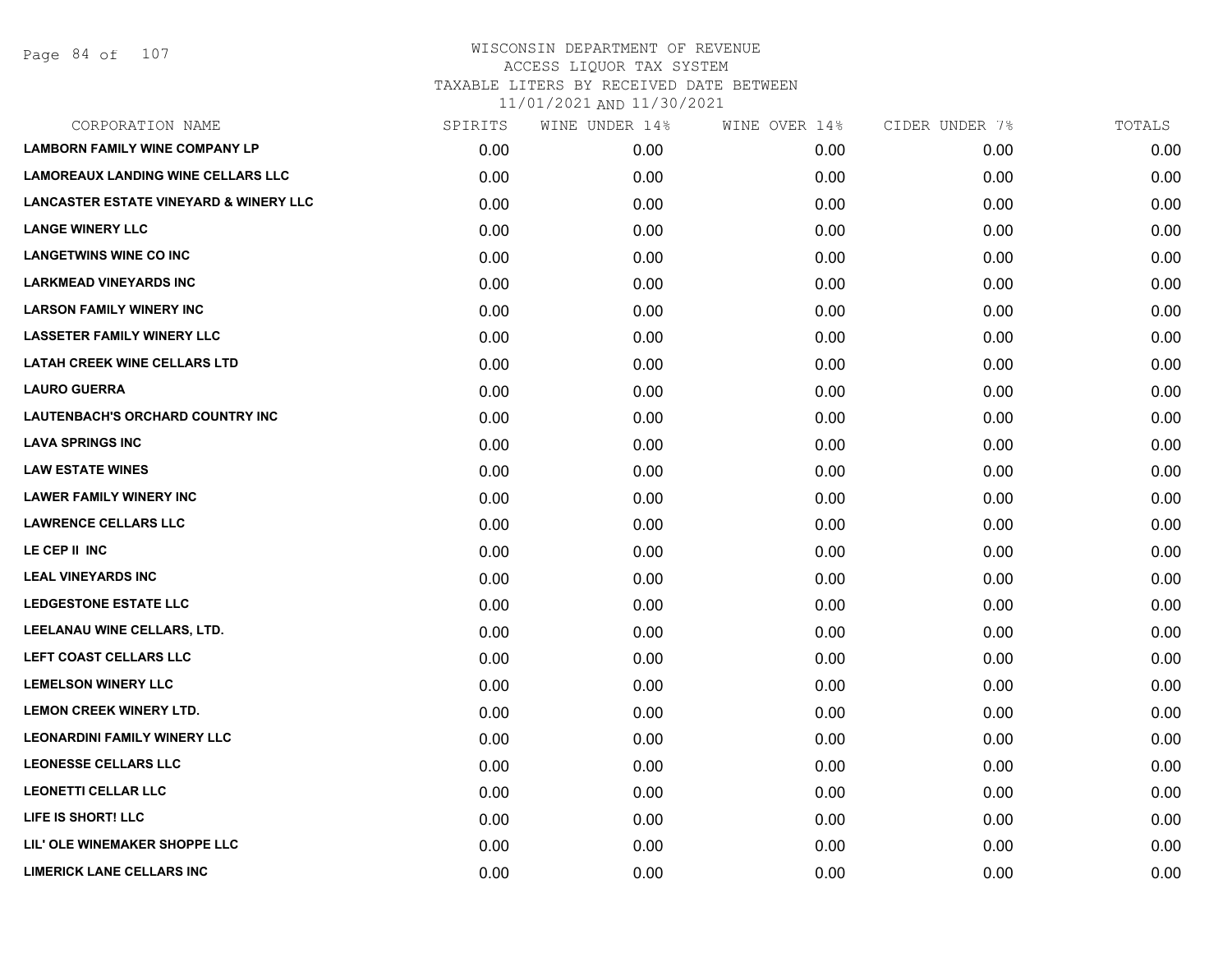Page 85 of 107

| CORPORATION NAME                          | SPIRITS | WINE UNDER 14% | WINE OVER 14% | CIDER UNDER 7% | TOTALS |
|-------------------------------------------|---------|----------------|---------------|----------------|--------|
| LINGUA FRANCA-LS VINEYARDS HOLDINGS, LLC  | 0.00    | 0.00           | 0.00          | 0.00           | 0.00   |
| <b>LINNE CALODO INC</b>                   | 0.00    | 0.00           | 0.00          | 0.00           | 0.00   |
| LINSFIELD WINE CO., LLC                   | 0.00    | 0.00           | 0.00          | 0.00           | 0.00   |
| <b>LION NATHAN USA INC</b>                | 0.00    | 0.00           | 0.00          | 0.00           | 0.00   |
| <b>LIONS PEAK</b>                         | 0.00    | 0.00           | 0.00          | 0.00           | 0.00   |
| <b>LISA REDMON</b>                        | 0.00    | 0.00           | 0.00          | 0.00           | 0.00   |
| <b>LLOYD CELLARS INC</b>                  | 0.00    | 0.00           | 0.00          | 0.00           | 0.00   |
| <b>LLOYD W DAVIS</b>                      | 0.00    | 0.00           | 0.00          | 0.00           | 0.00   |
| <b>LMR WINE ESTATES LLC</b>               | 0.00    | 0.00           | 0.00          | 0.00           | 0.00   |
| <b>LOBO WINES LLC</b>                     | 0.00    | 0.00           | 0.00          | 0.00           | 0.00   |
| <b>LONG SHADOWS VINTNERS LLC</b>          | 0.00    | 0.00           | 0.00          | 0.00           | 0.00   |
| <b>LONGBOARD VINEYARDS LLC</b>            | 0.00    | 0.00           | 0.00          | 0.00           | 0.00   |
| <b>LONGORIA &amp; LONGORIA</b>            | 0.00    | 0.00           | 0.00          | 0.00           | 0.00   |
| <b>LORENZI ESTATE WINES, INC</b>          | 0.00    | 0.00           | 0.00          | 0.00           | 0.00   |
| <b>LORIMAR WINERY INC</b>                 | 0.00    | 0.00           | 0.00          | 0.00           | 0.00   |
| <b>LOST ISLAND WINE LLC</b>               | 0.00    | 0.00           | 0.00          | 0.00           | 0.00   |
| <b>LOWDEN SCHOOLHOUSE CORPORATION</b>     | 0.00    | 0.00           | 0.00          | 0.00           | 0.00   |
| <b>LUCAS &amp; LEWELLEN VINEYARDS INC</b> | 0.00    | 0.00           | 0.00          | 0.00           | 0.00   |
| <b>LYNFRED WINERY INC</b>                 | 0.00    | 0.00           | 0.00          | 0.00           | 0.00   |
| <b>LYNMAR WINERY LLC</b>                  | 0.00    | 0.00           | 0.00          | 0.00           | 0.00   |
| <b>M.A.C. WINES, LLC</b>                  | 0.00    | 0.00           | 0.00          | 0.00           | 0.00   |
| <b>MACCHIA, INC</b>                       | 0.00    | 0.00           | 0.00          | 0.00           | 0.00   |
| <b>MADRIGAL FAMILY WINERY LLC</b>         | 0.00    | 0.00           | 0.00          | 0.00           | 0.00   |
| <b>MADRONA VINEYARDS LP</b>               | 0.00    | 0.00           | 0.00          | 0.00           | 0.00   |
| <b>MAHAN WINES LLC</b>                    | 0.00    | 0.00           | 0.00          | 0.00           | 0.00   |
| <b>MAKER WINE COMPANY</b>                 | 0.00    | 0.00           | 0.00          | 0.00           | 0.00   |
| <b>MAKK WINE LLC</b>                      | 0.00    | 0.00           | 0.00          | 0.00           | 0.00   |
| <b>MALULANI INVESTMENTS LIMITED</b>       | 0.00    | 0.00           | 0.00          | 0.00           | 0.00   |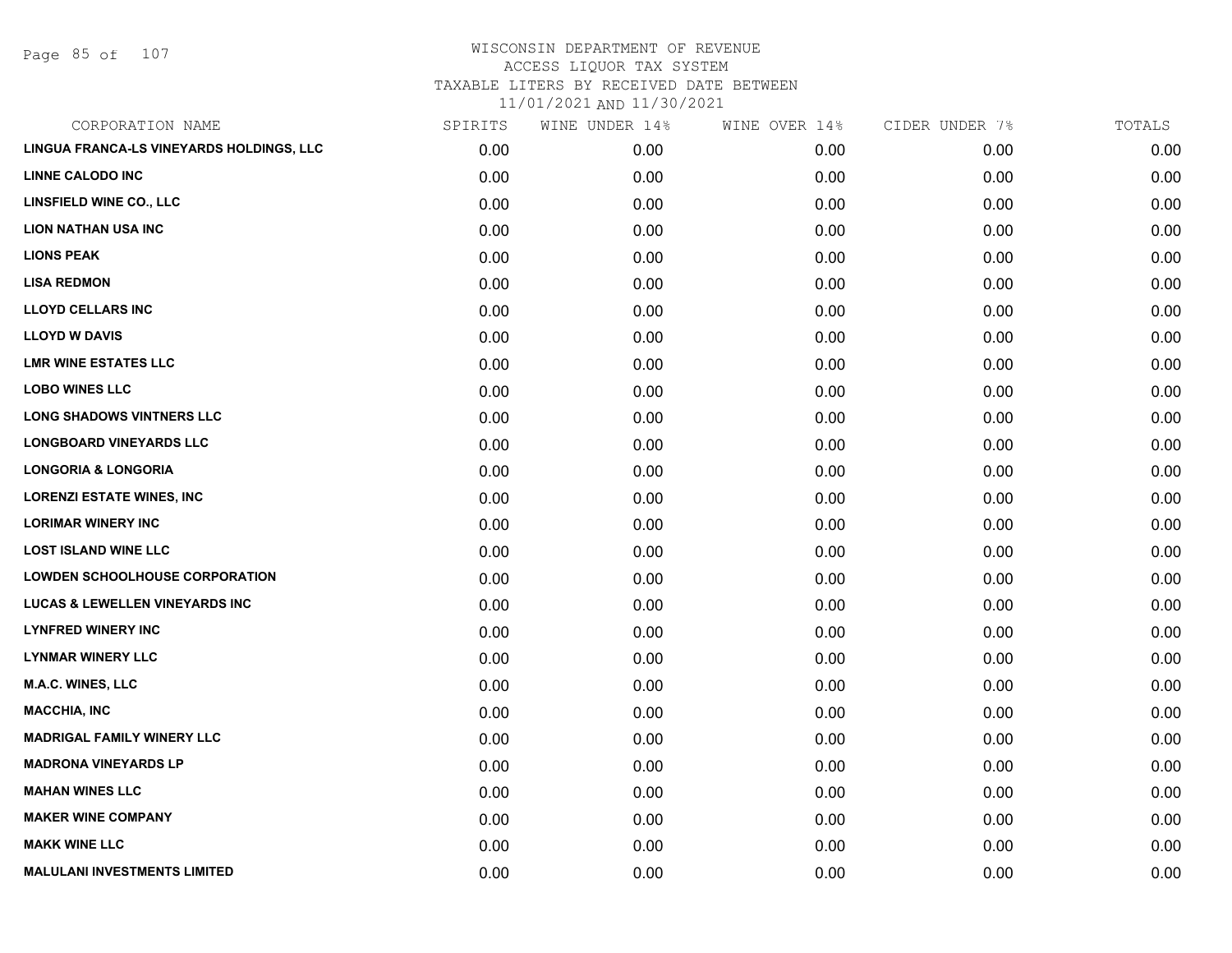Page 86 of 107

| CORPORATION NAME                              | SPIRITS | WINE UNDER 14% | WINE OVER 14% | CIDER UNDER 7% | TOTALS |
|-----------------------------------------------|---------|----------------|---------------|----------------|--------|
| <b>MANCAN WINE LLC</b>                        | 0.00    | 0.00           | 0.00          | 0.00           | 0.00   |
| <b>MANO'S INC</b>                             | 0.00    | 0.00           | 0.00          | 0.00           | 0.00   |
| <b>MARCASSIN WINE COMPANY, LLC</b>            | 0.00    | 0.00           | 0.00          | 0.00           | 0.00   |
| <b>MARGERUM WINE COMPANY INC</b>              | 0.00    | 0.00           | 0.00          | 0.00           | 0.00   |
| <b>MARIETTA CELLARS INC</b>                   | 0.00    | 0.00           | 0.00          | 0.00           | 0.00   |
| <b>MARIPOSA WINE COMPANY LLC</b>              | 0.00    | 0.00           | 0.00          | 0.00           | 0.00   |
| <b>MARK HEROLD</b>                            | 0.00    | 0.00           | 0.00          | 0.00           | 0.00   |
| <b>MARK J NEAL</b>                            | 0.00    | 0.00           | 0.00          | 0.00           | 0.00   |
| <b>MARK MCNEILLY</b>                          | 0.00    | 0.00           | 0.00          | 0.00           | 0.00   |
| <b>MARKHAM VINEYARDS</b>                      | 0.00    | 0.00           | 0.00          | 0.00           | 0.00   |
| <b>MARTIN E SELL</b>                          | 0.00    | 0.00           | 0.00          | 0.00           | 0.00   |
| <b>MARTIN RANCH WINERY, INC.</b>              | 0.00    | 0.00           | 0.00          | 0.00           | 0.00   |
| <b>MARTIN RAY WINERY INC</b>                  | 0.00    | 0.00           | 0.00          | 0.00           | 0.00   |
| <b>MARTINELLI WINERY INC</b>                  | 0.00    | 0.00           | 0.00          | 0.00           | 0.00   |
| <b>MARYANN MCNALLY</b>                        | 0.00    | 0.00           | 0.00          | 0.00           | 0.00   |
| <b>MATHY WINERY LLC</b>                       | 0.00    | 0.00           | 0.00          | 0.00           | 0.00   |
| <b>MATRICK HOLDINGS CORPORATION</b>           | 0.00    | 0.00           | 0.00          | 0.00           | 0.00   |
| <b>MATT PREIS</b>                             | 0.00    | 0.00           | 0.00          | 0.00           | 0.00   |
| <b>MATTHEW RICK</b>                           | 0.00    | 0.00           | 0.00          | 0.00           | 0.00   |
| <b>MATTHIAS A PIPPIG &amp; JAMIE M KINSER</b> | 0.00    | 0.00           | 0.00          | 0.00           | 0.00   |
| <b>MAUI WINE LTD</b>                          | 0.00    | 0.00           | 0.00          | 0.00           | 0.00   |
| <b>MAURITSON FAMILY WINERY</b>                | 0.00    | 0.00           | 0.00          | 0.00           | 0.00   |
| <b>MAYACAMA FARMS LLC</b>                     | 0.00    | 0.00           | 0.00          | 0.00           | 0.00   |
| <b>MAYACAMAS VINEYARDS INC</b>                | 0.00    | 0.00           | 0.00          | 0.00           | 0.00   |
| <b>MAYNARD JAMES KEENAN</b>                   | 0.00    | 0.00           | 0.00          | 0.00           | 0.00   |
| MCBRIDE SISTERS COLLECTIONS INC               | 0.00    | 0.00           | 0.00          | 0.00           | 0.00   |
| <b>MCFLESHMAN'S BREWING CO., LLC.</b>         | 0.00    | 0.00           | 0.00          | 0.00           | 0.00   |
| <b>MCKAHN FAMILY CELLARS, LLC</b>             | 0.00    | 0.00           | 0.00          | 0.00           | 0.00   |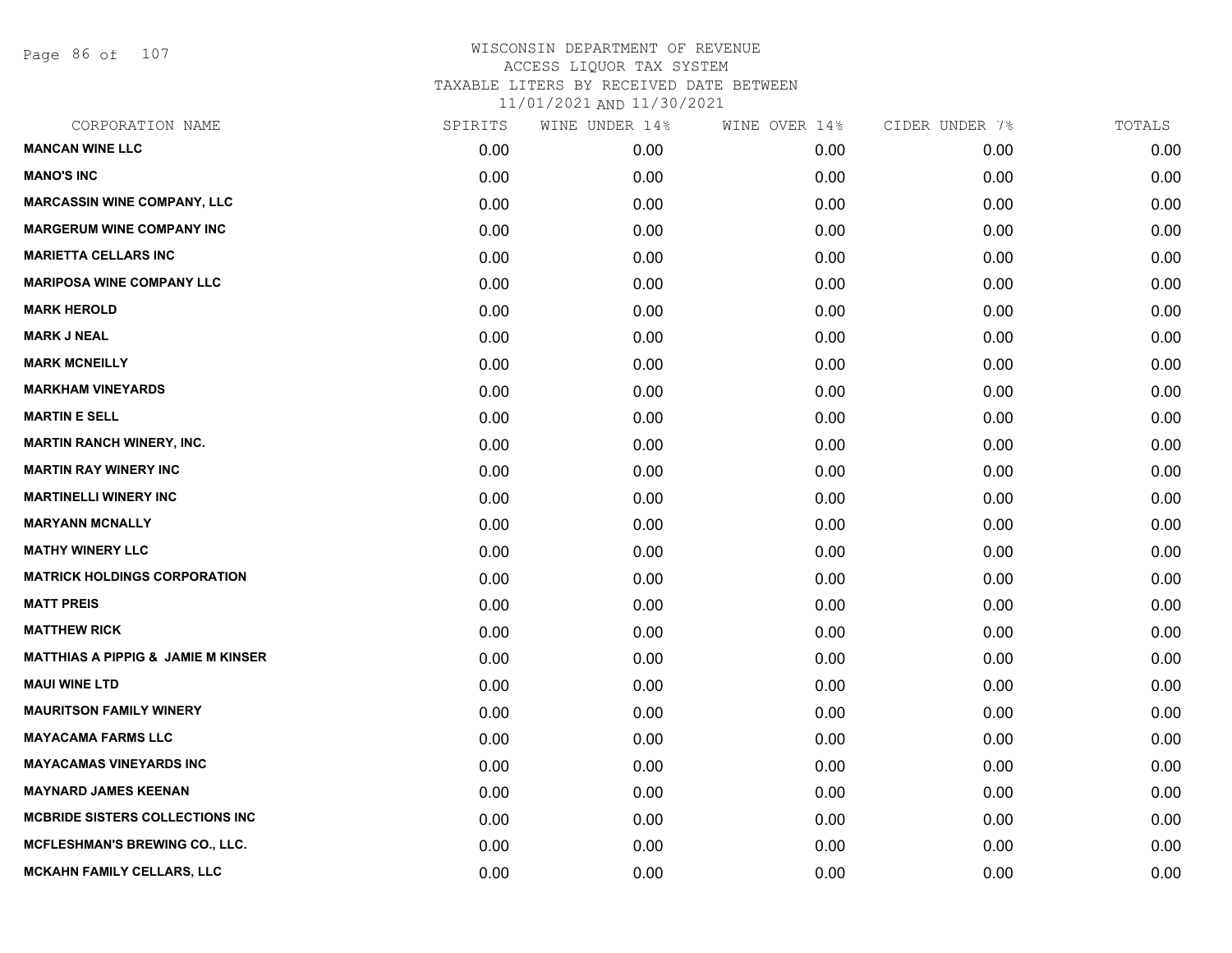Page 87 of 107

| CORPORATION NAME                    | SPIRITS | WINE UNDER 14% | WINE OVER 14% | CIDER UNDER 7% | TOTALS |
|-------------------------------------|---------|----------------|---------------|----------------|--------|
| <b>MCMENAMINS INC</b>               | 0.00    | 0.00           | 0.00          | 0.00           | 0.00   |
| <b>MCNAB RIDGE WINERY LLC</b>       | 0.00    | 0.00           | 0.00          | 0.00           | 0.00   |
| <b>MELROSE CELLARS LLC</b>          | 0.00    | 0.00           | 0.00          | 0.00           | 0.00   |
| <b>MELVILLE VINEYARDS SOUTH LLC</b> | 0.00    | 0.00           | 0.00          | 0.00           | 0.00   |
| <b>MENDOCINO WINE GROUP LLC</b>     | 0.00    | 0.00           | 0.00          | 0.00           | 0.00   |
| <b>MER ET SOLEIL LLC</b>            | 0.00    | 0.00           | 0.00          | 0.00           | 0.00   |
| <b>MERCER WINE ESTATES LLC</b>      | 0.00    | 0.00           | 0.00          | 0.00           | 0.00   |
| <b>MERRYVALE VINEYARDS LLC</b>      | 0.00    | 0.00           | 0.00          | 0.00           | 0.00   |
| <b>MERSHONIAN CIDERY LLC</b>        | 0.00    | 0.00           | 0.00          | 0.00           | 0.00   |
| <b>MESSINA HOF WINE CELLARS INC</b> | 0.00    | 0.00           | 0.00          | 0.00           | 0.00   |
| <b>METAMORPHOSIS WINES LLC</b>      | 0.00    | 0.00           | 0.00          | 0.00           | 0.00   |
| <b>METEOR VINEYARD LLC</b>          | 0.00    | 0.00           | 0.00          | 0.00           | 0.00   |
| <b>METROPOLITAN WINES LLC</b>       | 0.00    | 0.00           | 0.00          | 0.00           | 0.00   |
| <b>METTLER WINES LLC</b>            | 0.00    | 0.00           | 0.00          | 0.00           | 0.00   |
| <b>MEV CORPORATION</b>              | 0.00    | 0.00           | 0.00          | 0.00           | 0.00   |
| <b>MEYER CELLARS LLC</b>            | 0.00    | 0.00           | 0.00          | 0.00           | 0.00   |
| <b>MHM GLASS ETCHING, INC</b>       | 0.00    | 0.00           | 0.00          | 0.00           | 0.00   |
| <b>MI SUENO WINERY</b>              | 0.00    | 0.00           | 0.00          | 0.00           | 0.00   |
| <b>MICHAEL C YATES</b>              | 0.00    | 0.00           | 0.00          | 0.00           | 0.00   |
| <b>MICHAEL HIRBY</b>                | 0.00    | 0.00           | 0.00          | 0.00           | 0.00   |
| <b>MICHEAL DASHE</b>                | 0.00    | 0.00           | 0.00          | 0.00           | 0.00   |
| <b>MIDNIGHT CELLARS INC</b>         | 0.00    | 0.00           | 0.00          | 0.00           | 0.00   |
| <b>MID-OAK DISTILLERY INC</b>       | 0.00    | 0.00           | 0.00          | 0.00           | 0.00   |
| <b>MILBRANDT FAMILY WINES LLC</b>   | 0.00    | 0.00           | 0.00          | 0.00           | 0.00   |
| <b>MILDARA BLASS INC</b>            | 0.00    | 0.00           | 0.00          | 0.00           | 0.00   |
| <b>MILL CREEK VINEYARDS</b>         | 0.00    | 0.00           | 0.00          | 0.00           | 0.00   |
| <b>MILLBROOK WINERY INC</b>         | 0.00    | 0.00           | 0.00          | 0.00           | 0.00   |
| MILLER FAMILY WINE COMPANY LLC      | 0.00    | 0.00           | 0.00          | 0.00           | 0.00   |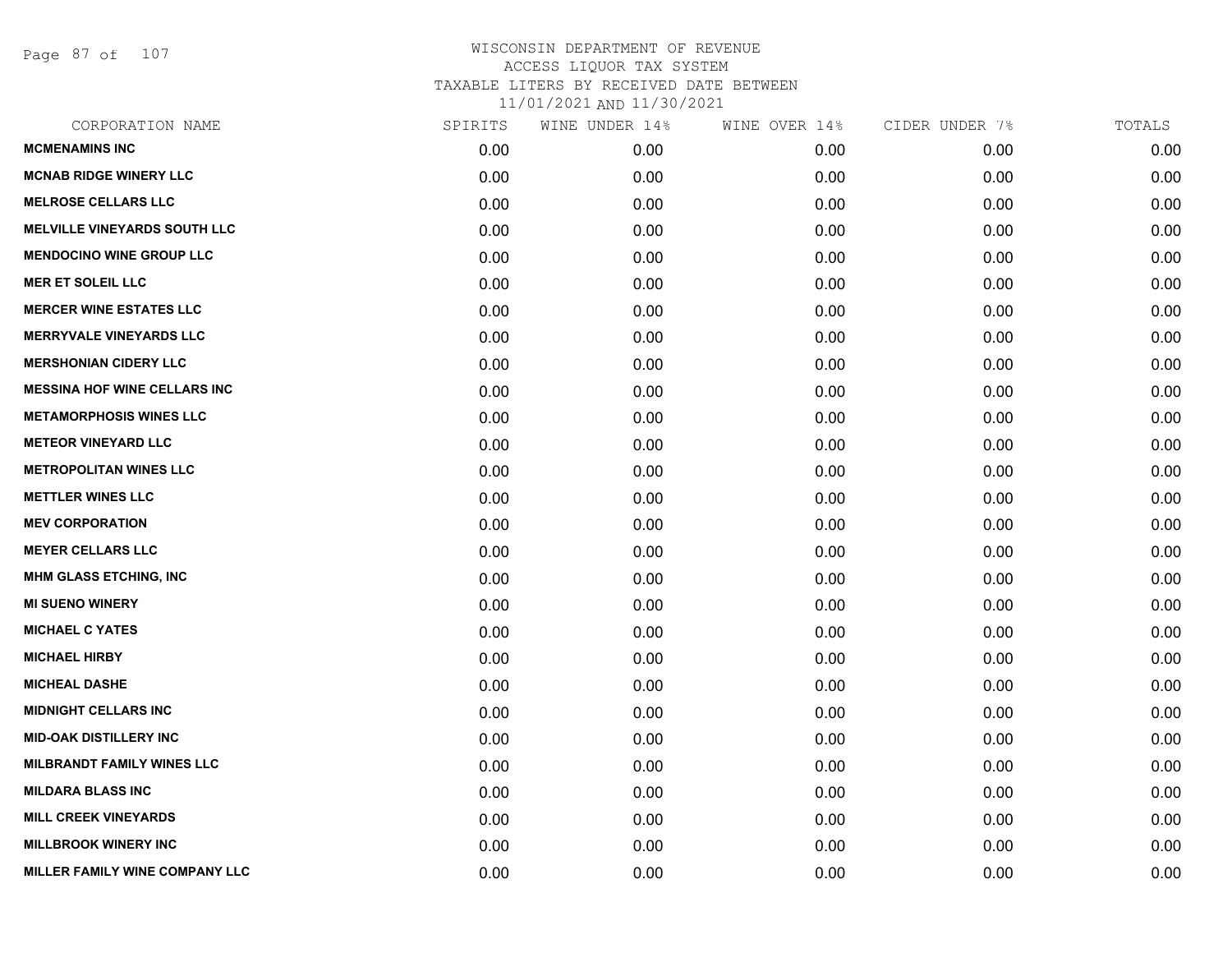| CORPORATION NAME                            | SPIRITS | WINE UNDER 14% | WINE OVER 14% | CIDER UNDER 7% | TOTALS |
|---------------------------------------------|---------|----------------|---------------|----------------|--------|
| <b>MINER FAMILY WINERY LLC</b>              | 0.00    | 0.00           | 0.00          | 0.00           | 0.00   |
| <b>MINNESOTAS FINEST FERMENTED PRODUCTS</b> | 0.00    | 0.00           | 0.00          | 0.00           | 0.00   |
| <b>MIRA WINERY LLC</b>                      | 0.00    | 0.00           | 0.00          | 0.00           | 0.00   |
| MIRAMONT ESTATE VINEYARDS & WINERY INC      | 0.00    | 0.00           | 0.00          | 0.00           | 0.00   |
| <b>MIRASOL WINE LLC</b>                     | 0.00    | 0.00           | 0.00          | 0.00           | 0.00   |
| <b>MOBCRAFT BEER INC.</b>                   | 0.00    | 0.00           | 0.00          | 0.00           | 0.00   |
| <b>MODERN DEVELOPMENT COMPANY</b>           | 0.00    | 0.00           | 0.00          | 0.00           | 0.00   |
| <b>MOLLY AIDA INC</b>                       | 0.00    | 0.00           | 0.00          | 0.00           | 0.00   |
| <b>MOLLYDOOKER INTERNATIONAL LLC</b>        | 0.00    | 0.00           | 0.00          | 0.00           | 0.00   |
| <b>MONTEREY WINE AND PRODUCE CORP</b>       | 0.00    | 0.00           | 0.00          | 0.00           | 0.00   |
| <b>MONTICELLO CELLARS INC</b>               | 0.00    | 0.00           | 0.00          | 0.00           | 0.00   |
| <b>MOONDANCER LLC</b>                       | 0.00    | 0.00           | 0.00          | 0.00           | 0.00   |
| <b>MORCHELLA WINE CELLARS LLC</b>           | 0.00    | 0.00           | 0.00          | 0.00           | 0.00   |
| <b>MORGAN WINERY INC</b>                    | 0.00    | 0.00           | 0.00          | 0.00           | 0.00   |
| <b>MOSHIN VINEYARDS INC</b>                 | 0.00    | 0.00           | 0.00          | 0.00           | 0.00   |
| <b>MOSIER, LLC</b>                          | 0.00    | 0.00           | 0.00          | 0.00           | 0.00   |
| <b>MOUNT VEEDER SPRINGS LLC</b>             | 0.00    | 0.00           | 0.00          | 0.00           | 0.00   |
| <b>MS WINES, LLC</b>                        | 0.00    | 0.00           | 0.00          | 0.00           | 0.00   |
| <b>MULLIGAN &amp; MULLIGAN</b>              | 0.00    | 0.00           | 0.00          | 0.00           | 0.00   |
| <b>MUNCH &amp; FOX</b>                      | 0.00    | 0.00           | 0.00          | 0.00           | 0.00   |
| <b>MUNSON BRIDGE WINERY INC</b>             | 0.00    | 0.00           | 0.00          | 0.00           | 0.00   |
| <b>MURIELLE WINERY INC.</b>                 | 0.00    | 0.00           | 0.00          | 0.00           | 0.00   |
| <b>MUSCARDINI CELLARS, LLC</b>              | 0.00    | 0.00           | 0.00          | 0.00           | 0.00   |
| <b>MUSETTA WINERY, LLC</b>                  | 0.00    | 0.00           | 0.00          | 0.00           | 0.00   |
| <b>MY FAVORITE NEIGHBOR LLC</b>             | 0.00    | 0.00           | 0.00          | 0.00           | 0.00   |
| <b>MYKA CELLARS INC</b>                     | 0.00    | 596.25         | 29.25         | 0.00           | 625.50 |
| <b>NCWGINC</b>                              | 0.00    | 0.00           | 0.00          | 0.00           | 0.00   |
| <b>NABOR WINES LLC</b>                      | 0.00    | 0.00           | 0.00          | 0.00           | 0.00   |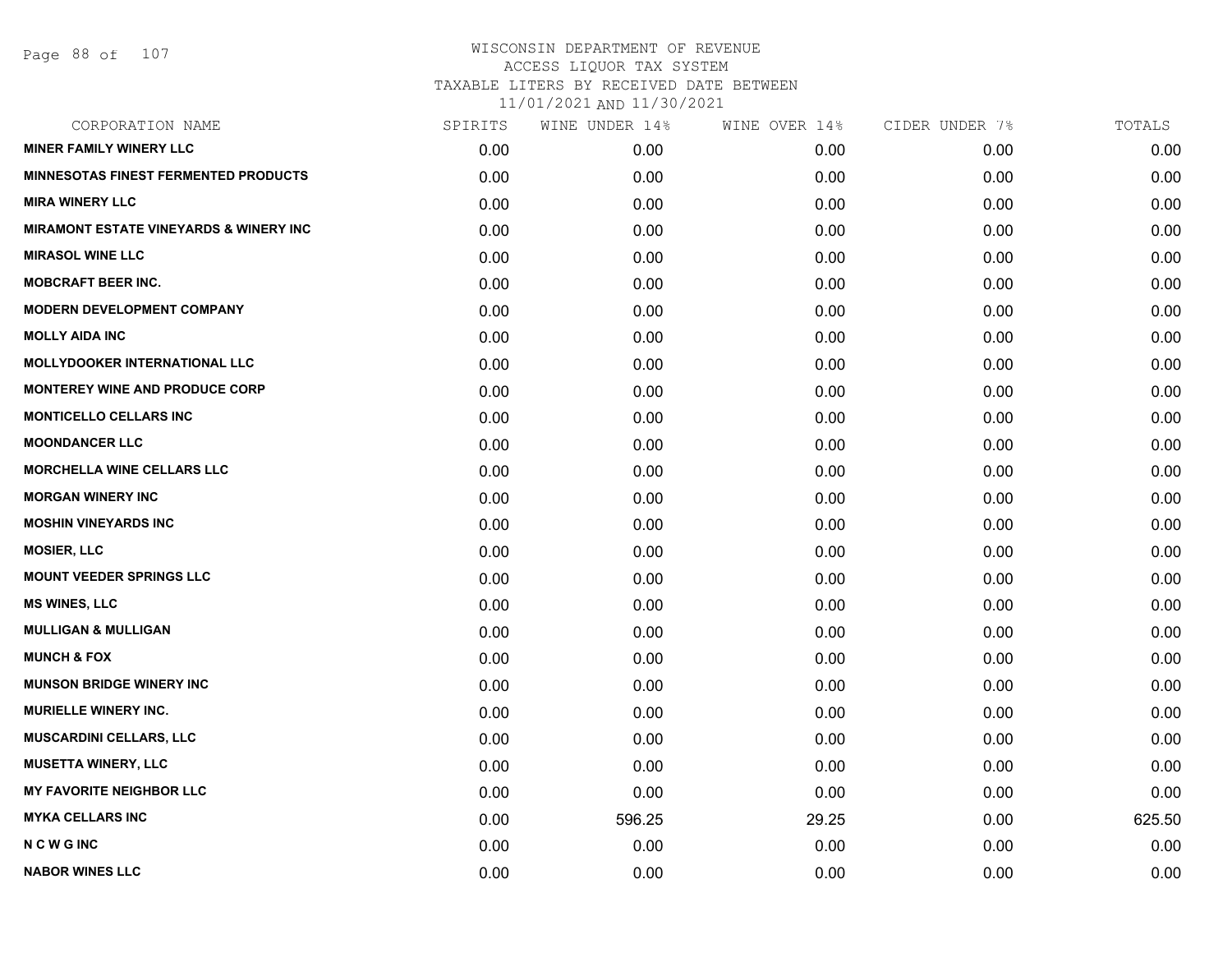Page 89 of 107

| CORPORATION NAME                  | SPIRITS | WINE UNDER 14% | WINE OVER 14% | CIDER UNDER 7% | TOTALS |
|-----------------------------------|---------|----------------|---------------|----------------|--------|
| <b>NAKEDWINES.COM INC</b>         | 0.00    | 0.00           | 0.00          | 0.00           | 0.00   |
| <b>NALLE WINERY, INC.</b>         | 0.00    | 0.00           | 0.00          | 0.00           | 0.00   |
| <b>NAPA WINE CELLAR, INC.</b>     | 0.00    | 0.00           | 0.00          | 0.00           | 0.00   |
| <b>NAPA WINE COMPANY LLC</b>      | 0.00    | 0.00           | 0.00          | 0.00           | 0.00   |
| <b>NAPA WINERY GROUP, LLC</b>     | 0.00    | 0.00           | 0.00          | 0.00           | 0.00   |
| <b>NATURAL SELECTIONS 357 LLC</b> | 0.00    | 0.00           | 0.00          | 0.00           | 0.00   |
| <b>NAVARRE CELLARS LTD</b>        | 0.00    | 0.00           | 0.00          | 0.00           | 0.00   |
| NAVARRO VINEYARDS, LLC            | 0.00    | 0.00           | 0.00          | 0.00           | 0.00   |
| <b>NEFF CELLARS LLC</b>           | 0.00    | 0.00           | 0.00          | 0.00           | 0.00   |
| <b>NEVADA WINE CELLARS INC</b>    | 0.00    | 0.00           | 0.00          | 0.00           | 0.00   |
| <b>NEW VAVIN INC</b>              | 0.00    | 0.00           | 0.00          | 0.00           | 0.00   |
| <b>NEW VINELAND LLC</b>           | 0.00    | 0.00           | 0.00          | 0.00           | 0.00   |
| <b>NEWBERG MAIL ROOM INC</b>      | 0.00    | 0.00           | 0.00          | 0.00           | 0.00   |
| <b>NEWTON VINEYARD LLC</b>        | 0.00    | 0.00           | 0.00          | 0.00           | 0.00   |
| <b>NICALI, LLC</b>                | 0.00    | 0.00           | 0.00          | 0.00           | 0.00   |
| <b>NICHOLSON RANCH LLC</b>        | 0.00    | 0.00           | 0.00          | 0.00           | 0.00   |
| NIEBAUM-COPPOLA ESTATE WINERY LP  | 0.00    | 0.00           | 0.00          | 0.00           | 0.00   |
| <b>NINER WINE ESTATES LLC</b>     | 0.00    | 0.00           | 0.00          | 0.00           | 0.00   |
| <b>NOAH DORRANCE</b>              | 0.00    | 0.00           | 0.00          | 0.00           | 0.00   |
| <b>NORMAN LEE WILLIAMS</b>        | 0.00    | 0.00           | 0.00          | 0.00           | 0.00   |
| <b>NORTH SHORE WINERY LLC</b>     | 0.00    | 0.00           | 0.00          | 0.00           | 0.00   |
| NORTHLEAF WINERY, LLC             | 0.00    | 0.00           | 0.00          | 0.00           | 0.00   |
| NOTRE VUE ESTATE WINE GROUP, INC. | 0.00    | 0.00           | 0.00          | 0.00           | 0.00   |
| <b>NOVA WINES, INC.</b>           | 0.00    | 0.00           | 0.00          | 0.00           | 0.00   |
| <b>NV AWG LTD</b>                 | 0.00    | 0.00           | 0.00          | 0.00           | 0.00   |
| <b>NW WINE COMPANY LLC</b>        | 0.00    | 0.00           | 0.00          | 0.00           | 0.00   |
| <b>OAK RIDGE WINERY LLC</b>       | 0.00    | 0.00           | 0.00          | 0.00           | 0.00   |
| OAKVILLE HILLS CELLARS INC        | 0.00    | 0.00           | 0.00          | 0.00           | 0.00   |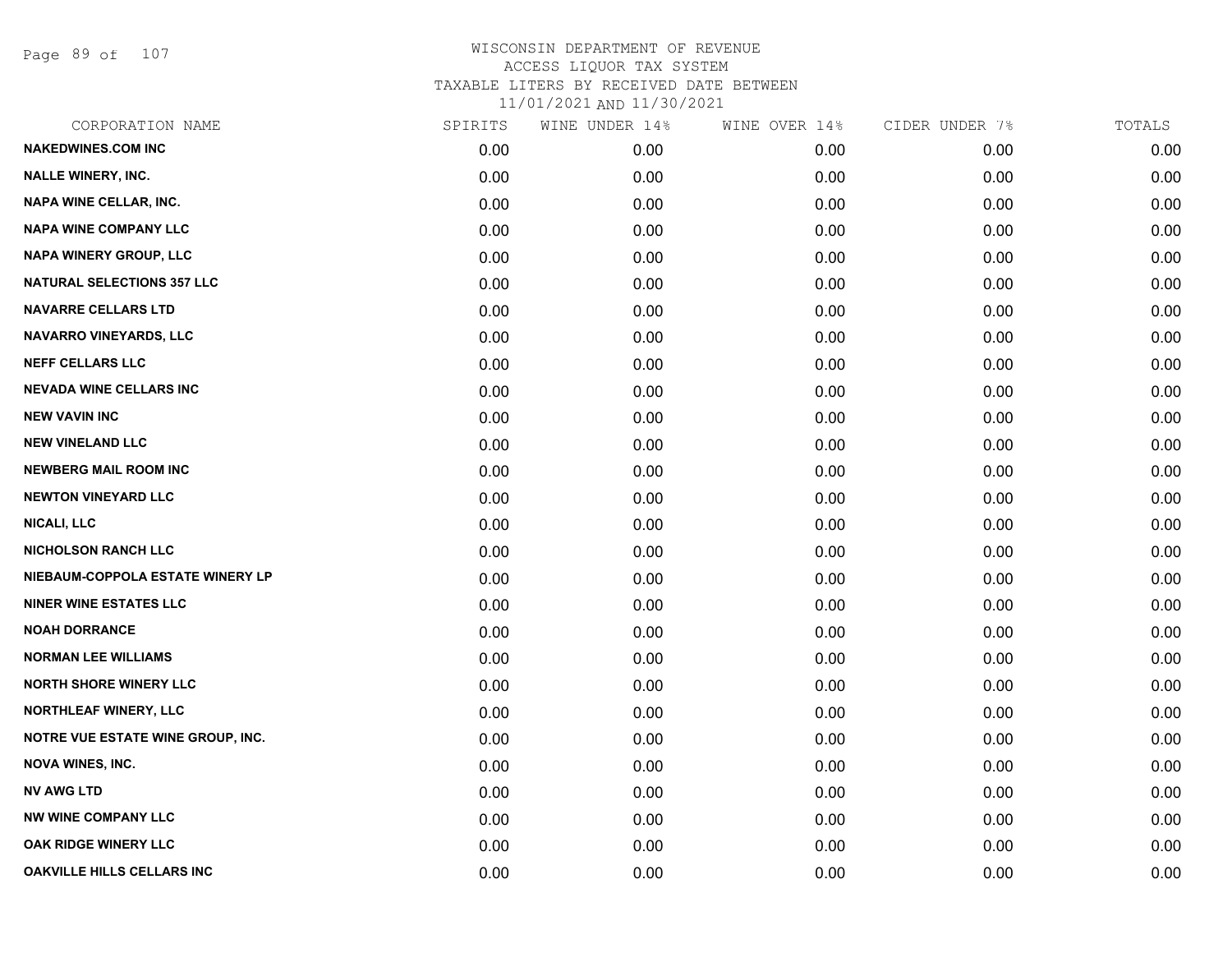| CORPORATION NAME                               | SPIRITS | WINE UNDER 14% | WINE OVER 14% | CIDER UNDER 7% | TOTALS |
|------------------------------------------------|---------|----------------|---------------|----------------|--------|
| <b>OAKVILLE RANCH WINERY INC</b>               | 0.00    | 0.00           | 0.00          | 0.00           | 0.00   |
| <b>OAT HILL CORPORATION</b>                    | 0.00    | 0.00           | 0.00          | 0.00           | 0.00   |
| OBLOQUY, INC.                                  | 0.00    | 0.00           | 0.00          | 0.00           | 0.00   |
| <b>OBRIEN FAMILY VINEYARDS, LLC</b>            | 0.00    | 0.00           | 0.00          | 0.00           | 0.00   |
| <b>ODILON FORD WINERY INC</b>                  | 0.00    | 0.00           | 0.00          | 0.00           | 0.00   |
| <b>OGB PARTNERS LLC</b>                        | 0.00    | 0.00           | 0.00          | 0.00           | 0.00   |
| <b>OGILVIE MERWIN VENTURES, LLC</b>            | 0.00    | 0.00           | 0.00          | 0.00           | 0.00   |
| OLD VINE WINE PARTNERS LLC                     | 0.00    | 0.00           | 0.00          | 0.00           | 0.00   |
| <b>OLIVER WINE COMPANY INC</b>                 | 0.00    | 0.00           | 0.00          | 0.00           | 0.00   |
| ONE TRUE VINE LLC                              | 0.00    | 0.00           | 0.00          | 0.00           | 0.00   |
| O'NEILL BEVERAGES CO LLC                       | 0.00    | 0.00           | 0.00          | 0.00           | 0.00   |
| <b>ONX WINERY INC</b>                          | 0.00    | 0.00           | 0.00          | 0.00           | 0.00   |
| OPAL WEST WINES, LLC                           | 0.00    | 0.00           | 0.00          | 0.00           | 0.00   |
| <b>OPOLO WINES LP</b>                          | 0.00    | 0.00           | 0.00          | 0.00           | 0.00   |
| OPUS ONE WINERY LLC                            | 0.00    | 0.00           | 0.00          | 0.00           | 0.00   |
| ORCA PROPERTIES LLC                            | 0.00    | 0.00           | 0.00          | 0.00           | 0.00   |
| <b>ORFILA VINEYARDS INC</b>                    | 0.00    | 0.00           | 0.00          | 0.00           | 0.00   |
| <b>O'SHAUGHNESSY DEL OSO LLC</b>               | 0.00    | 0.00           | 0.00          | 0.00           | 0.00   |
| OUT FROM LAND INVESTOR GROUP LLC               | 0.00    | 0.00           | 0.00          | 0.00           | 0.00   |
| PAIX SUR TERRE, LLC                            | 0.00    | 0.00           | 0.00          | 0.00           | 0.00   |
| PALI WINE COMPANY LP                           | 0.00    | 0.00           | 0.00          | 0.00           | 0.00   |
| PALM BAY HOLDINGS LLC                          | 0.00    | 0.00           | 0.00          | 0.00           | 0.00   |
| PALOMA VINEYARD LLC                            | 0.00    | 0.00           | 0.00          | 0.00           | 0.00   |
| PAOLETTI ESTATES WINERY, INC                   | 0.00    | 0.00           | 0.00          | 0.00           | 0.00   |
| <b>PARADISE RIDGE WINERY</b>                   | 0.00    | 0.00           | 0.00          | 0.00           | 0.00   |
| <b>PARALLEL 44 VINEYARD &amp; WINERY, INC.</b> | 0.00    | 0.00           | 0.00          | 0.00           | 0.00   |
| <b>PARKER STATION INC</b>                      | 0.00    | 0.00           | 0.00          | 0.00           | 0.00   |
| <b>PARMESON FAMILY LLC</b>                     | 0.00    | 0.00           | 0.00          | 0.00           | 0.00   |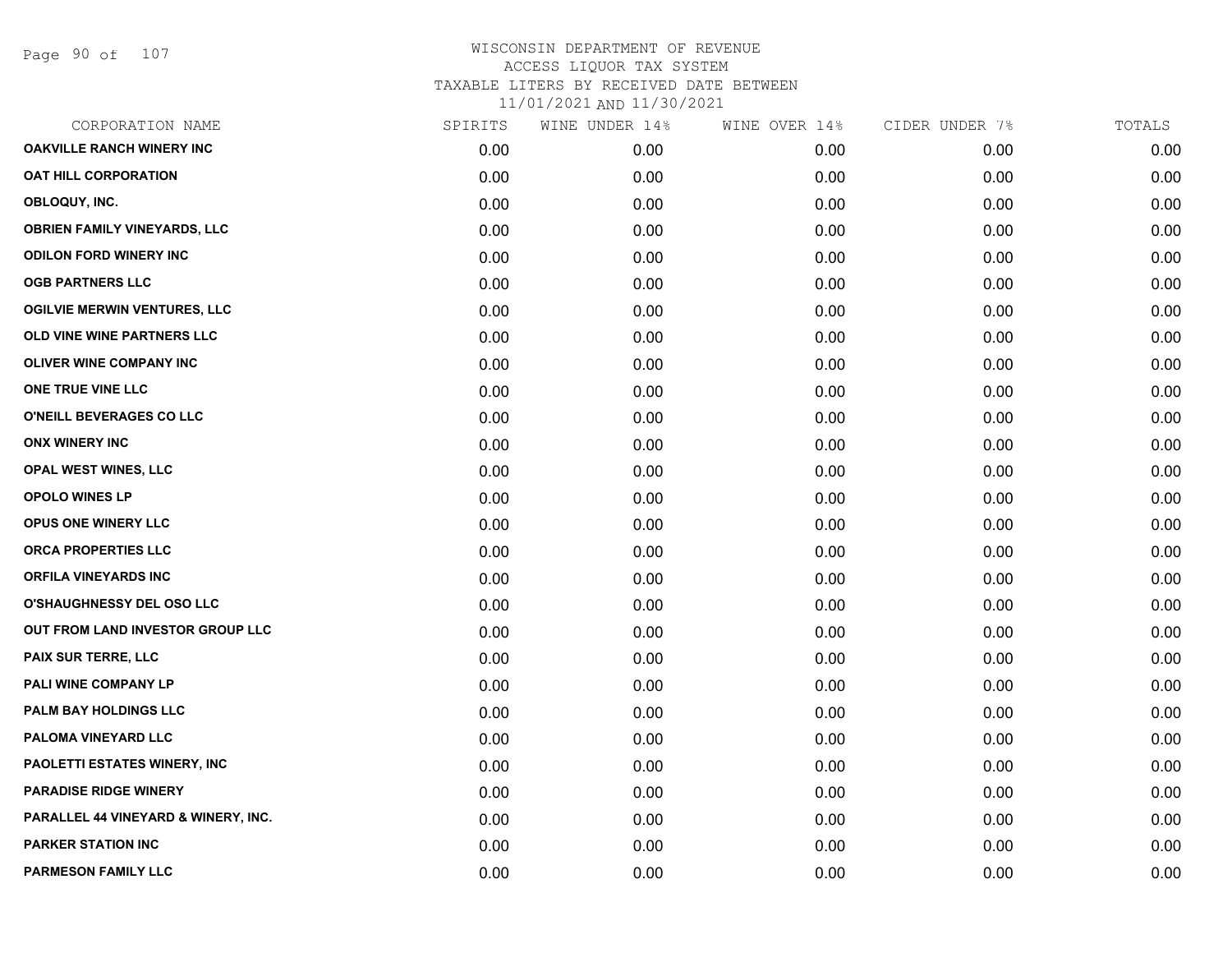Page 91 of 107

| CORPORATION NAME                     | SPIRITS | WINE UNDER 14% | WINE OVER 14% | CIDER UNDER 7% | TOTALS |
|--------------------------------------|---------|----------------|---------------|----------------|--------|
| PARSONAGE CELLARS INC                | 0.00    | 0.00           | 0.00          | 0.00           | 0.00   |
| <b>PATRICIA A HOOVER</b>             | 0.00    | 0.00           | 0.00          | 0.00           | 0.00   |
| PATRICIA GREEN CELLARS LLC           | 0.00    | 0.00           | 0.00          | 0.00           | 0.00   |
| <b>PATRICK ARNDT</b>                 | 0.00    | 0.00           | 0.00          | 0.00           | 0.00   |
| <b>PAUL D ASPER</b>                  | 0.00    | 0.00           | 0.00          | 0.00           | 0.00   |
| PAUL HOBBS WINERY LP                 | 0.00    | 0.00           | 0.00          | 0.00           | 0.00   |
| <b>PAUL J FRANZEN</b>                | 0.00    | 0.00           | 0.00          | 0.00           | 0.00   |
| <b>PAVI WINES LLC</b>                | 0.00    | 0.00           | 0.00          | 0.00           | 0.00   |
| <b>PAWEL LATO</b>                    | 0.00    | 0.00           | 0.00          | 0.00           | 0.00   |
| PEACHY CANYON WINERY                 | 0.00    | 0.00           | 0.00          | 0.00           | 0.00   |
| PEAR VALLEY VINEYARD, INC.           | 0.00    | 0.00           | 0.00          | 0.00           | 0.00   |
| PEAY VINEYARDS LLC                   | 0.00    | 0.00           | 0.00          | 0.00           | 0.00   |
| PEIRANO ESTATE WINERY INC.           | 0.00    | 0.00           | 0.00          | 0.00           | 0.00   |
| PEJU FAMILY OPERATING PARTNERSHIP LP | 0.00    | 0.00           | 0.00          | 0.00           | 0.00   |
| PELLEGRINI RANCHES INC               | 0.00    | 0.00           | 0.00          | 0.00           | 0.00   |
| PENROSE HILL, LIMITED                | 0.00    | 0.00           | 0.00          | 0.00           | 0.00   |
| PEPPER BRIDGE WINERY LLC             | 0.00    | 0.00           | 0.00          | 0.00           | 0.00   |
| PERCHANCE ESTATES LLC                | 0.00    | 0.00           | 0.00          | 0.00           | 0.00   |
| PERNOD RICARD KENWOOD HOLDING LLC    | 0.00    | 0.00           | 0.00          | 0.00           | 0.00   |
| PERVINO INC                          | 0.00    | 0.00           | 0.00          | 0.00           | 0.00   |
| PETER FRANUS WINE COMPANY INC        | 0.00    | 0.00           | 0.00          | 0.00           | 0.00   |
| PETER MICHAEL WINERY                 | 0.00    | 0.00           | 0.00          | 0.00           | 0.00   |
| PETERSON WINERY LLC                  | 0.00    | 0.00           | 0.00          | 0.00           | 0.00   |
| PETROGLYPH WINERY LLC                | 0.00    | 0.00           | 0.00          | 0.00           | 0.00   |
| PETRONI VINEYARDS LLC                | 0.00    | 0.00           | 0.00          | 0.00           | 0.00   |
| PHASE 2 CELLARS LLC                  | 0.00    | 0.00           | 0.00          | 0.00           | 0.00   |
| PHILIP TOGNI VINEYARD LP             | 0.00    | 0.00           | 0.00          | 0.00           | 0.00   |
| PHILLIPS FARMS LLC                   | 0.00    | 0.00           | 0.00          | 0.00           | 0.00   |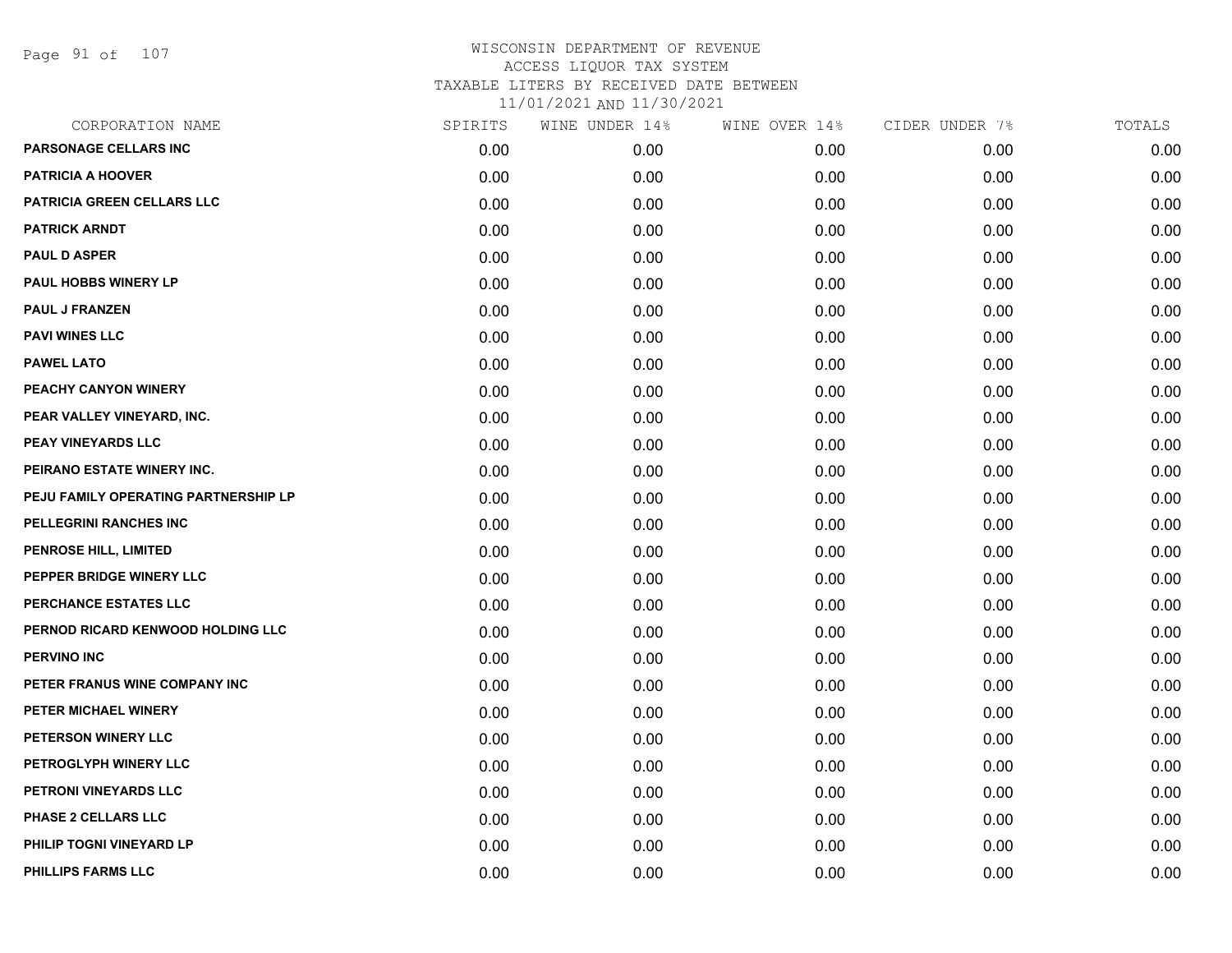Page 92 of 107

| CORPORATION NAME                     | SPIRITS | WINE UNDER 14% | WINE OVER 14% | CIDER UNDER 7% | TOTALS |
|--------------------------------------|---------|----------------|---------------|----------------|--------|
| PHOENIX WINE COMPANY LLC             | 0.00    | 0.00           | 0.00          | 0.00           | 0.00   |
| <b>PIEPERTK LLC</b>                  | 0.00    | 0.00           | 0.00          | 0.00           | 0.00   |
| <b>PINA CELLARS LP</b>               | 0.00    | 0.00           | 0.00          | 0.00           | 0.00   |
| PINE RIDGE WINERY LLC                | 0.00    | 0.00           | 0.00          | 0.00           | 0.00   |
| PINK SANDS, INC.                     | 0.00    | 0.00           | 0.00          | 0.00           | 0.00   |
| PJK WINERY LLC                       | 0.00    | 0.00           | 0.00          | 0.00           | 0.00   |
| <b>PLATA WINE PARTNERS LLC</b>       | 0.00    | 0.00           | 0.00          | 0.00           | 0.00   |
| PLYMOUTH ROCKS WINE, LLC             | 0.00    | 0.00           | 0.00          | 0.00           | 0.00   |
| PONZI VINEYARDS, LLC                 | 0.00    | 0.00           | 0.00          | 0.00           | 0.00   |
| POPE VALLEY WINERY LLC               | 0.00    | 0.00           | 0.00          | 0.00           | 0.00   |
| PORTER FAMILY VINEYARDS LLC          | 0.00    | 0.00           | 0.00          | 0.00           | 0.00   |
| <b>POTT WINE</b>                     | 0.00    | 0.00           | 0.00          | 0.00           | 0.00   |
| PRAGER WINERY & PORT WORKS, INC.     | 0.00    | 0.00           | 0.00          | 0.00           | 0.00   |
| <b>PRAIRIE BERRY LLC</b>             | 0.00    | 0.00           | 0.00          | 0.00           | 0.00   |
| PRAIRIE HAWK WINERY INC              | 0.00    | 0.00           | 0.00          | 0.00           | 0.00   |
| PRECEPT BRANDS LLC                   | 0.00    | 0.00           | 0.00          | 0.00           | 0.00   |
| PREMIUM VINTNERS LLC                 | 0.00    | 0.00           | 0.00          | 0.00           | 0.00   |
| PRESQU'ILE WINERY                    | 0.00    | 0.00           | 0.00          | 0.00           | 0.00   |
| PRESTON VINEYARDS INC                | 0.00    | 0.00           | 0.00          | 0.00           | 0.00   |
| PRIDE MOUNTAIN VINEYARDS LLC         | 0.00    | 0.00           | 0.00          | 0.00           | 0.00   |
| <b>PRINCE MICHEL LLC</b>             | 0.00    | 0.00           | 0.00          | 0.00           | 0.00   |
| PROMONTORY LLC                       | 0.00    | 0.00           | 0.00          | 0.00           | 0.00   |
| <b>PWG LLC</b>                       | 0.00    | 0.00           | 0.00          | 0.00           | 0.00   |
| <b>QUADY SOUTH WINERY LLC</b>        | 0.00    | 0.00           | 0.00          | 0.00           | 0.00   |
| QUILCEDA CREEK VINTNERS INC          | 0.00    | 0.00           | 0.00          | 0.00           | 0.00   |
| <b>QUIXOTE WINERY, LLC</b>           | 0.00    | 0.00           | 0.00          | 0.00           | 0.00   |
| <b>RH KEENAN CO</b>                  | 0.00    | 0.00           | 0.00          | 0.00           | 0.00   |
| <b>RADIO-COTEAU WINE CELLARS LLC</b> | 0.00    | 0.00           | 0.00          | 0.00           | 0.00   |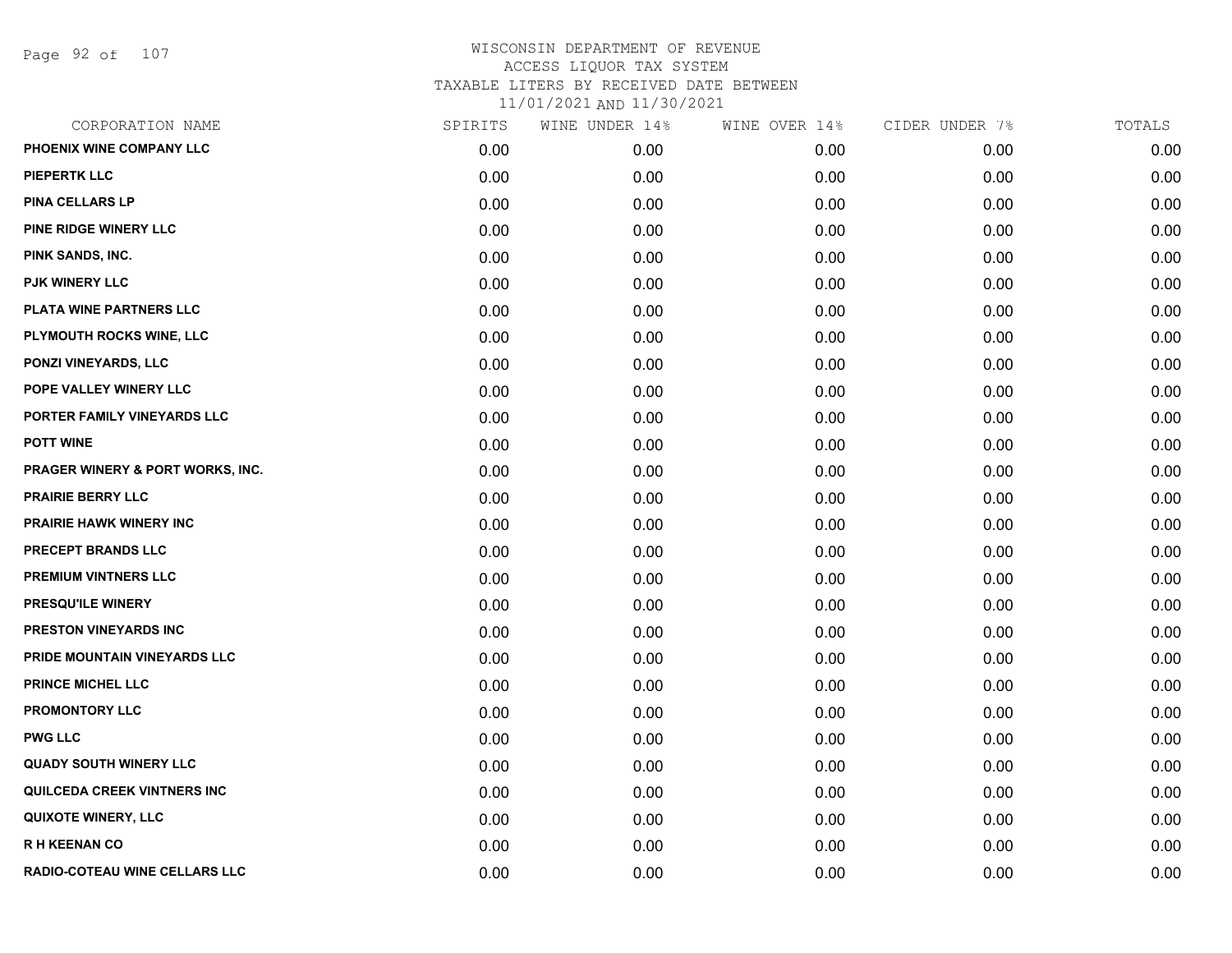Page 93 of 107

| CORPORATION NAME                         | SPIRITS | WINE UNDER 14% | WINE OVER 14% | CIDER UNDER 7% | TOTALS   |
|------------------------------------------|---------|----------------|---------------|----------------|----------|
| <b>RAMAZZOTTI WINES LLC</b>              | 0.00    | 0.00           | 0.00          | 0.00           | 0.00     |
| <b>RAMEY WINE CELLARS INC</b>            | 0.00    | 0.00           | 0.00          | 0.00           | 0.00     |
| <b>RAPTOR RIDGE WINERY LLC</b>           | 0.00    | 0.00           | 0.00          | 0.00           | 0.00     |
| <b>RASA VINEYARDS, LLC</b>               | 0.00    | 0.00           | 0.00          | 0.00           | 0.00     |
| <b>RASMUSSEN FAMILY WINES, LLC</b>       | 0.00    | 0.00           | 0.00          | 0.00           | 0.00     |
| <b>RAYMOND SIGNORELLO</b>                | 0.00    | 0.00           | 0.00          | 0.00           | 0.00     |
| <b>RAYMOND VINEYARD &amp; CELLAR INC</b> | 0.00    | 0.00           | 0.00          | 0.00           | 0.00     |
| <b>RB WINE ASSOCIATES LLC</b>            | 0.00    | 0.00           | 0.00          | 0.00           | 0.00     |
| <b>RBZ VINEYARDS LLC</b>                 | 0.00    | 0.00           | 0.00          | 0.00           | 0.00     |
| <b>RED CAR WINE COMPANY LLC</b>          | 0.00    | 0.00           | 0.00          | 0.00           | 0.00     |
| <b>RED HILLS CELLARS, LLC</b>            | 0.00    | 0.00           | 0.00          | 0.00           | 0.00     |
| <b>RED MARE WINES LLC</b>                | 0.00    | 0.00           | 0.00          | 0.00           | 0.00     |
| <b>RED NEWT CELLARS INC</b>              | 0.00    | 0.00           | 0.00          | 0.00           | 0.00     |
| <b>RED OAK VINEYARD INC</b>              | 0.00    | $-59.26$       | $-12.01$      | 0.00           | $-71.27$ |
| <b>REGENERATIVE GIFT, LLC</b>            | 0.00    | 0.00           | 0.00          | 0.00           | 0.00     |
| <b>REGUSCI WINERY INC</b>                | 0.00    | 0.00           | 0.00          | 0.00           | 0.00     |
| <b>RESONANCE WINES LLC</b>               | 0.00    | 0.00           | 0.00          | 0.00           | 0.00     |
| <b>REVANA FAMILY PARTNERS LP</b>         | 0.00    | 0.00           | 0.00          | 0.00           | 0.00     |
| <b>REVANA FAMILY PARTNERS LP</b>         | 0.00    | 0.00           | 0.00          | 0.00           | 0.00     |
| <b>REVELRY VINTNERS LLC</b>              | 0.00    | 0.00           | 0.00          | 0.00           | 0.00     |
| <b>REYNOLDS CREATIVE PRODUCTS INC</b>    | 0.00    | 0.00           | 0.00          | 0.00           | 0.00     |
| <b>RH WINERY LLC</b>                     | 0.00    | 0.00           | 0.00          | 0.00           | 0.00     |
| <b>RHYS VINEYARDS LLC</b>                | 0.00    | 0.00           | 0.00          | 0.00           | 0.00     |
| <b>RICHARD E LIBBY</b>                   | 0.00    | 0.00           | 0.00          | 0.00           | 0.00     |
| <b>RICHARD FORTUNE</b>                   | 0.00    | 0.00           | 0.00          | 0.00           | 0.00     |
| <b>RIDGE VINEYARDS INC</b>               | 0.00    | 0.00           | 0.00          | 0.00           | 0.00     |
| <b>RIGHT SIDE LLC</b>                    | 0.00    | 0.00           | 0.00          | 0.00           | 0.00     |
| RIO LOBO LLC                             | 0.00    | 0.00           | 0.00          | 0.00           | 0.00     |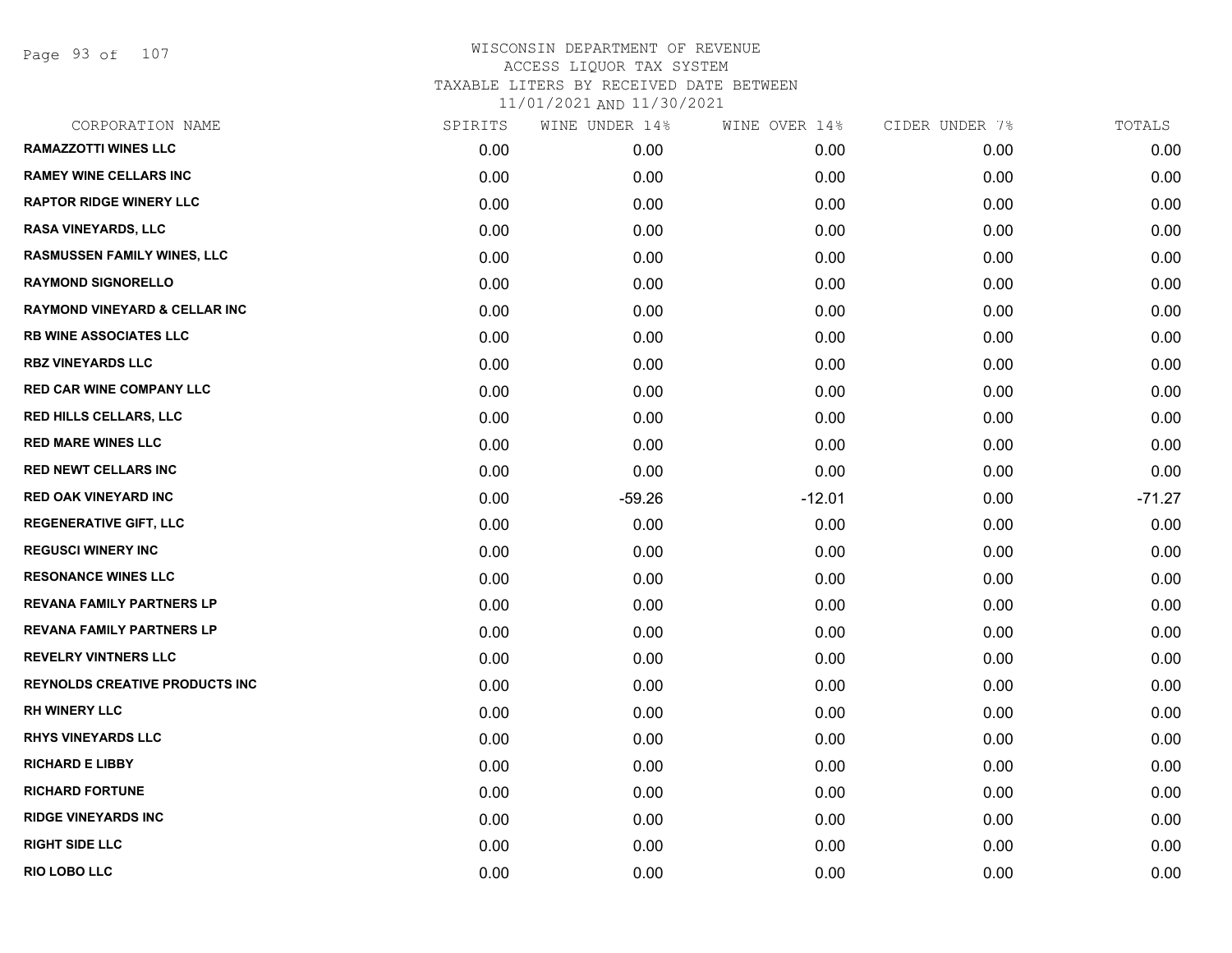Page 94 of 107

| CORPORATION NAME                            | SPIRITS | WINE UNDER 14% | WINE OVER 14% | CIDER UNDER 7% | TOTALS |
|---------------------------------------------|---------|----------------|---------------|----------------|--------|
| <b>RIVER BEND VINEYARD &amp; WINERY LLC</b> | 0.00    | 0.00           | 0.00          | 0.00           | 0.00   |
| <b>RIVER VALLEY VINEYARD INC</b>            | 0.00    | 0.00           | 0.00          | 0.00           | 0.00   |
| <b>RIVERBENCH LLC</b>                       | 0.00    | 0.00           | 0.00          | 0.00           | 0.00   |
| <b>ROBERT CRAIG WINERY LP</b>               | 0.00    | 0.00           | 0.00          | 0.00           | 0.00   |
| <b>ROBERT DUNNING</b>                       | 0.00    | 0.00           | 0.00          | 0.00           | 0.00   |
| <b>ROBERT FOLEY LLC</b>                     | 0.00    | 0.00           | 0.00          | 0.00           | 0.00   |
| <b>ROBERT J BRAKESMAN</b>                   | 0.00    | 0.00           | 0.00          | 0.00           | 0.00   |
| <b>ROBERT J FOWLER</b>                      | 0.00    | 0.00           | 0.00          | 0.00           | 0.00   |
| <b>ROBERT L HUDSON</b>                      | 0.00    | 0.00           | 0.00          | 0.00           | 0.00   |
| <b>ROBERT MUELLER CELLARS</b>               | 0.00    | 0.00           | 0.00          | 0.00           | 0.00   |
| <b>ROBERT YOUNG ESTATE WINERY LLC</b>       | 0.00    | 0.00           | 0.00          | 0.00           | 0.00   |
| <b>ROBIN PFEIFFER</b>                       | 0.00    | 0.00           | 0.00          | 0.00           | 0.00   |
| <b>ROBINSON FAMILY VINEYARDS LLC</b>        | 0.00    | 0.00           | 0.00          | 0.00           | 0.00   |
| <b>ROCCA FAMILY VINEYARDS INC</b>           | 0.00    | 0.00           | 0.00          | 0.00           | 0.00   |
| <b>ROCHE WINERY LLC</b>                     | 0.00    | 0.00           | 0.00          | 0.00           | 0.00   |
| ROCHIOLI VINEYARD & WINERY LLC              | 0.00    | 0.00           | 0.00          | 0.00           | 0.00   |
| <b>ROCK N WOOL WINERY LLC</b>               | 0.00    | 0.00           | 0.00          | 0.00           | 0.00   |
| ROCK WALL WINE COMPANY INC                  | 0.00    | 0.00           | 0.00          | 0.00           | 0.00   |
| <b>ROEDERER ESTATE INC</b>                  | 0.00    | 9.00           | 0.00          | 0.00           | 9.00   |
| <b>ROGER PENG</b>                           | 0.00    | 0.00           | 0.00          | 0.00           | 0.00   |
| <b>ROMBAUER VINEYARDS INC</b>               | 0.00    | 0.00           | 0.00          | 0.00           | 0.00   |
| <b>RONALD J BENZA</b>                       | 0.00    | 0.00           | 0.00          | 0.00           | 0.00   |
| <b>RONALD L FENOLIO</b>                     | 0.00    | 0.00           | 0.00          | 0.00           | 0.00   |
| <b>RONALD T RUBIN</b>                       | 0.00    | 0.00           | 0.00          | 0.00           | 0.00   |
| <b>ROOTS RUN DEEP LLC</b>                   | 0.00    | 0.00           | 0.00          | 0.00           | 0.00   |
| <b>ROUND HILL CELLARS</b>                   | 0.00    | 0.00           | 0.00          | 0.00           | 0.00   |
| <b>ROUND POND ESTATE LLC</b>                | 0.00    | 0.00           | 0.00          | 0.00           | 0.00   |
| <b>ROZA HILLS VINEYARDS LLC</b>             | 0.00    | 0.00           | 0.00          | 0.00           | 0.00   |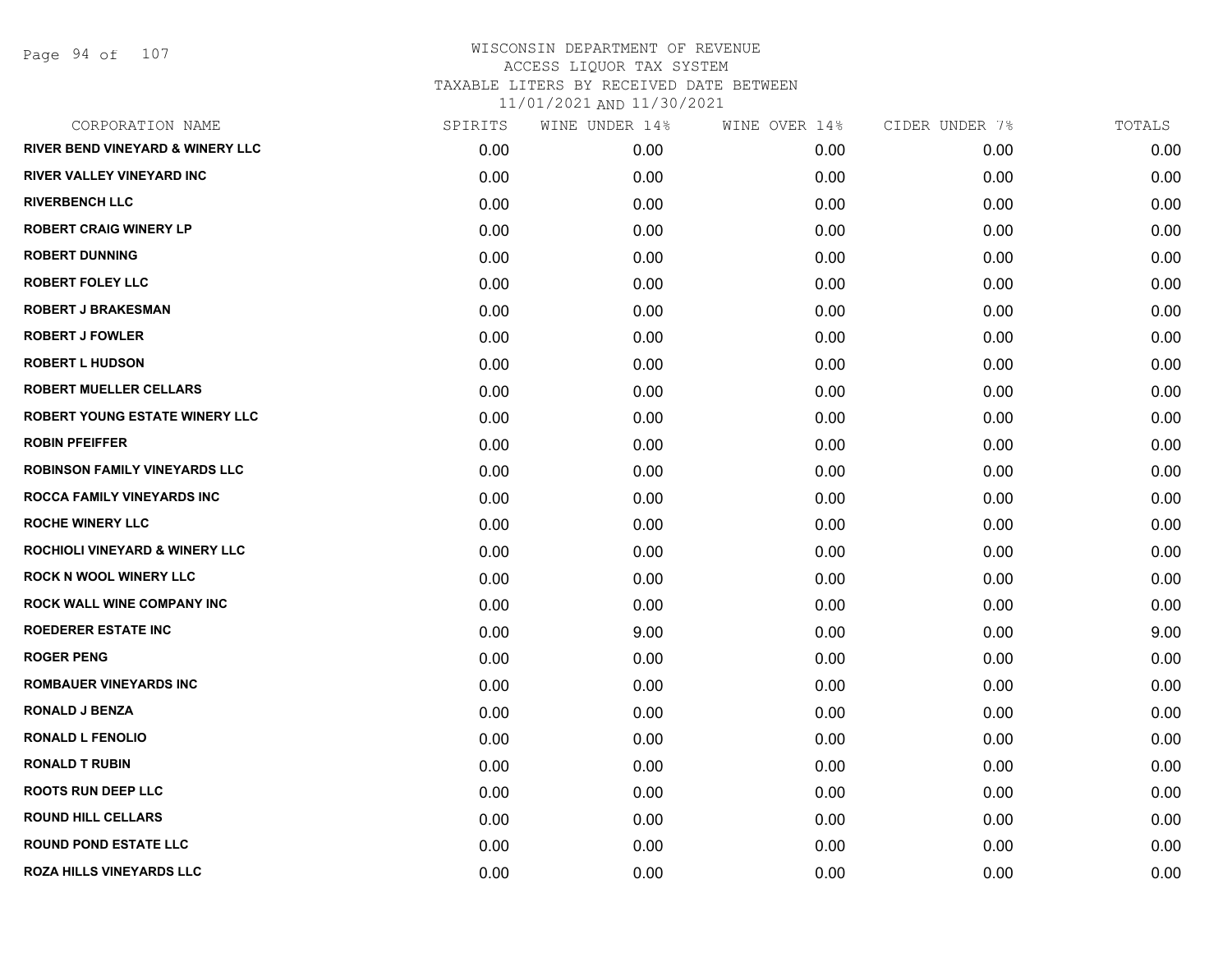| CORPORATION NAME                       | SPIRITS | WINE UNDER 14% | WINE OVER 14% | CIDER UNDER 7% | TOTALS |
|----------------------------------------|---------|----------------|---------------|----------------|--------|
| <b>RRJ REAL PROPERTIES LLC</b>         | 0.00    | 0.00           | 0.00          | 0.00           | 0.00   |
| <b>RTV WINERY LLC</b>                  | 0.00    | 0.00           | 0.00          | 0.00           | 0.00   |
| <b>RUDD WINES INC</b>                  | 0.00    | 0.00           | 0.00          | 0.00           | 0.00   |
| <b>RUDIUS WINES, LLC</b>               | 0.00    | 0.00           | 0.00          | 0.00           | 0.00   |
| <b>RUED WINERY INC</b>                 | 0.00    | 0.00           | 0.00          | 0.00           | 0.00   |
| <b>RUSHFORD MEADERY AND WINERY LLC</b> | 0.00    | 0.00           | 0.00          | 0.00           | 0.00   |
| <b>RUSSIAN RIVER WINES, LLC</b>        | 0.00    | 0.00           | 0.00          | 0.00           | 0.00   |
| <b>RUTHERFORD HILL WINERY LLC</b>      | 0.00    | 0.00           | 0.00          | 0.00           | 0.00   |
| <b>RYAN PRELLWITZ</b>                  | 0.00    | 0.00           | 0.00          | 0.00           | 0.00   |
| <b>SLJ GROUP INC</b>                   | 0.00    | 0.00           | 0.00          | 0.00           | 0.00   |
| <b>SAARLOOS ESTATE VINEYARDS LLC</b>   | 0.00    | 0.00           | 0.00          | 0.00           | 0.00   |
| <b>SAINTSBURY LLC</b>                  | 0.00    | 0.00           | 0.00          | 0.00           | 0.00   |
| <b>SALVESTRIN WINE CO LLC</b>          | 0.00    | 0.00           | 0.00          | 0.00           | 0.00   |
| <b>SAMUEL P BAXTER</b>                 | 0.00    | 0.00           | 0.00          | 0.00           | 0.00   |
| <b>SAN ANTONIO WINERY INC</b>          | 0.00    | 0.00           | 0.00          | 0.00           | 0.00   |
| <b>SANDHI VINTNERS LLC</b>             | 0.00    | 0.00           | 0.00          | 0.00           | 0.00   |
| <b>SANDPOINT WINES</b>                 | 0.00    | 0.00           | 0.00          | 0.00           | 0.00   |
| <b>SANFORD WINERY COMPANY LP</b>       | 0.00    | 0.00           | 0.00          | 0.00           | 0.00   |
| <b>SANS LIEGE INC</b>                  | 0.00    | 0.00           | 0.00          | 0.00           | 0.00   |
| <b>SANTA YNEZ WINE CORP.</b>           | 0.00    | 0.00           | 0.00          | 0.00           | 0.00   |
| <b>SARAH J SHADONIX</b>                | 0.00    | 0.00           | 0.00          | 0.00           | 0.00   |
| <b>SAUCELITO CANYON LP</b>             | 0.00    | 0.00           | 0.00          | 0.00           | 0.00   |
| SAVANNAH CHANELLE VINEYARDS INC        | 0.00    | 0.00           | 0.00          | 0.00           | 0.00   |
| <b>SAVIAH ROSE WINERY LLC</b>          | 0.00    | 0.00           | 0.00          | 0.00           | 0.00   |
| <b>SAXUM VINEYARDS INC</b>             | 0.00    | 0.00           | 0.00          | 0.00           | 0.00   |
| <b>SBRAGIA FAMILY VINEYARDS LLC</b>    | 0.00    | 0.00           | 0.00          | 0.00           | 0.00   |
| <b>SCHEID VINEYARDS CALIFORNIA INC</b> | 0.00    | 0.00           | 0.00          | 0.00           | 0.00   |
| <b>SCHLOSSADLER INC</b>                | 0.00    | 0.00           | 0.00          | 0.00           | 0.00   |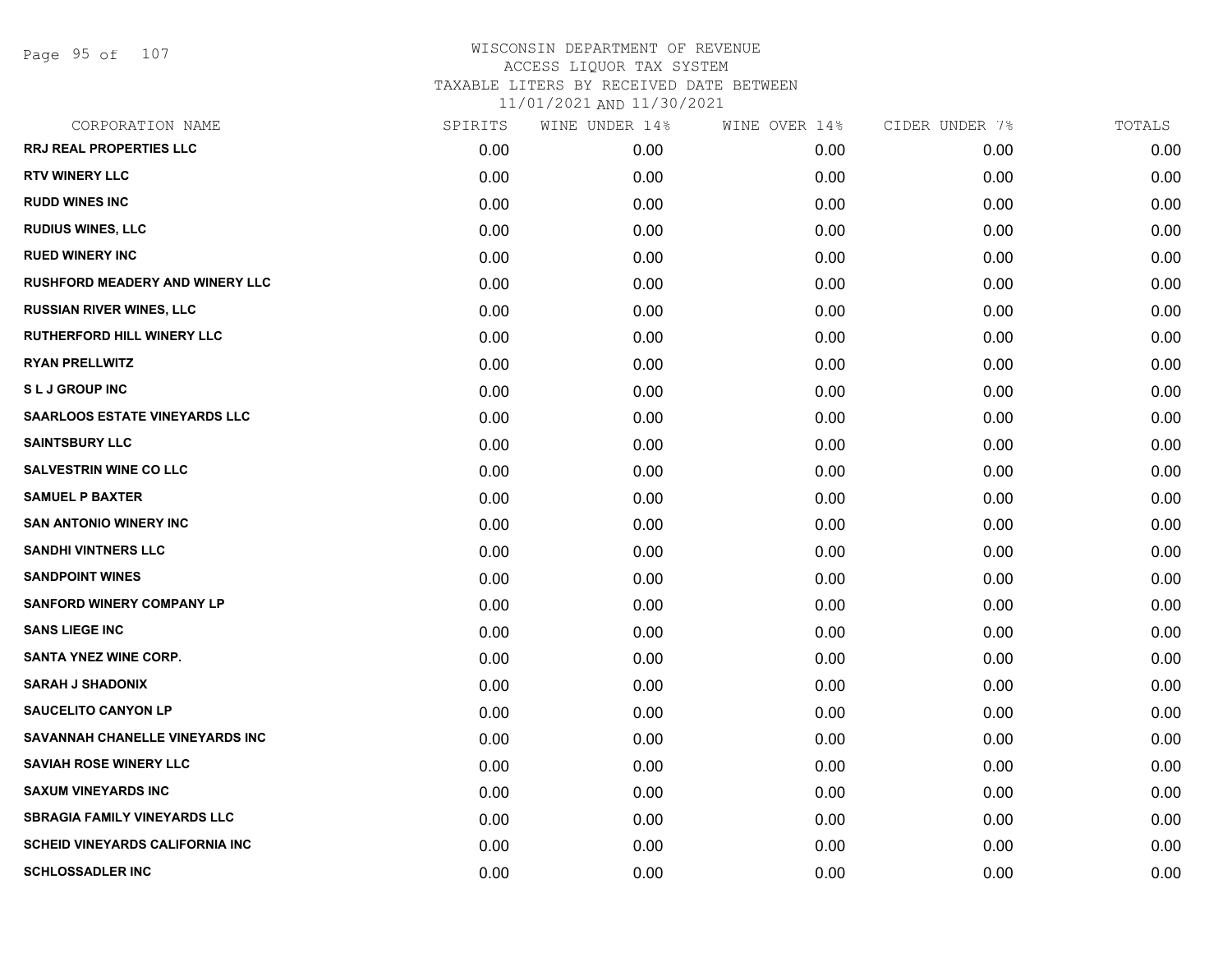Page 96 of 107

| CORPORATION NAME                              | SPIRITS | WINE UNDER 14% | WINE OVER 14% | CIDER UNDER 7% | TOTALS |
|-----------------------------------------------|---------|----------------|---------------|----------------|--------|
| <b>SCHRADER CELLARS LLC</b>                   | 0.00    | 0.00           | 0.00          | 0.00           | 0.00   |
| <b>SCHRAMSBERG VINEYARDS CO INC</b>           | 0.00    | 0.00           | 0.00          | 0.00           | 0.00   |
| <b>SCHUG WINERY LLC</b>                       | 0.00    | 0.00           | 0.00          | 0.00           | 0.00   |
| <b>SCHWEIGER VINEYARDS INC</b>                | 0.00    | 0.00           | 0.00          | 0.00           | 0.00   |
| <b>SCREAMING EAGLE LLC</b>                    | 0.00    | 0.00           | 0.00          | 0.00           | 0.00   |
| <b>SEA SMOKE INC</b>                          | 0.00    | 0.00           | 0.00          | 0.00           | 0.00   |
| <b>SEAVER VINEYARDS LLC</b>                   | 0.00    | 0.00           | 0.00          | 0.00           | 0.00   |
| <b>SEAVEY VINEYARD LP</b>                     | 0.00    | 0.00           | 0.00          | 0.00           | 0.00   |
| <b>SEBASTOPOL VINEYARDS &amp; WINERY CORP</b> | 0.00    | 0.00           | 0.00          | 0.00           | 0.00   |
| <b>SELBY ENTERPRISES INC</b>                  | 0.00    | 0.00           | 0.00          | 0.00           | 0.00   |
| <b>SEQUOIA GROVE VINEYARDS LP</b>             | 0.00    | 0.00           | 0.00          | 0.00           | 0.00   |
| SEVEN ANGELS CELLARS LLC                      | 0.00    | 0.00           | 0.00          | 0.00           | 0.00   |
| <b>SEVEN STONES WINERY LLC</b>                | 0.00    | 0.00           | 0.00          | 0.00           | 0.00   |
| <b>SFW, LLC</b>                               | 0.00    | 0.00           | 0.00          | 0.00           | 0.00   |
| <b>SHADY LADIES LLC</b>                       | 0.00    | 0.00           | 0.00          | 0.00           | 0.00   |
| <b>SHADYBROOK ESTATE LLC</b>                  | 0.00    | 0.00           | 0.00          | 0.00           | 0.00   |
| <b>SHAFER VINEYARDS INC</b>                   | 0.00    | 0.00           | 0.00          | 0.00           | 0.00   |
| <b>SHANNON RIDGE INC</b>                      | 0.00    | 0.00           | 0.00          | 0.00           | 0.00   |
| <b>SHARON L PINGEL</b>                        | 0.00    | 0.00           | 0.00          | 0.00           | 0.00   |
| SHELDRAKE POINT VINEYARD LLC                  | 0.00    | 0.00           | 0.00          | 0.00           | 0.00   |
| SHELTON-MACKENZIE WINE COMPANY                | 0.00    | 0.00           | 0.00          | 0.00           | 0.00   |
| <b>SHERRY HARDIE</b>                          | 0.00    | 0.00           | 0.00          | 0.00           | 0.00   |
| SHERWIN FAMILY VINEYARDS LLC                  | 0.00    | 0.00           | 0.00          | 0.00           | 0.00   |
| <b>SHIFT WINE LLC</b>                         | 0.00    | 0.00           | 0.00          | 0.00           | 0.00   |
| <b>SIGNAL 7 WINES LLC</b>                     | 0.00    | 0.00           | 0.00          | 0.00           | 0.00   |
| SILVER OAK WINE CELLARS LLC                   | 0.00    | 0.00           | 0.00          | 0.00           | 0.00   |
| SILVER TRIDENT WINERY LLC                     | 0.00    | 0.00           | 0.00          | 0.00           | 0.00   |
| SINE QUA NON INC                              | 0.00    | 0.00           | 0.00          | 0.00           | 0.00   |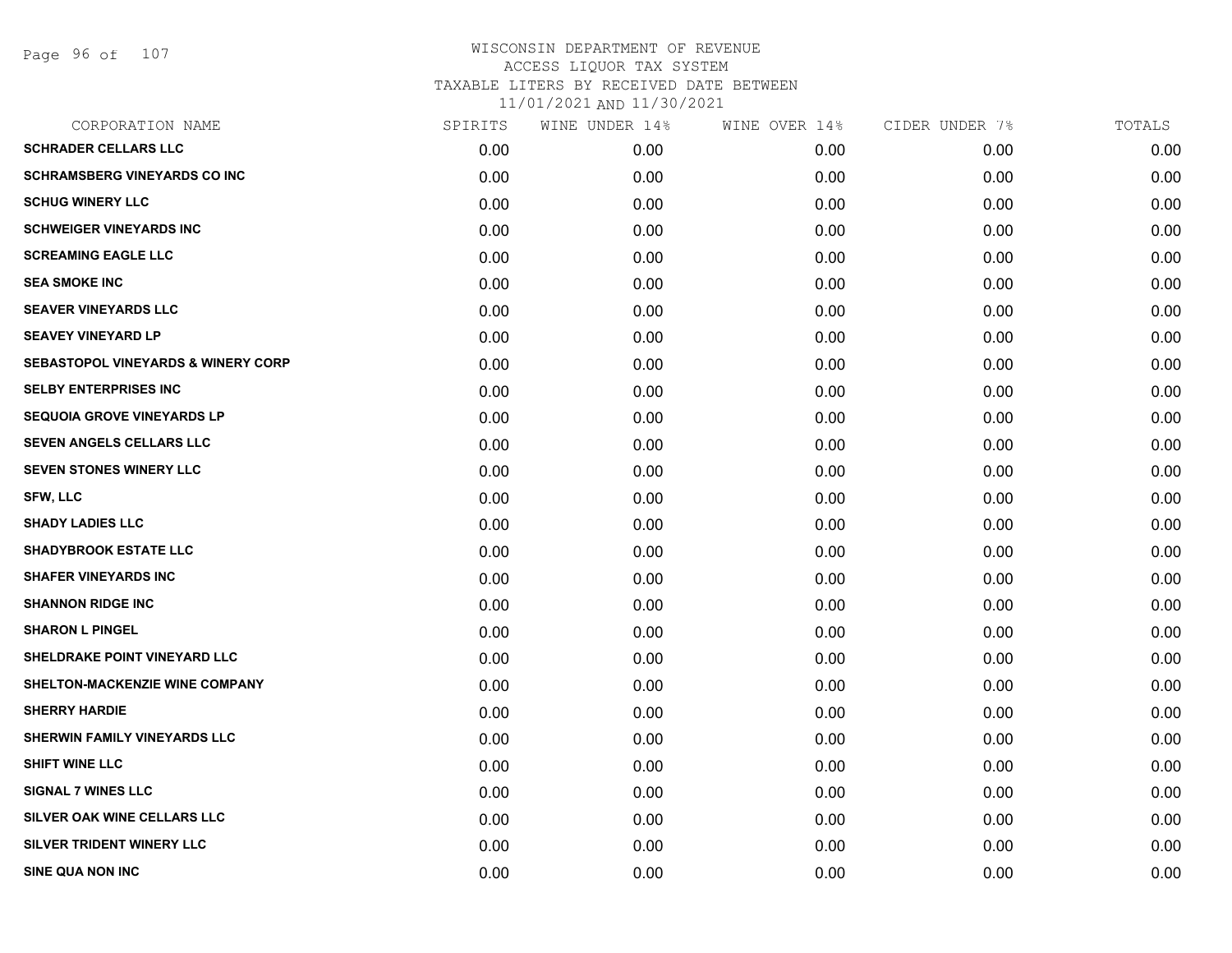Page 97 of 107

| CORPORATION NAME                           | SPIRITS | WINE UNDER 14% | WINE OVER 14% | CIDER UNDER 7% | TOTALS |
|--------------------------------------------|---------|----------------|---------------|----------------|--------|
| <b>SINSKEY VINEYARDS INC</b>               | 0.00    | 0.00           | 0.00          | 0.00           | 0.00   |
| <b>SIX SIGMA WINERY LLC</b>                | 0.00    | 0.00           | 0.00          | 0.00           | 0.00   |
| <b>SKINNER VINEYARDS LLC</b>               | 0.00    | 0.00           | 0.00          | 0.00           | 0.00   |
| <b>SKYWALKER VINEYARDS, LLC</b>            | 0.00    | 0.00           | 0.00          | 0.00           | 0.00   |
| SLEIGHT OF HAND CELLARS, LLC               | 0.00    | 0.00           | 0.00          | 0.00           | 0.00   |
| <b>SMALL VINES WINES INC</b>               | 0.00    | 0.00           | 0.00          | 0.00           | 0.00   |
| SMITH ANDERSON ENTERPRISES INC             | 0.00    | 0.00           | 0.00          | 0.00           | 0.00   |
| <b>SOCIAL ENJOYMENTS LLC</b>               | 0.00    | 0.00           | 0.00          | 0.00           | 0.00   |
| <b>SOKOL BLOSSER LTD</b>                   | 0.00    | 0.00           | 0.00          | 0.00           | 0.00   |
| SOLENE, INC.                               | 0.00    | 0.00           | 0.00          | 0.00           | 0.00   |
| SOMERSTON WINE COMPANY, LLC                | 0.00    | 0.00           | 0.00          | 0.00           | 0.00   |
| <b>SONJA MAGDEVSKI</b>                     | 0.00    | 0.00           | 0.00          | 0.00           | 0.00   |
| SONOMA VINEYARD COMPANY, INC.              | 0.00    | 0.00           | 0.00          | 0.00           | 0.00   |
| SONOMA-CUTRER VINEYARDS INC                | 0.00    | 0.00           | 0.00          | 0.00           | 0.00   |
| <b>SOQUEL VINEYARDS</b>                    | 0.00    | 0.00           | 0.00          | 0.00           | 0.00   |
| SOUTH COAST WINERY INC                     | 0.00    | 0.00           | 0.00          | 0.00           | 0.00   |
| SOZO, LLC                                  | 0.00    | 0.00           | 0.00          | 0.00           | 0.00   |
| <b>SP GROSSNICKLE LLC</b>                  | 0.00    | 0.00           | 0.00          | 0.00           | 0.00   |
| <b>SPANOS BERBERIAN WINERY LLC</b>         | 0.00    | 0.00           | 0.00          | 0.00           | 0.00   |
| <b>SPARKLING OREGON LLC</b>                | 0.00    | 0.00           | 0.00          | 0.00           | 0.00   |
| <b>SPENCE VINEYARDS LLC</b>                | 0.00    | 0.00           | 0.00          | 0.00           | 0.00   |
| <b>SPIRITS OF NORWAY VINEYARD LLC</b>      | 0.00    | 0.00           | 0.00          | 0.00           | 0.00   |
| <b>SPOTTSWOODE WINERY INC</b>              | 0.00    | 0.00           | 0.00          | 0.00           | 0.00   |
| SPRECHER BREWING COMPANY, LLC              | 0.00    | 0.00           | 0.00          | 0.00           | 0.00   |
| <b>SPRING MOUNTAIN VINEYARD INC</b>        | 0.00    | 0.00           | 0.00          | 0.00           | 0.00   |
| <b>SPURGEON VINEYARDS &amp; WINERY LLC</b> | 0.00    | 0.00           | 0.00          | 0.00           | 0.00   |
| <b>SQUIX LLC</b>                           | 0.00    | 0.00           | 0.00          | 0.00           | 0.00   |
| <b>ST HELENA ESTATE LLC</b>                | 0.00    | 0.00           | 0.00          | 0.00           | 0.00   |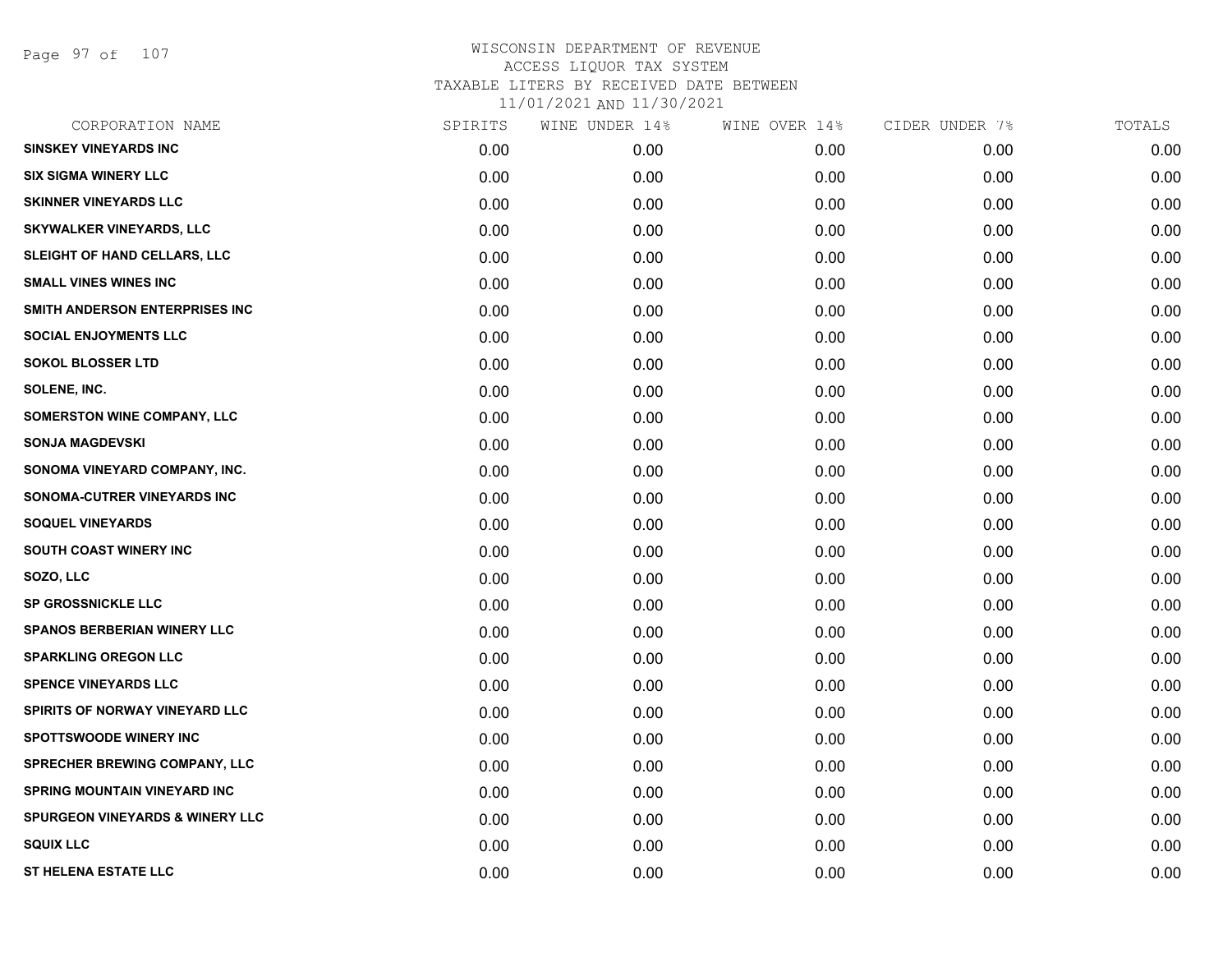Page 98 of 107

| CORPORATION NAME                       | SPIRITS | WINE UNDER 14% | WINE OVER 14% | CIDER UNDER 7% | TOTALS |
|----------------------------------------|---------|----------------|---------------|----------------|--------|
| <b>ST JAMES WINERY INC</b>             | 0.00    | 0.00           | 0.00          | 0.00           | 0.00   |
| <b>ST JULIAN WINE COMPANY INC</b>      | 0.00    | 0.00           | 0.00          | 0.00           | 0.00   |
| <b>ST SUPERY INC</b>                   | 0.00    | 0.00           | 0.00          | 0.00           | 0.00   |
| ST. FRANCIS WINERY & VINEYARD L.P.     | 0.00    | 0.00           | 0.00          | 0.00           | 0.00   |
| <b>STAGLIN FAMILY VINEYARD LLC</b>     | 0.00    | 0.00           | 0.00          | 0.00           | 0.00   |
| <b>STAG'S LEAP WINE CELLARS LLC</b>    | 0.00    | 0.00           | 0.00          | 0.00           | 0.00   |
| <b>STANDING JOURNEY LLC</b>            | 0.00    | 0.00           | 0.00          | 0.00           | 0.00   |
| <b>STANDING SUN WINES INC</b>          | 0.00    | 0.00           | 0.00          | 0.00           | 0.00   |
| <b>STANLEY R BOYD</b>                  | 0.00    | 0.00           | 0.00          | 0.00           | 0.00   |
| <b>STE. MICHELLE WINE ESTATES LTD.</b> | 0.00    | 0.00           | 0.00          | 0.00           | 0.00   |
| <b>STEDUM PROPERTIES LLC</b>           | 0.00    | 0.00           | 0.00          | 0.00           | 0.00   |
| <b>STEFFENS FAMILY WINES LLC</b>       | 0.00    | 0.00           | 0.00          | 0.00           | 0.00   |
| <b>STEPHAN VINEYARD INC</b>            | 0.00    | 0.00           | 0.00          | 0.00           | 0.00   |
| <b>STEPHEN A MCPHERSON</b>             | 0.00    | 0.00           | 0.00          | 0.00           | 0.00   |
| <b>STEPHEN M KENNEDY</b>               | 0.00    | 0.00           | 0.00          | 0.00           | 0.00   |
| <b>STEPHEN M REUSTLE</b>               | 0.00    | 0.00           | 0.00          | 0.00           | 0.00   |
| <b>STEVE MANNEBACH</b>                 | 0.00    | 0.00           | 0.00          | 0.00           | 0.00   |
| <b>STEVEN DEBAKER</b>                  | 0.00    | 0.00           | 0.00          | 0.00           | 0.00   |
| STEVEN M & JUDITH A JACOBSON LLC       | 0.00    | 0.00           | 0.00          | 0.00           | 0.00   |
| <b>STEVEN N LEDSON</b>                 | 0.00    | 0.00           | 0.00          | 0.00           | 0.00   |
| <b>STEVEN TONELLA</b>                  | 0.00    | 0.00           | 0.00          | 0.00           | 0.00   |
| <b>STEWART CELLARS, LLC</b>            | 0.00    | 0.00           | 0.00          | 0.00           | 0.00   |
| <b>STOLLER VINEYARDS INC</b>           | 0.00    | 0.00           | 0.00          | 0.00           | 0.00   |
| <b>STOLPMAN VINEYARDS LLC</b>          | 0.00    | 0.00           | 0.00          | 0.00           | 0.00   |
| <b>STONE EDGE WINERY LLC</b>           | 0.00    | 0.00           | 0.00          | 0.00           | 0.00   |
| <b>STONE HILL WINE CO INC</b>          | 0.00    | 0.00           | 0.00          | 0.00           | 0.00   |
| <b>STONE WOLF VINEYARDS, LLC</b>       | 0.00    | 0.00           | 0.00          | 0.00           | 0.00   |
| <b>STONEBRAKER-SOLES INC</b>           | 0.00    | 0.00           | 0.00          | 0.00           | 0.00   |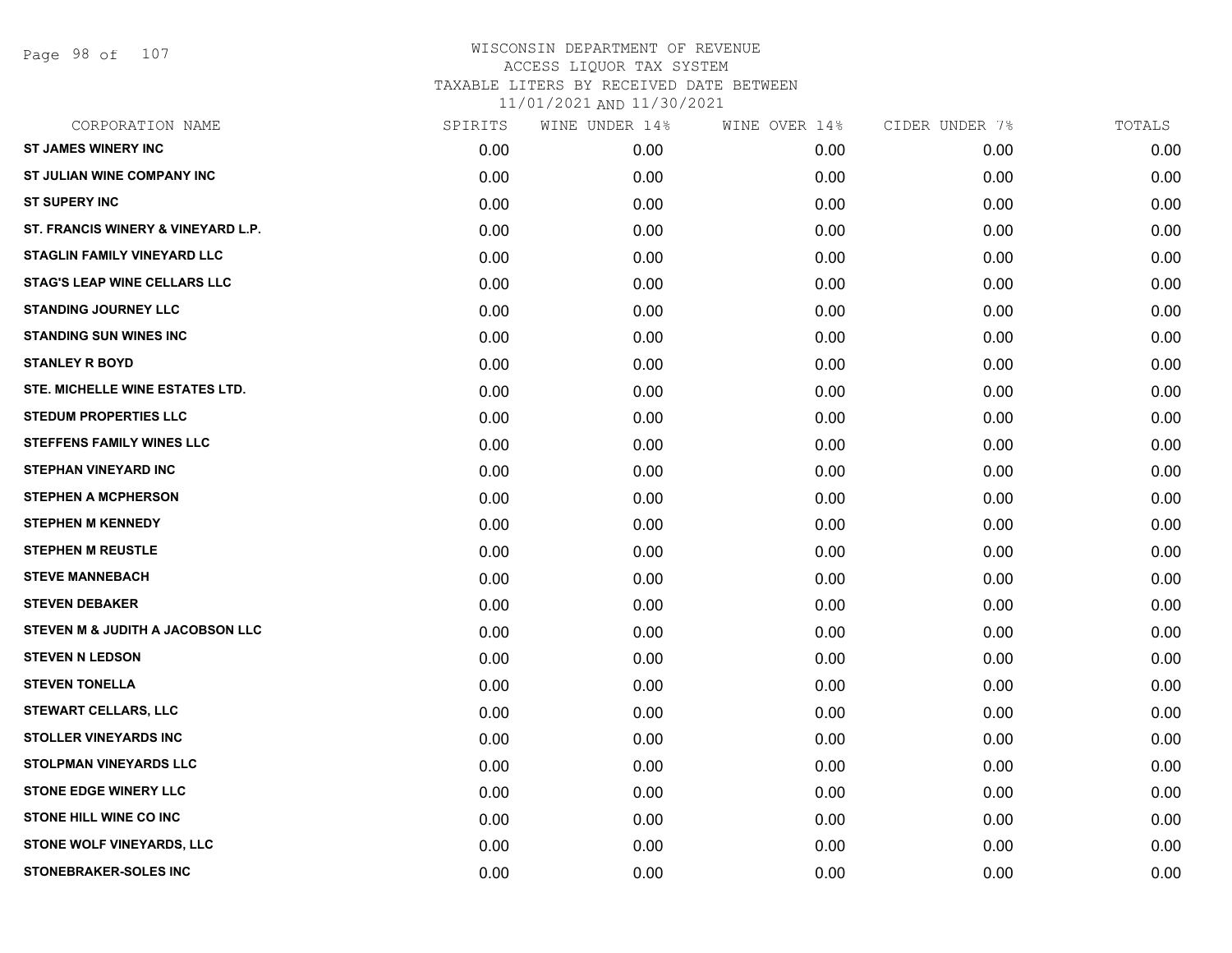Page 99 of 107

| CORPORATION NAME                       | SPIRITS | WINE UNDER 14% | WINE OVER 14% | CIDER UNDER 7% | TOTALS |
|----------------------------------------|---------|----------------|---------------|----------------|--------|
| <b>STONECUSHION INC</b>                | 0.00    | 0.00           | 0.00          | 0.00           | 0.00   |
| <b>STONEHAUS WINERY, INC.</b>          | 0.00    | 0.00           | 0.00          | 0.00           | 0.00   |
| <b>STONES THROW WINERY INC</b>         | 0.00    | 0.00           | 0.00          | 0.00           | 0.00   |
| <b>STONY HILL VINEYARD INC</b>         | 0.00    | 0.00           | 0.00          | 0.00           | 0.00   |
| STORYBOOK MOUNTAIN WINERY INC          | 0.00    | 0.00           | 0.00          | 0.00           | 0.00   |
| <b>STRALA VINEYARDS, LLC</b>           | 0.00    | 0.00           | 0.00          | 0.00           | 0.00   |
| <b>STRATEGY PARTNERS INTERNATIONAL</b> | 0.00    | 0.00           | 0.00          | 0.00           | 0.00   |
| <b>STRING THEORY CIDER INC</b>         | 0.00    | 0.00           | 0.00          | 0.00           | 0.00   |
| SULPHUR SPRINGS WINERY LLC             | 0.00    | 0.00           | 0.00          | 0.00           | 0.00   |
| <b>SUMMERWOOD WINERY &amp; INN INC</b> | 0.00    | 0.00           | 0.00          | 0.00           | 0.00   |
| <b>SUNSET HOLLOW RANCH</b>             | 0.00    | 0.00           | 0.00          | 0.00           | 0.00   |
| <b>SUNSET POINT WINERY LLC</b>         | 0.00    | 0.00           | 0.00          | 0.00           | 0.00   |
| <b>SUSAN M BOSWELL</b>                 | 0.00    | 0.00           | 0.00          | 0.00           | 0.00   |
| SUTTER HOME WINERY INC                 | 0.00    | 0.00           | 0.00          | 0.00           | 0.00   |
| <b>SWEAZEY WINERY INVESTMENT LLC</b>   | 0.00    | 0.00           | 0.00          | 0.00           | 0.00   |
| SWEDISH HILL VINEYARD INC              | 0.00    | 0.00           | 0.00          | 0.00           | 0.00   |
| <b>SWEET CHEEKS VINEYARDS INC</b>      | 0.00    | 0.00           | 0.00          | 0.00           | 0.00   |
| <b>TABLAS CREEK VINEYARD LP</b>        | 0.00    | 0.00           | 0.00          | 0.00           | 0.00   |
| <b>TAFT STREET INC</b>                 | 0.00    | 0.00           | 0.00          | 0.00           | 0.00   |
| <b>TAKARA SAKE USA INC</b>             | 0.00    | 0.00           | 0.00          | 0.00           | 0.00   |
| <b>TALLEY VINEYARDS INC</b>            | 0.00    | 0.00           | 0.00          | 0.00           | 0.00   |
| <b>TAMBER BEY VINEYARDS LLC</b>        | 0.00    | 0.00           | 0.00          | 0.00           | 0.00   |
| <b>TARA BELLA WINERY LLC</b>           | 0.00    | 0.00           | 0.00          | 0.00           | 0.00   |
| TASTE IT INC.                          | 0.00    | 0.00           | 0.00          | 0.00           | 0.00   |
| <b>TC VINEYARDS INC</b>                | 0.00    | 0.00           | 0.00          | 0.00           | 0.00   |
| <b>TEALE CREEK ASSOCIATES</b>          | 0.00    | 0.00           | 0.00          | 0.00           | 0.00   |
| <b>TELAYA, LLC</b>                     | 0.00    | 0.00           | 0.00          | 0.00           | 0.00   |
| <b>TENBA RIDGE WINERY LLC</b>          | 0.00    | 0.00           | 0.00          | 0.00           | 0.00   |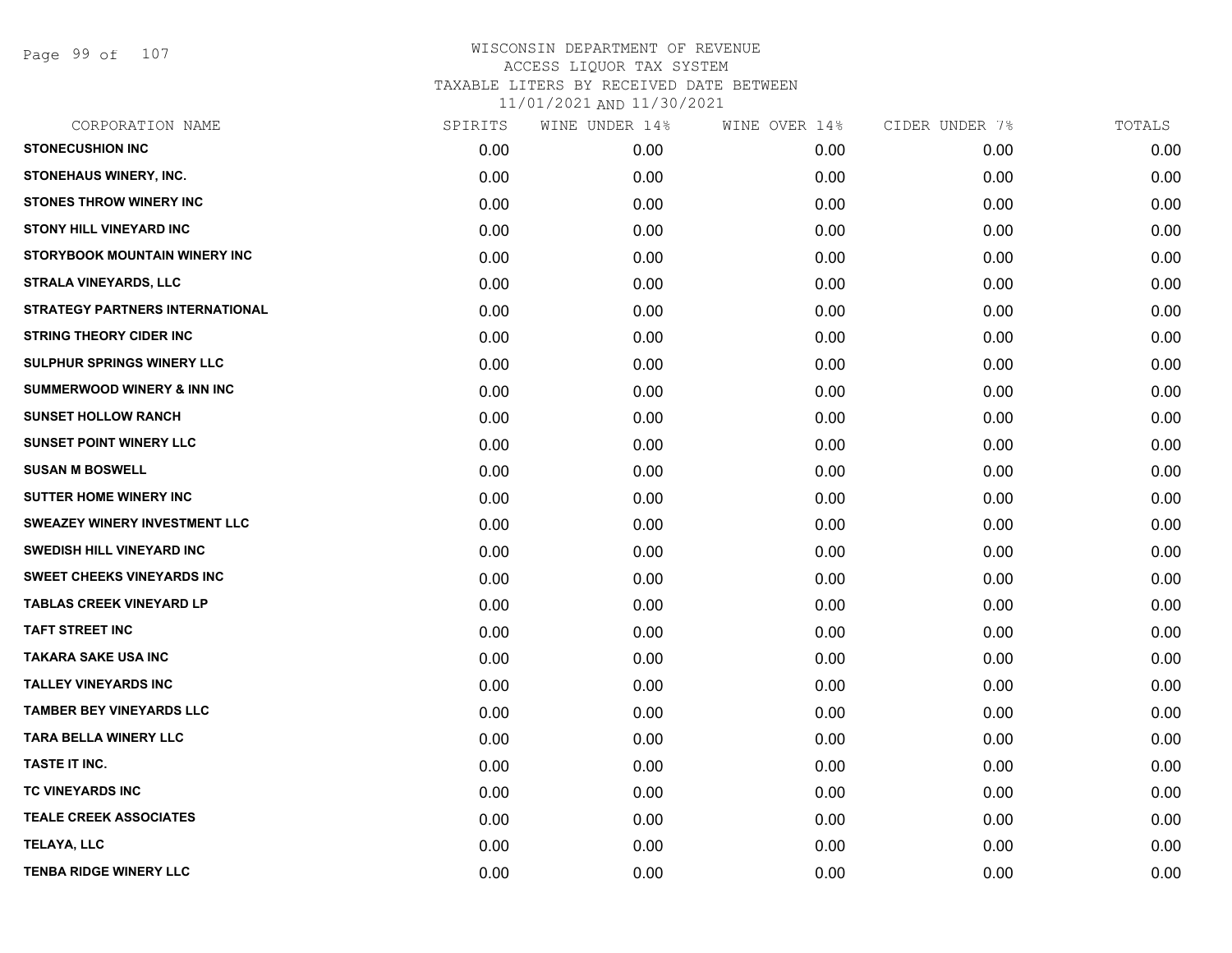Page 100of 107

| CORPORATION NAME                   | SPIRITS | WINE UNDER 14% | WINE OVER 14% | CIDER UNDER 7% | TOTALS |
|------------------------------------|---------|----------------|---------------|----------------|--------|
| <b>TERMINAL VELOCITY INC</b>       | 0.00    | 0.00           | 0.00          | 0.00           | 0.00   |
| <b>TERRA BLANCA VINTERS INC</b>    | 0.00    | 0.00           | 0.00          | 0.00           | 0.00   |
| <b>TERRAVANT WINE COMPANY LLC</b>  | 0.00    | 0.00           | 0.00          | 0.00           | 0.00   |
| <b>TESTAROSSA VINEYARDS LLC</b>    | 0.00    | 0.00           | 0.00          | 0.00           | 0.00   |
| <b>TEXAS FULFILLMENT SERVICES</b>  | 0.00    | 0.00           | 0.00          | 0.00           | 0.00   |
| <b>THATCH WINERY, LLC</b>          | 0.00    | 0.00           | 0.00          | 0.00           | 0.00   |
| THE ALIXIR COMPANY                 | 0.00    | 0.00           | 0.00          | 0.00           | 0.00   |
| THE BIALE ESTATE                   | 0.00    | 0.00           | 0.00          | 0.00           | 0.00   |
| THE BLEECHER FAMILY TRUST          | 0.00    | 0.00           | 0.00          | 0.00           | 0.00   |
| THE BRANDER VINEYARD               | 0.00    | 0.00           | 0.00          | 0.00           | 0.00   |
| THE BREMER GROUP, LLC              | 0.00    | 0.00           | 0.00          | 0.00           | 0.00   |
| THE CAPRA COMPANY LLC              | 0.00    | 0.00           | 0.00          | 0.00           | 0.00   |
| THE GAINEY VINEYARD                | 0.00    | 0.00           | 0.00          | 0.00           | 0.00   |
| THE GIRLS IN THE VINEYARD          | 0.00    | 0.00           | 0.00          | 0.00           | 0.00   |
| THE HARDER GROUP INC               | 0.00    | 0.00           | 0.00          | 0.00           | 0.00   |
| THE HESS COLLECTION WINERY         | 0.00    | 0.00           | 0.00          | 0.00           | 0.00   |
| THE LITTORAI WINES                 | 0.00    | 0.00           | 0.00          | 0.00           | 0.00   |
| THE LOCK AGRICULTURAL VENTURES LLC | 0.00    | 0.00           | 0.00          | 0.00           | 0.00   |
| THE MASCOT WINE, LLC               | 0.00    | 0.00           | 0.00          | 0.00           | 0.00   |
| THE MEEKER VINEYARD                | 0.00    | 0.00           | 0.00          | 0.00           | 0.00   |
| THE MORLET SELECTION INC           | 0.00    | 0.00           | 0.00          | 0.00           | 0.00   |
| THE MORNE WINE COMPANY             | 0.00    | 0.00           | 0.00          | 0.00           | 0.00   |
| THE OJAI VINEYARD INC              | 0.00    | 0.00           | 0.00          | 0.00           | 0.00   |
| THE RED STITCH WINE GROUP, LLC     | 0.00    | 0.00           | 0.00          | 0.00           | 0.00   |
| THE RENTON FAMILY VINEYARDS, LLC   | 0.00    | 0.00           | 0.00          | 0.00           | 0.00   |
| THE RUM TREE, INC.                 | 0.00    | 0.00           | 0.00          | 0.00           | 0.00   |
| THE SHORES OF FAIRHAVEN INC        | 0.00    | 0.00           | 0.00          | 0.00           | 0.00   |
| THE SILVERADO VINEYARDS            | 0.00    | 0.00           | 0.00          | 0.00           | 0.00   |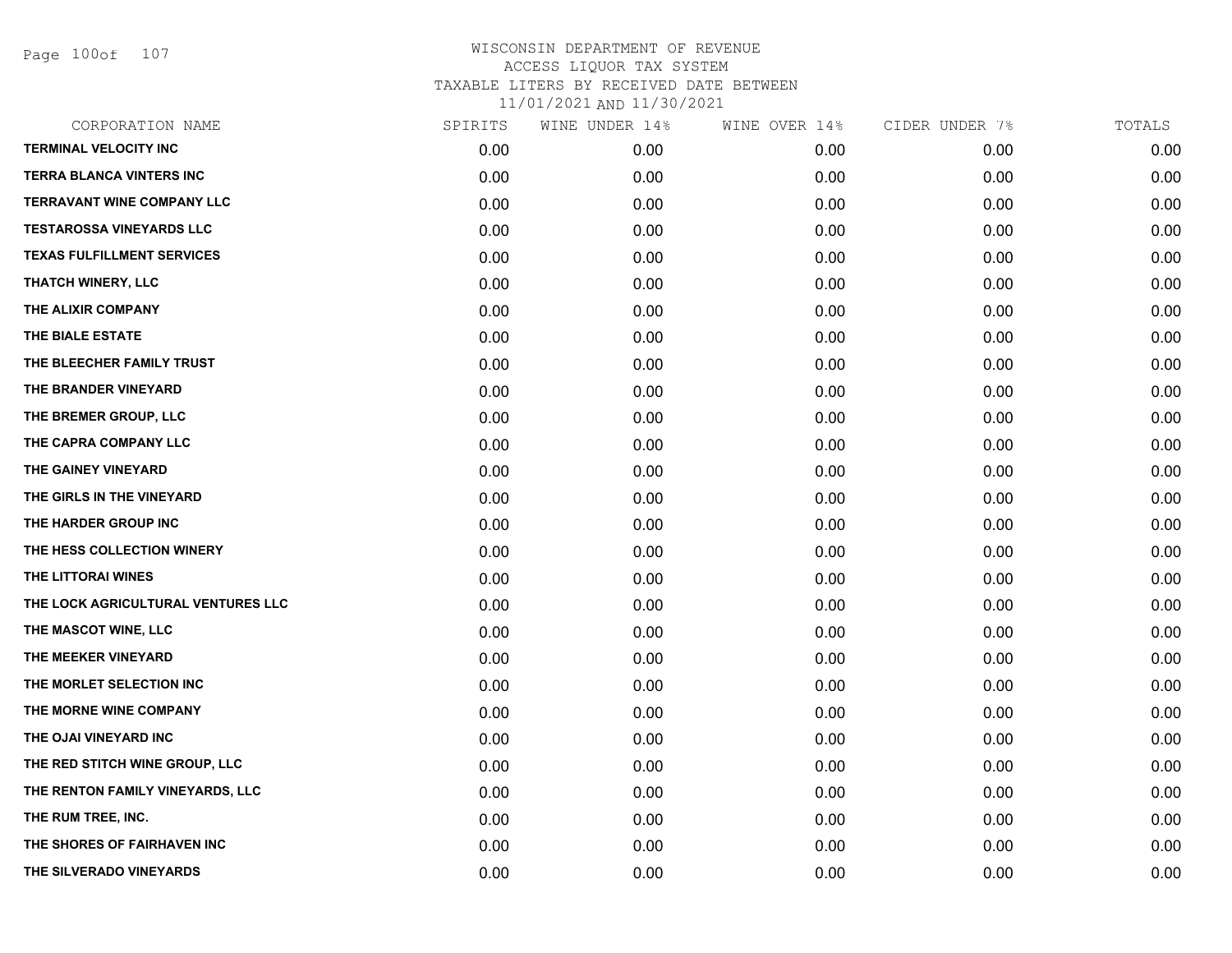### WISCONSIN DEPARTMENT OF REVENUE ACCESS LIQUOR TAX SYSTEM TAXABLE LITERS BY RECEIVED DATE BETWEEN

11/01/2021 AND 11/30/2021

| CORPORATION NAME                          | SPIRITS | WINE UNDER 14% | WINE OVER 14% | CIDER UNDER 7% | TOTALS   |
|-------------------------------------------|---------|----------------|---------------|----------------|----------|
| THE WILLIAMSBURG WINERY LTD               | 0.00    | 0.00           | 0.00          | 0.00           | 0.00     |
| THE WINE GROUP INC                        | 0.00    | 0.00           | 0.00          | 0.00           | 0.00     |
| THE WINE VINEYARD LLC                     | 0.00    | 0.00           | 0.00          | 0.00           | 0.00     |
| THE WOODLAND TRAIL BEVERAGE COMPANY, INC. | 0.00    | 0.00           | 0.00          | 0.00           | 0.00     |
| <b>THERESA HIGH</b>                       | 0.00    | 0.00           | 0.00          | 0.00           | 0.00     |
| THIRTY-ONE PRODUCTION LLC                 | 0.00    | 0.00           | 0.00          | 0.00           | 0.00     |
| THIS REALM LLC                            | 0.00    | 0.00           | 0.00          | 0.00           | 0.00     |
| THOMAS C HOFFMAN                          | 0.00    | 0.00           | 0.00          | 0.00           | 0.00     |
| THOMAS FOGARTY WINERY LLC                 | 0.00    | 0.00           | 0.00          | 0.00           | 0.00     |
| THOMAS L BECKMEN & JUDITH F BECKMEN       | 0.00    | 0.00           | 0.00          | 0.00           | 0.00     |
| THUMBPRINT WINE GROUP INC                 | 0.00    | 0.00           | 0.00          | 0.00           | 0.00     |
| <b>THURMAN J RODGERS</b>                  | 0.00    | 0.00           | 0.00          | 0.00           | 0.00     |
| <b>THVS CORP</b>                          | 0.00    | 0.00           | 0.00          | 0.00           | 0.00     |
| TIM BLUE WINES LLC                        | 0.00    | 0.00           | 0.00          | 0.00           | 0.00     |
| <b>TIM SLATER</b>                         | 0.00    | 0.00           | 0.00          | 0.00           | 0.00     |
| <b>TIMOTHY BACINO</b>                     | 0.00    | 0.00           | 0.00          | 0.00           | 0.00     |
| <b>TIMOTHY D GUILD</b>                    | 0.00    | 0.00           | 0.00          | 0.00           | 0.00     |
| <b>TIMOTHY P MCDONALD</b>                 | 0.00    | 0.00           | 0.00          | 0.00           | 0.00     |
| TMR WINE COMPANY LLC                      | 0.00    | 0.00           | 0.00          | 0.00           | 0.00     |
| <b>TOAD HOLLOW VINEYARDS INC</b>          | 0.00    | 0.00           | 0.00          | 0.00           | 0.00     |
| <b>TOBIN J HEMINWAY</b>                   | 0.00    | 0.00           | 0.00          | 0.00           | 0.00     |
| <b>TOBIN JAMES CELLARS</b>                | 0.00    | 0.00           | 0.00          | 0.00           | 0.00     |
| <b>TODD KUEHL</b>                         | 0.00    | $-99.00$       | 0.00          | 0.00           | $-99.00$ |
| <b>TOLLIVER RANCH BRANDS LLC</b>          | 0.00    | 0.00           | 0.00          | 0.00           | 0.00     |
| TOM EDDY WINERY LLC                       | 0.00    | 0.00           | 0.00          | 0.00           | 0.00     |
| <b>TOM MEADOWCROFT</b>                    | 0.00    | 0.00           | 0.00          | 0.00           | 0.00     |
| <b>TOMMYS TOO HIGH WINES LLC</b>          | 0.00    | 0.00           | 0.00          | 0.00           | 0.00     |
| TOUCHSTONE CELLARS, LLC                   | 0.00    | 0.00           | 0.00          | 0.00           | 0.00     |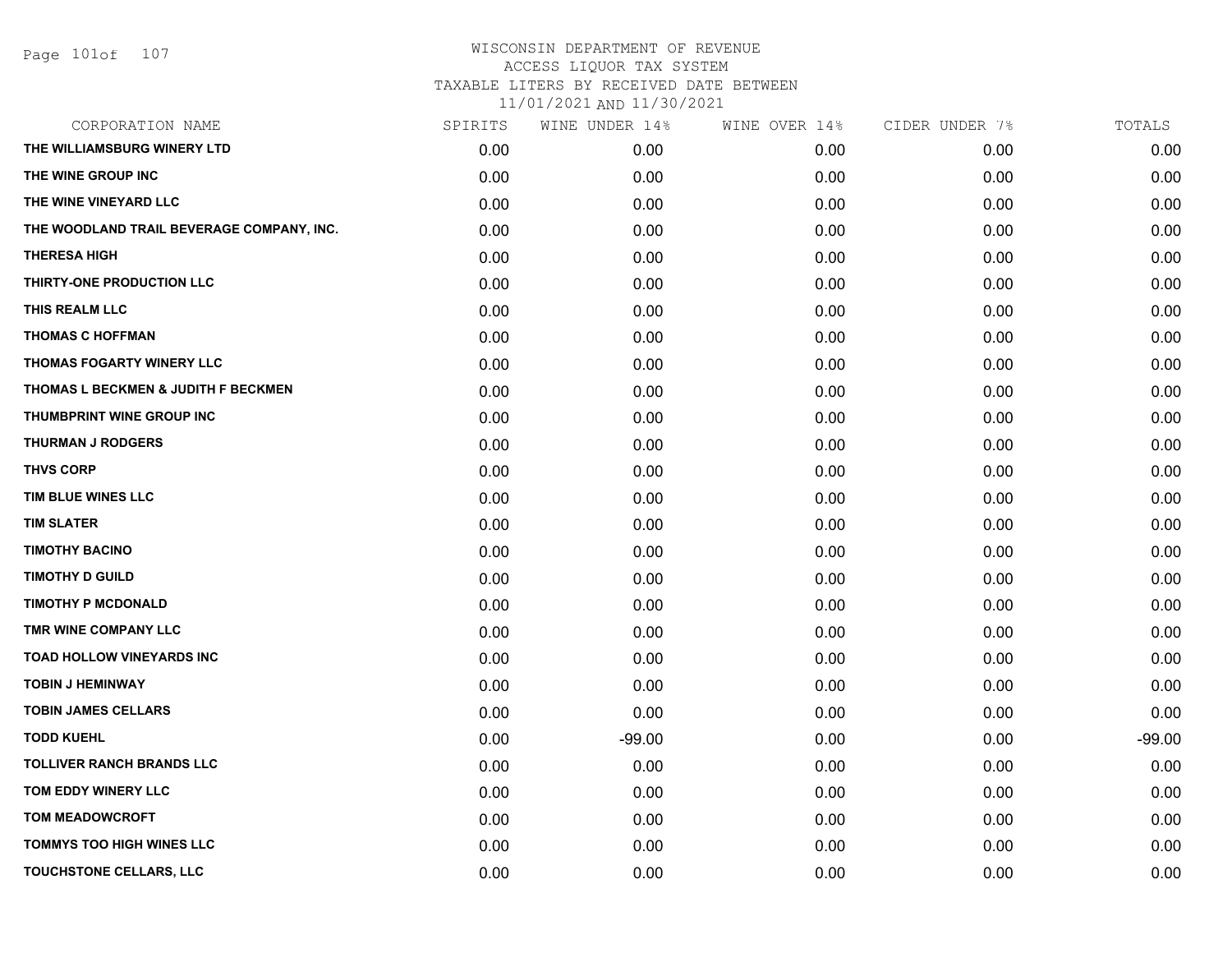| CORPORATION NAME                       | SPIRITS | WINE UNDER 14% | WINE OVER 14% | CIDER UNDER 7% | TOTALS |
|----------------------------------------|---------|----------------|---------------|----------------|--------|
| TOUR DE FORCE WINE COMPANY LLC         | 0.00    | 0.00           | 0.00          | 0.00           | 0.00   |
| TPWC INC.                              | 0.00    | 0.00           | 0.00          | 0.00           | 0.00   |
| <b>TRACY A SOMERVILLE</b>              | 0.00    | 0.00           | 0.00          | 0.00           | 0.00   |
| <b>TREANA WINERY LLC</b>               | 0.00    | 0.00           | 0.00          | 0.00           | 0.00   |
| TREASURY WINE ESTATES AMERICAS COMPANY | 0.00    | 0.00           | 0.00          | 0.00           | 0.00   |
| <b>TREFETHEN VINEYARDS WINERY INC</b>  | 0.00    | 0.00           | 0.00          | 0.00           | 0.00   |
| <b>TRENTADUE WINERY LLC</b>            | 0.00    | 0.00           | 0.00          | 0.00           | 0.00   |
| <b>TRESPASS VINEYARDS INC.</b>         | 0.00    | 0.00           | 0.00          | 0.00           | 0.00   |
| TRINITAS CELLARS LLC                   | 0.00    | 0.00           | 0.00          | 0.00           | 0.00   |
| <b>TRIONE VINEYARDS LLC</b>            | 0.00    | 0.00           | 0.00          | 0.00           | 0.00   |
| <b>TROY LANDWEHR</b>                   | 0.00    | 0.00           | 0.00          | 0.00           | 0.00   |
| <b>TURKOVICH FAMILY WINES LLC</b>      | 0.00    | 0.00           | 0.00          | 0.00           | 0.00   |
| <b>TURLEY WINE CELLARS INC</b>         | 0.00    | 0.00           | 0.00          | 0.00           | 0.00   |
| <b>TURNBULL WINE CELLARS</b>           | 0.00    | 0.00           | 0.00          | 0.00           | 0.00   |
| <b>TUSK ESTATES LLC</b>                | 0.00    | 0.00           | 0.00          | 0.00           | 0.00   |
| TWIN PEAKS WINERY INC                  | 0.00    | 0.00           | 0.00          | 0.00           | 0.00   |
| <b>TWIN RIDGE ESTATES LLC</b>          | 0.00    | 0.00           | 0.00          | 0.00           | 0.00   |
| <b>TWISTED OAK WINERY LLC</b>          | 0.00    | 0.00           | 0.00          | 0.00           | 0.00   |
| <b>TWO BROTHERS WINES LLC</b>          | 0.00    | 0.00           | 0.00          | 0.00           | 0.00   |
| <b>TWO LADS LLC</b>                    | 0.00    | 0.00           | 0.00          | 0.00           | 0.00   |
| TY R CATON                             | 0.00    | 0.00           | 0.00          | 0.00           | 0.00   |
| UNICO INC                              | 0.00    | 0.00           | 0.00          | 0.00           | 0.00   |
| <b>UNION WINE COMPANY</b>              | 0.00    | 0.00           | 0.00          | 0.00           | 0.00   |
| UNTI WINE CO LLC                       | 0.00    | 0.00           | 0.00          | 0.00           | 0.00   |
| <b>UPSTREAM CIDER LLC</b>              | 0.00    | 0.00           | 0.00          | 0.00           | 0.00   |
| V&CLLC                                 | 0.00    | 0.00           | 0.00          | 0.00           | 0.00   |
| <b>V SATTUI WINERY INC</b>             | 0.00    | 0.00           | 0.00          | 0.00           | 0.00   |
| VAN RUITEN FAMILY WINERY LLC           | 0.00    | 0.00           | 0.00          | 0.00           | 0.00   |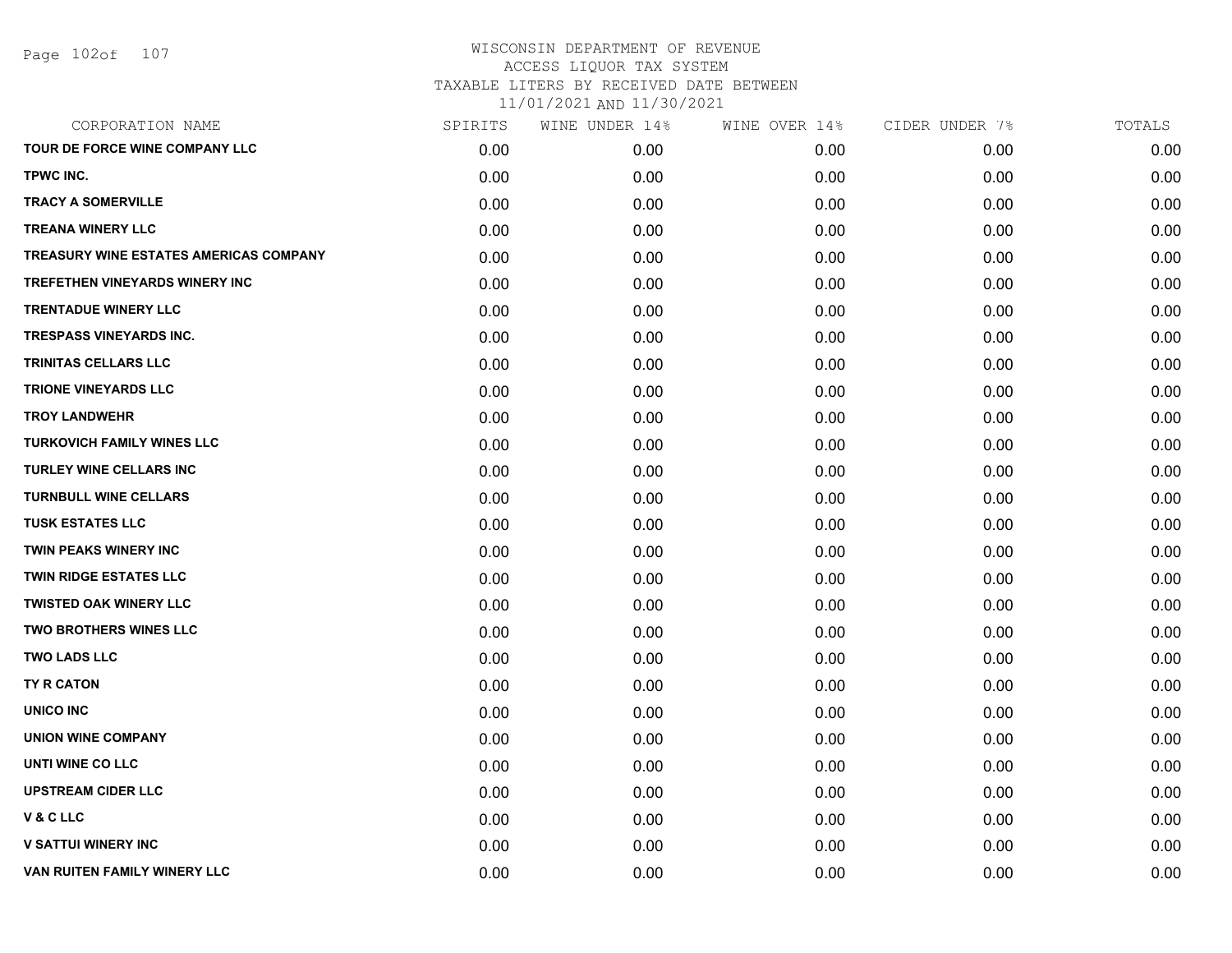Page 103of 107

| CORPORATION NAME                  | SPIRITS | WINE UNDER 14% | WINE OVER 14% | CIDER UNDER 7% | TOTALS |
|-----------------------------------|---------|----------------|---------------|----------------|--------|
| VAN WYCHEN WINES INC.             | 0.00    | 0.00           | 0.00          | 0.00           | 0.00   |
| <b>VARINDER SAHI</b>              | 0.00    | 0.00           | 0.00          | 0.00           | 0.00   |
| <b>VARSITY VENTURES GROUP LLC</b> | 0.00    | 0.00           | 0.00          | 0.00           | 0.00   |
| <b>VEN CAL RANCHES LLC</b>        | 0.00    | 0.00           | 0.00          | 0.00           | 0.00   |
| <b>VENGE VINEYARDS INC</b>        | 0.00    | 5.25           | 650.25        | 0.00           | 655.50 |
| <b>VERMEIL WINE GROUP LLC</b>     | 0.00    | 0.00           | 0.00          | 0.00           | 0.00   |
| <b>VERNON VINEYARDS LTD</b>       | 0.00    | 0.00           | 0.00          | 0.00           | 0.00   |
| <b>VICINI ENTERPRISES LLC</b>     | 0.00    | 0.00           | 0.00          | 0.00           | 0.00   |
| <b>VICTOR ROBERTS</b>             | 0.00    | 0.00           | 0.00          | 0.00           | 0.00   |
| <b>VIDA VALIENTE WINERY, LLC</b>  | 0.00    | 0.00           | 0.00          | 0.00           | 0.00   |
| <b>VIGNETTE WINERY LLC</b>        | 0.00    | 0.00           | 0.00          | 0.00           | 0.00   |
| <b>VIKRE DISTILLERY LLC</b>       | 0.00    | 0.00           | 0.00          | 0.00           | 0.00   |
| <b>VILLA AMOROSA INC</b>          | 0.00    | 0.00           | 0.00          | 0.00           | 0.00   |
| <b>VILLA ENCINAL PARTNERS LP</b>  | 0.00    | 0.00           | 0.00          | 0.00           | 0.00   |
| <b>VILLA SAN JULIETTE INC</b>     | 0.00    | 0.00           | 0.00          | 0.00           | 0.00   |
| <b>VILLA TOSCANO INC</b>          | 0.00    | 0.00           | 0.00          | 0.00           | 0.00   |
| <b>VILUKO VINEYARD, INC</b>       | 0.00    | 0.00           | 0.00          | 0.00           | 0.00   |
| <b>VIN DE ZO LLC</b>              | 0.00    | 0.00           | 0.00          | 0.00           | 0.00   |
| <b>VINA ROBLES INC</b>            | 0.00    | 0.00           | 0.00          | 0.00           | 0.00   |
| <b>VINCENT ARROYO WINERY INC</b>  | 0.00    | 0.00           | 0.00          | 0.00           | 0.00   |
| <b>VINE &amp; SUN LLC</b>         | 0.00    | 0.00           | 0.00          | 0.00           | 0.00   |
| <b>VINE CLIFF WINERY INC</b>      | 0.00    | 0.00           | 0.00          | 0.00           | 0.00   |
| <b>VINEBOX INC.</b>               | 0.00    | 0.00           | 0.00          | 0.00           | 0.00   |
| <b>VINEBURG LLC</b>               | 0.00    | 0.00           | 0.00          | 0.00           | 0.00   |
| <b>VINES TO CELLAR, INC.</b>      | 0.00    | 0.00           | 0.00          | 0.00           | 0.00   |
| <b>VINESSE LLC</b>                | 0.00    | 0.00           | 0.00          | 0.00           | 0.00   |
| <b>VINEYARD 29 LLC</b>            | 0.00    | 0.00           | 0.00          | 0.00           | 0.00   |
| VIN-GO, LLC                       | 0.00    | 0.00           | 0.00          | 0.00           | 0.00   |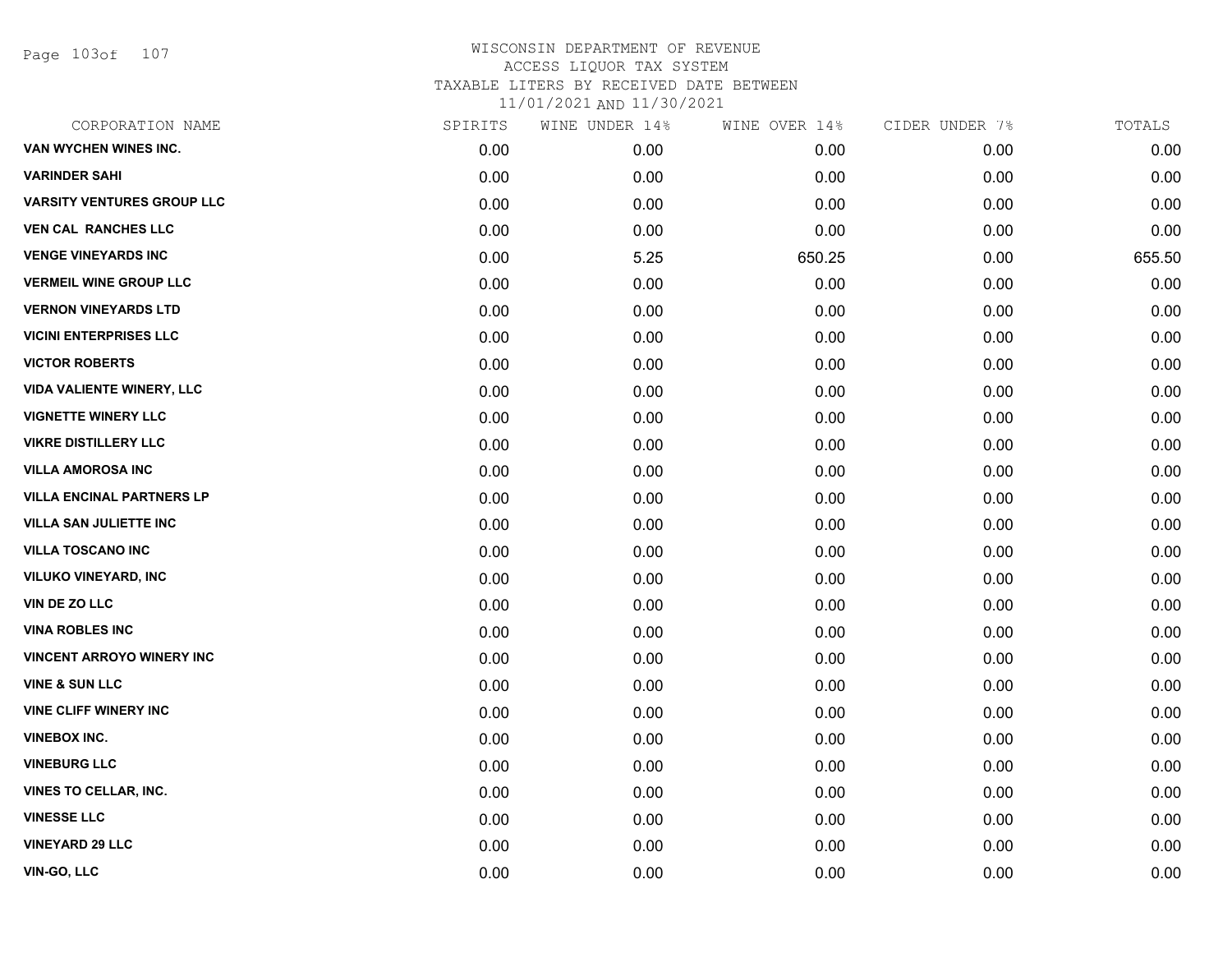Page 104of 107

| CORPORATION NAME                               | SPIRITS | WINE UNDER 14% | WINE OVER 14% | CIDER UNDER 7% | TOTALS |
|------------------------------------------------|---------|----------------|---------------|----------------|--------|
| <b>VINTAGE WINE ESTATES, INC.</b>              | 0.00    | 0.00           | 0.00          | 0.00           | 0.00   |
| <b>VINTAGE WINE ESTATES, INC.</b>              | 0.00    | 0.00           | 0.00          | 0.00           | 0.00   |
| <b>VINTAGE WINE ESTATES, INC.</b>              | 0.00    | 0.00           | 0.00          | 0.00           | 0.00   |
| <b>VINTAGE WINE ESTATES, INC.</b>              | 0.00    | 0.00           | 0.00          | 0.00           | 0.00   |
| <b>VINTAGE WINE ESTATES, INC.</b>              | 0.00    | 0.00           | 0.00          | 0.00           | 0.00   |
| <b>VINTAGE WINE ESTATES, INC.</b>              | 0.00    | 0.00           | 0.00          | 0.00           | 0.00   |
| <b>VINTAGE WINE ESTATES, INC.</b>              | 0.00    | 0.00           | 0.00          | 0.00           | 0.00   |
| <b>VINTAGE WINE ESTATES, INC.</b>              | 0.00    | 0.00           | 0.00          | 0.00           | 0.00   |
| <b>VINTAGE WINE ESTATES, INC.</b>              | 0.00    | 0.00           | 0.00          | 0.00           | 0.00   |
| <b>VINTAGE WINE ESTATES, INC.</b>              | 0.00    | 0.00           | 0.00          | 0.00           | 0.00   |
| <b>VINTAGE WINE ESTATES, INC.</b>              | 0.00    | 0.00           | 0.00          | 0.00           | 0.00   |
| <b>VINUM CELLARS INC</b>                       | 0.00    | 0.00           | 0.00          | 0.00           | 0.00   |
| <b>VITE GALLERON ASSETS CORP</b>               | 0.00    | 0.00           | 0.00          | 0.00           | 0.00   |
| <b>VON KLAUS WINERY LLC</b>                    | 0.00    | 0.00           | 0.00          | 0.00           | 0.00   |
| VON STIEHL WINERY LTD.                         | 0.00    | 0.00           | 0.00          | 0.00           | 0.00   |
| W G BEST WEINKELLEREI INC                      | 0.00    | 0.00           | 0.00          | 0.00           | 0.00   |
| <b>W J DEUTSCH &amp; SONS LTD</b>              | 0.00    | 0.00           | 0.00          | 0.00           | 0.00   |
| <b>W. HOGUE VINEYARDS</b>                      | 0.00    | 0.00           | 0.00          | 0.00           | 0.00   |
| <b>WAGNER WINERY LLC</b>                       | 0.00    | 0.00           | 0.00          | 0.00           | 0.00   |
| <b>WALTER HANSEL WINERY &amp; VINEYARD LLC</b> | 0.00    | 0.00           | 0.00          | 0.00           | 0.00   |
| <b>WARROOM VENTURES LLC</b>                    | 0.00    | 0.00           | 0.00          | 0.00           | 0.00   |
| <b>WASHINGTON VINTNERS LLC</b>                 | 0.00    | 0.00           | 0.00          | 0.00           | 0.00   |
| <b>WAYFARER LLC</b>                            | 0.00    | 0.00           | 0.00          | 0.00           | 0.00   |
| <b>WEIBEL INCORPORATED</b>                     | 0.00    | 0.00           | 0.00          | 0.00           | 0.00   |
| <b>WENTE BROS</b>                              | 0.00    | 0.00           | 0.00          | 0.00           | 0.00   |
| WEST COAST WINE PARTNERS LLC                   | 0.00    | 0.00           | 0.00          | 0.00           | 0.00   |
| <b>WEST PRAIRIE WINERY LLC</b>                 | 0.00    | 0.00           | 0.00          | 0.00           | 0.00   |
| <b>WESTFALL WINERY LLC</b>                     | 0.00    | 0.00           | 0.00          | 0.00           | 0.00   |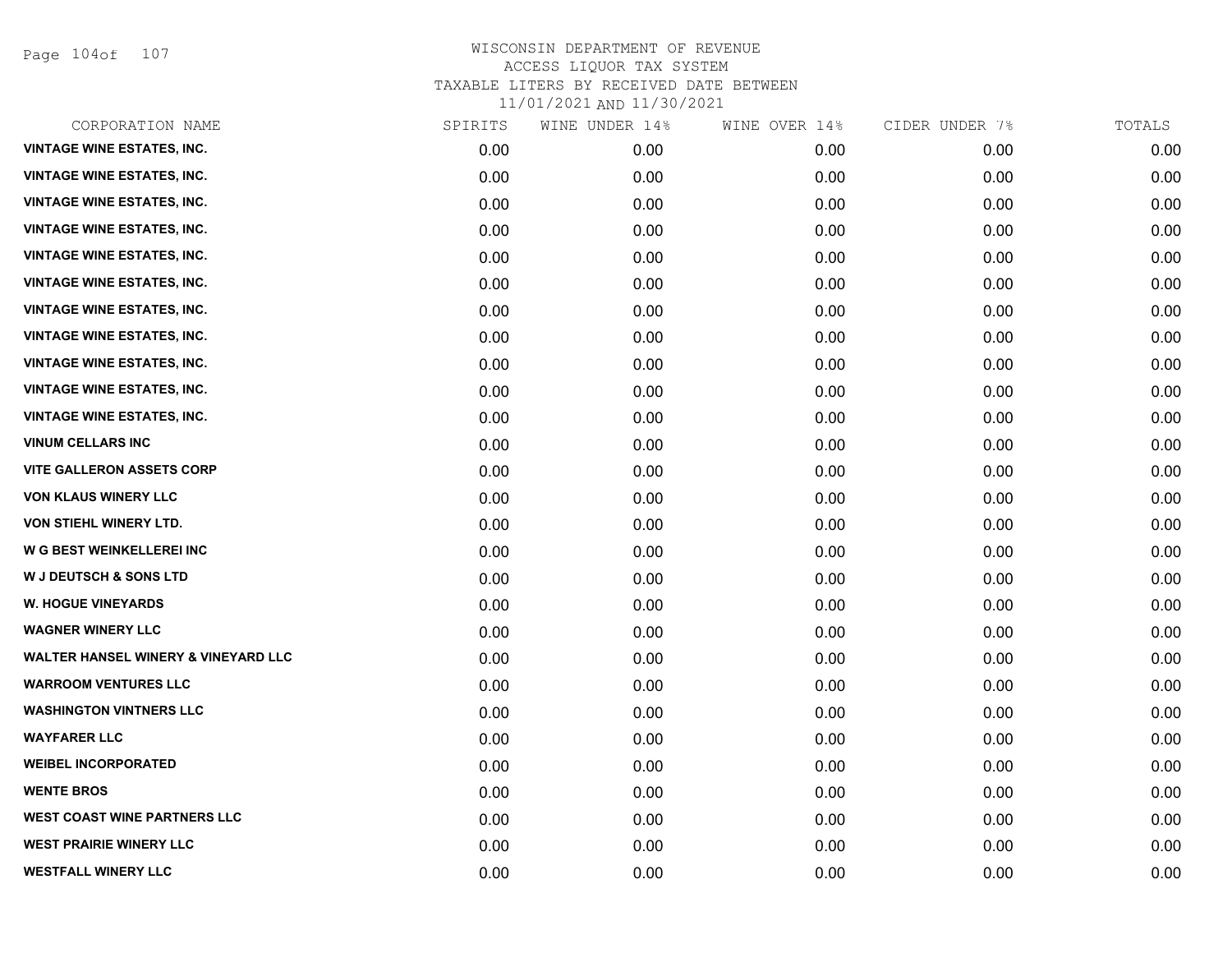Page 105of 107

| CORPORATION NAME                                   | SPIRITS | WINE UNDER 14% | WINE OVER 14% | CIDER UNDER 7% | TOTALS |
|----------------------------------------------------|---------|----------------|---------------|----------------|--------|
| <b>WESTPORT WINERY LLC</b>                         | 0.00    | 0.00           | 0.00          | 0.00           | 0.00   |
| <b>WESTSIDE WINERY INC</b>                         | 0.00    | 0.00           | 0.00          | 0.00           | 0.00   |
| <b>WHEELER WINERY INC</b>                          | 0.00    | 0.00           | 0.00          | 0.00           | 0.00   |
| <b>WHETSTONE WINE CELLARS LLC</b>                  | 0.00    | 0.00           | 0.00          | 0.00           | 0.00   |
| <b>WHISPERING BLUFFS VINEYARD &amp; WINERY LTD</b> | 0.00    | 0.00           | 0.00          | 0.00           | 0.00   |
| <b>WHITE BEAR SPIRITS LLC</b>                      | 0.00    | 0.00           | 0.00          | 0.00           | 0.00   |
| WHITE WINTER WINERY INC                            | 0.00    | 0.00           | 0.00          | 0.00           | 0.00   |
| <b>WIENS CELLARS LLC</b>                           | 0.00    | 0.00           | 0.00          | 0.00           | 0.00   |
| <b>WILD EPITOME LLC</b>                            | 0.00    | 0.00           | 0.00          | 0.00           | 0.00   |
| <b>WILD HARE LLC</b>                               | 0.00    | 0.00           | 0.00          | 0.00           | 0.00   |
| <b>WILD HILLS WINERY LLC</b>                       | 0.00    | 0.00           | 0.00          | 0.00           | 0.00   |
| <b>WILDEROTTER WINERY LLC</b>                      | 0.00    | 0.00           | 0.00          | 0.00           | 0.00   |
| <b>WILLAMETTE VALLEY VINEYARDS INC</b>             | 0.00    | 0.00           | 0.00          | 0.00           | 0.00   |
| <b>WILLIAM F BLUHM</b>                             | 0.00    | 0.00           | 0.00          | 0.00           | 0.00   |
| <b>WILLIAMS &amp; SELYEM LLC</b>                   | 0.00    | 0.00           | 0.00          | 0.00           | 0.00   |
| <b>WILRONA LLC</b>                                 | 0.00    | 0.00           | 0.00          | 0.00           | 0.00   |
| <b>WILSON CREEK WINERY &amp; VINEYARDS INC</b>     | 0.00    | 0.00           | 0.00          | 0.00           | 0.00   |
| <b>WINDERLEA WINE COMPANY LLC</b>                  | 0.00    | 0.00           | 0.00          | 0.00           | 0.00   |
| <b>WINDWARD VINEYARD LLC</b>                       | 0.00    | 0.00           | 0.00          | 0.00           | 0.00   |
| <b>WINE BY JOE LLC</b>                             | 0.00    | 0.00           | 0.00          | 0.00           | 0.00   |
| <b>WINE COUNTRY CONNECTION LLC</b>                 | 0.00    | 0.00           | 0.00          | 0.00           | 0.00   |
| <b>WINE EXPEDITE</b>                               | 0.00    | 0.00           | 0.00          | 0.00           | 0.00   |
| <b>WINE HOOLIGANS LLC</b>                          | 0.00    | 0.00           | 0.00          | 0.00           | 0.00   |
| WINE OF THE MONTH CLUB, INC.                       | 0.00    | 0.00           | 0.00          | 0.00           | 0.00   |
| <b>WINE ROAD VINTNERS LLC</b>                      | 0.00    | 0.00           | 0.00          | 0.00           | 0.00   |
| <b>WINE.COM OF TEXAS LLC</b>                       | 0.00    | 0.00           | 0.00          | 0.00           | 0.00   |
| <b>WINERY AT BLACK STAR FARMS LLC</b>              | 0.00    | 0.00           | 0.00          | 0.00           | 0.00   |
| <b>WINERY EXCHANGE, INC.</b>                       | 0.00    | 0.00           | 0.00          | 0.00           | 0.00   |
|                                                    |         |                |               |                |        |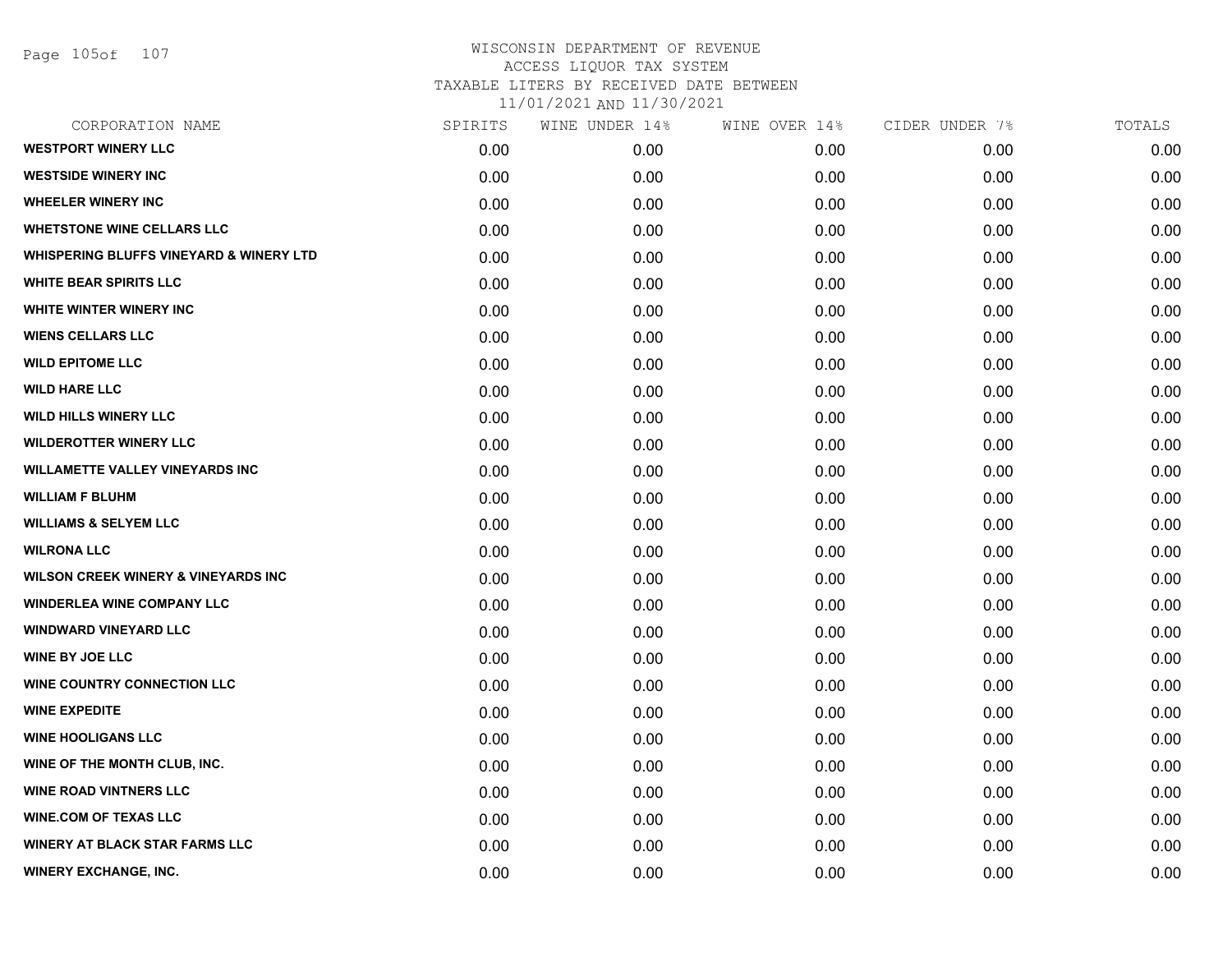Page 106of 107

| CORPORATION NAME                       | SPIRITS | WINE UNDER 14% | WINE OVER 14% | CIDER UNDER 7% | TOTALS   |
|----------------------------------------|---------|----------------|---------------|----------------|----------|
| <b>WINERY FULFILLMENT SERVICES LLC</b> | 0.00    | 0.00           | 0.00          | 0.00           | 0.00     |
| <b>WINESELLERS DIRECT LLC</b>          | 0.00    | 0.00           | 0.00          | 0.00           | 0.00     |
| <b>WINESITTER BREWHOUSE LLC</b>        | 0.00    | 0.00           | 0.00          | 0.00           | 0.00     |
| <b>WINSIDE USA INC</b>                 | 0.00    | 0.00           | 0.00          | 0.00           | 0.00     |
| <b>WOLF INVESTMENTS, LLC</b>           | 0.00    | 0.00           | 0.00          | 0.00           | 0.00     |
| <b>WOLFF VINEYARD LLC</b>              | 0.00    | 0.00           | 0.00          | 0.00           | 0.00     |
| <b>WOLFFER ESTATE VINEYARDS INC</b>    | 0.00    | 0.00           | 0.00          | 0.00           | 0.00     |
| <b>WOLLERSHEIM WINERY, INC.</b>        | 0.00    | 0.00           | 0.00          | 0.00           | 0.00     |
| <b>WOLLERSHEIM WINERY, INC.</b>        | 0.00    | 0.00           | 0.00          | 0.00           | 0.00     |
| <b>WOODWARD CANYON WINERY INC</b>      | 0.00    | 0.00           | 0.00          | 0.00           | 0.00     |
| <b>WORLD OF WINE, LTD</b>              | 0.00    | 0.00           | 0.00          | 0.00           | 0.00     |
| <b>WYLIE-YOUNG, LLC</b>                | 0.00    | 0.00           | 0.00          | 0.00           | 0.00     |
| <b>YIANNIS CHOUTRIS</b>                | 0.00    | 0.00           | 0.00          | 0.00           | 0.00     |
| YORKVILLE CELLARS INC                  | 0.00    | 0.00           | 0.00          | 0.00           | 0.00     |
| <b>ZD WINES LLC</b>                    | 0.00    | 0.00           | 0.00          | 0.00           | 0.00     |
| <b>ZERO LINK MARKETS INC</b>           | 0.00    | 0.00           | 0.00          | 0.00           | 0.00     |
| TOTAL LITERS FOR 11/30/2021            | 0.00    | 1,519.87       | 1,209.12      | 0.00           | 2,728.99 |